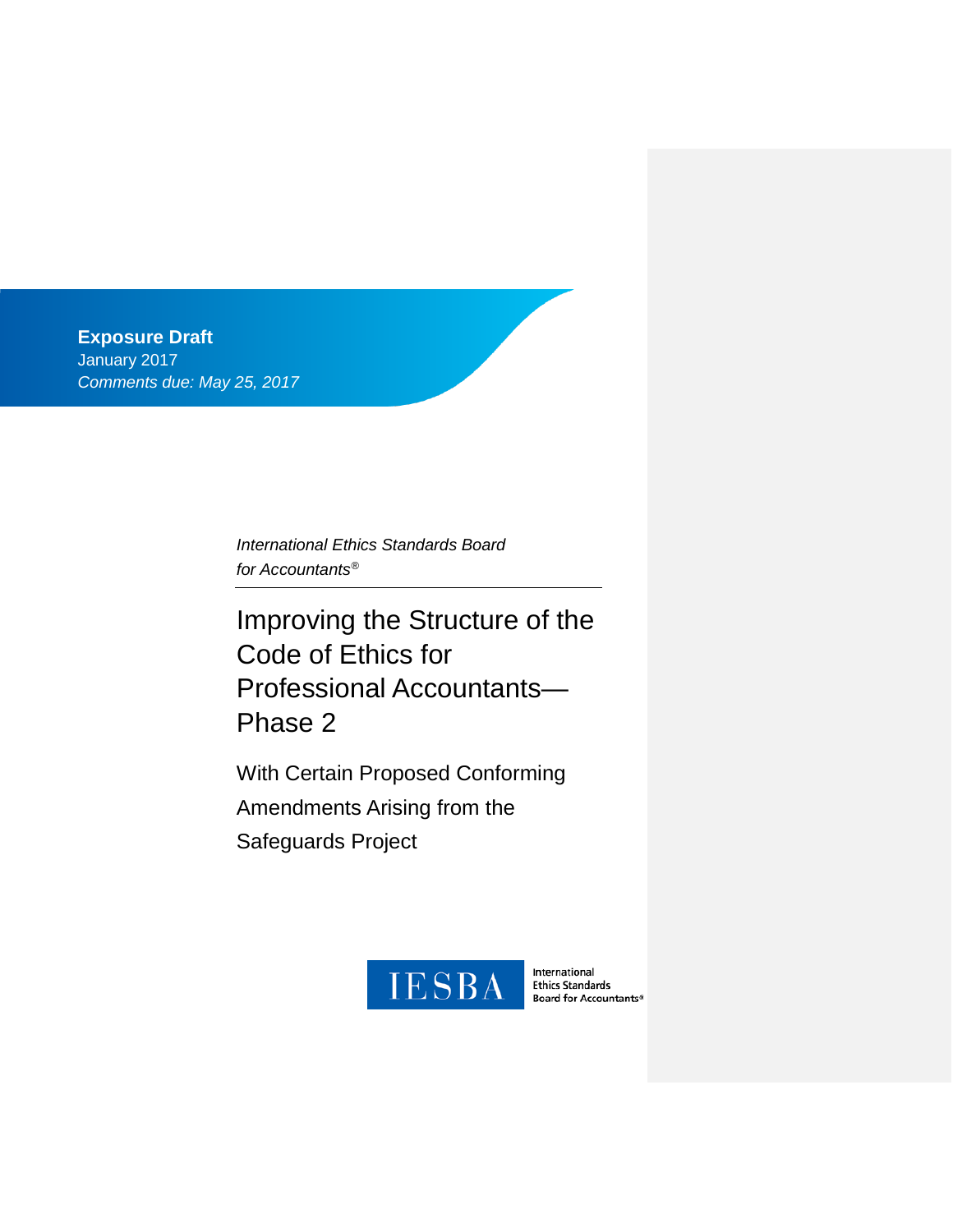

International **Ethics Standards Board for Accountants®** 

This Exposure Draft was developed and approved by the [International Ethics Standards Board for](http://www.ifac.org/ethics)  [Accountants®](http://www.ifac.org/ethics) (IESBA®).

The IESBA is a global independent standard-setting board. Its objective is to serve the public interest by setting high-quality ethics standards for professional accountants worldwide and by facilitating the convergence of international and national ethics standards, including auditor independence requirements, through the development of a robust, internationally appropriate *Code of Ethics for Professional Accountants*.

The structures and processes that support the operations of the IESBA are facilitated by the International Federation of Accountants® (IFAC®).

Copyright © January 2017 by the International Federation of Accountants (IFAC). For copyright, trademark, and permissions information, please see [page](#page-91-0) 92.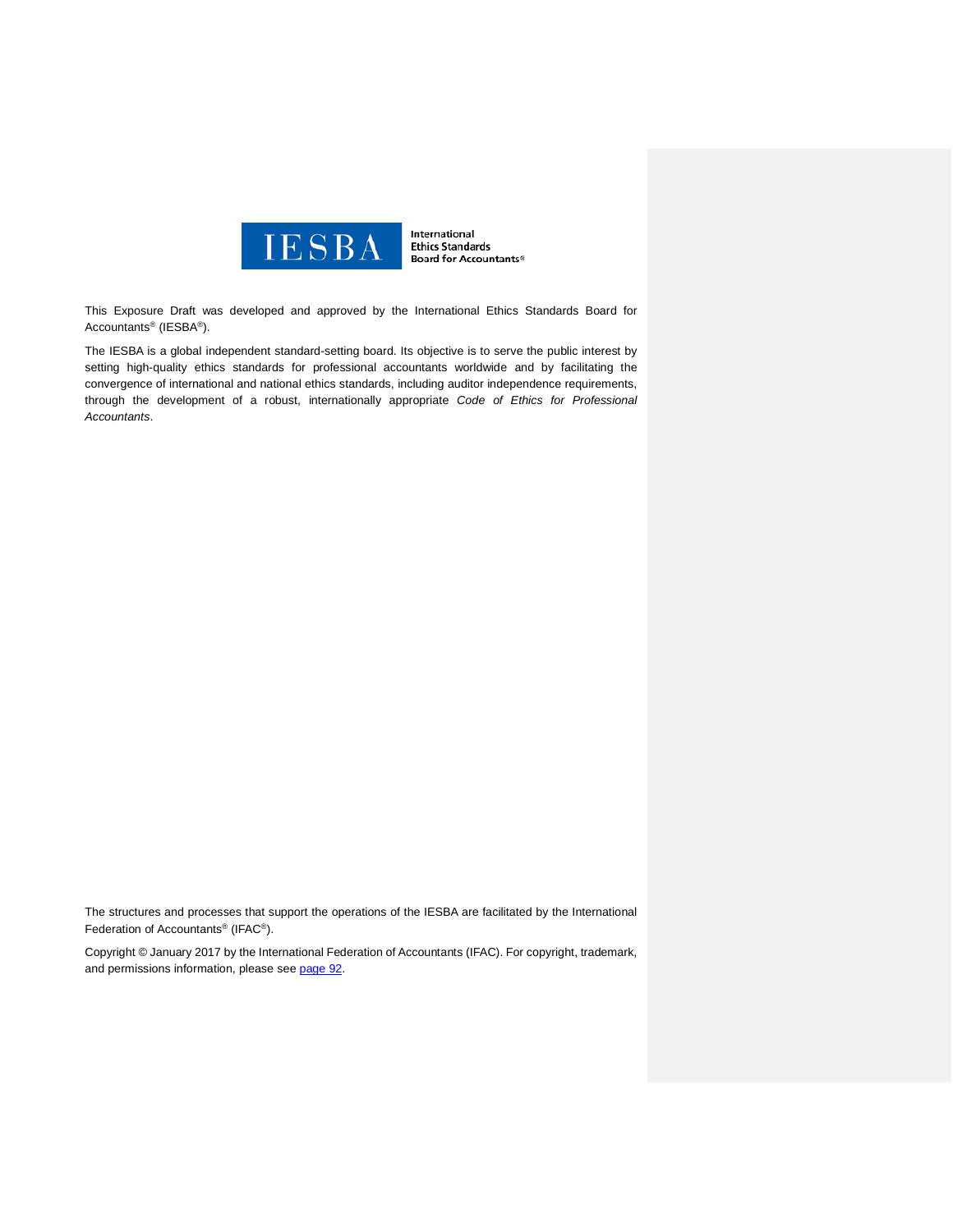## **REQUEST FOR COMMENTS**

This Exposure Draft, *[Improving the Structure of the Code of Ethics for Professional Accountants—Phase 2](https://www.ifac.org/publications-resources/improving-structure-code-ethics-professional-accountants-phase-2)* (Structure ED-2) was developed and approved by the International Ethics Standards Board for Accountants® (IESBA®). This document sets out the proposals in Phase 2 of the Structure of the Code project ("Structure project"), describes the key features of this phase of the project, and explains the rationale for the IESBA's proposals. It also includes conforming amendments arising from the Safeguards project. These conforming amendments are presented in gray text. The explanatory memorandum to the January 2017 Exposure Draft, *[Proposed Revisions Pertaining to Safeguards in the Code—Phase 2](http://www.ifac.org/publications-resources/proposed-revisions-pertaining-safeguards-code-phase-2-and-related-conforming)* (Safeguards ED-2) explains the nature of the proposed conforming amendments arising from the Safeguards project. Although the material in Safeguards ED-2 is not repeated in this document, the IESBA welcomes feedback about structural matters on Safeguards ED-2. The IESBA welcomes feedback on those conforming amendments as part of respondents' comments on Safeguards ED-2. **Comments on Safeguards ED-2 are requested by April 25, 2017.**

The proposals in Structure ED-2 may be modified in light of comments received before being issued in final form. **Comments on Structure ED-2 are requested by May 25, 2017.**

Respondents are asked to submit their comments electronically through the IESBA website, using the ["Submit a Comment"](https://www.ifac.org/publications-resources/improving-structure-code-ethics-professional-accountants-phase-2) link. Please submit comments in both PDF and Word files. Also, please note that firsttime users must register to use this feature. All comments will be considered a matter of public record and will ultimately be posted on the website. Although IESBA prefers that comments are submitted via its website, comments can also be sent to Ken Siong, IESBA Technical Director at [KenSiong@ethicsboard.org.](mailto:KenSiong@ethicsboard.org)

This publication may be downloaded from the IESBA website: [www.ethicsboard.org/restructured-code.](http://www.ethicsboard.org/restructured-code) The approved text is published in the English language.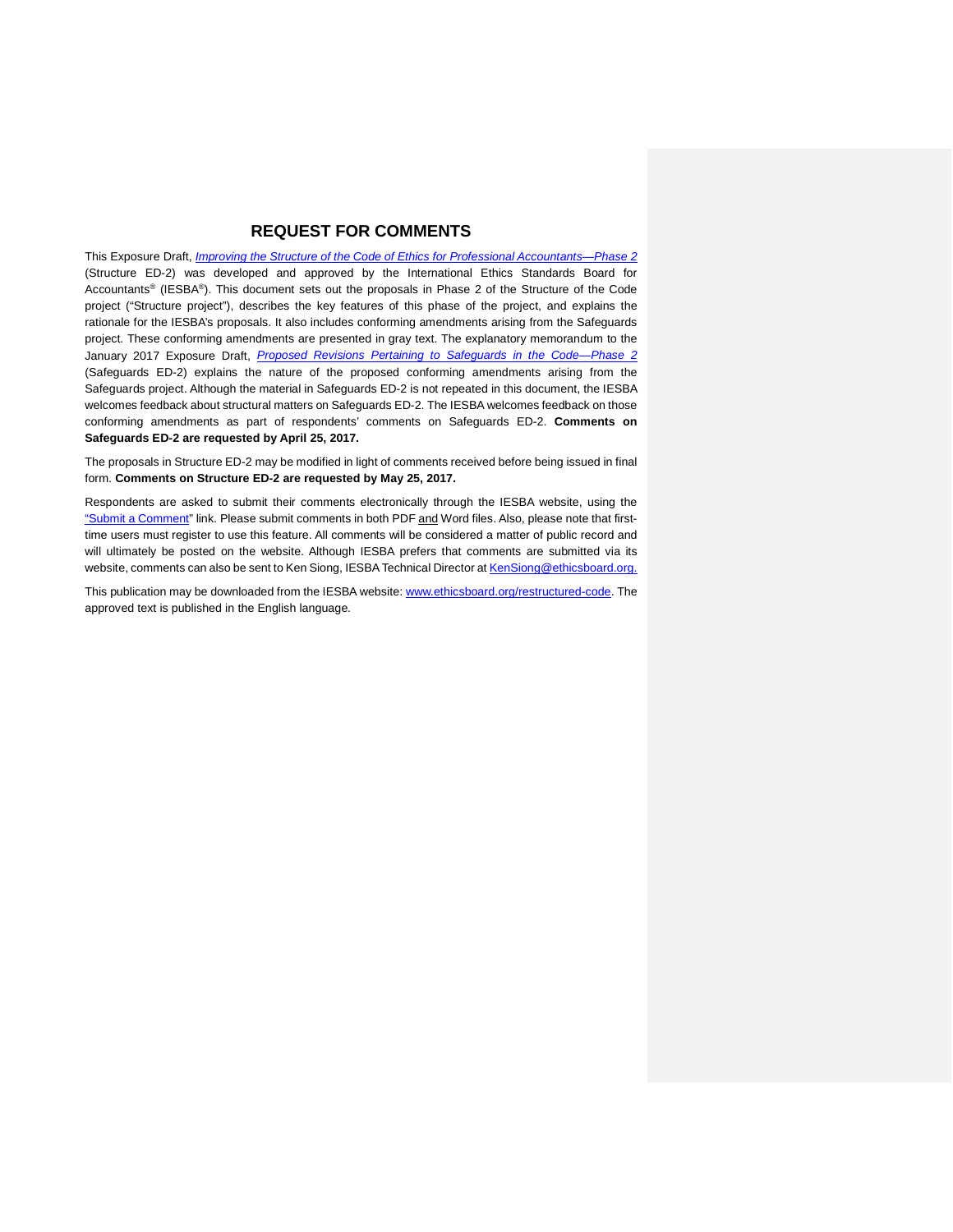# **IMPROVING THE STRUCTURE OF THE CODE OF ETHICS FOR PROFESSIONAL ACCOUNTANTS—PHASE 2**

## **CONTENTS**

| Page           |
|----------------|
| 5              |
| 5              |
| 6              |
| $\overline{7}$ |
| 8              |
| 9              |
| 9              |
| 10             |
| 12             |
|                |
| 13             |
| 34             |
| 55             |
| 62             |
| 65             |
|                |

4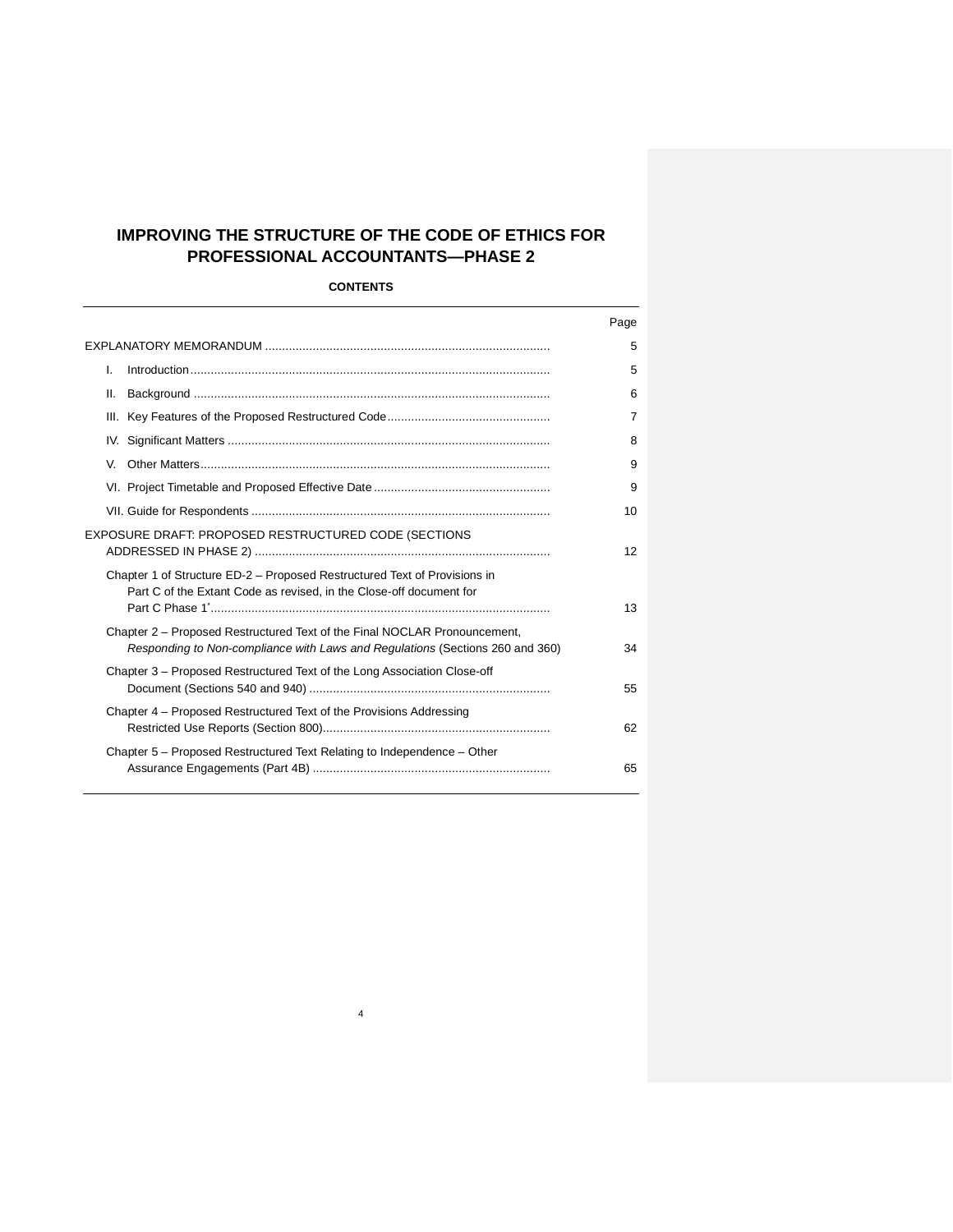### <span id="page-4-1"></span><span id="page-4-0"></span>I. **Introduction**

- 1. It is in the public interest for the *[Code of Ethics for Professional Accountants](http://www.ethicsboard.org/iesba-code)* (the Code) to be understandable and usable. In restructuring the Code, the IESBA is aiming to enhance the understandability and usability of the Code, thereby facilitating its adoption, effective implementation, consistent application, and enforcement.
- 2. In January 2017, the IESBA released three Exposure Drafts (EDs), including Structure ED-2, that are inter-related through the IESBA's initiative to develop a restructured Code. This memorandum provides background to, and an explanation of, the proposed text in Structure ED-2. Highlights of the other two EDs are included in the subsection "Other Exposure Drafts" that follows immediately below. The IESBA approved those EDs in December 2016.
- 3. Structure ED-2 comprises the restructuring of the text of several IESBA projects representing the majority of the remainder of the extant Code that was not included in Phase 1 of the Structure project. It includes:
	- Chapter 1 Proposed Restructured Text of Provisions in Part C of the Extant Code, as revised in the [Close-off Document for Part C Phase 1](http://www.ethicsboard.org/system/files/meetings/files/Agenda-Item-D-3.1-Part-C-Phase-1-Close-Off-Document.pdf) (Part 2- Professional Accountants in Business<sup>[1](#page-4-2)</sup> (Sections 200-270))
	- Chapter 2 Proposed Restructured Text of the final NOCLAR Pronouncement, *[Responding to](http://www.ifac.org/publications-resources/responding-non-compliance-laws-and-regulations)  [Non-compliance with Laws and Regulations](http://www.ifac.org/publications-resources/responding-non-compliance-laws-and-regulations)*[2](#page-4-3) (Sections 260 and 360, *Responding to Noncompliance with Laws and Regulations*)
	- Chapter 3 Proposed [Restructured Text of the Long Association \(LA\)](https://www.ifac.org/publications-resources/close-changes-code-addressing-long-association-personnel-audit-or-assurance) Close-off Document<sup>[3](#page-4-4)</sup> (Section 540*, Long Association of Personnel (Including Partner Rotation) with an Audit Client;*  and Section 940, *Long Association of Personnel with an Assurance Client*)
	- Chapter [4](#page-4-5) Proposed Restructured text of the Provisions Addressing Restricted Use Reports<sup>4</sup> (Section 800, *Reports that Include a Restriction on Use and Distribution*)
	- Chapter 5 Proposed Restructured Text Relating to Independence–Other Assurance Engagements (Part 4B, except for material relating to the provision of non-assurance services to assurance clients (see Safeguards section immediately below)).<sup>[5](#page-4-6)</sup>

#### *Other Exposure Drafts*

#### Safeguards

 $\overline{a}$ 

4. The IESBA also released in January 2017 [Safeguards ED-2](http://www.ifac.org/publications-resources/proposed-revisions-pertaining-safeguards-code-phase-2-and-related-conforming) which was developed using the structure and drafting conventions of the proposed restructured Code. Safeguards ED-2 includes proposed

- Revised provisions addressing long association in extant Sections 290 and 291, which the IESBA approved under the extant structure and drafting conventions in December 2016
- <span id="page-4-2"></span><sup>4</sup> Extant paragraphs 290.500 to 290.514, *Reports that Include a Restriction on Use and Distribution*
- <span id="page-4-6"></span><span id="page-4-5"></span><span id="page-4-4"></span><span id="page-4-3"></span><sup>5</sup> Extant Section 291, *Independence – Other Assurance Engagements*

<sup>1</sup> Extant Part C – *Professional Accountants in Business*

<sup>2</sup> Extant Sections 225 and 360, *Responding to Non-compliance with Laws and Regulations*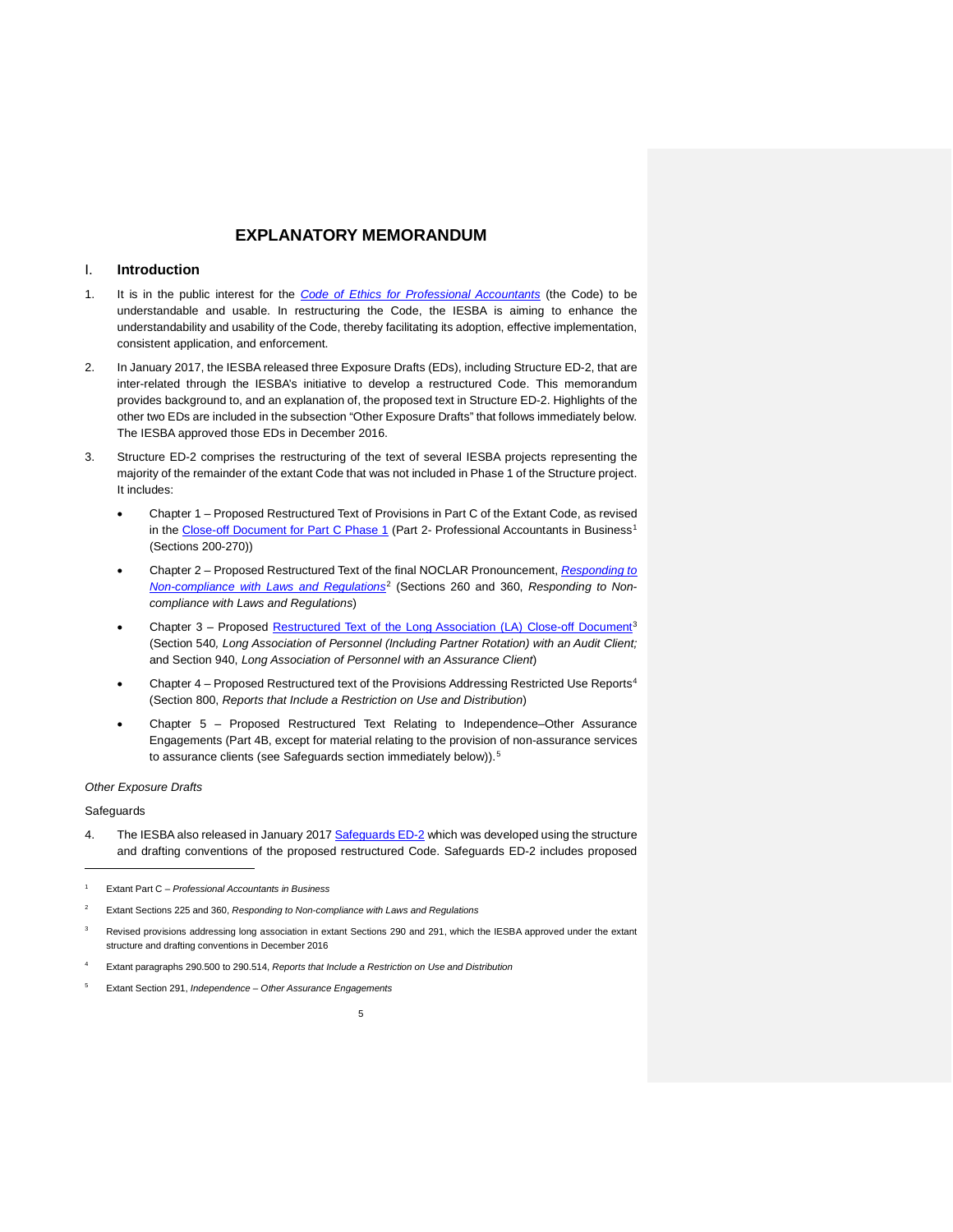Section 600, *Provision of Non-assurance Services to an Audit Client* and Proposed Section 950, *Provision of Non-assurance Services to an Assurance Client*. Some of the revisions to proposed Sections 600 and 950 are intended to enhance safeguards in the non-assurances services sections of the extant Code and therefore go beyond the scope of the Structure project. Accordingly, Sections 600 and 950 are not repeated in this document.

Applicability of Extant Part C to Professional Accountants in Public Practice

- 5. Part 2 of the restructured Code (Part C of extant Code) focuses on issues relating to professional accountants in business (PAIBs) and addresses both issues within the employing organization and issues relating to business relationships with external parties.
- 6. In January 2017, the IESBA also released a third ED, *[Proposed Revisions to Clarify the Applicability](http://www.ifac.org/publications-resources/proposed-revisions-clarify-applicability-provisions-part-c-extant-code)  [of Provisions in Part C of the Extant Code to Professional Accountants in Public](http://www.ifac.org/publications-resources/proposed-revisions-clarify-applicability-provisions-part-c-extant-code) Practice* (Applicability ED). The IESBA concluded that in certain situations, the requirements and application material in Part 2 might also be relevant to professional accountants in public practice. Accordingly, the proposals in the Applicability ED address issues with respect to firms as employing organizations.
- 7. The Applicability ED was developed using the structure and drafting conventions of the proposed restructured Code. Comments on the Applicability ED are due by **April 25, 2017**.

### <span id="page-5-0"></span>II. **Background**

- 8. The IESBA published proposals in Phase 1 of its Structure project in the December 2015 ED, *[Improving the Structure of the Code of Ethics for Professional Accountants—Phase 1](http://www.ifac.org/publications-resources/exposure-draft-improving-structure-code-ethics-professional-accountants-phase)* (Structure ED-1). Structure ED-1 included:
	- A new Guide to the Code.
	- Restructured Part A of the extant Code.<sup>[6](#page-5-1)</sup>
	- The restructured text of most of Part  $B<sup>7</sup>$  $B<sup>7</sup>$  $B<sup>7</sup>$  of the extant Code.

Fifty comment letters were received from various respondents, including regulators and audit oversight authorities, national standard setters, firms, public sector organizations, preparers, IFAC member bodies and other professional organizations.

9. There was widespread support for the key features of the restructuring, including an enhanced focus on the fundamental principles, requirements distinguished from application material, enhanced clarity and improved usability. Respondents appreciated that the improvements in terms of understandability of the restructured Code would facilitate compliance and enforcement. At its December 2016 meeting, the IESBA agreed in principle the new structure and drafting conventions for the Code and the [text of Phase 1 of the Structure project,](https://www.ifac.org/publications-resources/structure-safeguards-revisions-agreed-principle) taking into account respondents' feedback on Structure ED-1 as well as input from its Consultative Advisory Group (CAG). IESBA Staff has prepared a **Basis** [for Agreement in Principle,](https://www.ifac.org/publications-resources/structure-safeguards-revisions-agreed-principle) highlights of which are included in Section III, to summarize the conclusions reached by the IESBA on Phase 1 of the project and to explain the rationale for them.

j

<sup>6</sup> Extant Part A – *General Application of the Code*

<span id="page-5-2"></span><span id="page-5-1"></span><sup>7</sup> Extant Part B – *Professional Accountants in Public Practice*, Sections 200 to 290 (excluding paragraphs 290.500 to 290.514 *Reports that Include a Restriction on Use and Distribution*)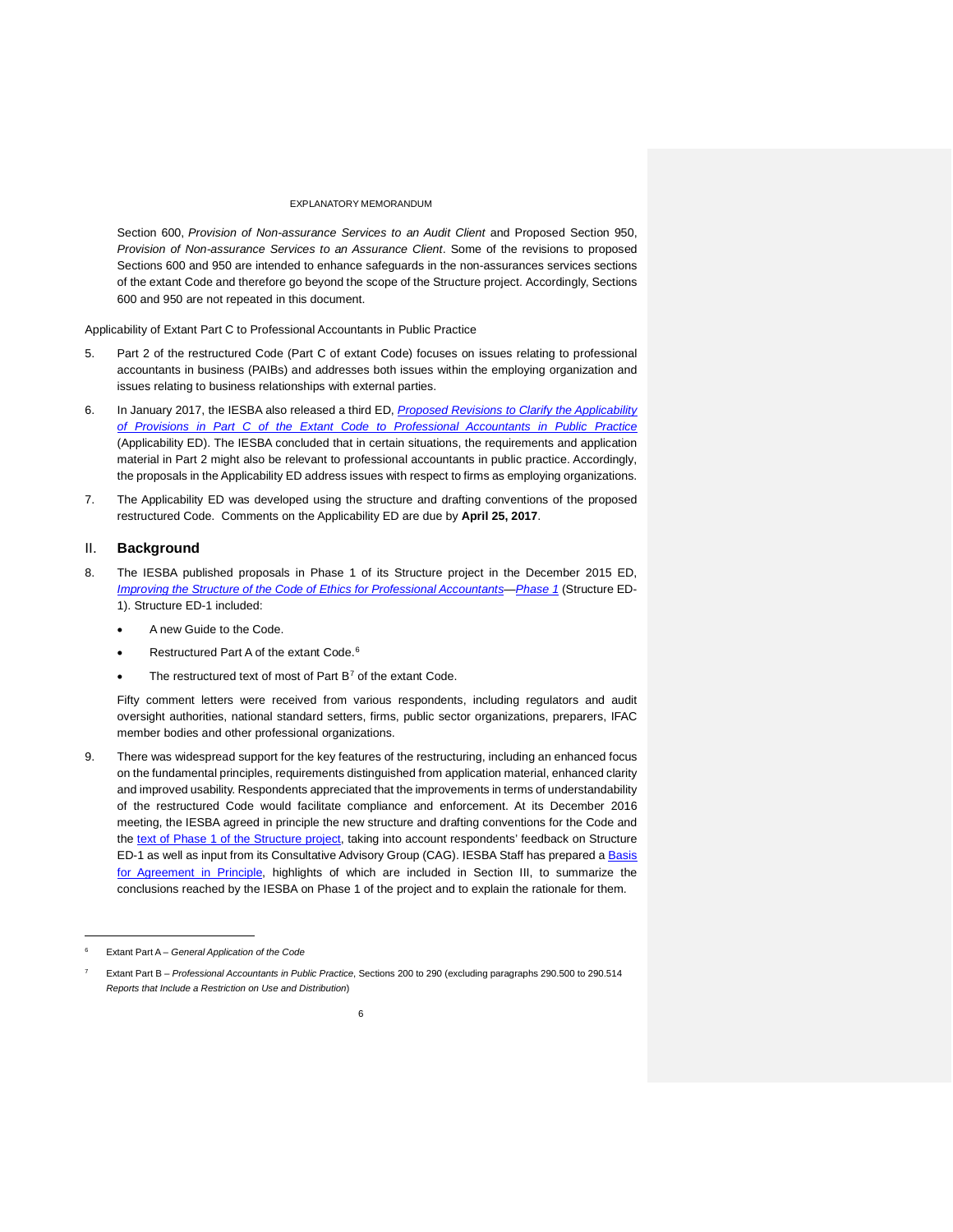- 10. While expressing support for the proposals in Structure ED-1, some respondents requested that the complete proposed restructured Code be made available when they review the proposals in Phase 2 of each of the Structure and Safeguards projects. In response to this request, and to assist respondents in better understanding how the provisions in the texts of Phases 1 and 2 of the Structure project relate to each other, and to the work on the Safeguards Project, the following staff-prepared resources are available at: [www.ethicsboard.org/restructured-code:](http://www.ethicsboard.org/restructured-code)
	- (a) Basis for Agreement in Principle (BFAP) documents to explain the rationale for the IESBA's decisions following exposure of the proposals included in Structure ED-1 (Structure BFAP) and in the December 2015 Exposure Draft, *[Proposed Revisions Pertaining to Safeguards in the](https://www.ifac.org/publications-resources/proposed-revisions-pertaining-safeguards-code-phase-1)  [Code—Phase1.](https://www.ifac.org/publications-resources/proposed-revisions-pertaining-safeguards-code-phase-1)*
	- (b) [Compilation of the proposed restructured Code](https://www.ifac.org/publications-resources/iesba-update-toward-restrutured-international-code-ethics) as of January 2017. This document includes the agreed-in-principle text of Phase 1 of each of the Structure and Safeguards projects, and the proposed texts in [Structure ED-2,](https://www.ifac.org/publications-resources/improving-structure-code-ethics-professional-accountants-phase-2) [Safeguards ED-2,](http://www.ifac.org/publications-resources/proposed-revisions-pertaining-safeguards-code-phase-2-and-related-conforming) and the [Applicability ED.](http://www.ifac.org/publications-resources/proposed-revisions-clarify-applicability-provisions-part-c-extant-code) The document includes comments alongside each paragraph to explain the derivation of the restructured provisions, i.e., whether they are from particular paragraphs in the extant Code or represent new material. These comments are intended to facilitate review and comparison of the material in the extant Code and the proposed restructured Code.
	- (c) A [mapping table](https://www.ifac.org/publications-resources/iesba-update-toward-restrutured-international-code-ethics) to facilitate tracking of the changes from the extant Code to the proposed restructured Code. The mapping table complements the compilation of the proposed restructured Code as of January 2017.
	- (d) [Mark-ups showing restructuring changes to new or recently revised sections of the extant Code](http://www.ifac.org/publications-resources/proposed-revisions-pertaining-safeguards-code-phase-2-and-related-conforming) with respect to non-compliance with laws and regulations (NOCLAR), long association and Phase 1 of the Part C project. These sections are also included in the mapping table for completeness.
- <span id="page-6-0"></span>11. The IESBA has discussed its proposals with its CAG throughout this project.

#### III. **Key Features of the Proposed Restructured Code**

- 12. The Structure BFAP summarizes significant feedback received from respondents to Structure ED-1 and explains the rationale for the IESBA's conclusions on Phase 1 of the Structure project. It also sets out key elements and other highlights of the restructuring. The IESBA does not intend to make changes to the Phase 1 agreed-in-principle text unless required to ensure consistency with the final text of Phase 2 of the Structure project.
- 13. Key elements of the restructuring include:
	- Increased prominence of the requirement to comply with the fundamental principles and apply the conceptual framework.
	- Requirements in paragraphs identified with an "R", distinguished from other material.
	- Application material generally positioned next to the relevant requirements in paragraphs identified with "A".
	- Increased clarity of responsibility more clearly enabling identification, where relevant, of a firm's responsibilities and, together with firms' policies and procedures, the responsibilities of particular professional accountants; specific references to network firms to clarify when the Code applies to them; reduction of the use of the word "generally."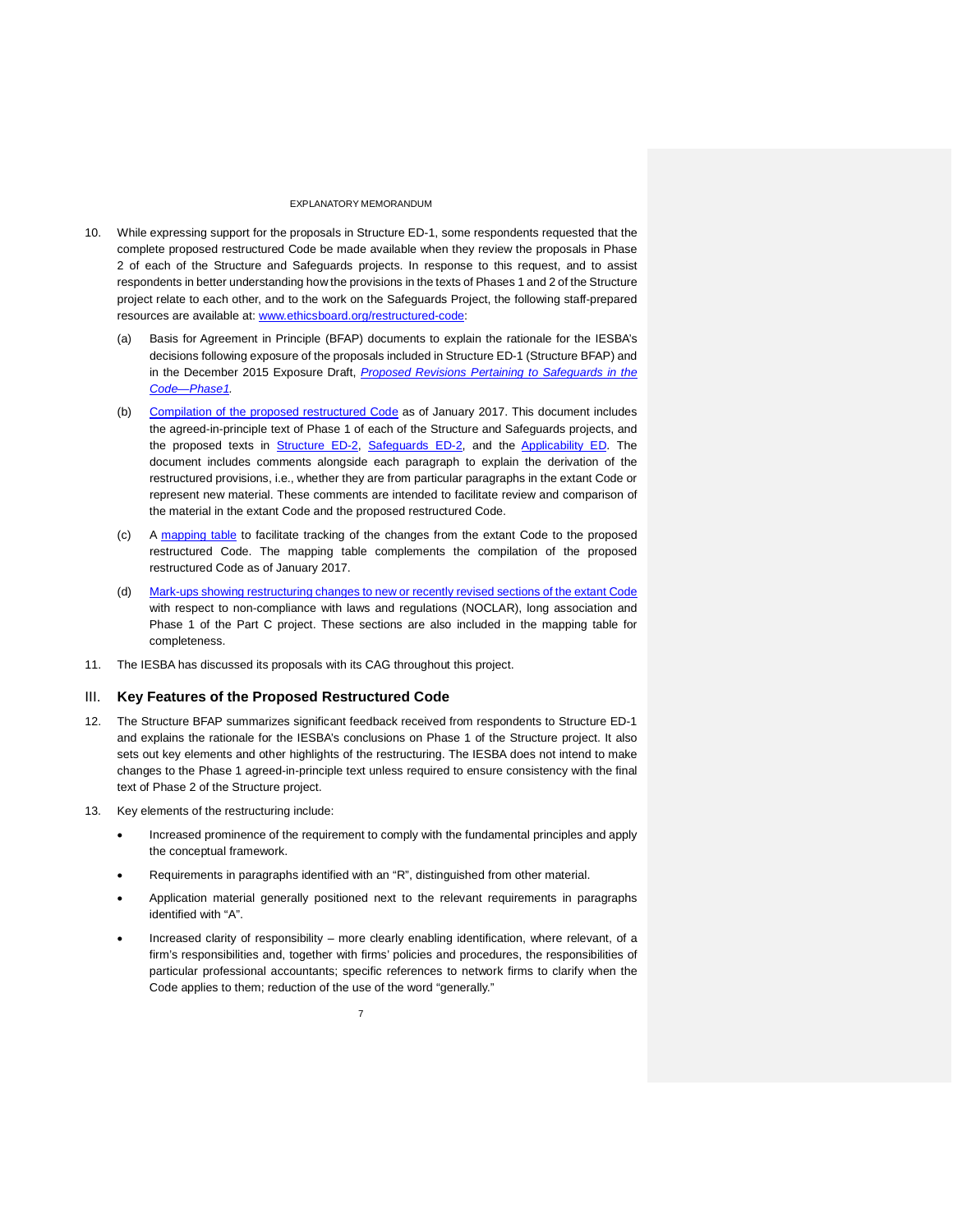- Increased clarity in drafting where possible: simpler and shorter sentences; simplifying complex grammatical structures; increased use of the active voice; avoiding legalistic and archaic terms.
- 14. Additional aspects of the restructuring are as follows:
	- The addition of a *Guide to the Code*.
	- Reorganizing the Code as appropriate, to enhance clarity and usability; positioning the Code to take advantage of forthcoming electronic features.
	- Organization of the material into more self-contained sections and subsections:
		- o Each Section has its own introduction which broadly describes the context, including the threats that might exist, and references the fundamental principles.
		- o Revised numbering convention to facilitate revisions.
	- Re-ordering of extant Parts B and C to recognize the relevance of the material applicable to PAIBs to professional accountants in public practice in certain circumstances. This also facilitates presentation of the independence sections of the Code after other material.
	- Independence sections moved to the end of the Code, re-titled as the *International*  Independence *Standards* (IIS).[8](#page-7-1)
	- Definitions section enhanced and presented as a glossary, which also includes descriptions of terms used.
	- A new title for the Code.

### <span id="page-7-0"></span>IV. **Significant Matters**

1

- 15. The IESBA believes that the proposals in this ED are consistent with, and meet the objectives of, the restructuring established in Phase 1 of the project. Consistent with those objectives, the proposed changes are to improve the understandability and usability of the Code by restructuring it, without changing its meaning. The IESBA has made significant effort to avoid inadvertent changes in the meaning of the extant Code. It has also sought to avoid any weakening of the extant Code.
- 16. In addition to changes to align with the new structure and drafting conventions agreed-in-principle in Phase 1 of the project, significant matters pertaining to the following proposed restructured sections are as follows:
	- Section 800, *Reports that Include a Restriction on Use and Distribution*, describes an engagement to issue a restricted use and distribution report (in the circumstances set out in proposed restructured Code, paragraph R800.3) as an "eligible audit engagement."
	- Part 4B–*Independence for Other Assurance Engagements.* The IESBA noted that conforming amendments might be needed to extant Section 291 in light of the International Auditing and

<span id="page-7-1"></span><sup>8</sup> The independence sections in the proposed restructured Code are included in the *IIS*, which comprise Part 4A – *Independence for Audits and Reviews* (i.e., Sections 400 to 899); and Part 4B – *Independence for Other Assurance Engagements* (i.e., Sections 900 to 999).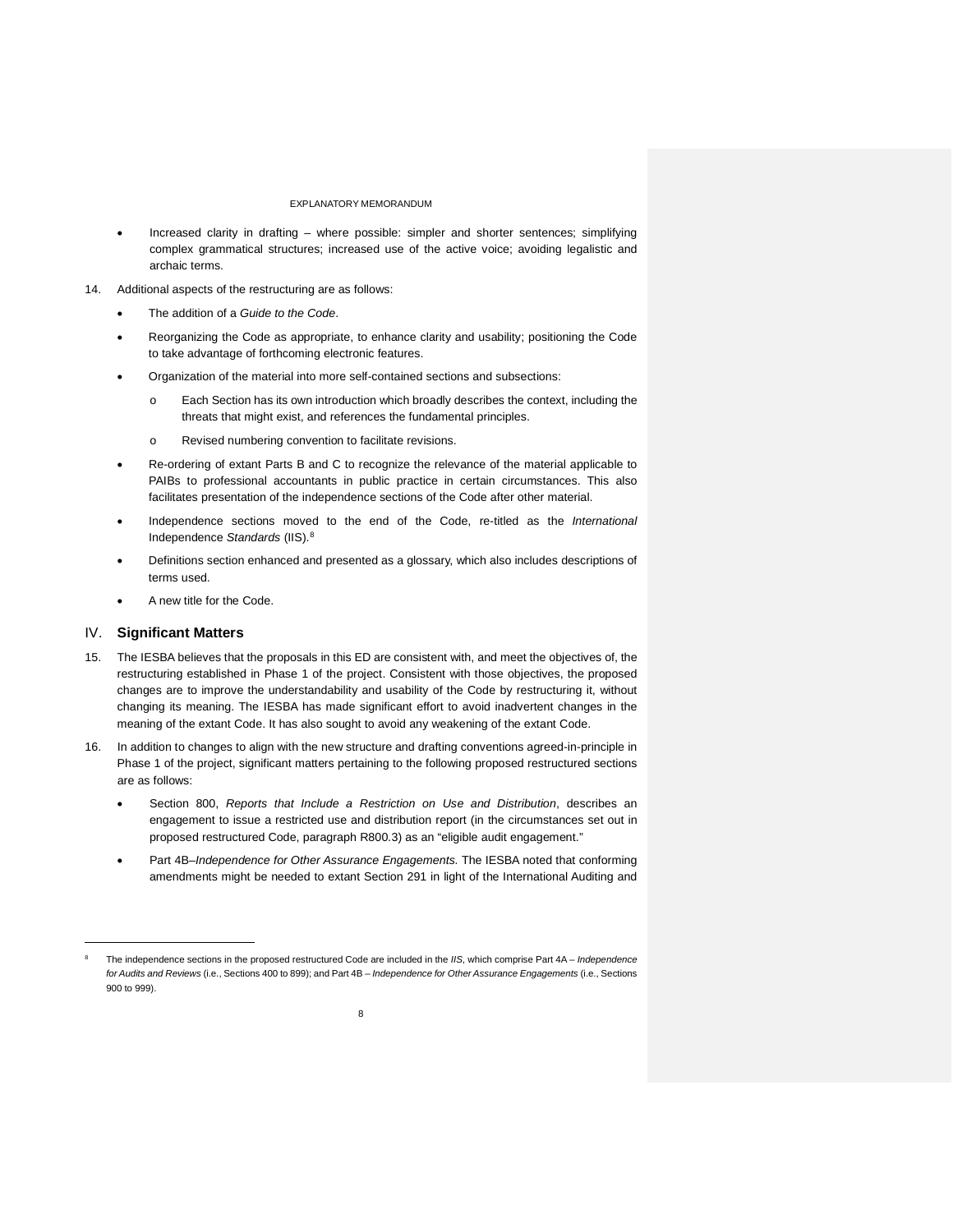Assurance Standards Board's (IAASB's) 2013 release of [ISAE 3000 \(Revised\)](http://www.ifac.org/publications-resources/international-standard-assurance-engagements-isae-3000-revised-assurance-enga)<sup>[9](#page-8-2)</sup> and the related amendments to the International Framework for Assurance Engagements. The IESBA agreed to restructure the material in extant Section 291. The IESBA also determined that a consideration of the nature and extent of conforming amendments that might be needed to extant Section 291 as a result of ISAE 3000 (Revised) is outside the scope of the Structure project. The IESBA will consider the need for a separate project to align extant Section 291, as restructured, with ISAE 3000 (Revised) as part of the development of its strategy and work plan for its next strategy cycle.

• Section 900, *Applying the Conceptual Framework to Independence for Other Assurance Engagements*, now includes a specific reference to an audit of specific elements, accounts or items of a financial statement as being in the scope of extant Section 291, as restructured (see paragraph 900.1). This clarification was made in response to questions about whether the independence provisions in extant Section 290 apply to such an audit.

## <span id="page-8-0"></span>V. **Other Matters**

#### *Matters for Future Board Attention*

17. During the restructuring work, the IESBA identified a number of matters that would involve potential changes outside the scope of the Structure project. These matters are being considered as the Board develops its strategy and work plan for its next strategy cycle.

#### *Electronic Code and Future Tools*

18. The IESBA believes that the proposals in this ED will help position the Code for further enhancements in terms of navigability. Development of further electronic features and tools to assist navigability and facilitate implementation will be considered after the Code has been restructured. Such features might include filtering options and enhancements to the navigability of the current electronic Code. Terms in the Glossary will be electronically linked to the body of the Code.

#### <span id="page-8-1"></span>VI. **Project Timetable and Proposed Effective Date**

- 19. The IESBA is mindful of the need for appropriate alignment of the timing of Phases 1 and 2 of the Structure project with the timing of other projects currently in progress, and in particular the Safeguards project. The proposed timing of Phase 2 of the Structure project has taken into account the anticipated approval dates for various sections of the Code currently under revision or restructuring. The IESBA anticipates completing the restructuring of the Code in December 2017.
- 20. Subject to the restructuring work progressing as planned, the IESBA proposes that:
	- Parts 1, 2, 3 and 4B of the restructured Code be effective on June 15, 2019; and
	- Except for restructured Sections 540 and 940 as noted below, Part 4A be effective for audits of financial statements for periods beginning on or after June 15, 2019.

Early adoption will be permitted.

1

<span id="page-8-2"></span><sup>9</sup> International Standard on Assurance Engagements (ISAE) 3000 (Revised), *Assurance Engagements Other Than Audits or Reviews of Historical Financial Information*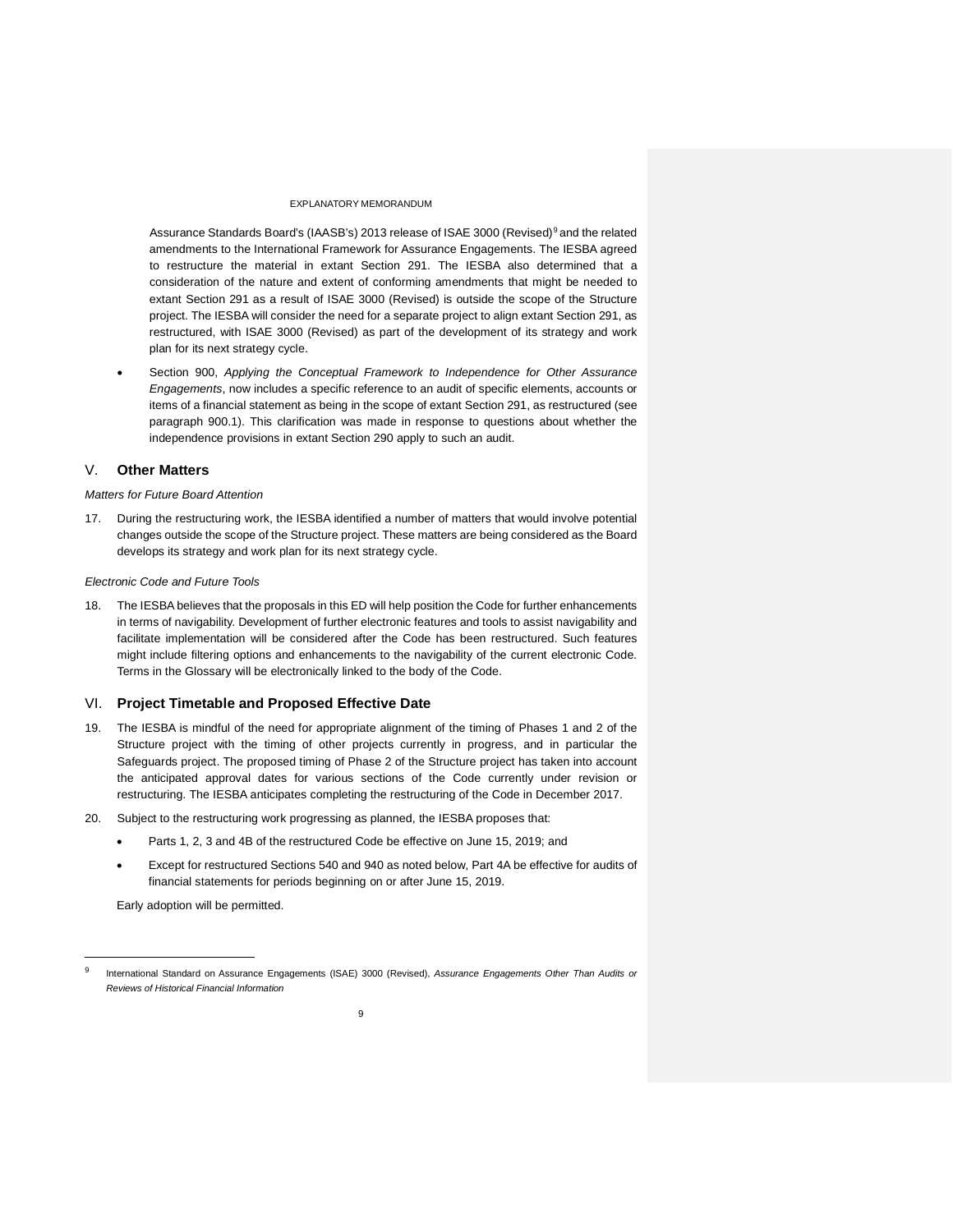- 21. Subject to the transitional provision below which is explained in the [Basis for Conclusions](https://www.ifac.org/publications-resources/close-changes-code-addressing-long-association-personnel-audit-or-assurance) for the revised long association provisions, the IESBA determined that:
	- Section 540 be effective for audits of financial statements for periods beginning on or after December 15, 2018; and
	- Section 940 be effective as of December 15, 2018.

Early adoption will be permitted in both cases.

Paragraph R540.18 will have effect only for audits of financial statements for periods beginning prior to December 15, 2023. This will facilitate the transition to the required cooling-off period of five consecutive years for engagement partners in those jurisdictions where the legislative body or regulator (or organization authorized or recognized by such legislative body or regulator) has specified a cooling-off period of less than five consecutive years.

- 22. The [January 2017 IESBA Update](https://www.ifac.org/publications-resources/iesba-update-toward-restrutured-international-code-ethics) includes a further discussion of the timing of the restructuring work and proposed effective dates for the restructured Code.
- 23. The IESBA encourages national standard setters and others to start to translate the staff-prepared [compilation](https://www.ifac.org/publications-resources/iesba-update-toward-restrutured-international-code-ethics) of the restructured Code, where necessary, in order to make an early start to implementation considerations.

### <span id="page-9-0"></span>VII. **Guide for Respondents**

- 24. The IESBA welcomes comments on all matters addressed in this ED, but especially those identified in the Request for Specific Comments below. Comments are most helpful when they refer to specific paragraphs, include the reasons for the comments, and, where appropriate, make specific suggestions for any proposed changes to wording. When a respondent agrees with proposals in this ED, it will be helpful for the IESBA to be made aware of this view.
- 25. As explained in the Background section of this memorandum, the objectives of the restructuring are to improve the understandability and usability of the Code by restructuring it without changing its meaning. Respondents are asked to distinguish in their responses between comments on the application of the structure and drafting conventions and comments on any changes in meaning.

#### **Request for Specific Comments**

26. The IESBA welcomes views from respondents on the following matters.

#### *Structure of the Code Phase 2*

- 1. Do you believe that the proposals in this ED have resulted in any unintended changes in meaning of:
	- The provisions for Part C of the Extant Code, as revised in the close-off document for Part C Phase 1 (see Sections 200-270 in Chapter 1)?
	- The NOCLAR provisions (see Sections 260 and 360 in Chapter 2)?
	- The revised provisions regarding long association (see Sections 540 and 940 in Chapter 3)?
	- The provisions addressing restricted use reports in the extant Code (see Section 800 in Chapter 4)?
	- The provisions relating to independence for other assurance engagements (Part 4B in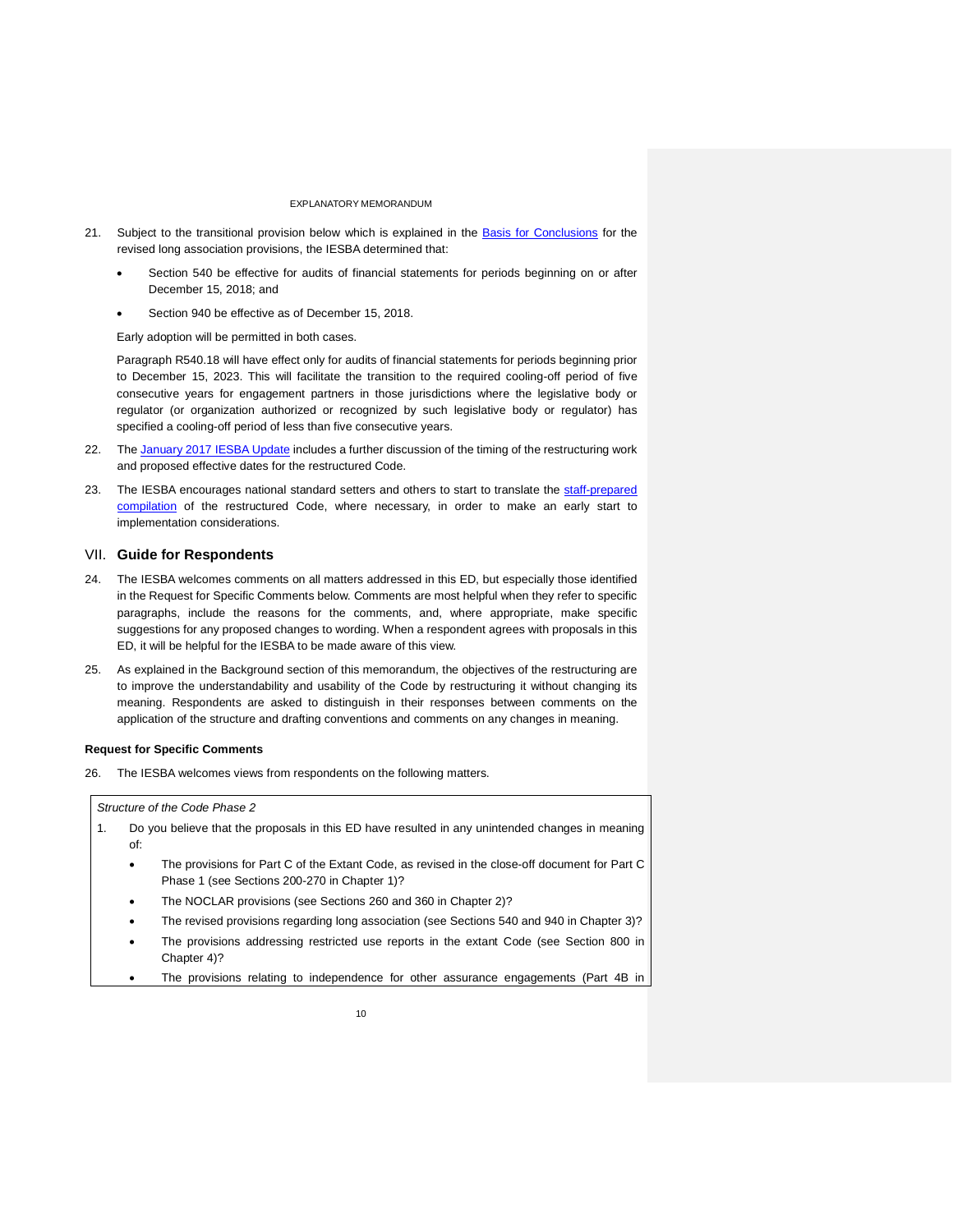#### Chapter 5)?

If so, please explain why and suggest alternative wording.

2. Do you believe that the proposals are consistent with the key elements of the restructuring as described in Section III of this Explanatory Memorandum?

*Conforming Amendments Arising from the Safeguards Project*

3. Respondents are asked for any comments on the conforming amendments arising from the Safeguards project. **Comments on those conforming amendments are requested by April 25, 2017 as part of a response to Safeguards ED-2.**

*Effective Date* 

4. Do you agree with the proposed effective dates for the restructured Code? If not, please explain why not.

#### **Request for General Comments**

- 27. In addition to the request for specific comments above, the IESBA is also seeking comments on the matters set out below:
	- *Small and Medium Practices (SMPs) and PAIBs –* The IESBA invites comments regarding any aspect of the proposals from SMPs and PAIBs.
	- *Regulators and Audit Oversight Bodies –* The IESBA invites comments on the proposals from an enforcement perspective from members of the regulatory and audit oversight communities.
	- *Developing Nations –* Recognizing that many developing nations have adopted or are in the process of adopting the Code, the IESBA invites respondents from these nations to comment on the proposals, and in particular on any foreseeable difficulties in applying them in their environment.
	- *Translations –* Recognizing that many respondents may intend to translate the final changes for adoption in their own environments, the IESBA welcomes comment on potential translation issues respondents may note in reviewing the proposals.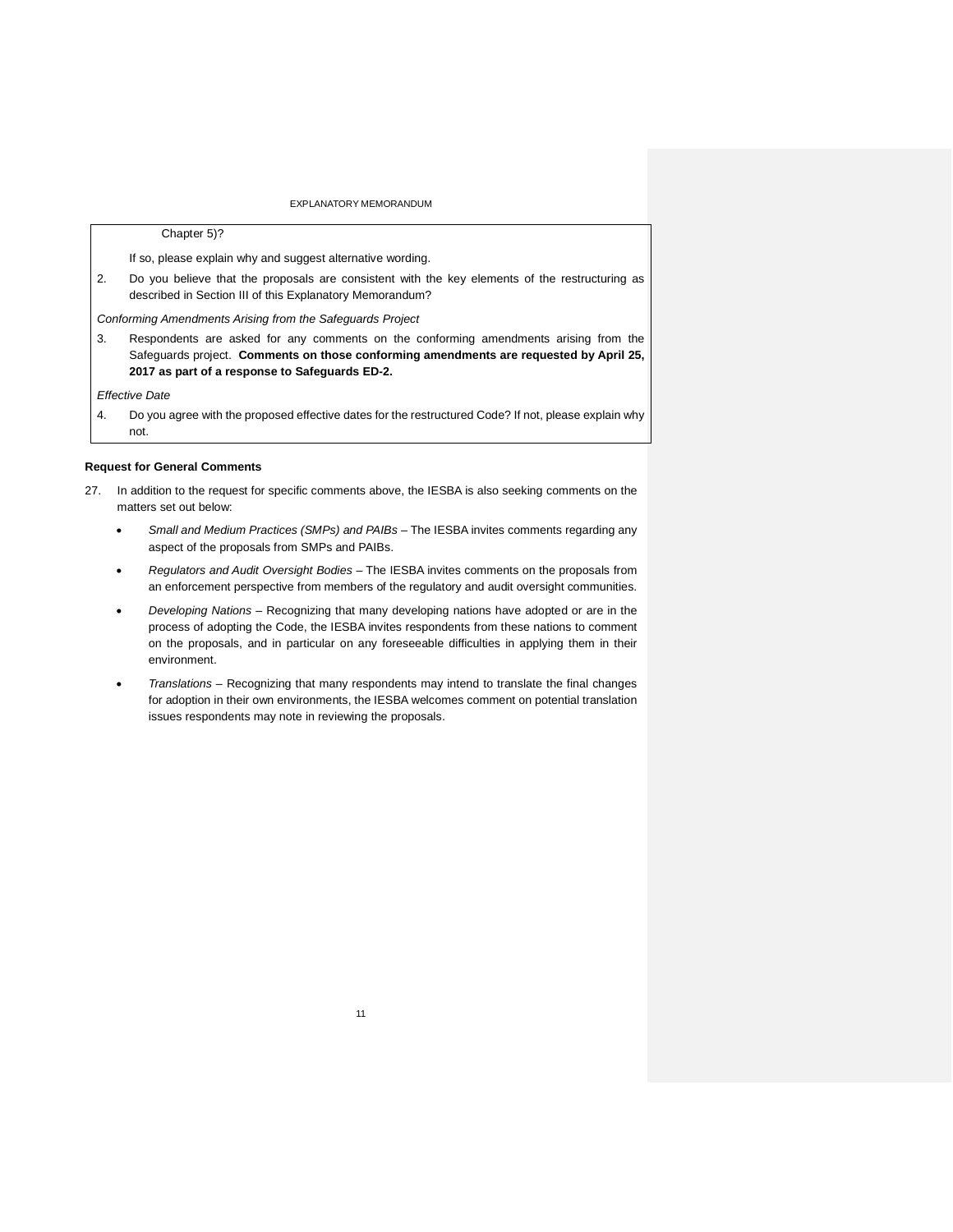# <span id="page-11-0"></span>**EXPOSURE DRAFT: PROPOSED RESTRUCTURED CODE (SECTIONS ADDRESSED IN PHASE 2)**

## **Structure Phase 2 Proposals**

Structure Phase 2 proposals are set out in this document and include:

- Chapter 1 Proposed Restructured Text of Provisions in Part C of the Extant Code, as revised in the [Close-off Document for Part C Phase 1](https://www.ifac.org/publications-resources/close-changes-part-c-code-addressing-preparation-and-presentation-information) (Sections 200-270).
- Chapter 2 Proposed Restructured Text of the Final NOCLAR pronouncement, *[Responding to](http://www.ifac.org/publications-resources/responding-non-compliance-laws-and-regulations)  [Non-compliance with Laws and Regulations](http://www.ifac.org/publications-resources/responding-non-compliance-laws-and-regulations) (Section 260 and 360).*
- Chapter 3 Proposed Restructured Text of the [Long Association Close-off Document](https://www.ifac.org/publications-resources/close-changes-code-addressing-long-association-personnel-audit-or-assurance) (Sections 540 and 940).
- Chapter 4 Proposed Restructured text of the Provisions Addressing Restricted Use Reports (Section 800)
- Chapter 5 Proposed Restructured Text Relating to Independence Other Assurance Engagements (Part 4B, except for material relating to provision of non-assurance services to assurance clients).

The January 2017 ED, *[Proposed Revisions Pertaining to Safeguards in the Code –](http://www.ifac.org/publications-resources/proposed-revisions-pertaining-safeguards-code-phase-2-and-related-conforming) Phase 2* (Safeguards ED-2) has been developed using the structure and drafting conventions of the proposed restructured Code. Safeguards ED-2 includes revisions to the non-assurance services (NAS) section of the extant Code, Proposed Section 600, *Provision of Non-assurance Services to an Audit Client* and Proposed Section 950, *Provision of Non-assurance Services to an Assurance Client*.

### **Proposed Conforming Amendments Arising from the Safeguards Project**

The gray text in this document sets out the proposed conforming amendments arising from the Safeguards project. The IESBA welcomes feedback on those proposed conforming amendments. Such feedback should be submitted as part of respondents' comments on Safeguards ED-2. The explanatory memorandum to Safeguards ED-2 explains the nature of the proposed conforming amendments arising from the Safeguards project.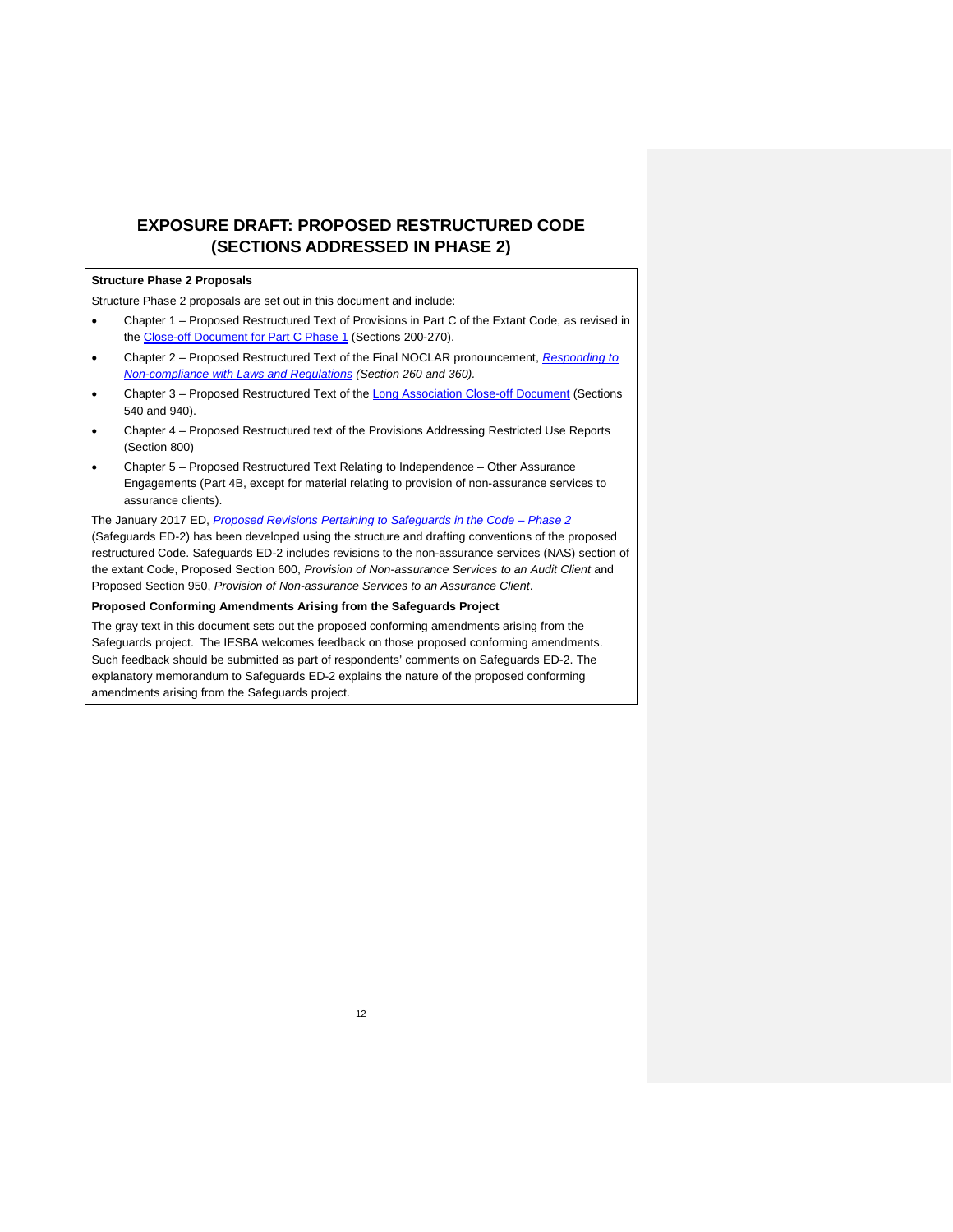## <span id="page-12-0"></span>**Chapter 1 of Structure ED-2 – Proposed Restructured Text of Provisions in Part C of the Extant Code as revised, in the [Close-off](https://www.ifac.org/publications-resources/close-changes-part-c-code-addressing-preparation-and-presentation-information)  [document for Part C Phase 1](https://www.ifac.org/publications-resources/close-changes-part-c-code-addressing-preparation-and-presentation-information)[\\*](#page-12-1)**

## **PART 2 – PROFESSIONAL ACCOUNTANTS IN BUSINESS**

### **Section 200**

j \*

## **Applying the Conceptual Framework – Professional Accountants in Business Introduction**

- 200.1 This Part of the Code describes requirements and application material for professional accountants in business when applying the conceptual framework set out in Section 120. It does not describe all of the facts and circumstances, including professional activities, interests and relationships that could be encountered by professional accountants in business, which create or might create threats to compliance with the fundamental principles. Therefore, professional accountants in business are required to be alert for such facts and circumstances.
- 200.2 Investors, creditors, employers and other sectors of the business community, as well as governments and the public, might rely on the work of professional accountants in business. Professional accountants in business might be solely or jointly responsible for the preparation and reporting of financial and other information, on which both their employing organizations and third parties might rely. They might also be responsible for providing effective financial management and competent advice on a variety of business-related matters.
- 200.3 A professional accountant in business might be an employee, contractor, partner, director (executive or non-executive), owner-manager, or volunteer of an employing organization. The legal form of the relationship of the accountant with the employing organization has no bearing on the ethical responsibilities placed on the accountant.
- 200.4 In this Part, the term "professional accountant" refers to:
	- (a) Professional accountants in business; and
	- (b) Professional accountants in public practice when performing professional activities pursuant to the professional accountant's employment or ownership relationship with

|          | Commented [IESBA1]: 300.1 Close-off document |
|----------|----------------------------------------------|
|          |                                              |
|          |                                              |
|          |                                              |
|          |                                              |
| document | Commented [IESBA2]: 300.2 Part C Close-off   |
|          |                                              |
|          |                                              |
|          |                                              |
|          |                                              |
|          | Commented [IESBA3]: 300.3 Part C Close-off   |

The IESBA approved [a Close-off document for Part C Phase 1](https://www.ifac.org/publications-resources/close-changes-part-c-code-addressing-preparation-and-presentation-information) in March 2016, which was drafted using the extant Code's structure and drafting conventions. A mark-up showing the restructuring to the Close-off document for Part C Phase 1 is available at: [www.ethicsboard.org/restructured-code.](http://www.ethicsboard.org/restructured-code)

<span id="page-12-1"></span>The proposed restructured text of the final *[Responding to Non-compliance with Laws and](https://www.ifac.org/publications-resources/responding-non-compliance-laws-and-regulations) Regulations* (NOCLAR) that is applicable for professional accountants in business, (Section 260), is set out in Chapter 2 of this ED. The NOCLAR pronouncement comprises of revisions to Section 225 and Section 360, *Responding to Non-Compliance with Laws and Regulations* of the extant Code*.* It was released in July 2016 using the extant Code's structure and drafting conventions. Additional information about the Board's NOCLAR pronouncements is available at: [http://www.ethicsboard.org/responding-non](http://www.ethicsboard.org/responding-non-compliance-laws-and-regulations)[compliance-laws-and-regulations.](http://www.ethicsboard.org/responding-non-compliance-laws-and-regulations)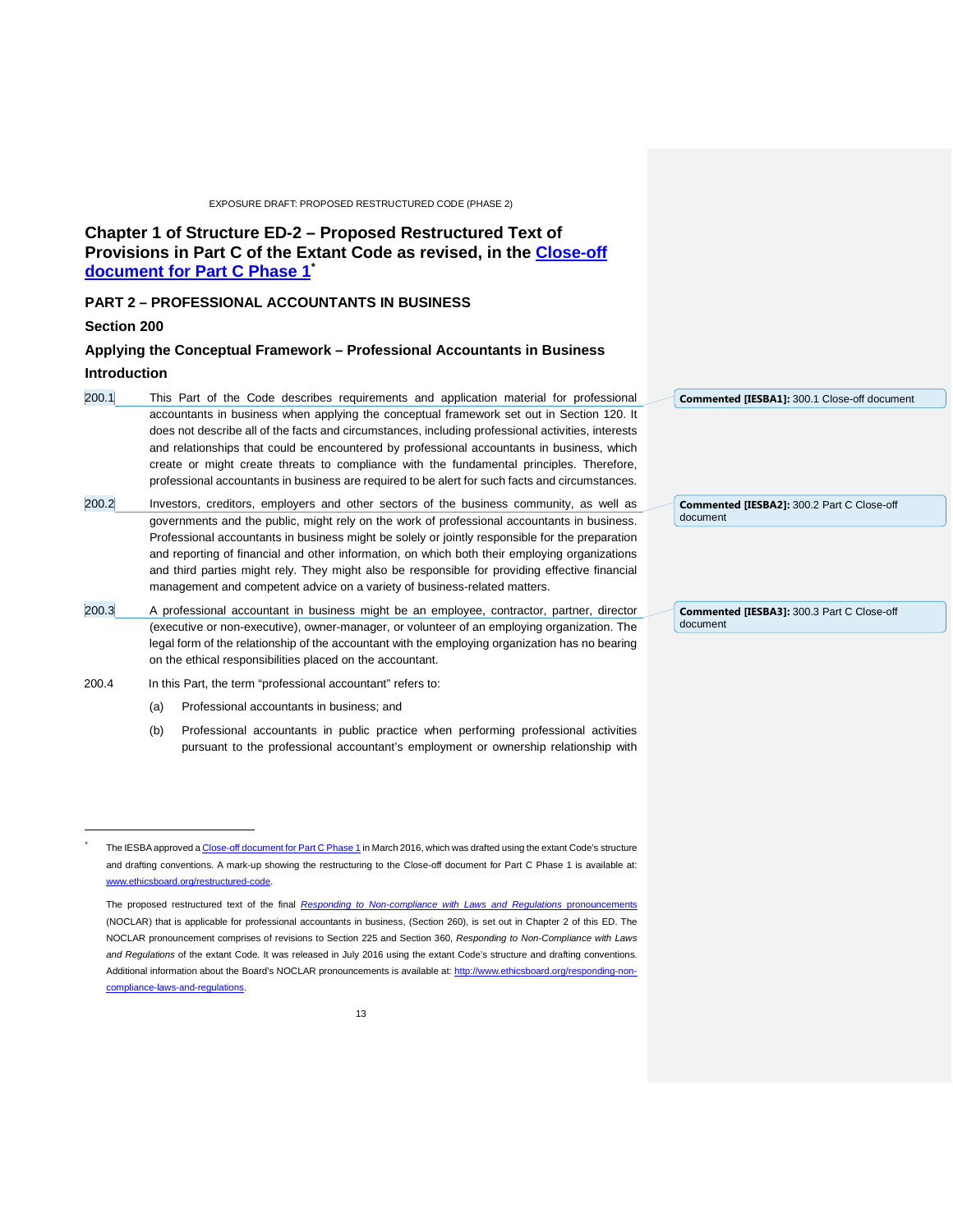their firm. More information on when Part 2 might be applicable to professional accountants in public practice is set out in R120.4, 120.4 A1, R300.5 and 300.5 A1.

#### **Requirements and Application Material**

- **R200.5** A professional accountant shall comply with the fundamental principles set out in Section 110 and apply the conceptual framework set out in Section 120 to identify, evaluate and address threats to compliance with the fundamental principles.
- 200.5 A1 A professional accountant has a responsibility to further the legitimate objectives of the accountant's employing organization. The Code does not seek to hinder accountants from fulfilling that responsibility, but addresses circumstances in which compliance with the fundamental principles might be compromised.
- 200.5 A2 Professional accountants may promote the position of the employing organization when furthering the legitimate goals and objectives of their employing organization, provided any statements made are neither false nor misleading. Such actions usually would not create an advocacy threat.
- 200.5 A3 All professional accountants have a responsibility to act in the public interest. The more senior the position of the accountant, the greater will be the ability and opportunity to access information, and to influence policies, decisions made and actions taken by others involved with the employing organization. To the extent that they are able to do so, taking into account their position and seniority in the organization, accountants are expected to encourage and promote an ethics-based culture in the organization. Examples of actions that might be taken include the introduction, implementation and oversight of:
	- Ethics education and training programs.
	- Ethics and whistle-blowing policies.
	- Policies and procedures designed to prevent non-compliance with laws and regulations.

### **Identifying Threats**

200.6 A1 Compliance with the fundamental principles might be threatened by a broad range of facts and circumstances. The categories of threats are described in paragraph 120.6 A3. The following are examples of facts and circumstances within each of those categories that might create those threats for a professional accountant when undertaking a professional activity:

- (a) Self-interest Threats
	- A professional accountant holding a financial interest in, or receiving a loan or guarantee from, the employing organization.
	- A professional accountant participating in incentive compensation arrangements offered by the organization.
	- A professional accountant using corporate assets for personal use.
	- A professional accountant accepting a gift or special treatment from a supplier of the employing organization.

(b) Self-review Threats

**Commented [IESBA4]:** 300.6 Part C Close-off document

**Commented [IESBA5]:** 300.4 Part C Close-off document

**Commented [IESBA6]:** 300.10 IESBA Part C Close-off document

**Commented [IESBA7]:** 300.5 Part C Close-off document

**Commented [IESBA8]:** 300.7 Part C Close-off document

**Commented [IESBA9]:** 300.8 Part C Close-off document

**Commented [IESBA10]:** 300.9 Part C Close-off document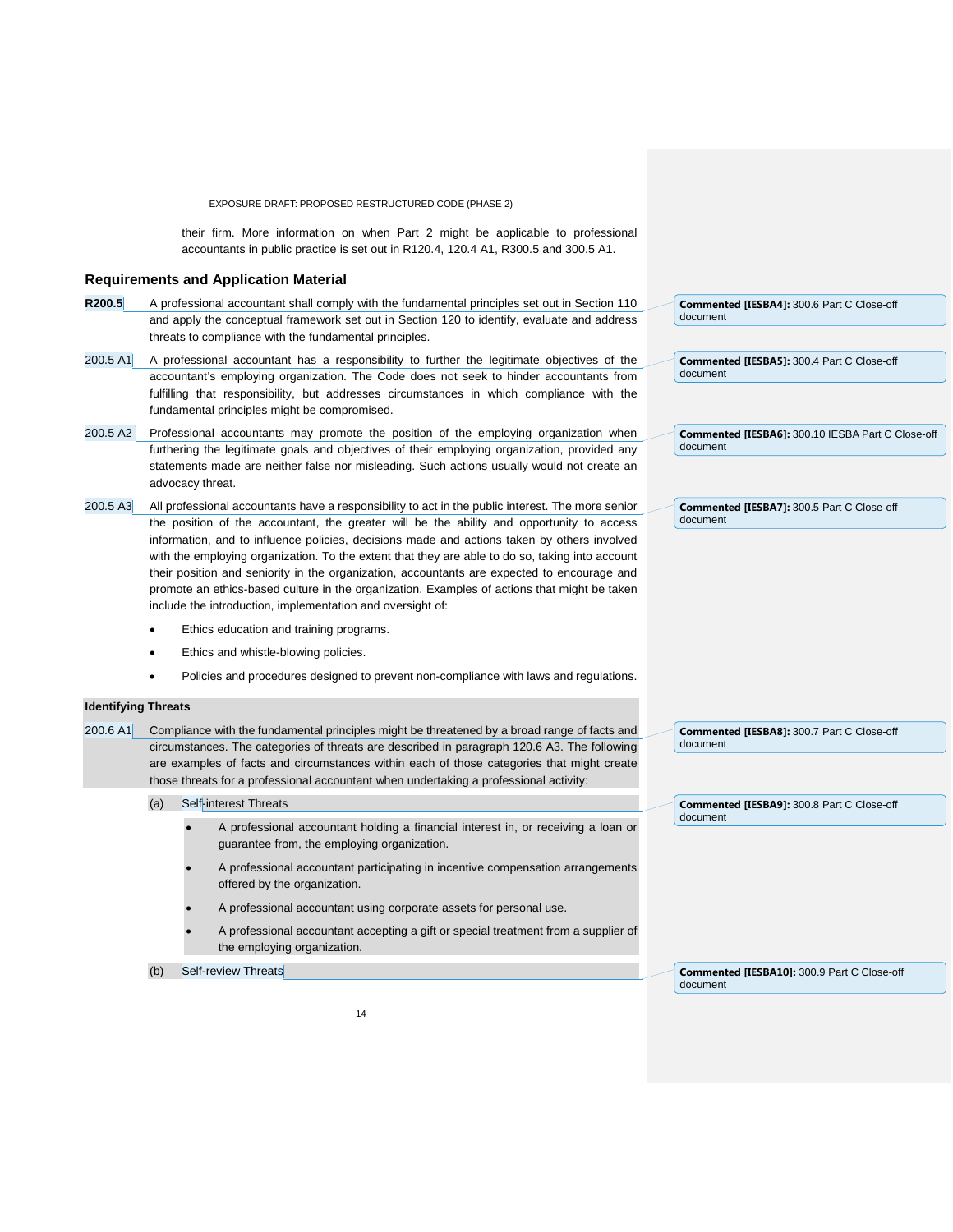- A professional accountant determining the appropriate accounting treatment for a business combination after performing the feasibility study supporting the purchase decision.
- (c) Advocacy Threats
	- A professional accountant having the opportunity to manipulate information in a prospectus in order to obtain favorable financing.
- (d) Familiarity Threats
	- A professional accountant being responsible for the financial reporting of the employing organization when an immediate or close family member employed by the organization makes decisions that affect the financial reporting of the organization.
	- A professional accountant having a long association with contacts influencing business decisions.

(e) Intimidation Threats

- A professional accountant or immediate or close family member facing the threat of dismissal or replacement over a disagreement about the application of either:
	- o An accounting principle; or
	- o The way in which financial information is to be reported.
- An individual attempting to influence the decision making process of the professional accountant, for example with regard to the awarding of contracts or the application of an accounting principle.

#### **Evaluating Threats**

200.6 A2 Conditions, policies and procedures as described in 120.6 A1 might impact the evaluation of whether a threat to compliance with the fundamental principles is at an acceptable level. Such conditions, policies and procedures might relate to the employing organization and its operating environment.

200.6 A3 The professional accountant's evaluation of the level of a threat is also impacted by the nature and scope of the professional activity.

200.6 A4 A professional accountant's evaluation of the level of a threat might be impacted by the work environment within the employing organization and its operating environment. For example:

- Leadership that stresses the importance of ethical behavior and the expectation that employees will act in an ethical manner.
- Policies and procedures to empower and encourage employees to communicate ethical issues that concern them to senior levels without fear of retribution.
- Policies and procedures to implement and monitor the quality of employee performance.
- Systems of corporate oversight or other oversight structures and strong internal controls.
- Recruitment procedures emphasizing the importance of employing high caliber competent personnel.

**Commented [IESBA11]:** 300.11 Part C Close-off document

**Commented [IESBA12]:** 300.12 Part C Close-off document

**Commented [IESBA14]:** 300.14 Part C Close-off document

**Commented [IESBA13]:** New paragraph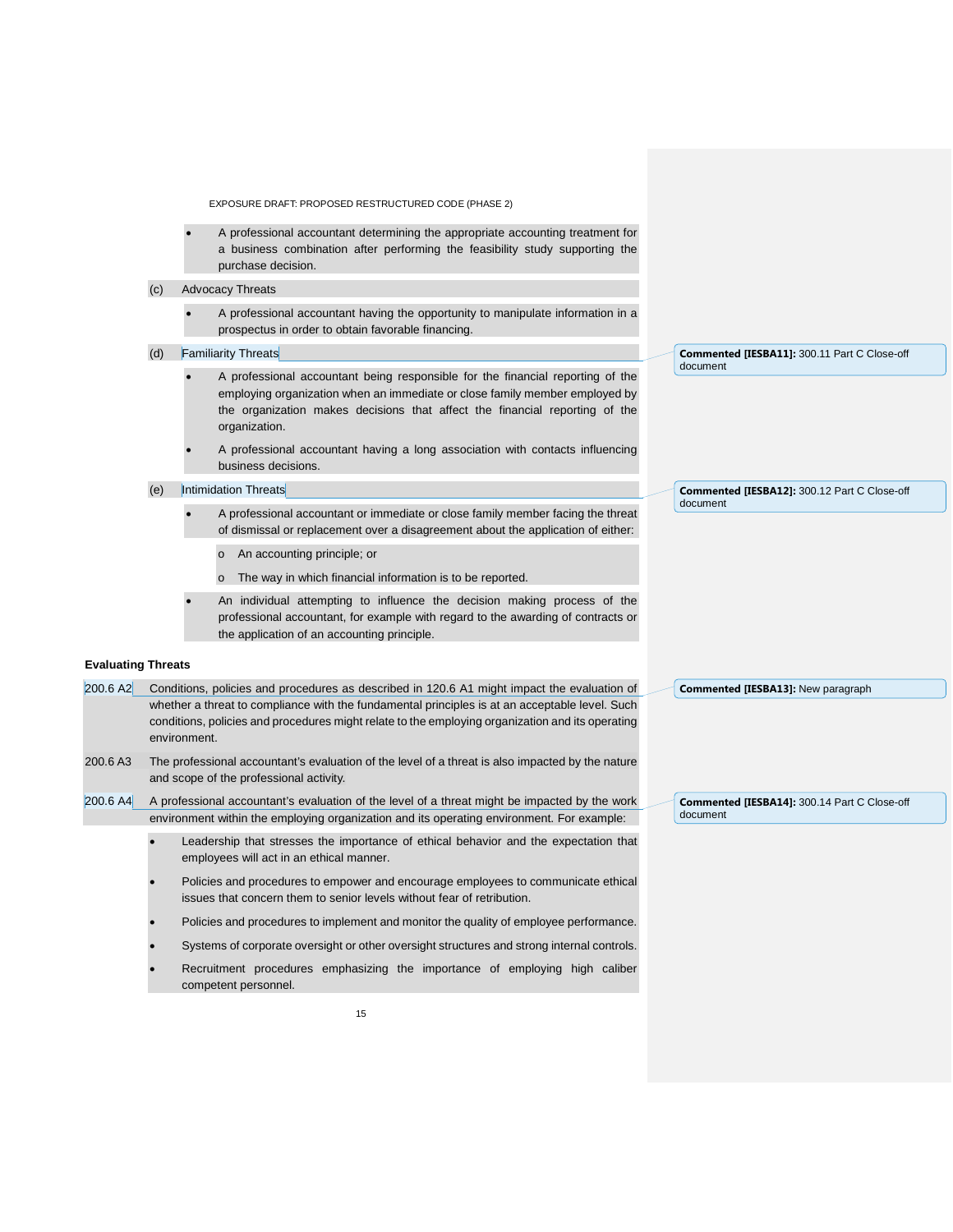| EXPOSURE DRAFT: PROPOSED RESTRUCTURED CODE (PHASE 2)                                                                                                                                                                                                                                                   |                                                          |
|--------------------------------------------------------------------------------------------------------------------------------------------------------------------------------------------------------------------------------------------------------------------------------------------------------|----------------------------------------------------------|
| Timely communication of policies and procedures including any changes to them, to all<br>employees and appropriate training and education on such policies and procedures.                                                                                                                             |                                                          |
| Ethics and code of conduct policies.                                                                                                                                                                                                                                                                   |                                                          |
| 200.7 A1<br>Professional accountants might consider obtaining legal advice where they believe that<br>unethical behavior or actions by others have occurred, or will continue to occur, within the<br>employing organization.                                                                          | Commented [IESBA15]: 300.15 Part C Close-off<br>document |
| 200.7 A2<br>In extreme situations, if the circumstances that created the threats cannot be eliminated or<br>safeguards are not capable of being applied to reduce the threat to an acceptable level, it might<br>be necessary for a professional accountant to resign from the employing organization. | Commented [IESBA16]: 300.15 Part C Close-off<br>document |
|                                                                                                                                                                                                                                                                                                        |                                                          |
| Communicating with Those Charged with Governance                                                                                                                                                                                                                                                       |                                                          |
| R200.8<br>When communicating with those charged with governance in accordance with the Code, a                                                                                                                                                                                                         | Commented [IESBA17]: 100.25                              |
| professional accountant shall determine the appropriate individual(s) within the entity's                                                                                                                                                                                                              |                                                          |
| governance structure with whom to communicate. If the accountant communicates with a<br>subgroup of those charged with governance, the accountant shall determine whether                                                                                                                              |                                                          |
| communication with all of those charged with governance is also necessary.                                                                                                                                                                                                                             |                                                          |
| 200.8 A1<br>In determining with whom to communicate, a professional accountant might consider:                                                                                                                                                                                                         | Commented [IESBA18]: 100.25                              |
|                                                                                                                                                                                                                                                                                                        |                                                          |
| The nature and importance of the circumstances; and<br>(a)                                                                                                                                                                                                                                             |                                                          |
| The matter to be communicated.<br>(b)                                                                                                                                                                                                                                                                  |                                                          |
| 200.8 A2<br>If a professional accountant communicates with a subgroup of those charged with governance,                                                                                                                                                                                                | Commented [IESBA19]: 100.25                              |
| for example, an audit committee or an individual, communication with all of those charged with                                                                                                                                                                                                         |                                                          |
| governance might also be necessary to ensure they are adequately informed.                                                                                                                                                                                                                             |                                                          |
| R200.9<br>If a professional accountant communicates with individuals who have management                                                                                                                                                                                                               | Commented [IESBA20]: 100.26, NOCLAR                      |
| responsibilities, the accountant shall be satisfied that communication with those individuals                                                                                                                                                                                                          |                                                          |
| adequately informs all of those in a governance role with whom the accountant would otherwise<br>communicate.                                                                                                                                                                                          |                                                          |
|                                                                                                                                                                                                                                                                                                        |                                                          |
| 200.9 A1<br>In some circumstances, all of those charged with governance are involved in managing the<br>entity, for example, a small business where a single owner manages the entity and no one else                                                                                                  | Commented [IESBA21]: 100.26, NOCLAR                      |
| has a governance role. In these cases, if matters are communicated with person(s) with                                                                                                                                                                                                                 |                                                          |
| management responsibilities, and those persons also have governance responsibilities, the                                                                                                                                                                                                              |                                                          |

matters do not need to be communicated again with those same persons in their governance

role.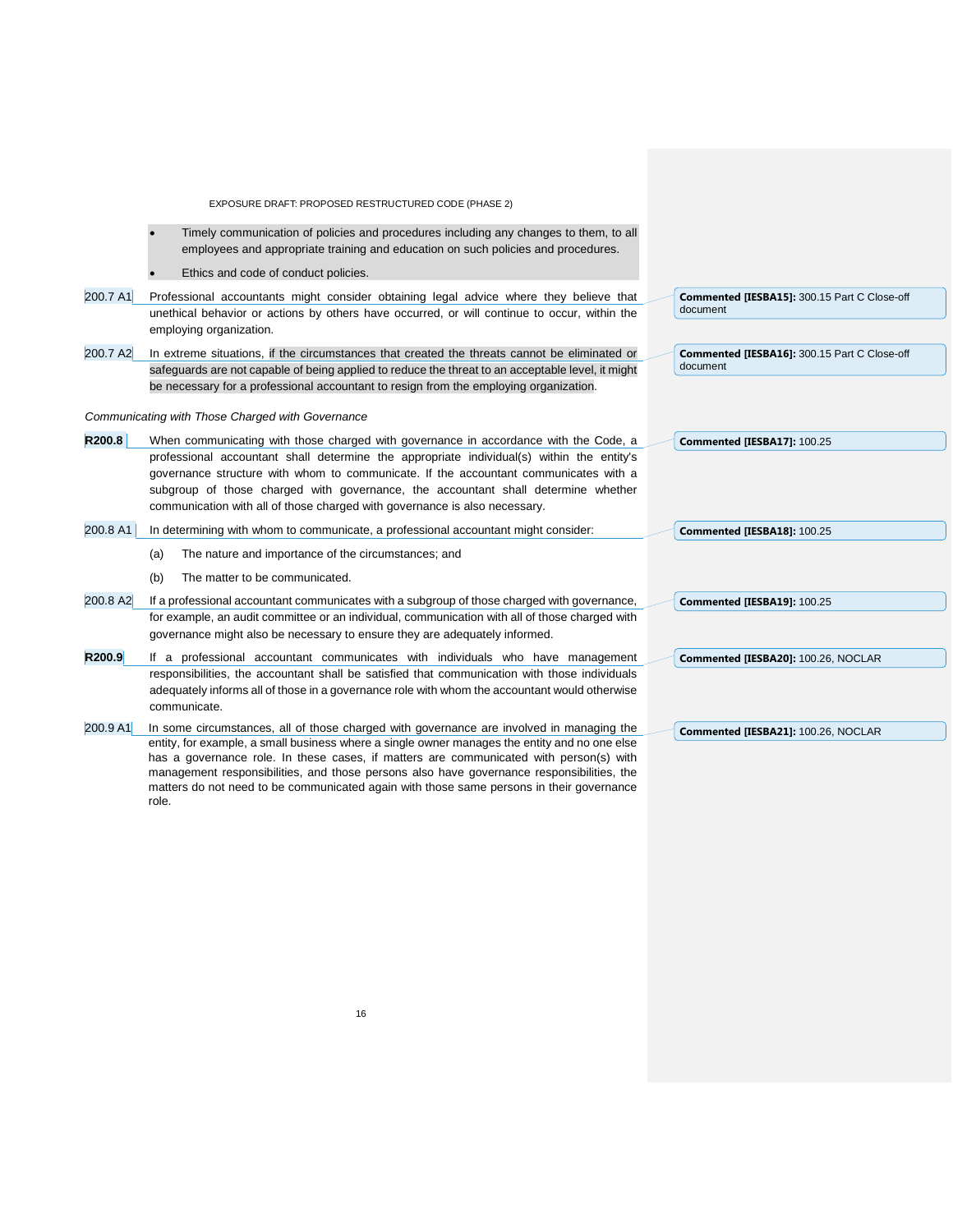## **Section 210**

## **Conflicts of Interest**

# **Introduction**

| iiiu vuucuvii |                                                                                                                                                                                                                                                                              |                                    |
|---------------|------------------------------------------------------------------------------------------------------------------------------------------------------------------------------------------------------------------------------------------------------------------------------|------------------------------------|
| 210.1         | Professional accountants are required to comply with the fundamental principles and apply the                                                                                                                                                                                | Commented [IESBA22]: New paragraph |
|               | conceptual framework set out in Section 120 to identify, evaluate and address threats.                                                                                                                                                                                       |                                    |
| 210.2         | A conflict of interest creates a threat to compliance with the principle of objectivity and might<br>create threats to compliance with the other fundamental principles. Such threats might be<br>created when:                                                              | Commented [IESBA23]: 310.1         |
|               | A professional accountant undertakes a professional activity related to a particular matter<br>(a)<br>for two or more parties whose interests with respect to that matter are in conflict; or                                                                                |                                    |
|               | (b)<br>The interest of a professional accountant with respect to a particular matter and the<br>interests of a party for whom the accountant undertakes a professional activity related to<br>that matter are in conflict.                                                   |                                    |
|               | A party might include an employing organization, a vendor, a customer, a lender, a<br>shareholder, or another party.                                                                                                                                                         |                                    |
| 210.3         | Section 210 sets out specific requirements and application material relevant to applying the<br>conceptual framework to conflicts of interest.                                                                                                                               | Commented [IESBA24]: New paragraph |
|               | <b>Requirements and Application Material</b>                                                                                                                                                                                                                                 |                                    |
| General       |                                                                                                                                                                                                                                                                              |                                    |
| R210.4        | A professional accountant shall not allow a conflict of interest to compromise professional or                                                                                                                                                                               | Commented [IESBA25]: 310.5         |
|               | business judgment.                                                                                                                                                                                                                                                           |                                    |
| 210.4 A1      | Examples of circumstances that might create a conflict of interest include:                                                                                                                                                                                                  | Commented [IESBA26]: 310.2         |
|               | Serving in a management or governance position for two employing organizations and<br>$\bullet$<br>acquiring confidential information from one organization that might be used by the<br>professional accountant to the advantage or disadvantage of the other organization. |                                    |
|               | Undertaking a professional activity for each of two parties in a partnership, where both<br>٠<br>parties are employing the accountant to assist them to dissolve their partnership.                                                                                          |                                    |
|               | Preparing financial information for certain members of management of the accountant's<br>٠<br>employing organization who are seeking to undertake a management buy-out.                                                                                                      |                                    |
|               | Being responsible for selecting a vendor for the employing organization when an<br>immediate family member of the accountant might benefit financially from the<br>transaction.                                                                                              |                                    |
|               | Serving in a governance capacity in an employing organization that is approving certain<br>investments for the company where one of those investments will increase the value of<br>the investment portfolio of the accountant or an immediate family member.                |                                    |
|               |                                                                                                                                                                                                                                                                              |                                    |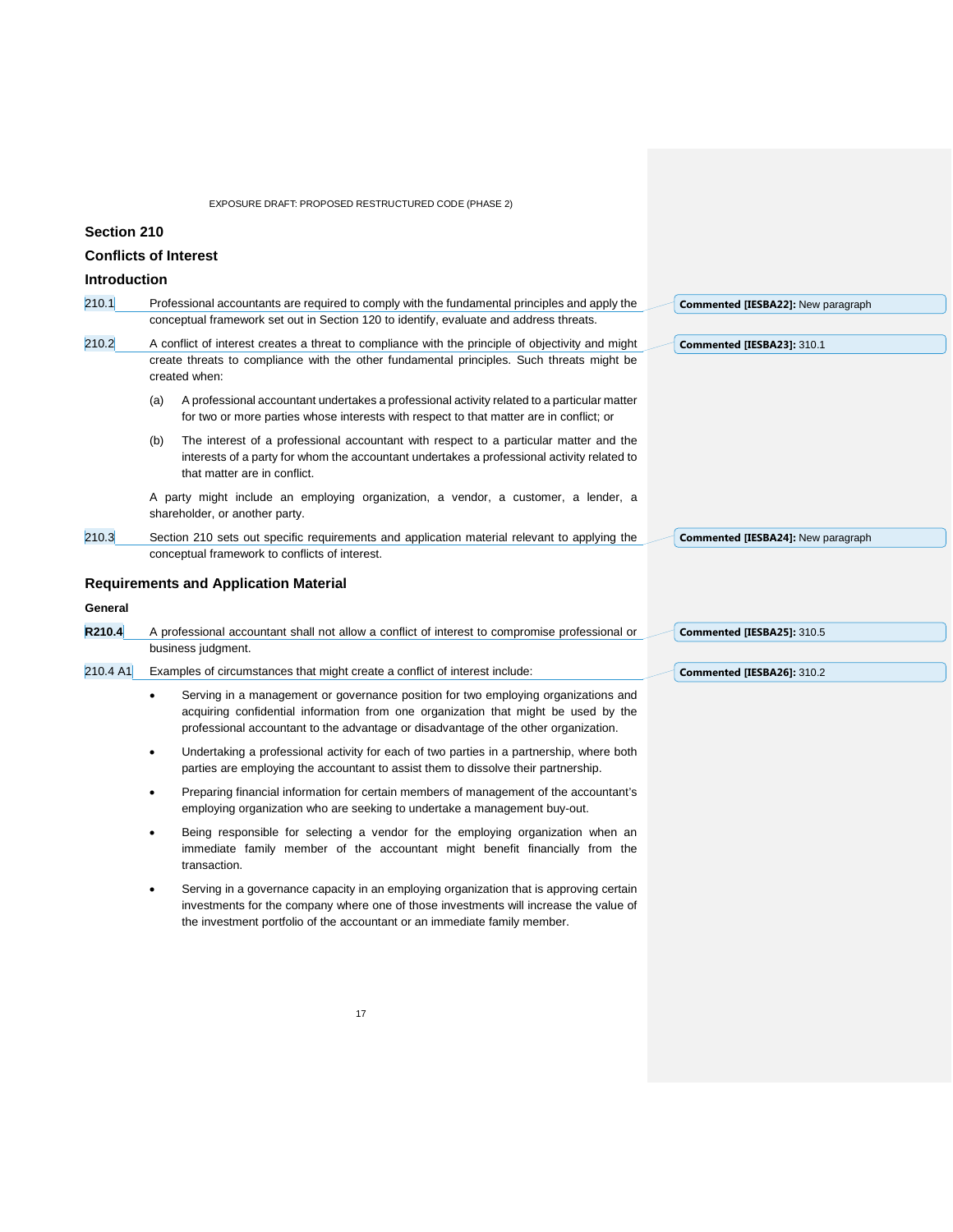|                                | EXPOSURE DRAFT: PROPOSED RESTRUCTURED CODE (PHASE 2)                                                                                                                                                                                                       |                                           |
|--------------------------------|------------------------------------------------------------------------------------------------------------------------------------------------------------------------------------------------------------------------------------------------------------|-------------------------------------------|
| <b>Conflict Identification</b> |                                                                                                                                                                                                                                                            |                                           |
| R210.5                         | A professional accountant shall take reasonable steps to identify circumstances that might<br>create a conflict of interest, and therefore a threat to compliance with one or more of the<br>fundamental principles. Such steps shall include identifying: | <b>Commented [IESBA27]: 310.3 / 310.6</b> |
|                                | The nature of the relevant interests and relationships between the parties involved; and<br>(a)                                                                                                                                                            |                                           |
|                                | (b)<br>The activity and its implication for relevant parties.                                                                                                                                                                                              |                                           |
| R210.6                         | A professional accountant shall remain alert to changes over time in the nature of the activities,<br>interest and relationships that might create a conflict of interest during a professional activity.                                                  | Commented [IESBA28]: 310.6                |
|                                | Applying the Conceptual Framework to Threats Created by Conflicts of Interest                                                                                                                                                                              |                                           |
| 210.7 A1                       | In general, the more direct the connection between the professional activity and the matter on                                                                                                                                                             | Commented [IESBA29]: 310.7                |
|                                | which the parties' interests conflict, the more likely that the level of the threat is not at an<br>acceptable level.                                                                                                                                      |                                           |
| 210.7 A2                       | Examples of actions that might be safeguards to address threats created by conflicts of interest                                                                                                                                                           | Commented [IESBA30]: 310.8                |
|                                | include:                                                                                                                                                                                                                                                   |                                           |
|                                | A restructure or segregation of certain responsibilities and duties.                                                                                                                                                                                       |                                           |
|                                | Appropriate oversight, for example, acting under the supervision of an executive or non-<br>executive director.                                                                                                                                            |                                           |
| 210.7 A3                       | An action that might eliminate threats created by conflicts of interest is withdrawing from the                                                                                                                                                            | Commented [IESBA31]: 310.8                |
|                                | decision-making process related to the matter giving rise to the conflict of interest.                                                                                                                                                                     |                                           |
|                                | <b>Disclosure and Consent</b>                                                                                                                                                                                                                              |                                           |
| 210.8 A1                       | It is generally necessary:                                                                                                                                                                                                                                 | Commented [IESBA32]: 310.9                |
|                                | To disclose the nature of the conflict of interest and how any threats created were<br>(a)<br>addressed to the relevant parties, including, to the appropriate levels within the<br>employing organization affected by a conflict; and                     |                                           |
|                                | When safeguards are applied to address the threat, to obtain consent from the relevant<br>(b)<br>parties for the professional accountant to undertake the professional activity.                                                                           |                                           |
| 210.8 A2                       | Consent might be implied by a party's conduct in circumstances where the professional                                                                                                                                                                      | Commented [IESBA33]: 310.9                |
|                                | accountant has sufficient evidence to conclude that parties know the circumstances at the<br>outset and have accepted the conflict of interest if they do not raise an objection to the<br>existence of the conflict.                                      |                                           |

210.8 A3 If such disclosure or consent is not in writing, the professional accountant is encouraged to document: **Commented [IESBA34]:** 310.10

(a) The nature of the circumstances giving rise to the conflict of interest;

(b) The safeguards applied to address the threats; and

(c) The consent obtained.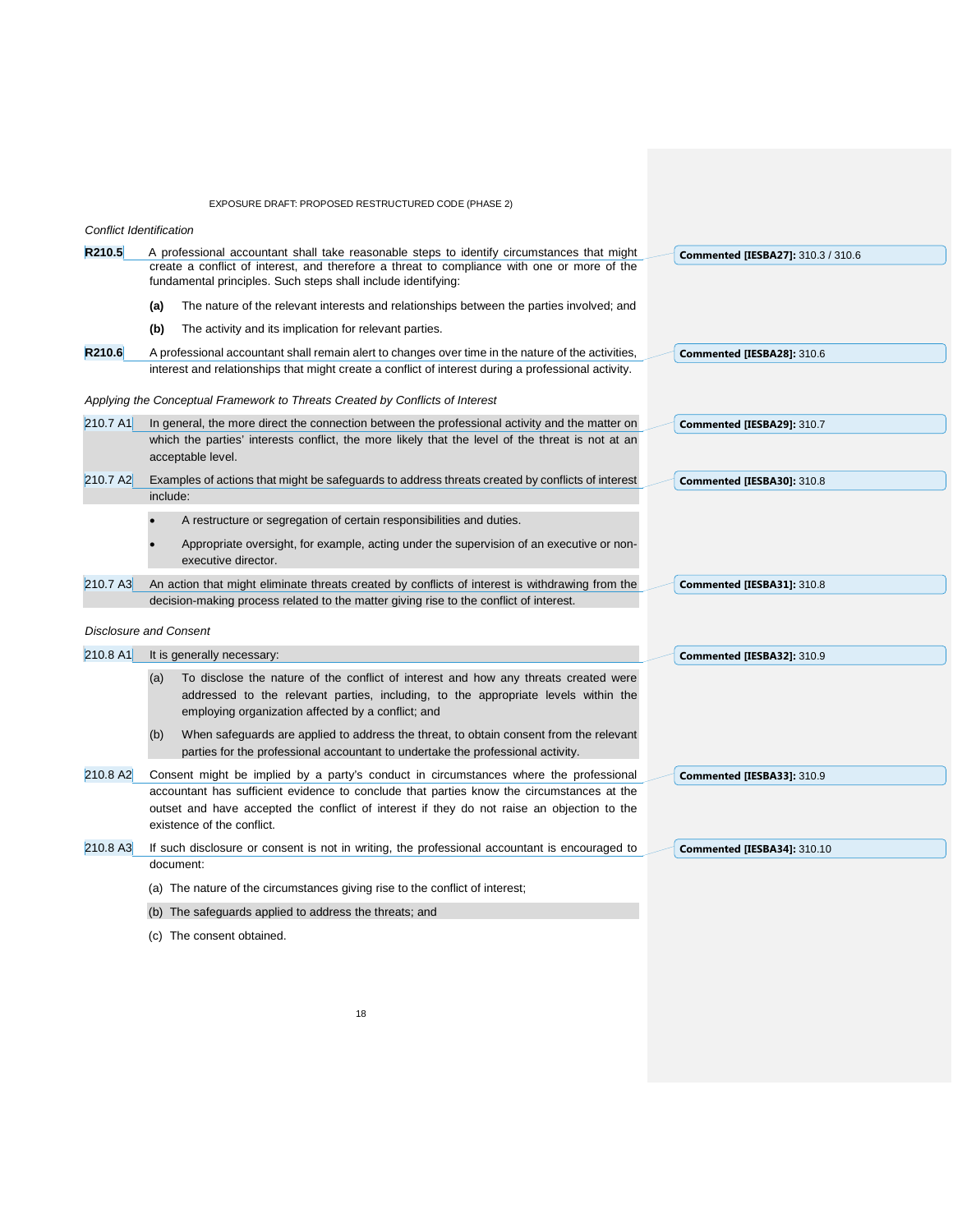*Other Considerations*

210.9 A1 When addressing a conflict of interest, the professional accountant is encouraged to seek guidance from within the employing organization or from others, such as a professional body, legal counsel or another accountant. When making such disclosures or sharing information within the employing organization and seeking guidance of third parties, the principle of confidentiality applies.

210.10 A1 A professional accountant might encounter other threats to compliance with the fundamental principles, for example, when:

- Preparing or presenting financial information as a result of undue pressure from others within the employing organization; or
- Financial, business or personal relationships that immediate or close family members of the professional accountant have with the employing organization.

Requirements and application material relevant to such threats is set out in Sections 220, 240 and 270.

**Commented [IESBA35]:** 310.4

**Commented [IESBA36]:** 310.11 Part C Close-off document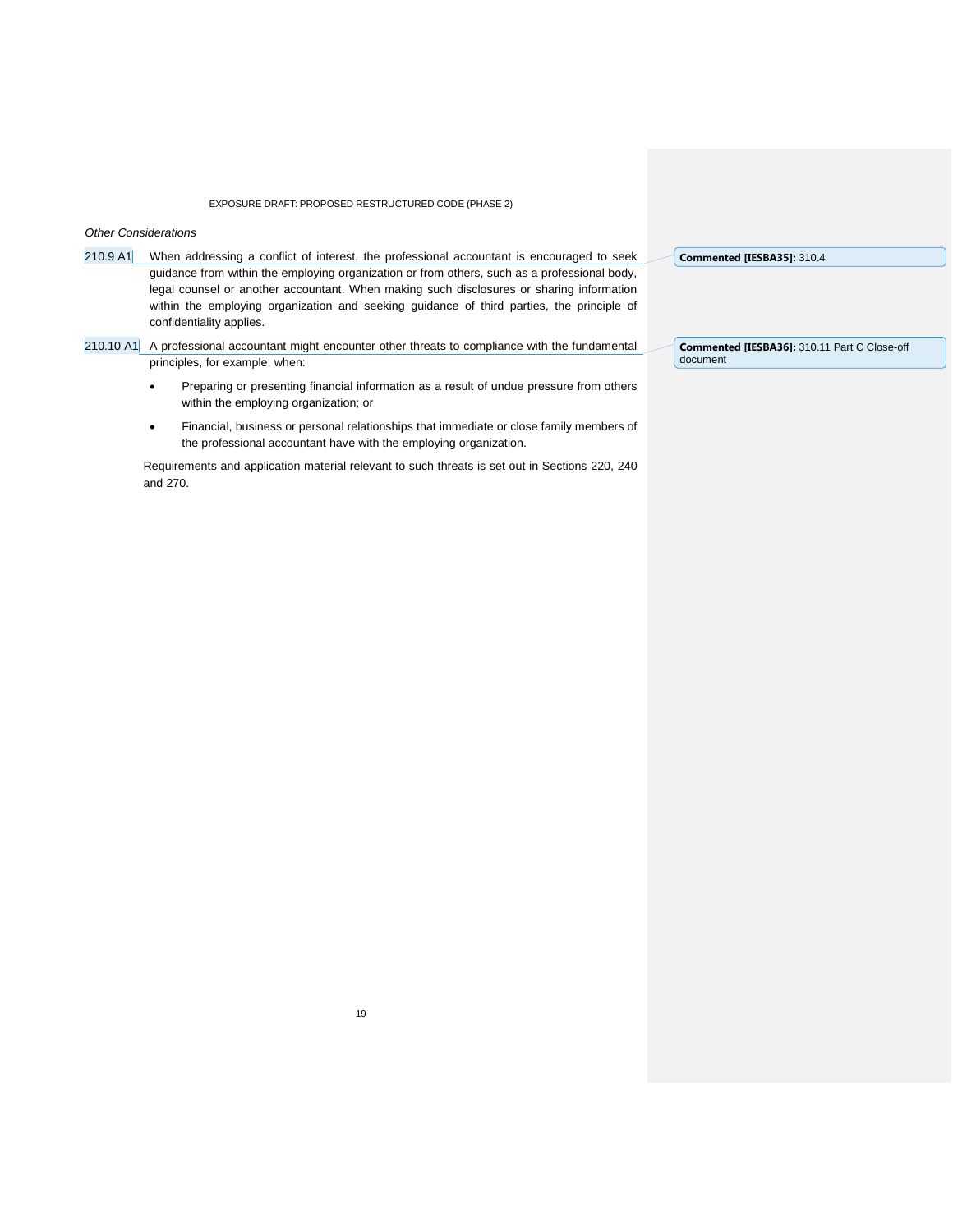## **Section 220**

|                     | <b>Preparation and Presentation of Information</b>                                                                                                                                                                                                                                                               |                                                         |
|---------------------|------------------------------------------------------------------------------------------------------------------------------------------------------------------------------------------------------------------------------------------------------------------------------------------------------------------|---------------------------------------------------------|
| <b>Introduction</b> |                                                                                                                                                                                                                                                                                                                  |                                                         |
| 220.1               | Professional accountants are required to comply with the fundamental principles and apply the                                                                                                                                                                                                                    | Commented [IESBA37]: New paragraph                      |
|                     | conceptual framework set out in Section 120 to identify, evaluate and address threats.                                                                                                                                                                                                                           |                                                         |
| 220.2               | Self-interest, intimidation or other threats to compliance with the fundamental principles might                                                                                                                                                                                                                 | Commented [IESBA38]: New paragraph                      |
|                     | be created when an accountant is responsible for preparing or presenting information.                                                                                                                                                                                                                            |                                                         |
| 220.3               | Section 220 sets out specific requirements and application material relevant to applying the                                                                                                                                                                                                                     | Commented [IESBA39]: New paragraph                      |
|                     | conceptual framework when preparing and presenting information.                                                                                                                                                                                                                                                  |                                                         |
|                     | <b>Requirements and Application Material</b>                                                                                                                                                                                                                                                                     |                                                         |
| 220.4 A1            | Professional accountants at all levels in an employing organization are involved in the                                                                                                                                                                                                                          | Commented [.IESBA40]: New paragraph                     |
|                     | preparation and presentation of information both within and outside the organization.                                                                                                                                                                                                                            |                                                         |
| 220.5 A2            | Stakeholders to whom, or for whom, such information is presented or prepared, include:                                                                                                                                                                                                                           | Commented [IESBA41]: 320.1 Part C Close-off             |
|                     | Management and those charged with governance.<br>$\bullet$                                                                                                                                                                                                                                                       | document                                                |
|                     | Investors, lenders and other creditors.                                                                                                                                                                                                                                                                          |                                                         |
|                     | Regulators.                                                                                                                                                                                                                                                                                                      |                                                         |
|                     | This information might assist stakeholders in understanding and evaluating aspects of the<br>organization's state of affairs and in making decisions concerning the organization. Information<br>can include financial and non-financial information that might be made public or used for<br>internal purposes. |                                                         |
|                     | Examples include:                                                                                                                                                                                                                                                                                                |                                                         |
|                     | Operating and performance reports.                                                                                                                                                                                                                                                                               |                                                         |
|                     | Decision support analyses.                                                                                                                                                                                                                                                                                       |                                                         |
|                     | Budgets and forecasts.                                                                                                                                                                                                                                                                                           |                                                         |
|                     | Information provided to the internal and external auditors.<br>$\bullet$                                                                                                                                                                                                                                         |                                                         |
|                     | Risk analyses.<br>٠                                                                                                                                                                                                                                                                                              |                                                         |
|                     | General and special purpose financial statements.                                                                                                                                                                                                                                                                |                                                         |
|                     | Tax returns.                                                                                                                                                                                                                                                                                                     |                                                         |
|                     | Reports filed with regulators for legal and compliance purposes.                                                                                                                                                                                                                                                 |                                                         |
| 220.6 A1            | For the purposes of this section, preparing or presenting information includes recording,<br>maintaining and approving information.                                                                                                                                                                              | Commented [IESBA42]: 320.2 Part C Close-off<br>document |
| 220.7 A1            | The professional accountant is required to comply with the fundamental principles when<br>preparing or presenting information which includes:                                                                                                                                                                    | Commented [IESBA43]: 320.2 Part C Close-off<br>document |
|                     | Presenting the information in accordance with a relevant reporting framework, where<br>applicable.                                                                                                                                                                                                               |                                                         |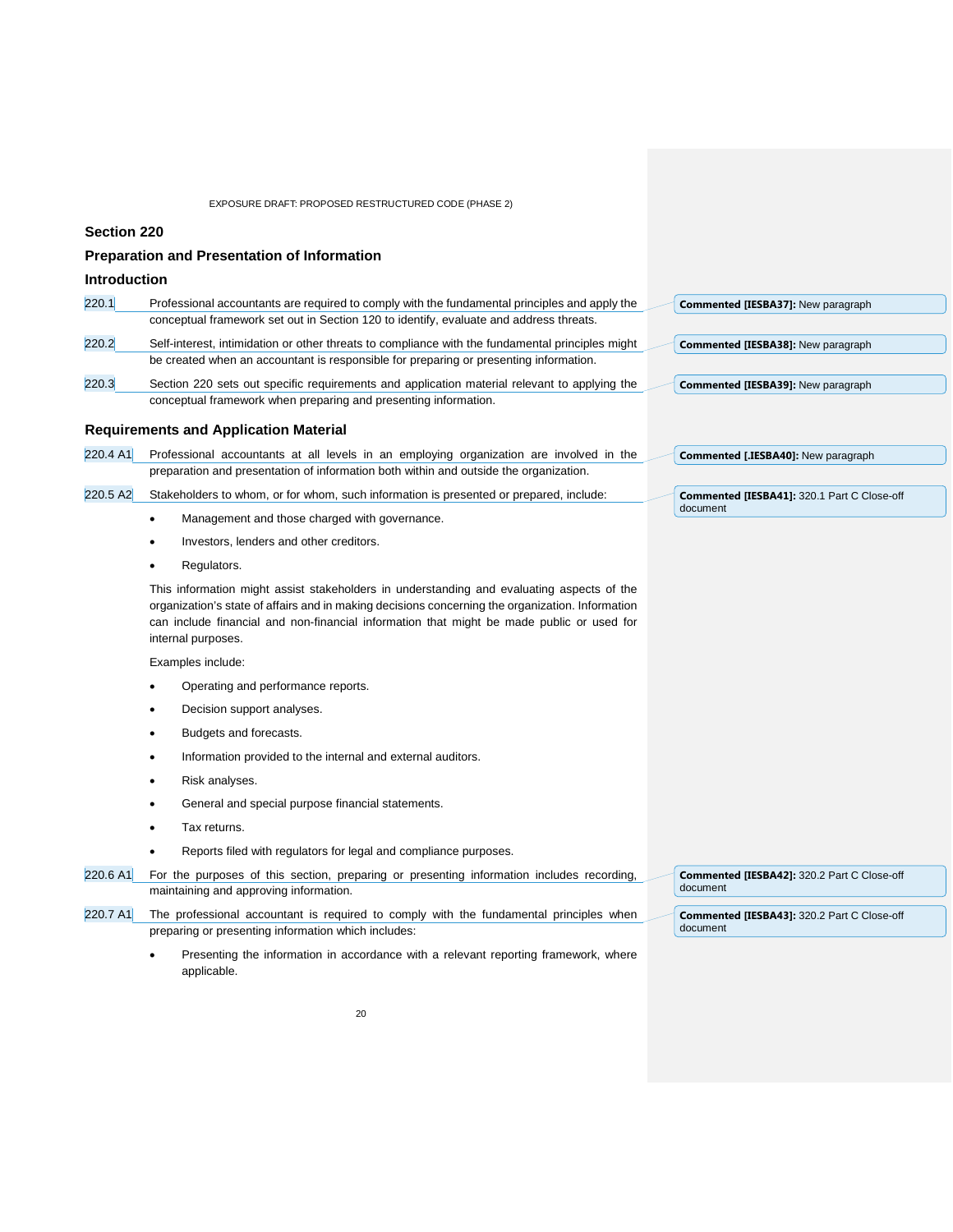- Preparing or presenting it in a manner that is intended neither to mislead nor to influence contractual or regulatory outcomes inappropriately.
- Not omitting information with the intention of rendering the information misleading or of influencing contractual or regulatory outcomes inappropriately. An example of influencing a contractual or regulatory outcome inappropriately is using an unrealistic estimate with the intention of avoiding violation of a contractual requirement such as a debt covenant or of a regulatory requirement such as a capital requirement of a financial institution.
- Exercising professional judgment to:
	- o Represent the facts accurately and completely in all material respects.
	- o Describe clearly the true nature of business transactions or activities.
	- o Classify and record information in a timely and proper manner.

*Use of Discretion in Preparing or Presenting Information*

- **R220.8** Preparing or presenting information might require the exercise of discretion in making professional judgements. The professional accountant shall not exercise such discretion with the intention of misleading or influencing contractual or regulatory outcomes inappropriately.
- 220.8 A1 Examples of ways in which discretion might be misused to achieve inappropriate outcomes includes:
	- Determining estimates, for example, determining fair value estimates in order to misrepresent profit or loss.
	- Selecting or changing an accounting policy or method among two or more alternatives permitted under the applicable financial reporting framework, for example, selecting a policy for accounting for long-term contracts in order to misrepresent profit or loss.
	- Determining the timing of transactions, for example, timing the sale of an asset near the end of the fiscal year in order to mislead.
	- Determining the structuring of transactions, for example, structuring financing transactions in order to misrepresent assets and liabilities or classification of cash flows.
	- Selecting disclosures, for example, omitting or obscuring information relating to financial or operating risk in order to mislead.
- **R220.9** When performing professional activities, especially those that do not require compliance with a relevant reporting framework, the professional accountant shall exercise professional judgment to identify and consider:
	- **(a)** The purpose for which the information is to be used;
	- **(b)** The context in which it is given; and
	- **(c)** The audience to whom it is addressed.
- 220.9 A1 For example, when preparing or presenting pro forma reports, budgets or forecasts, the inclusion of relevant estimates, approximations and assumptions, where appropriate, would enable those who might rely on such information to form their own judgments.

**Commented [IESBA44]:** 320.3 Part C Close-off document

**Commented [IESBA45]:** 320.3 Part C Close-off document

**Commented [IESBA46]:** 320.4 Part C Close-off document

**Commented [IESBA47]:** 320.4 Part C Close-off document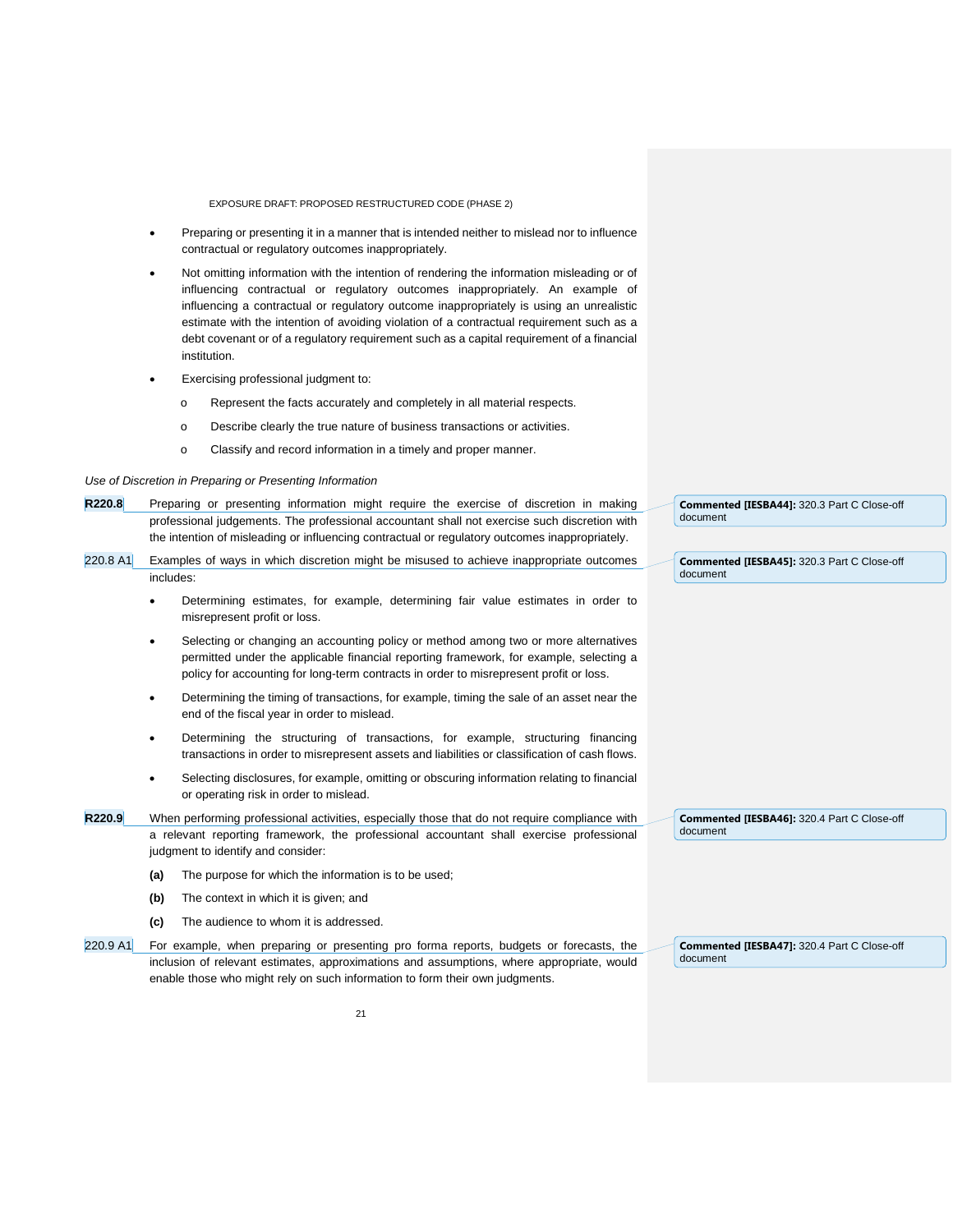EXPOSURE DRAFT: PROPOSED RESTRUCTURED CODE (PHASE 2) 220.9 A2 The accountant might also consider clarifying the intended audience, context and purpose of the information to be presented. *Relying on the Work of Others* **R220.10** A professional accountant who intends to rely on the work of others, either internal or external to the organization, shall exercise professional judgment to determine what steps to take, if any, in order to fulfill the responsibilities set out in paragraph 220.7 A1. 220.10 A1 Factors to consider in determining whether reliance on others is reasonable include: • Reputation, expertise, resources available to the individual or organization; and • Whether the other individual is subject to applicable professional and ethical standards. Such information might be gained from prior association with, or from consulting others about, the individual or the organization. *Addressing Information that Might be Misleading* **R220.11** When the professional accountant becomes aware that the information with which the accountant is associated is misleading, the accountant shall take appropriate actions to seek to resolve the matter. 220.11 A1 Actions that might be appropriate include: • Consulting the policies and procedures of the employing organization (for example, an ethics or whistle-blowing policy) regarding how to address such matters internally. Discussing concerns that the information is misleading with the professional accountant's supervisor and/or the appropriate level(s) of management within the accountant's organization or those charged with governance and requesting such individuals to take appropriate action to resolve the matter. Such action might include: o Having the information corrected. o If the information has already been disclosed to the intended users, informing them of the correct information. In situations where the misleading information might involve non-compliance with laws and regulations, Section 260 sets out requirements and application material on how to respond to such situations. **R220.12** If the professional accountant determines that appropriate action has not been taken and continues to have reason to believe that the information is misleading, the professional accountant, while being alert to the principle of confidentiality, shall consider one or more of **Commented [IESBA48]:** 320.4 Part C Close-off document **Commented [IESBA49]:** 320.5 Part C Close-off document **Commented [IESBA50]:** 320.5 Part C Close-off document **Commented [IESBA51]:** 320.6 Part C Close-off document **Commented [IESBA52]:** 320.6 Part C Close-off document **Commented [IESBA53]:** 320.7 Part C Close-off document

Determining whether any requirements exist to communicate to:

the following:

Consulting with:

o Legal counsel.

o A relevant professional body.

o The internal and external auditor of the employing organization.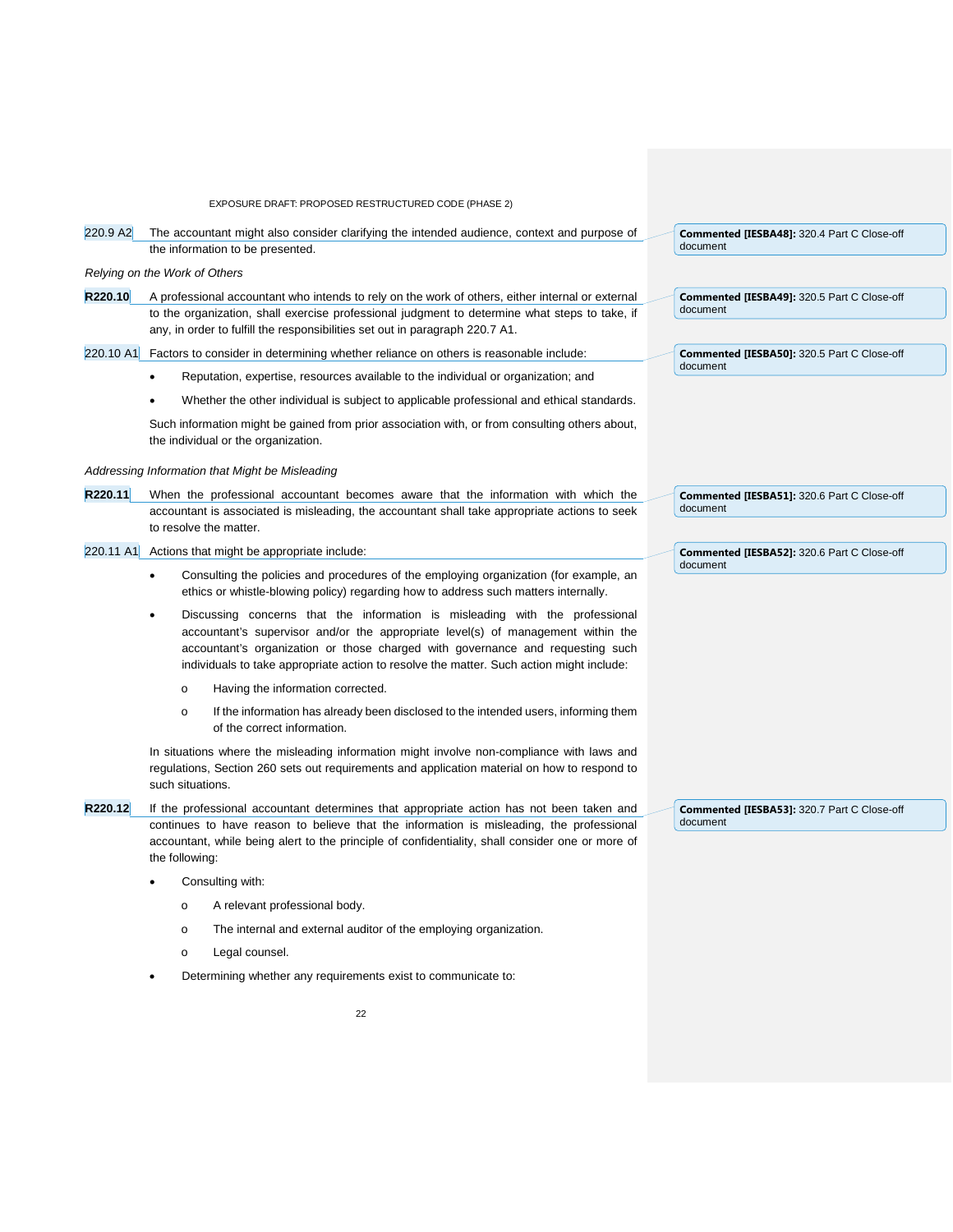- o Third parties, including users of the information
- o Regulatory and oversight authorities.
- **R220.13** If after exhausting all feasible options, the professional accountant determines that appropriate action has not been taken and there is reason to believe that the information is still misleading, the accountant shall refuse to be or to remain associated with the information.
- 220.13 A1 The professional accountant might consider resigning from the employing organization.

220.13 A2 The professional accountant is also encouraged to document:

- The facts.
- The accounting principles or other relevant professional standards involved.
- The communications and parties with whom matters were discussed.
- The courses of action considered.
- How the accountant attempted to address the matter(s).

#### *Other Considerations*

- 220.14. A1 Where threats to compliance with the fundamental principles relating to the preparation and presentation of information arise from a financial interest, including compensation and incentive linked to financial reporting and decision making, the requirements and application material set out in Section 240 are relevant.
- 220.14 A2 Where threats to compliance with the fundamental principles relating to the preparation and presentation of information arise from pressure, the requirements and application material set out in Section 270 are relevant.

**Commented [IESBA54]:** 320.8 Part C Close-off document

**Commented [IESBA55]:** 320.8 Part C Close-off document **Commented [IESBA56]:** 320.8 Part C Close-off document

**Commented [IESBA57]:** 320.9 Part C Close-off document

**Commented [IESBA58]:** 320.10 Part C Close-off document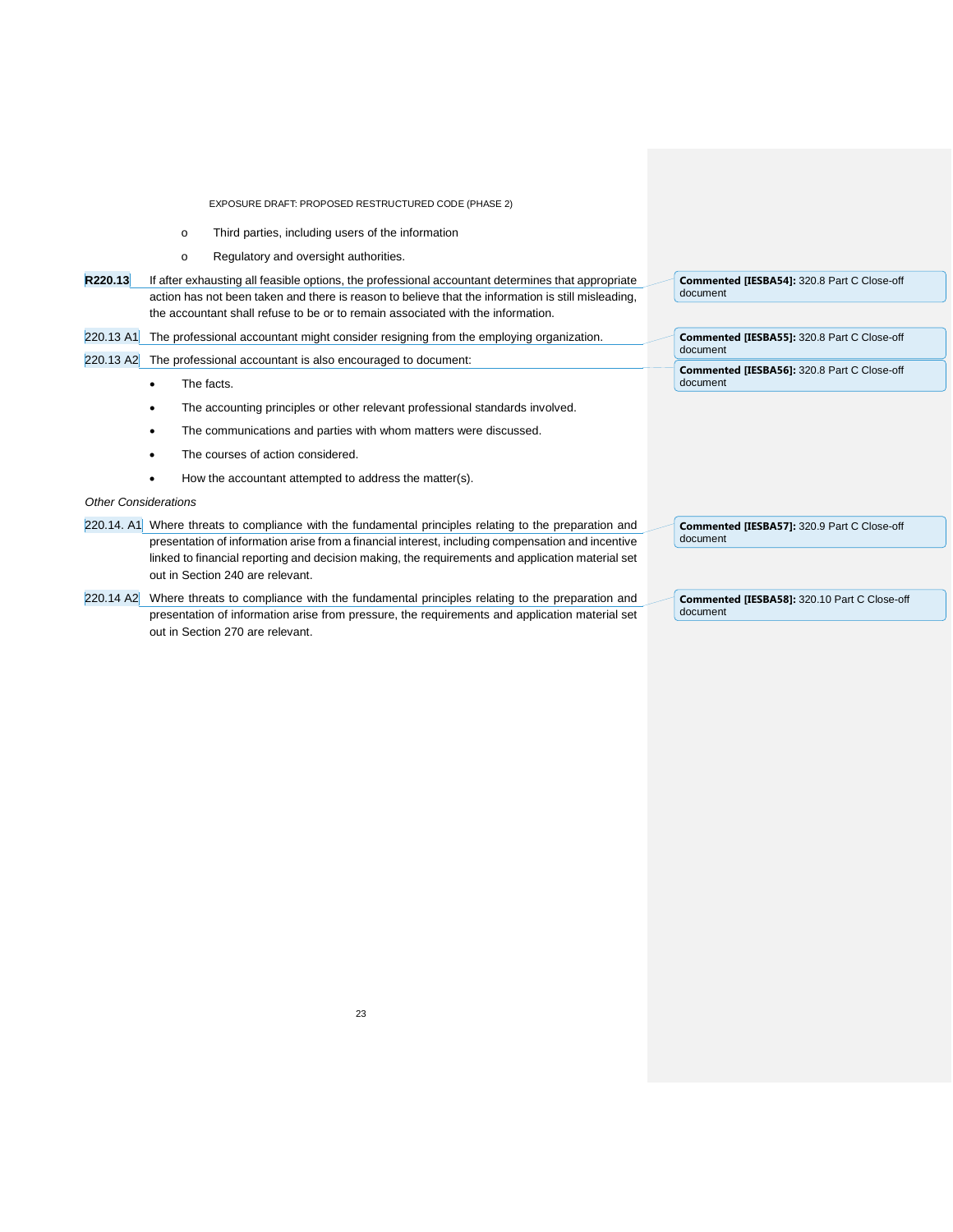**Section 230**

|                     | <b>Acting with Sufficient Expertise</b>                                                                                                                                                                                                                                                                                      |                                                         |
|---------------------|------------------------------------------------------------------------------------------------------------------------------------------------------------------------------------------------------------------------------------------------------------------------------------------------------------------------------|---------------------------------------------------------|
| <b>Introduction</b> |                                                                                                                                                                                                                                                                                                                              |                                                         |
| 230.1               | Professional accountants are required to comply with the fundamental principles and apply the<br>conceptual framework set out in Section 120 to identify, evaluate and address threats.                                                                                                                                      | Commented [IESBA59]: New paragraph                      |
| 230.2               | Self-interest threats to compliance with the principle of professional competence and due care<br>are created if an accountant does not act with sufficient expertise.                                                                                                                                                       | <b>Commented [IESBA60]:</b> New paragraph               |
| 230.3               | Section 230 sets out specific requirements and application material relevant to applying the<br>conceptual framework to acting with sufficient expertise.                                                                                                                                                                    | Commented [IESBA61]: New paragraphs                     |
|                     | <b>Requirements and Application Material</b>                                                                                                                                                                                                                                                                                 |                                                         |
| R230.4              | A professional accountant shall not intentionally mislead an employer as to the level of<br>expertise or experience possessed.                                                                                                                                                                                               | Commented [IESBA62]: 330.1                              |
| 230.4 A1            | The principle of professional competence and due care requires that a professional accountant<br>only undertake significant tasks for which the accountant has, or can obtain, sufficient training<br>or experience.                                                                                                         | Commented [IESBA63]: 300.1                              |
| 230.4 A2            | A threat to compliance with the principle of professional competence and due care might be<br>created if a professional accountant has:                                                                                                                                                                                      | Commented [IESBA64]: 330.2                              |
|                     | Insufficient time for performing or completing the relevant duties.<br>٠                                                                                                                                                                                                                                                     |                                                         |
|                     | Incomplete, restricted or otherwise inadequate information for performing the duties.<br>٠                                                                                                                                                                                                                                   |                                                         |
|                     | Insufficient experience, training and/or education.                                                                                                                                                                                                                                                                          |                                                         |
|                     | Inadequate resources for the performance of the duties.                                                                                                                                                                                                                                                                      |                                                         |
| 230.4 A3            | The level of the threat will depend on factors such as:                                                                                                                                                                                                                                                                      | Commented [IESBA65]: 330.3                              |
|                     | The extent to which the professional accountant is working with others.                                                                                                                                                                                                                                                      |                                                         |
|                     | Relative seniority of the accountant in the business.                                                                                                                                                                                                                                                                        |                                                         |
|                     | The level of supervision and review applied to the work.                                                                                                                                                                                                                                                                     |                                                         |
| 230.4 A4            | Examples of actions that might be safeguards to address the threats set out in paragraph 230.4<br>A2 include:                                                                                                                                                                                                                | Commented [IESBA66]: 330.3                              |
|                     | Obtaining assistance or training from someone with the necessary expertise.                                                                                                                                                                                                                                                  |                                                         |
|                     | Ensuring that there is adequate time available for performing the relevant duties.                                                                                                                                                                                                                                           |                                                         |
| R230.5              | If threats to a professional accountant's ability to act with sufficient expertise cannot be<br>addressed, the accountant shall determine whether to decline to perform the duties in question.<br>If the professional accountant determines that declining is appropriate, the accountant shall<br>communicate the reasons. | Commented [IESBA67]: 330.4 Part C Close-off<br>document |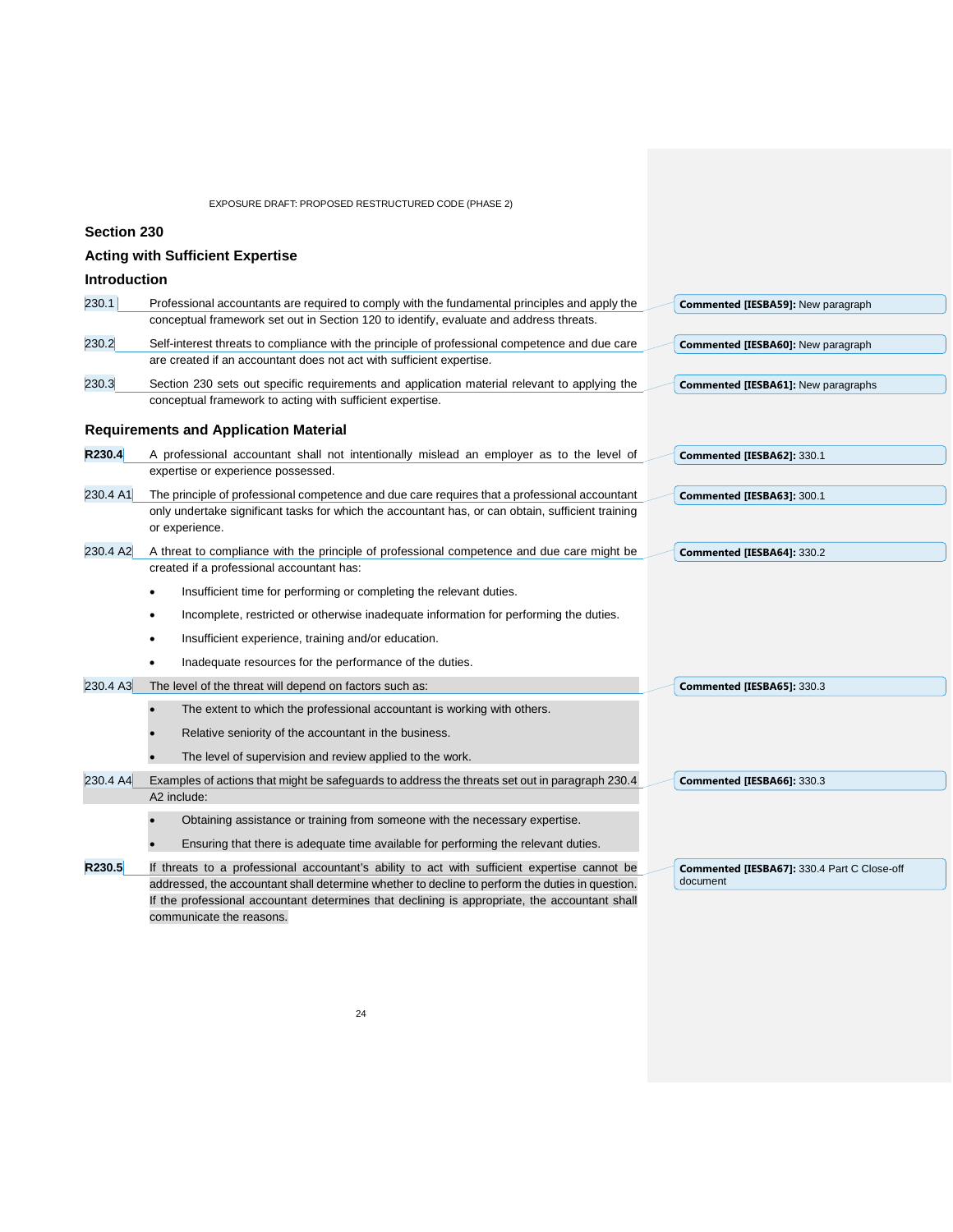*Other Considerations*

230.5 A1 The requirements and application material in Section 270 apply when a professional accountant is pressured to act in a manner that might lead to a breach of the principle of professional competence and due care.

**Commented [IESBA68]:** 330.5 Part C Close-off document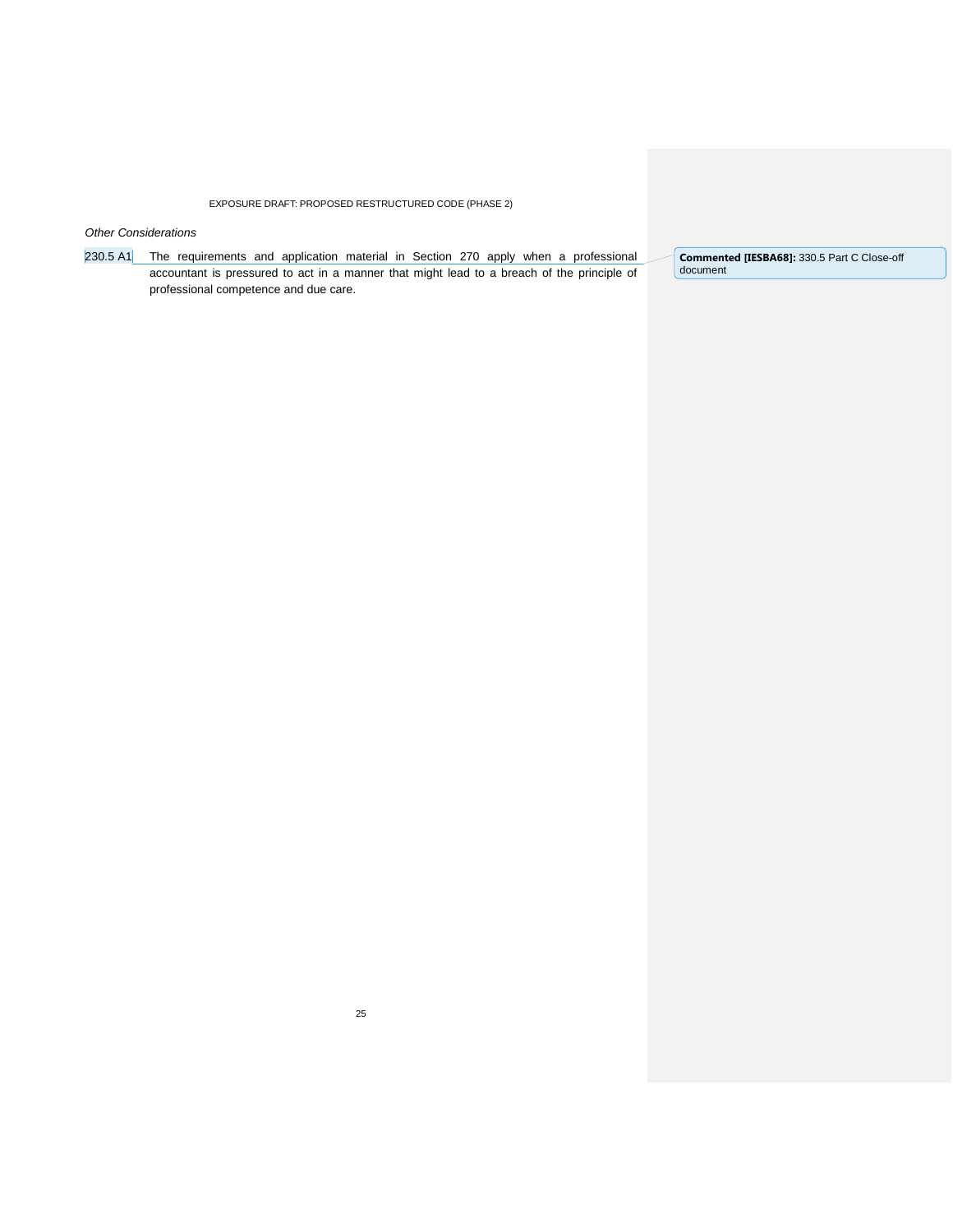## **Section 240**

## **Financial Interests, Compensation and Incentives Linked to Financial Reporting and Decision Making**

## **Introduction**

| 240.1    | Professional accountants are required to comply with the fundamental principles and apply the                                                                                                                                                                                                                                                                                                           | Commented [IESBA69]: New paragraph                             |
|----------|---------------------------------------------------------------------------------------------------------------------------------------------------------------------------------------------------------------------------------------------------------------------------------------------------------------------------------------------------------------------------------------------------------|----------------------------------------------------------------|
|          | conceptual framework set out in Section 120 to identify, evaluate and address threats.                                                                                                                                                                                                                                                                                                                  |                                                                |
| 240.2    | A professional accountant having a financial interest, or knowing of any financial interests held<br>by others, might create threats. Self-interest to compliance with the principles of objectivity or                                                                                                                                                                                                 | <b>Commented [IESBA70]: 340.1 Part C Close-off</b><br>document |
|          | confidentiality might, for example, be created where there is a motive or an opportunity to<br>manipulate price-sensitive information.                                                                                                                                                                                                                                                                  |                                                                |
| 240.3    | Section 240 sets out specific requirements and application material relevant to applying the                                                                                                                                                                                                                                                                                                            | <b>Commented [IESBA71]: 340.1 Part C Close-off</b>             |
|          | conceptual framework to financial interests, compensation and incentives linked to financial<br>reporting and decision making.                                                                                                                                                                                                                                                                          | document                                                       |
|          | <b>Requirements and Application Material</b>                                                                                                                                                                                                                                                                                                                                                            |                                                                |
| R240.4   | A professional accountant shall not manipulate information or use confidential information for<br>personal gain or for the financial gain of others.                                                                                                                                                                                                                                                    | <b>Commented [IESBA72]: 340.2 Part C Close-off</b><br>document |
| 240.4 A1 | Professional accountants might have financial interests or might know of financial interests of<br>immediate or close family members that, in certain circumstances, might create threats to<br>compliance with the fundamental principles. Financial interests include those arising from<br>compensation or incentive arrangements linked to financial reporting and decision making.                 |                                                                |
| 240.4 A2 | Examples of circumstances that might create threats include situations in which the<br>professional accountant or an immediate or close family member:                                                                                                                                                                                                                                                  | <b>Commented [IESBA73]: 340.1 Part C Close-off</b><br>document |
|          | Holds a direct or indirect financial interest in the employing organization and the value of<br>٠<br>that financial interest might be directly affected by decisions made by the accountant.                                                                                                                                                                                                            |                                                                |
|          | Is eligible for a profit related bonus and the value of that bonus might be directly affected<br>$\bullet$<br>by decisions made by the accountant.                                                                                                                                                                                                                                                      |                                                                |
|          | Holds, directly or indirectly, deferred bonus share rights or share options in the<br>$\bullet$<br>organization, the value of which might be affected by decisions made by the accountant.                                                                                                                                                                                                              |                                                                |
|          | Participates in compensation arrangements which provide incentives to achieve targets<br>$\bullet$<br>or to support efforts to maximize the value of the organization's shares. An example of<br>such an arrangement might be through participation in incentive plans which are linked<br>to certain performance conditions being met.                                                                 |                                                                |
| 240.4 A3 | As part of evaluating whether a threat created by financial interests is at an acceptable level,                                                                                                                                                                                                                                                                                                        | Commented [IESBA74]: 340.3 Part C Close-off                    |
|          | and, when necessary, in determining whether those threats are addressed, a professional<br>accountant is required to evaluate the nature of the financial interest. This includes evaluating<br>the significance of the financial interest. What constitutes a significant financial interest will<br>depend on personal circumstances and the materiality of the financial interest to the individual. | document                                                       |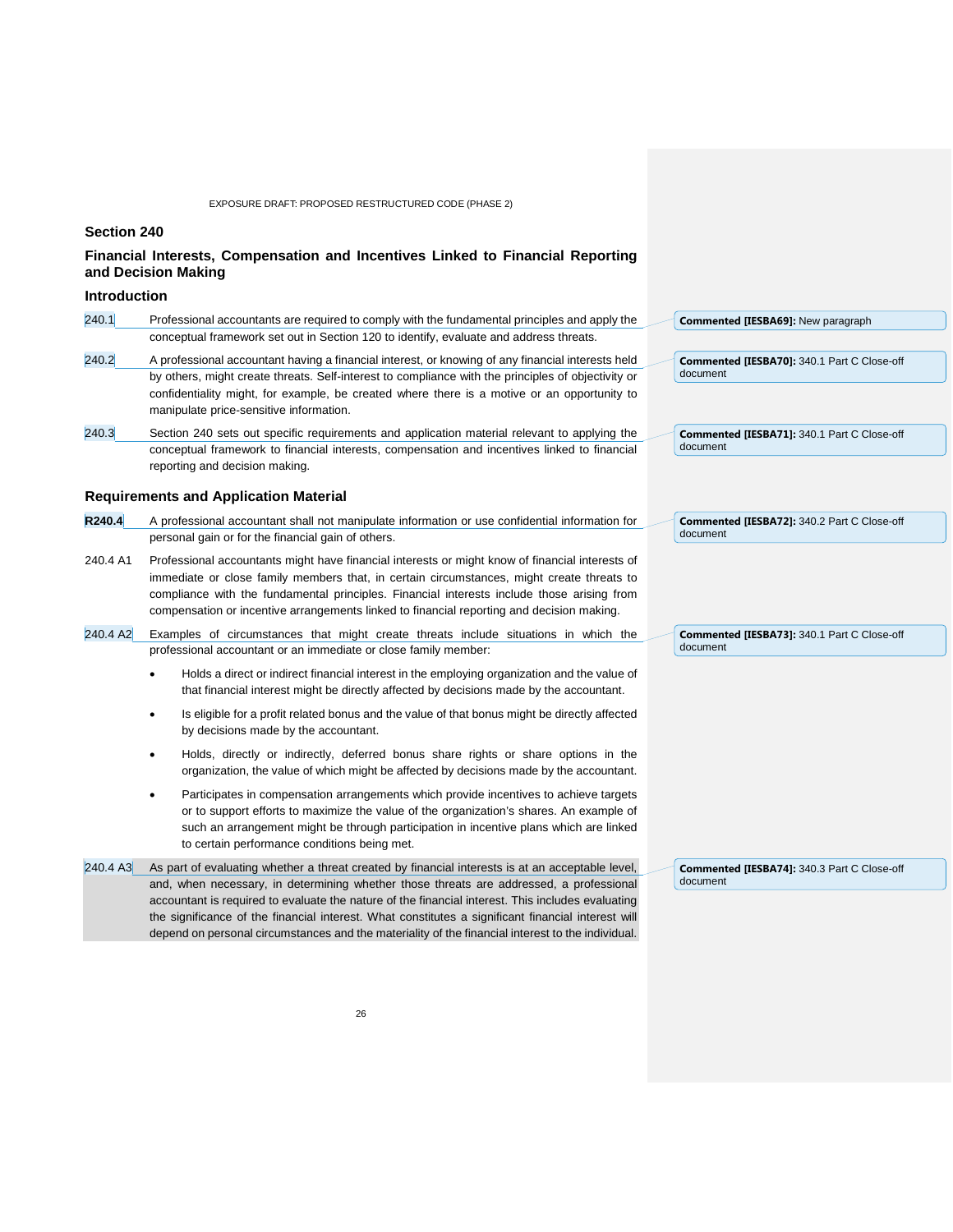| 240.4 A4 |  | Factors that might be relevant in evaluating the level of a threat created by a significant financial<br>interest include:             |  | Commented [IESBA75]: 340.3 Part C Close-off<br>document |
|----------|--|----------------------------------------------------------------------------------------------------------------------------------------|--|---------------------------------------------------------|
|          |  | Policies and procedures for a committee independent of management to determine the<br>level or form of senior management remuneration. |  |                                                         |
|          |  | In accordance with any internal policies, disclosure to those charged with governance of<br>all relevant interests of:                 |  |                                                         |
|          |  | Any plans to exercise entitlements; or<br>$\circ$                                                                                      |  |                                                         |
|          |  | Trade in relevant shares.<br>$\Omega$                                                                                                  |  |                                                         |
|          |  | Internal and external audit procedures that are specific to address issues that give rise<br>to the financial interest.                |  |                                                         |
| 240.4 A5 |  | Threats arising from compensation or incentive arrangements might be compounded by explicit                                            |  | Commented [IESBA76]: 340.4 Part C Close-off             |
|          |  | or implicit pressure from superiors or colleagues. Section 270 addresses pressure that might                                           |  | document                                                |
|          |  | lead a professional accountant to breach the fundamental principles.                                                                   |  |                                                         |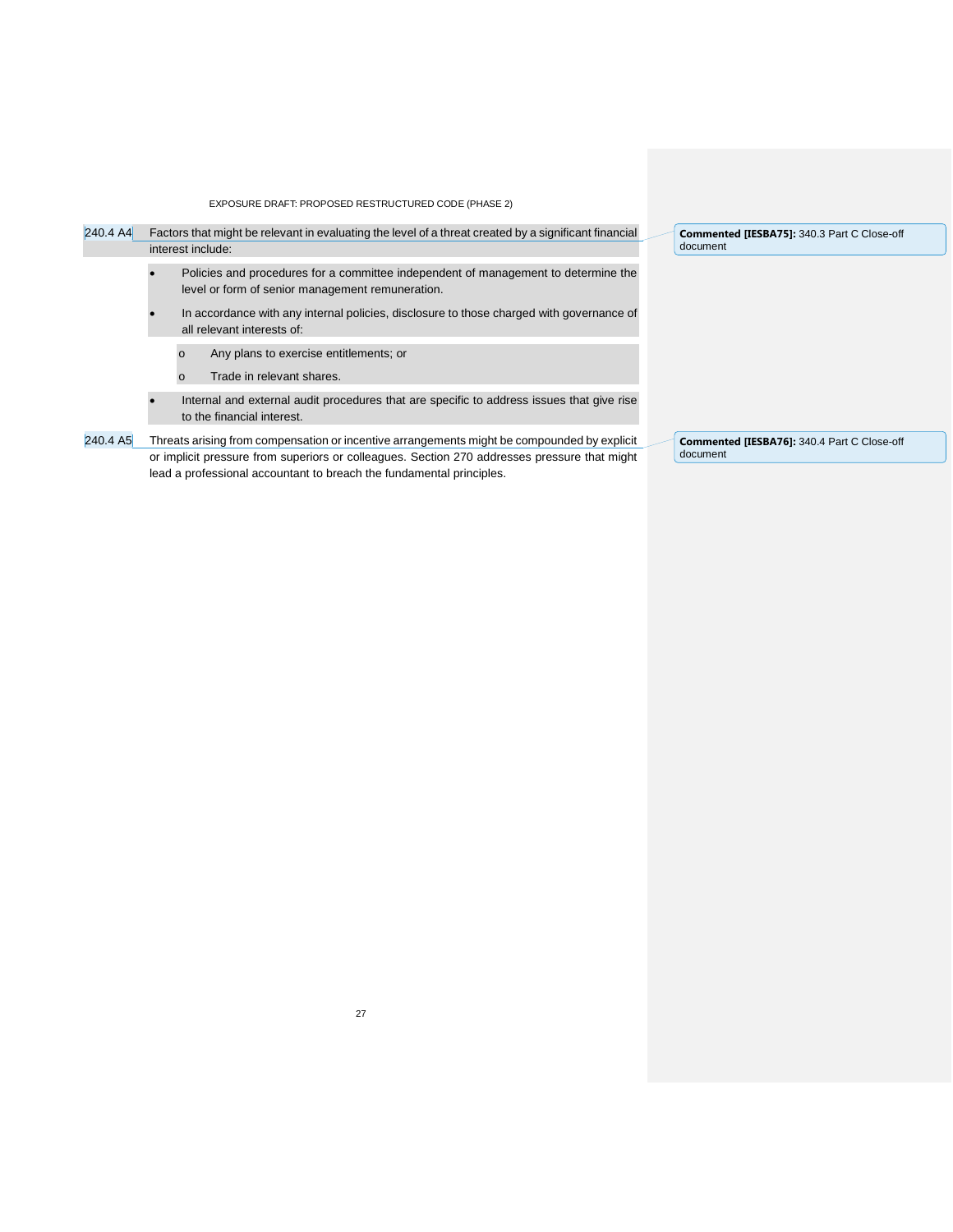## **Section 250**

## **Inducements**

[Reserved for Section 250, *Inducements* which forms part of Phase 2 to the Revision of the Part C project. Section 250 is not included in this document. IESBA plans to approve proposals for Section 250 in March 2017.]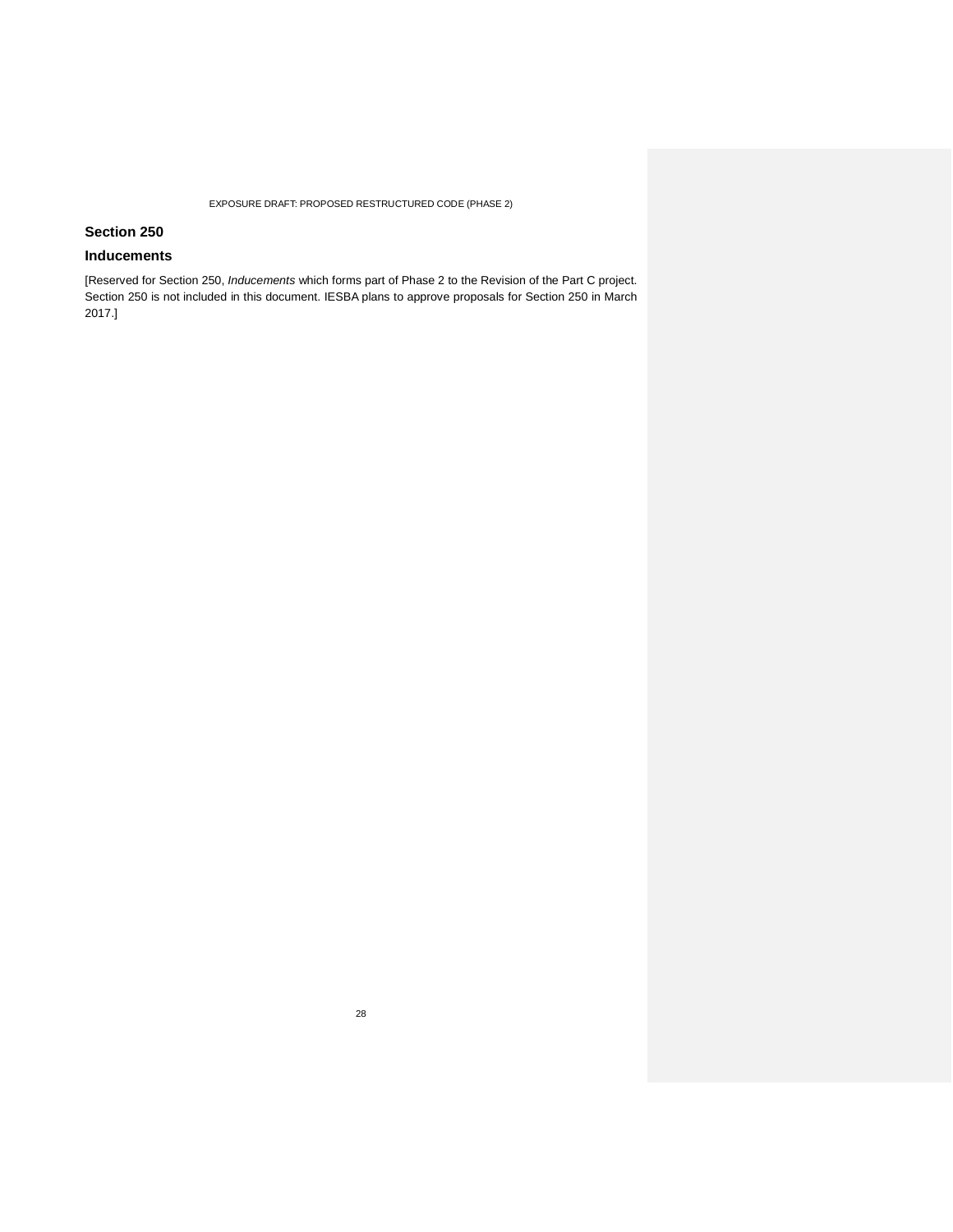## **Section 260**

## **Responding to Non-Compliance with Laws and Regulations**

[The proposed restructured text for Section 260, *Responding to Non-Compliance with Laws and Regulatio*ns – NOCLAR provisions that are applicable to professional accountants in business – are set out in Chapter 2 of this ED.]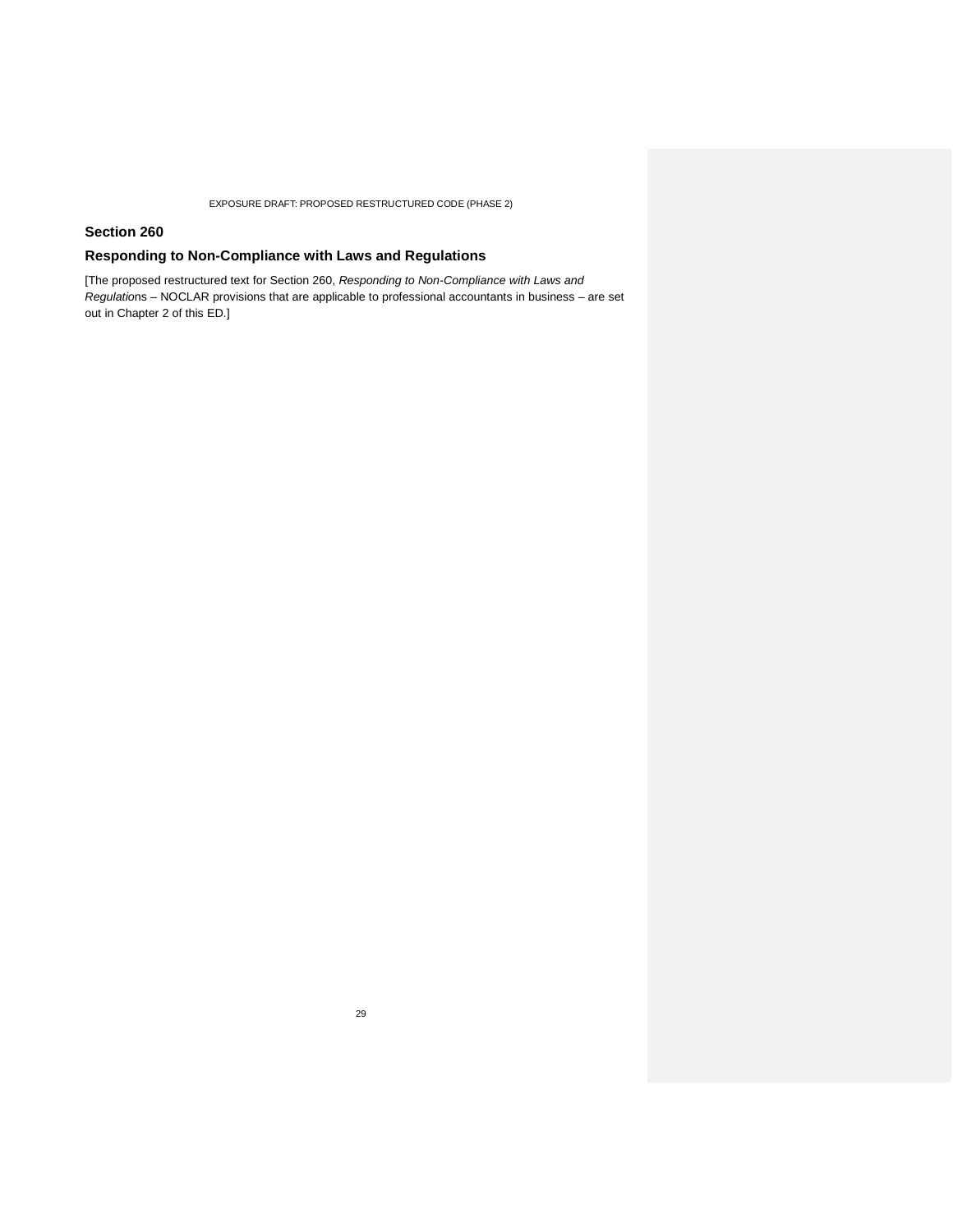| Section 270         |                                                                                                                                                                                                                                                                                                                                        |              |                                                                                                                                                                                                |                                                                |
|---------------------|----------------------------------------------------------------------------------------------------------------------------------------------------------------------------------------------------------------------------------------------------------------------------------------------------------------------------------------|--------------|------------------------------------------------------------------------------------------------------------------------------------------------------------------------------------------------|----------------------------------------------------------------|
|                     |                                                                                                                                                                                                                                                                                                                                        |              | <b>Pressure to Breach the Fundamental Principles</b>                                                                                                                                           | Commented [IESBA77]: New heading                               |
| <b>Introduction</b> |                                                                                                                                                                                                                                                                                                                                        |              |                                                                                                                                                                                                |                                                                |
| 270.1               |                                                                                                                                                                                                                                                                                                                                        |              | Professional accountants are required to comply with the fundamental principles and apply the<br>conceptual framework set out in Section 120 to identify, evaluate and address threats created | Commented [IESBA78]: New paragraph                             |
|                     |                                                                                                                                                                                                                                                                                                                                        | by pressure. |                                                                                                                                                                                                |                                                                |
| 270.2               |                                                                                                                                                                                                                                                                                                                                        |              | Pressure, whether exerted on, or by an accountant, might create threats to compliance with<br>the fundamental principles.                                                                      | Commented [IESBA79]: 370.1 Part C Close-off<br>document        |
| 270.3               |                                                                                                                                                                                                                                                                                                                                        |              | Section 270 sets out specific requirements and application material relevant to applying the<br>conceptual framework when addressing pressure.                                                 | <b>Commented [IESBA80]: 370.1 Part C Close-off</b><br>document |
|                     |                                                                                                                                                                                                                                                                                                                                        |              | <b>Requirements and Application Material</b>                                                                                                                                                   |                                                                |
| General             |                                                                                                                                                                                                                                                                                                                                        |              |                                                                                                                                                                                                |                                                                |
| R270.4              |                                                                                                                                                                                                                                                                                                                                        |              | A professional accountant shall not:                                                                                                                                                           | <b>Commented [IESBA81]: 370.2 Part C Close-off</b>             |
|                     | (a)                                                                                                                                                                                                                                                                                                                                    |              | Allow pressure from others to result in a breach of compliance with the fundamental<br>principles.                                                                                             | document                                                       |
|                     | (b)                                                                                                                                                                                                                                                                                                                                    |              | Place pressure on others that the accountant knows, or has reason to believe, would<br>result in the other individuals breaching the fundamental principles.                                   |                                                                |
| 270.4 A1            | A professional accountant might face pressure that creates threats to compliance with the<br>fundamental principles, for example intimidation threats, when undertaking a professional<br>activity. Pressure might be explicit or implicit and might come from:<br>Within the organization, for example, from a colleague or superior. |              |                                                                                                                                                                                                | <b>Commented [IESBA82]: 370.2 Part C Close-off</b><br>document |
|                     |                                                                                                                                                                                                                                                                                                                                        |              |                                                                                                                                                                                                |                                                                |
|                     |                                                                                                                                                                                                                                                                                                                                        |              | An external individual or organization such as a vendor, customer or lender.                                                                                                                   |                                                                |
|                     |                                                                                                                                                                                                                                                                                                                                        |              | Internal or external targets and expectations.                                                                                                                                                 |                                                                |
| 270.4 A2            |                                                                                                                                                                                                                                                                                                                                        |              | Examples of pressure that might result in a threat to compliance with the fundamental principles                                                                                               | Commented [IESBA83]: 370.3 Part C Close-off                    |
|                     | include:                                                                                                                                                                                                                                                                                                                               |              |                                                                                                                                                                                                | document                                                       |
|                     |                                                                                                                                                                                                                                                                                                                                        |              | Pressure related to conflicts of interest:                                                                                                                                                     |                                                                |
|                     |                                                                                                                                                                                                                                                                                                                                        | $\circ$      | Pressure from a family member bidding to act as a vendor to the professional<br>accountant's employing organization to select them over another prospective<br>vendor.                         |                                                                |
|                     |                                                                                                                                                                                                                                                                                                                                        |              | See also Section 210 - Conflicts of Interest.                                                                                                                                                  |                                                                |
|                     | Pressure to influence preparation or presentation of information:                                                                                                                                                                                                                                                                      |              |                                                                                                                                                                                                |                                                                |
|                     |                                                                                                                                                                                                                                                                                                                                        | $\circ$      | Pressure to report misleading financial results to meet investor, analyst or lender<br>expectations.                                                                                           |                                                                |
|                     |                                                                                                                                                                                                                                                                                                                                        | $\circ$      | Pressure from elected officials on public sector accountants to misrepresent<br>programs or projects to voters.                                                                                |                                                                |
|                     |                                                                                                                                                                                                                                                                                                                                        | O            | Pressure from colleagues to misstate income, expenditure or rates of return to<br>bias decision-making on capital projects and acquisitions.                                                   |                                                                |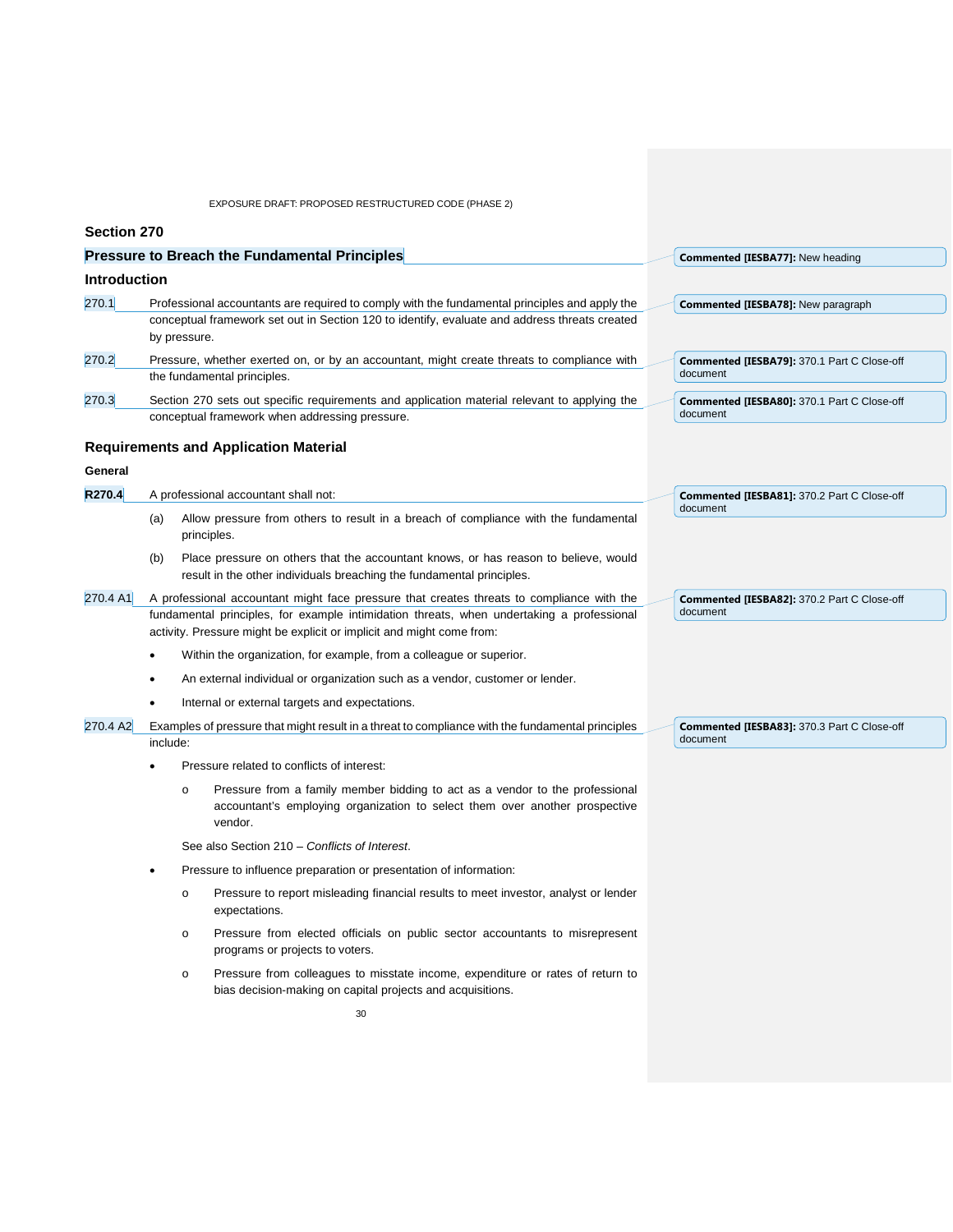- o Pressure from superiors to approve or process expenditures that are not legitimate business expenses.
- o Pressure to suppress internal audit reports containing adverse findings.

See also Section 220 – *Preparation and Presentation of Information*.

- Pressure to act without sufficient expertise or due care:
	- o Pressure from superiors to inappropriately reduce the extent of work performed.
	- o Pressure from superiors to perform a task without sufficient skills or training or within unrealistic deadlines.
	- See also Section 230 *Acting with Sufficient Expertise*.
- Pressure related to financial interests:
	- o Pressure to manipulate performance indicators from superiors, colleagues or others, for example, those who might benefit from participation in compensation or incentive arrangements.

See also Section 240 – *Financial Interests, Compensation and Incentives Linked to Financial Reporting and Decision Making*.

- Pressure related to inducements:
	- o Pressure from others, either internal or external to the organization, to offer inducements to influence inappropriately the judgment or decision making process of an individual or organization.
	- o Pressure from colleagues to accept a bribe or other inducement, for example to accept inappropriate gifts or entertainment from potential vendors in a bidding process.

See also Section 250 - *Inducements*.

- Pressure related to non-compliance with laws and regulations:
	- o Pressure to structure a transaction to evade tax.

See also Section 260 – *Responding to Non-Compliance with Laws and Regulations*.

#### 270.4 A3 Factors that are relevant in evaluating the level of threats created by pressure include:

- The intent of the individual who is exerting the pressure and the nature and extent of the pressure.
- The application of laws, regulations, and professional standards to the circumstances.
- The culture and leadership of the employing organization including the extent to which they reflect or emphasize the importance of ethical behavior and the expectation that employees will act ethically. For example, a corporate culture that tolerates unethical behavior might increase the likelihood that the pressure would result in a threat to compliance with the fundamental principles.
- Policies and procedures, if any, that the employing organization has established, such as ethics or human resources policies that address pressure.

**Commented [IESBA84]:** 370.4 Part C Close-off document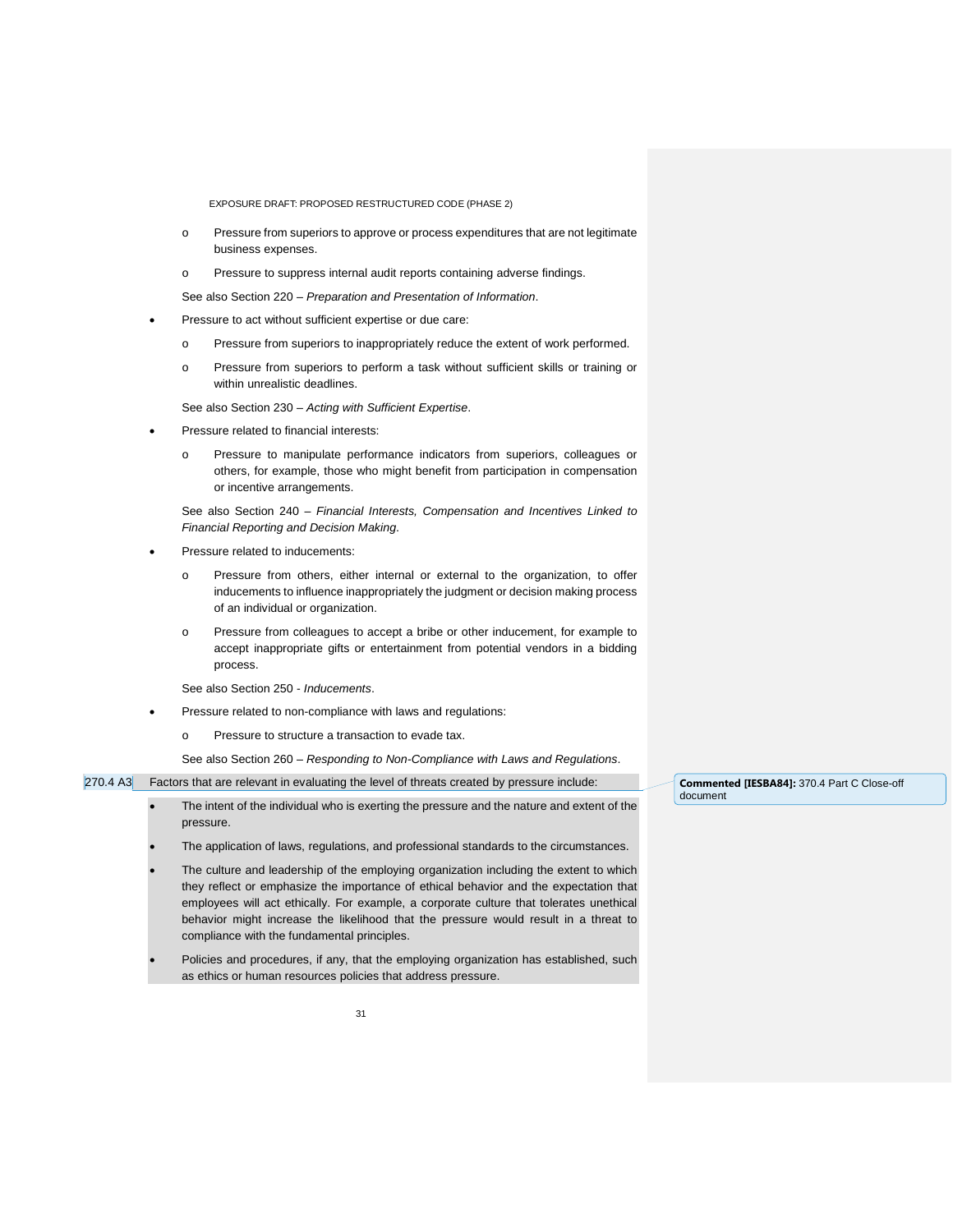| EXPOSURE DRAFT: PROPOSED RESTRUCTURED CODE (PHASE 2) |  |
|------------------------------------------------------|--|
|------------------------------------------------------|--|

| 270.4 A4 |     |          | Consultation with:                                                                                                                                                                                                                                                                                                                                                                                                                                                                                                                                                                                                                                                           | Commented [IESBA85]: 370.4 Part C Close-off             |
|----------|-----|----------|------------------------------------------------------------------------------------------------------------------------------------------------------------------------------------------------------------------------------------------------------------------------------------------------------------------------------------------------------------------------------------------------------------------------------------------------------------------------------------------------------------------------------------------------------------------------------------------------------------------------------------------------------------------------------|---------------------------------------------------------|
|          |     |          | A colleague, superior, human resources personnel, or another professional accountant;                                                                                                                                                                                                                                                                                                                                                                                                                                                                                                                                                                                        | document                                                |
|          |     |          | Relevant professional or regulatory bodies or industry associations; or                                                                                                                                                                                                                                                                                                                                                                                                                                                                                                                                                                                                      |                                                         |
|          |     |          | Legal counsel                                                                                                                                                                                                                                                                                                                                                                                                                                                                                                                                                                                                                                                                |                                                         |
|          |     |          | might assist the professional accountant understand the factors that are relevant in evaluating<br>the level of the threat.                                                                                                                                                                                                                                                                                                                                                                                                                                                                                                                                                  |                                                         |
|          |     |          | The principle of confidentiality applies in communications with external parties.                                                                                                                                                                                                                                                                                                                                                                                                                                                                                                                                                                                            |                                                         |
| 270.4 A5 |     |          | Discussions and consultations with others about the circumstances creating the pressure might<br>assist the professional accountant to evaluate the level of the threat. These might include:                                                                                                                                                                                                                                                                                                                                                                                                                                                                                | Commented [IESBA86]: 370.5 Part C Close-off<br>document |
|          |     |          | A discussion about the matter with the individual who is exerting the pressure to seek to<br>resolve the matter.                                                                                                                                                                                                                                                                                                                                                                                                                                                                                                                                                             |                                                         |
|          |     |          | A discussion about the matter with the professional accountant's supervisor, if the<br>supervisor is not the individual exerting the pressure.                                                                                                                                                                                                                                                                                                                                                                                                                                                                                                                               |                                                         |
|          |     | with:    | An escalation of the matter within the employing organization, including when<br>appropriate, an explanation of any consequential risks to the organization, for example                                                                                                                                                                                                                                                                                                                                                                                                                                                                                                     |                                                         |
|          |     | $\circ$  | Higher levels of management.                                                                                                                                                                                                                                                                                                                                                                                                                                                                                                                                                                                                                                                 |                                                         |
|          |     | $\circ$  | Internal or external auditors.                                                                                                                                                                                                                                                                                                                                                                                                                                                                                                                                                                                                                                               |                                                         |
|          |     | $\circ$  | Those charged with governance.                                                                                                                                                                                                                                                                                                                                                                                                                                                                                                                                                                                                                                               |                                                         |
|          |     | hotline. | A disclosure about the matter in line with the organization's policies, including ethics and<br>whistleblowing policies, using any established mechanism, such as a confidential ethics                                                                                                                                                                                                                                                                                                                                                                                                                                                                                      |                                                         |
|          |     |          | A consultation with legal counsel about the specific matter.                                                                                                                                                                                                                                                                                                                                                                                                                                                                                                                                                                                                                 |                                                         |
| 270.4 A6 |     |          | An action that might eliminate a threat created by pressure is the professional accountant's<br>request for a restructure of, or segregation of certain responsibilities and duties so that the<br>accountant is no longer involved with the individual or entity exerting the pressure. This might<br>be appropriate only when doing so would address the threat created by the pressure. For<br>example, if the accountant is pressured in relation to a conflict of interest, the threat to<br>compliance with the fundamental principle created by the pressure might be addressed when<br>the accountant avoids being associated with the matter creating the conflict. | Commented [IESBA87]: New paragraph                      |
| R270.5   |     |          | If the professional accountant identifies and determines that the threat created by pressure is                                                                                                                                                                                                                                                                                                                                                                                                                                                                                                                                                                              | Commented [IESBA88]: 370.6 Part C Close-off<br>document |
|          |     |          | not at an acceptable level, the accountant shall address that threat by:                                                                                                                                                                                                                                                                                                                                                                                                                                                                                                                                                                                                     |                                                         |
|          | (a) |          | Eliminating the circumstances, interests or relationships, that are creating the threats;<br>including resigning from the employing organization;                                                                                                                                                                                                                                                                                                                                                                                                                                                                                                                            |                                                         |
|          | (b) |          | Applying safeguards, where available or capable of being applied; or                                                                                                                                                                                                                                                                                                                                                                                                                                                                                                                                                                                                         |                                                         |

**(c)** Declining or ending the specific professional activity.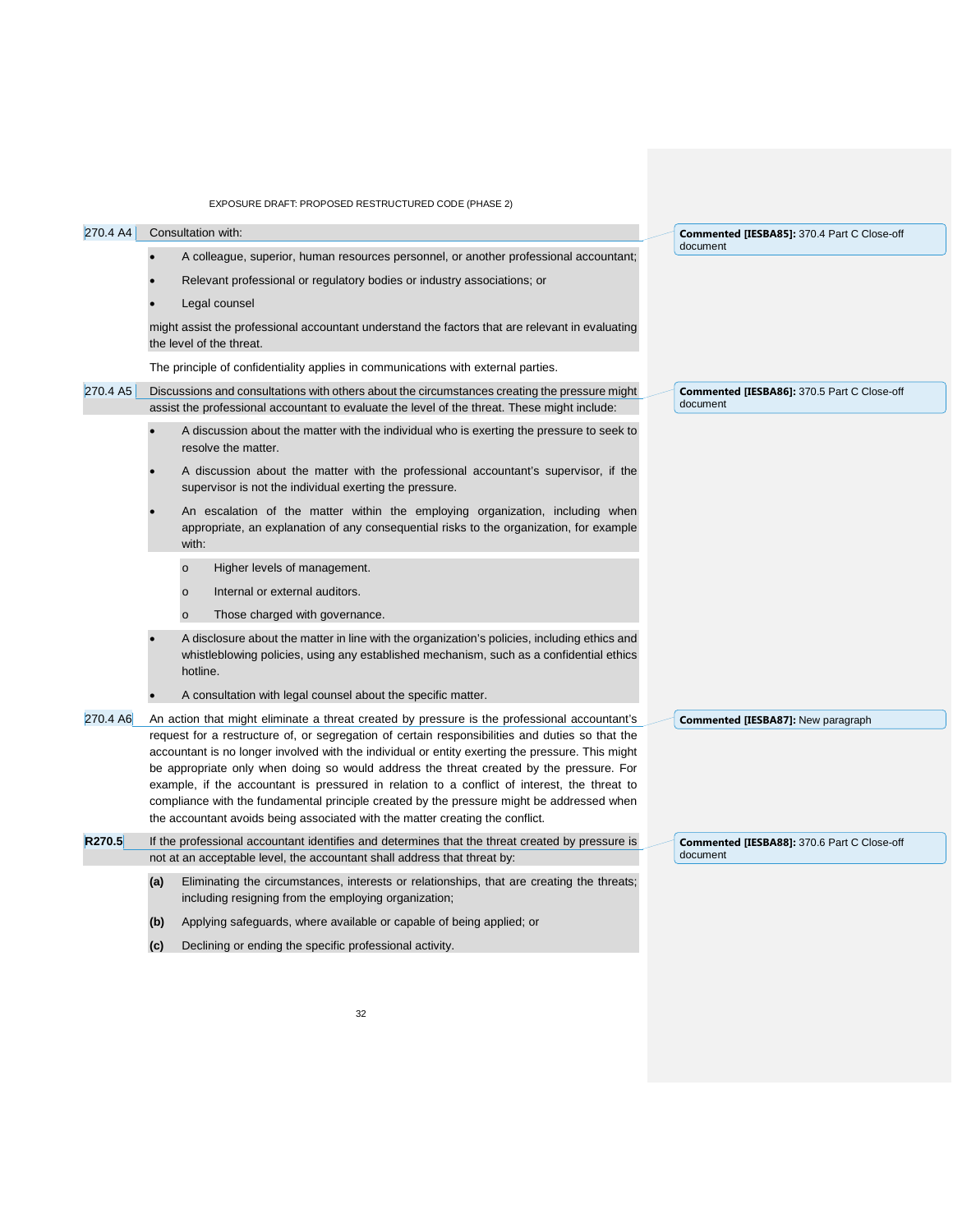# 270.5 A1 The professional accountant is also encouraged to document:

• The facts.

- The communications.
- The courses of action considered.
- The parties with whom these matters were discussed.
- How the matter was addressed.

**Commented [IESBA89]:** 370.6 Part C Close-off document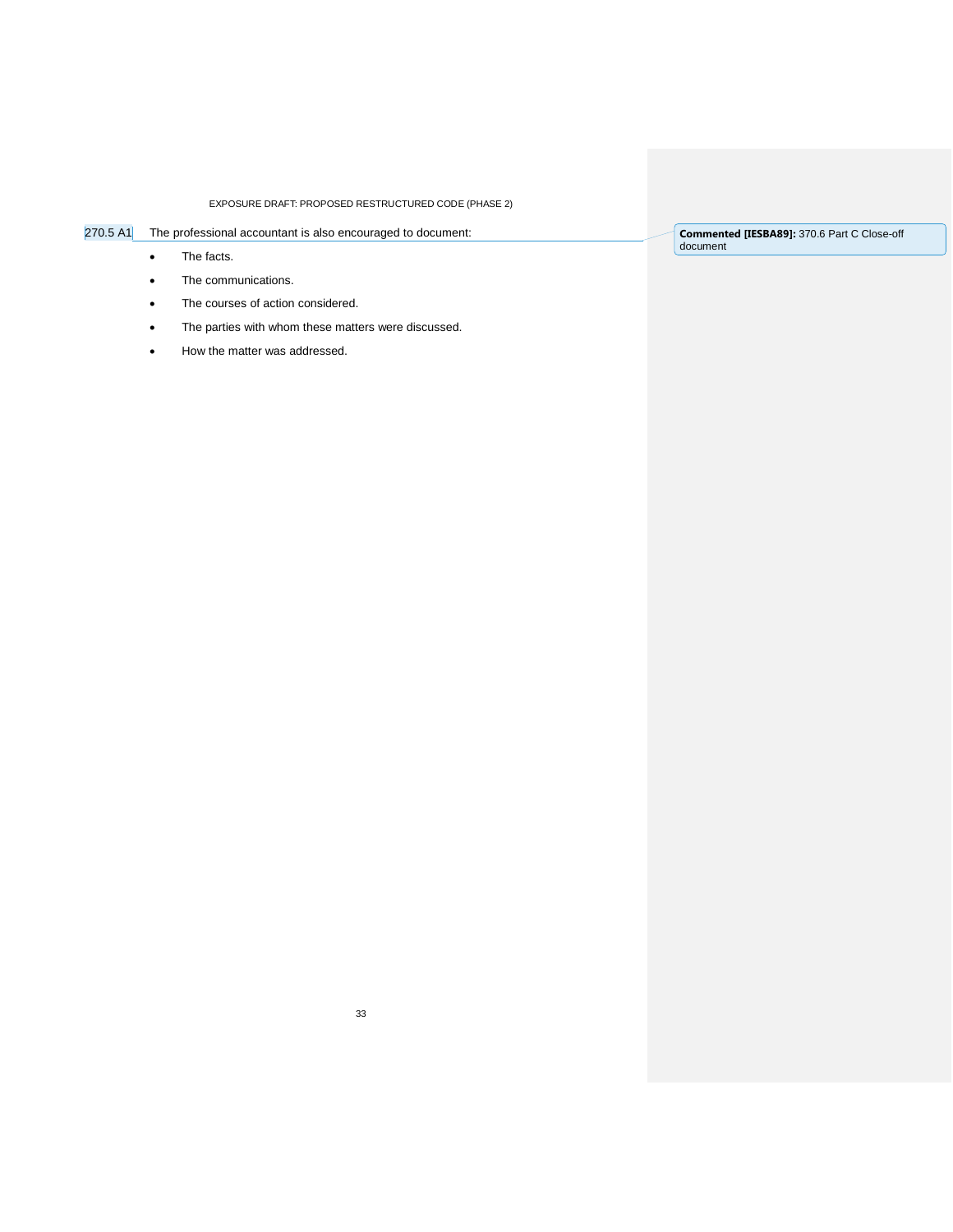## <span id="page-33-0"></span>**Chapter 2 – Proposed Restructured Text of the Final NOCLAR Pronouncement,** *[Responding to Non-compliance with Laws and](http://www.ifac.org/publications-resources/responding-non-compliance-laws-and-regulations)  [Regulations](http://www.ifac.org/publications-resources/responding-non-compliance-laws-and-regulations)* **(Sections 260 and 360)**[√](#page-33-1)

## **Section 260**

## **Responding to Non-Compliance with Laws and Regulations**

## **Introduction**

1

| 260.1                                        | Professional accountants are required to comply with the fundamental principles and apply the<br>Commented [IESBA90]: New paragraph<br>conceptual framework set out in Section 120 to identify, evaluate and address threats.                                                                                                                                                    |  |  |
|----------------------------------------------|----------------------------------------------------------------------------------------------------------------------------------------------------------------------------------------------------------------------------------------------------------------------------------------------------------------------------------------------------------------------------------|--|--|
| 260.2                                        | Threats to compliance with the principles of integrity and professional behavior are created<br>Commented [IESBA91]: New paragraph<br>when an accountant becomes aware of an act or suspected act of non-compliance with laws<br>and regulations.                                                                                                                                |  |  |
| 260.3                                        | Section 260 sets out requirements and application material regarding the approach to be taken<br>Commented [IESBA92]: 360.5<br>by a professional accountant when responding to non-compliance or suspected non-<br>compliance with:                                                                                                                                              |  |  |
|                                              | Laws and regulations generally recognized to have a direct effect on the determination<br>(a)<br>of material amounts and disclosures in the employing organization's financial<br>statements; and                                                                                                                                                                                |  |  |
|                                              | Other laws and regulations that do not have a direct effect on the determination of the<br>(b)<br>amounts and disclosures in the employing organization's financial statements, but<br>compliance with which might be fundamental to the operating aspects of the employing<br>organization's business, to its ability to continue its business, or to avoid material penalties. |  |  |
| <b>Requirements and Application Material</b> |                                                                                                                                                                                                                                                                                                                                                                                  |  |  |
| General                                      |                                                                                                                                                                                                                                                                                                                                                                                  |  |  |
| 260.4 A1                                     | Non-compliance with laws and regulations ("non-compliance") comprises acts of omission or<br>Commented [IESBA93]: 360.2<br>commission, intentional or unintentional, which are contrary to the prevailing laws or<br>regulations committed by the following parties:                                                                                                             |  |  |

**Commented [IESBA94]:** 360.6

- (a) The professional accountant's employing organization;
- (b) Those charged with governance of the employing organization;
- (c) Management of the employing organization; or
- (d) Other individuals working for or under the direction of the employing organization.
- 260.4 A2 Examples of laws and regulations which this section addresses include those that deal with:
	- Fraud, corruption and bribery.
	- Money laundering, terrorist financing and proceeds of crime.

<span id="page-33-1"></span>IESBA released the *final NOCLAR pronouncement* (revisions to Section 225 and Section 360) in July 2016, which was drafted using the structure and drafting conventions of the existing Code. A mark-up showing the restructuring to the NOCLAR pronouncement is available at: www.ethicsboard.org/restructured-code.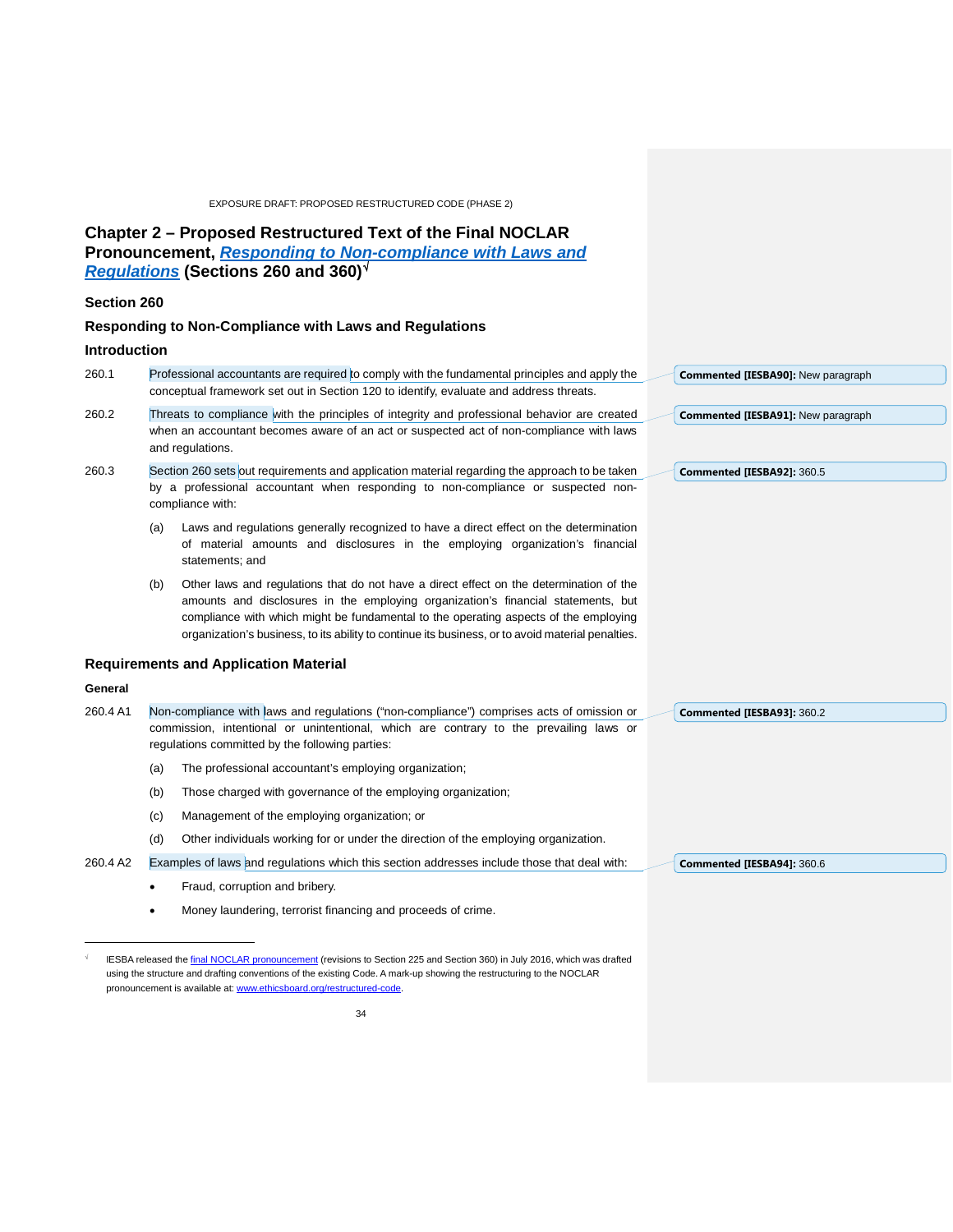|          | EXPOSURE DRAFT: PROPOSED RESTRUCTURED CODE (PHASE 2)                                                                                                                                                                                                                                                                                                                                                                                                                                                                                                                                                                                                                                                                                                                                  |                             |
|----------|---------------------------------------------------------------------------------------------------------------------------------------------------------------------------------------------------------------------------------------------------------------------------------------------------------------------------------------------------------------------------------------------------------------------------------------------------------------------------------------------------------------------------------------------------------------------------------------------------------------------------------------------------------------------------------------------------------------------------------------------------------------------------------------|-----------------------------|
|          | Securities markets and trading.<br>$\bullet$                                                                                                                                                                                                                                                                                                                                                                                                                                                                                                                                                                                                                                                                                                                                          |                             |
|          | Banking and other financial products and services.<br>$\bullet$                                                                                                                                                                                                                                                                                                                                                                                                                                                                                                                                                                                                                                                                                                                       |                             |
|          | Data protection.<br>$\bullet$                                                                                                                                                                                                                                                                                                                                                                                                                                                                                                                                                                                                                                                                                                                                                         |                             |
|          | Tax and pension liabilities and payments.<br>$\bullet$                                                                                                                                                                                                                                                                                                                                                                                                                                                                                                                                                                                                                                                                                                                                |                             |
|          | Environmental protection.                                                                                                                                                                                                                                                                                                                                                                                                                                                                                                                                                                                                                                                                                                                                                             |                             |
|          | Public health and safety.<br>$\bullet$                                                                                                                                                                                                                                                                                                                                                                                                                                                                                                                                                                                                                                                                                                                                                |                             |
| R260.5   | The professional accountant shall apply this section regardless of the nature of the employing<br>organization, including whether or not it is a public interest entity.                                                                                                                                                                                                                                                                                                                                                                                                                                                                                                                                                                                                              | Commented [IESBA95]: 360.1  |
| 260.5 A1 | A professional accountant might encounter or be made aware of non-compliance or suspected<br>non-compliance with laws and regulations in the course of carrying out professional activities.<br>This section guides the accountant in assessing the implications of the matter and the possible<br>courses of action when responding to it.                                                                                                                                                                                                                                                                                                                                                                                                                                           | Commented [IESBA96]: 360.1  |
| R260.6   | In some jurisdictions, there are legal or regulatory provisions governing how professional<br>accountants are required to address non-compliance or suspected non-compliance. These<br>legal or regulatory provisions might differ from or go beyond the provisions in this section. When<br>encountering such non-compliance or suspected non-compliance, the accountant shall obtain<br>an understanding of those legal or regulatory provisions and comply with them, including:                                                                                                                                                                                                                                                                                                   | Commented [IESBA97]: 360.3  |
|          | Any requirement to report the matter to an appropriate authority; and<br>(a)                                                                                                                                                                                                                                                                                                                                                                                                                                                                                                                                                                                                                                                                                                          |                             |
|          | Any prohibition on alerting the relevant party prior to making any disclosure<br>(b)                                                                                                                                                                                                                                                                                                                                                                                                                                                                                                                                                                                                                                                                                                  |                             |
| 260.6 A1 | A prohibition on alerting the party prior to making any disclosure might arise, for example,<br>pursuant to anti-money laundering legislation.                                                                                                                                                                                                                                                                                                                                                                                                                                                                                                                                                                                                                                        | Commented [IESBA98]: 360.3  |
| 260.7 A1 | A distinguishing mark of the accountancy profession is its acceptance of the responsibility to<br>act in the public interest. When responding to non-compliance or suspected non-compliance,<br>the objectives of the professional accountant are:                                                                                                                                                                                                                                                                                                                                                                                                                                                                                                                                    | Commented [IESBA99]: 360.4  |
|          | To comply with the principles of integrity and professional behavior;<br>(a)                                                                                                                                                                                                                                                                                                                                                                                                                                                                                                                                                                                                                                                                                                          |                             |
|          | By alerting management or, where appropriate, those charged with governance of the<br>(b)<br>employing organization, to seek to:                                                                                                                                                                                                                                                                                                                                                                                                                                                                                                                                                                                                                                                      |                             |
|          | Enable them to rectify, remediate or mitigate the consequences of the identified or<br>(i)<br>suspected non-compliance; or                                                                                                                                                                                                                                                                                                                                                                                                                                                                                                                                                                                                                                                            |                             |
|          | Deter the commission of the non-compliance where it has not yet occurred; and<br>(ii)                                                                                                                                                                                                                                                                                                                                                                                                                                                                                                                                                                                                                                                                                                 |                             |
|          | To take such further action as appropriate in the public interest.<br>(c)                                                                                                                                                                                                                                                                                                                                                                                                                                                                                                                                                                                                                                                                                                             |                             |
| 260.7 A2 | Non-compliance might result in fines, litigation or other consequences for the employing<br>organization, potentially materially affecting its financial statements. Importantly, such non-<br>compliance might have wider public interest implications in terms of potentially substantial<br>harm to investors, creditors, employees or the general public. For the purposes of this section,<br>an act that causes substantial harm is one that results in serious adverse consequences to any<br>of these parties in financial or non-financial terms. Examples include the perpetration of a fraud<br>resulting in significant financial losses to investors, and breaches of environmental laws and<br>regulations endangering the health or safety of employees or the public. | Commented [IESBA100]: 360.7 |
|          | 35                                                                                                                                                                                                                                                                                                                                                                                                                                                                                                                                                                                                                                                                                                                                                                                    |                             |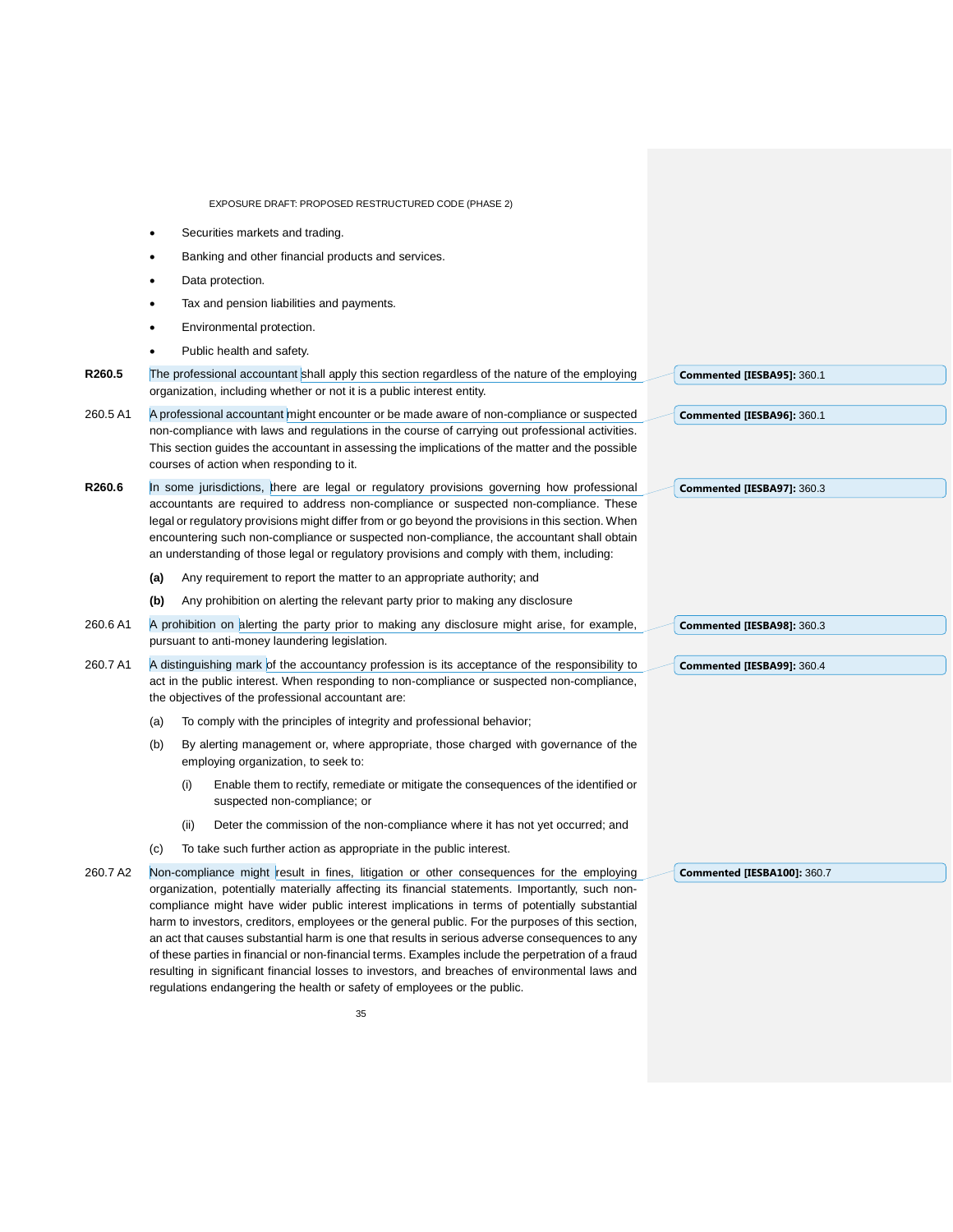EXPOSURE DRAFT: PROPOSED RESTRUCTURED CODE (PHASE 2) 36 260.7 A3 A professional accountant who encounters or is made aware of matters that are clearly inconsequential is not required to comply with this section. Whether a matter is clearly inconsequential is to be judged with respect to its nature and its impact, financial or otherwise, on the employing organization, its stakeholders and the general public. 260.7 A4 This section does not address: (a) Personal misconduct unrelated to the business activities of the employing organization; and (b) Non-compliance by parties other than those specified in paragraph 260.4 A1. The professional accountant might nevertheless find the guidance in this section helpful in considering how to respond in these situations. **Responsibilities of the Employing Organization's Management and Those Charged with Governance** 260.8 A1 The employing organization's management, with the oversight of those charged with governance, is responsible for ensuring that the employing organization's business activities are conducted in accordance with laws and regulations. Management and those charged with governance are also responsible for identifying and addressing any non-compliance by: (a) The employing organization; (b) An individual charged with governance of the entity; (c) A member of management; or (d) Other individuals working for or under the direction of the employing organization. **Responsibilities of Professional Accountants R260.9** If protocols and procedures exist within the professional accountant's employing organization to address non-compliance or suspected non-compliance, the accountant shall consider them in determining how to respond to such non-compliance. 260.9 A1 Many employing organizations have established protocols and procedures regarding how to raise non-compliance or suspected non-compliance internally. These protocols and procedures include, for example, an ethics policy or internal whistle-blowing mechanism. Such protocols and procedures might allow matters to be reported anonymously through designated channels. **R260.10** Where a professional accountant becomes aware of a matter to which this section applies, the steps that the accountant takes to comply with this section shall be taken on a timely basis. For the purpose of taking timely steps, the accountant shall have regard to the nature of the matter and the potential harm to the interests of the employing organization, investors, creditors, employees or the general public. **Responsibilities of Senior Professional Accountants in Business** 260.11 A1 Senior professional accountants in business ("senior professional accountants") are directors, officers or senior employees able to exert significant influence over, and make decisions regarding, the acquisition, deployment and control of the employing organization's human, financial, technological, physical and intangible resources. There is a greater expectation for **Commented [IESBA101]:** 360.8 **Commented [IESBA102]:** 360.9 **Commented [IESBA103]:** 360.10 **Commented [IESBA104]:** 360.11 **Commented [IESBA105]:** 360.11 **Commented [IESBA106]:** 360.13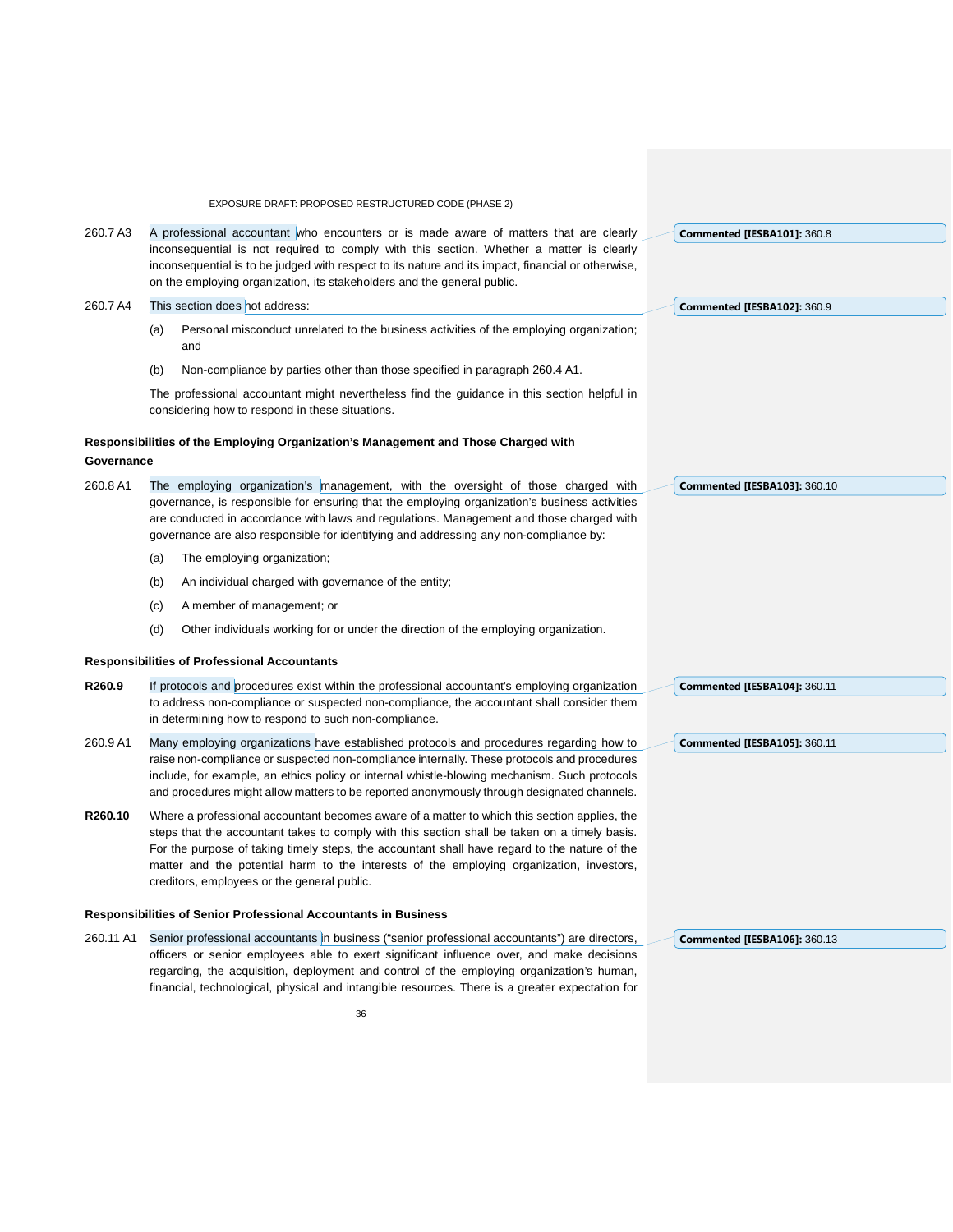them to take whatever action is appropriate in the public interest to respond to non-compliance or suspected non-compliance than other accountants within the employing organization. This is because of senior professional accountants' roles, positions and spheres of influence within the employing organization.

#### *Obtaining an Understanding of the Matter*

| R260.12 | If, in the course of carrying out professional activities, a senior professional accountant      | Commented [IESBA107]: 360.14 |
|---------|--------------------------------------------------------------------------------------------------|------------------------------|
|         | becomes aware of information concerning an instance of non-compliance or suspected non-          |                              |
|         | compliance, the accountant shall obtain an understanding of the matter. This understanding shall |                              |
|         | include:                                                                                         |                              |
|         | . The motives of the part and then pleasureated and in which it has possible and plants applied  |                              |

- **(a)** The nature of the act and the circumstances in which it has occurred or might occur;
- **(b)** The application of the relevant laws and regulations to the circumstances; and
- **(c)** The potential consequences to the employing organization, investors, creditors, employees or the wider public.

|                              | employees or the wider public.                                                                                                                                                                                                                                                                                                                                                                                                                                        |                              |
|------------------------------|-----------------------------------------------------------------------------------------------------------------------------------------------------------------------------------------------------------------------------------------------------------------------------------------------------------------------------------------------------------------------------------------------------------------------------------------------------------------------|------------------------------|
| 260.12 A1                    | A senior professional accountant is expected to apply knowledge and expertise, and exercise<br>professional judgment. However, the accountant is not expected to have a level of<br>understanding of laws and regulations greater than that which is required for the accountant's<br>role within the employing organization. Whether an act constitutes non-compliance is ultimately<br>a matter to be determined by a court or other appropriate adjudicative body. | Commented [IESBA108]: 360.15 |
| 260.12 A2                    | Depending on the nature and significance of the matter, the senior professional accountant<br>might cause, or take appropriate steps to cause, the matter to be investigated internally. The<br>accountant might also consult on a confidential basis with others within the employing<br>organization or a professional body, or with legal counsel.                                                                                                                 | Commented [IESBA109]: 360.15 |
| <b>Addressing the Matter</b> |                                                                                                                                                                                                                                                                                                                                                                                                                                                                       |                              |
| R260.13                      | If the senior professional accountant identifies or suspects that non-compliance has occurred<br>or might occur, the accountant shall, subject to paragraph R260.9, discuss the matter with the<br>accountant's immediate superior, if any. If the accountant's immediate superior appears to be<br>involved in the matter, the accountant shall discuss the matter with the next higher level of<br>authority within the employing organization.                     | Commented [IESBA110]: 360.16 |
| 260.13 A1                    | The purpose of the discussion is to enable a determination to be made as to how to address<br>the matter.                                                                                                                                                                                                                                                                                                                                                             | Commented [IESBA111]: 360.16 |

**Commented [IESBA112]:** 360.17

# **R260.14** The senior professional accountant shall also take appropriate steps to:

- **(a)** Have the matter communicated to those charged with governance;
- **(b)** Comply with applicable laws and regulations, including legal or regulatory provisions governing the reporting of non-compliance or suspected non-compliance to an appropriate authority;
- **(c)** Have the consequences of the non-compliance or suspected non-compliance rectified, remediated or mitigated;
- **(d)** Reduce the risk of re-occurrence; and
- **(e)** Seek to deter the commission of the non-compliance if it has not yet occurred.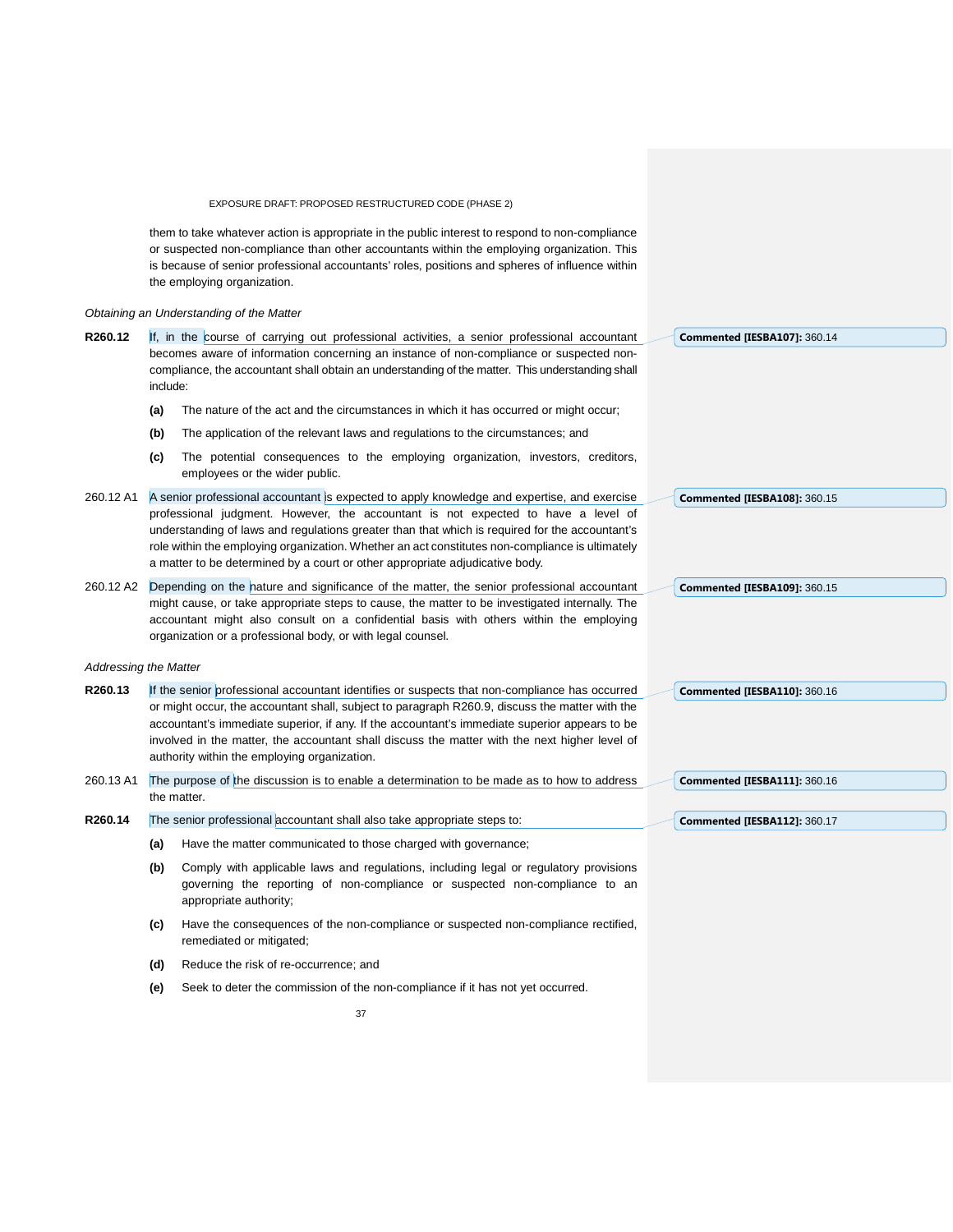EXPOSURE DRAFT: PROPOSED RESTRUCTURED CODE (PHASE 2) 260.14 A1 The purpose of communicating the matter to those charged with governance is to obtain their concurrence regarding appropriate actions to take to respond to the matter and to enable them to fulfill their responsibilities. **R260.15** In addition to responding to the matter in accordance with the provisions of this section, the senior professional accountant shall determine whether disclosure of the matter to the employing organization's external auditor, if any, is needed. 260.15 A1 Such disclosure would be pursuant to the senior professional accountant's duty or legal obligation to provide all information necessary to enable the auditor to perform the audit. *Determining Whether Further Action Is Needed* **R260.16** The senior professional accountant shall assess the appropriateness of the response of the accountant's superiors, if any, and those charged with governance. 260.16 A1 Relevant factors to consider in assessing the appropriateness of the response of the senior professional accountant's superiors, if any, and those charged with governance include whether: The response is timely. They have taken or authorized appropriate action to seek to rectify, remediate or mitigate the consequences of the non-compliance, or to avert the non-compliance if it has not yet occurred. • The matter has been disclosed to an appropriate authority where appropriate and, if so, whether the disclosure appears adequate. **R260.17** In light of the response of the senior professional accountant's superiors, if any, and those charged with governance, the accountant shall determine if further action is needed in the public interest. 260.17 A1 The determination of whether further action is needed, and the nature and extent of it, will depend on various factors, including: The legal and regulatory framework. The urgency of the situation. The pervasiveness of the matter throughout the employing organization. • Whether the senior professional accountant continues to have confidence in the integrity of the accountant's superiors and those charged with governance. • Whether the non-compliance or suspected non-compliance is likely to recur. • Whether there is credible evidence of actual or potential substantial harm to the interests of the employing organization, investors, creditors, employees or the general public. 260.17 A2 Examples of circumstances that might cause the senior professional accountant no longer to have confidence in the integrity of the accountant's superiors and those charged with governance include situations where: • The accountant suspects or has evidence of their involvement or intended involvement in any non-compliance. **Commented [IESBA113]:** 360.17(a) **Commented [IESBA114]:** 360.18 **Commented [IESBA115]:** 360.18 **Commented [IESBA116]:** 360.19 **Commented [IESBA117]:** 360.20 **Commented [IESBA118]:** 360.21 **Commented [IESBA119]:** 360.22 **Commented [IESBA120]:** 360.23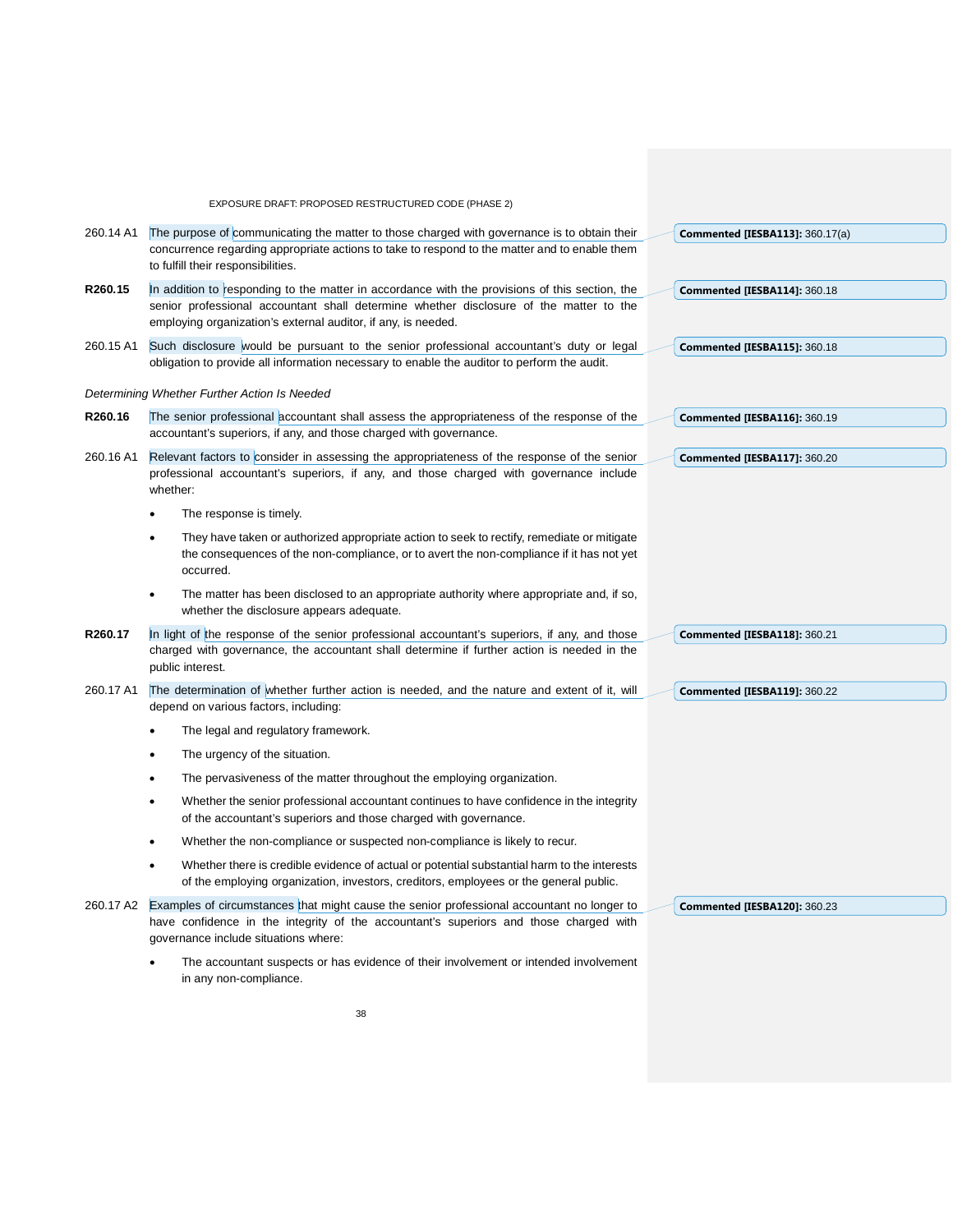|           | EXPOSURE DRAFT: PROPOSED RESTRUCTURED CODE (PHASE 2)                                                                                                                                                                                                                                                                                                                                                                  |                                     |
|-----------|-----------------------------------------------------------------------------------------------------------------------------------------------------------------------------------------------------------------------------------------------------------------------------------------------------------------------------------------------------------------------------------------------------------------------|-------------------------------------|
|           | Contrary to legal or regulatory requirements, they have not reported, or authorized the<br>reporting of, the matter to an appropriate authority within a reasonable period.                                                                                                                                                                                                                                           |                                     |
| R260.18   | The senior professional accountant shall exercise professional judgment in determining the<br>need for, and nature and extent of, further action. In making this determination, the accountant<br>shall take into account whether a reasonable and informed third party would be likely to<br>conclude that the accountant has acted appropriately in the public interest.                                            | Commented [IESBA121]: 360.24        |
| 260.18 A1 | Further action that the senior professional accountant might take includes:                                                                                                                                                                                                                                                                                                                                           | <b>Commented [IESBA122]: 360.25</b> |
|           | Informing the management of the parent entity of the matter if the employing organization<br>is a member of a group.                                                                                                                                                                                                                                                                                                  |                                     |
|           | Disclosing the matter to an appropriate authority even when there is no legal or<br>regulatory requirement to do so.                                                                                                                                                                                                                                                                                                  |                                     |
|           | Resigning from the employing organization.                                                                                                                                                                                                                                                                                                                                                                            |                                     |
| 260.18 A2 | Resigning from the employing organization is not a substitute for taking other actions that might                                                                                                                                                                                                                                                                                                                     | <b>Commented [IESBA123]: 360.26</b> |
|           | be needed to achieve the senior professional accountant's objectives under this section. In<br>some jurisdictions, however, there might be limitations as to the further actions available to the<br>accountant. In such circumstances, resignation might be the only available course of action.                                                                                                                     |                                     |
| 260.19 A1 | As consideration of the matter might involve complex analysis and judgments, the senior<br>professional accountant might consider:                                                                                                                                                                                                                                                                                    | Commented [IESBA124]: 360.27        |
|           | Consulting internally.                                                                                                                                                                                                                                                                                                                                                                                                |                                     |
|           | Obtaining legal advice to understand the accountant's options and the professional or<br>legal implications of taking any particular course of action.                                                                                                                                                                                                                                                                |                                     |
|           | Consulting on a confidential basis with a regulator or professional body.                                                                                                                                                                                                                                                                                                                                             |                                     |
|           | Determining Whether to Disclose the Matter to an Appropriate Authority                                                                                                                                                                                                                                                                                                                                                |                                     |
| 260.20 A1 | Disclosure of the matter to an appropriate authority would be precluded if doing so would be<br>contrary to law or regulation. Otherwise, the purpose of making disclosure is to enable an<br>appropriate authority to cause the matter to be investigated and action to be taken in the public<br>interest.                                                                                                          | Commented [IESBA125]: 360.28        |
| 260.20 A2 | The determination of whether to make such a disclosure depends in particular on the nature<br>and extent of the actual or potential harm that is or might be caused by the matter to investors,<br>creditors, employees or the general public. For example, the senior professional accountant<br>might determine that disclosure of the matter to an appropriate authority is an appropriate<br>course of action if: | <b>Commented [IESBA126]: 360.29</b> |
|           | The employing organization is engaged in bribery (for example, of local or foreign<br>government officials for purposes of securing large contracts).                                                                                                                                                                                                                                                                 |                                     |
|           | The employing organization is regulated and the matter is of such significance as to<br>٠<br>threaten its license to operate.                                                                                                                                                                                                                                                                                         |                                     |
|           | The employing organization is listed on a securities exchange and the matter might result<br>in adverse consequences to the fair and orderly market in the employing organization's<br>securities or pose a systemic risk to the financial markets.                                                                                                                                                                   |                                     |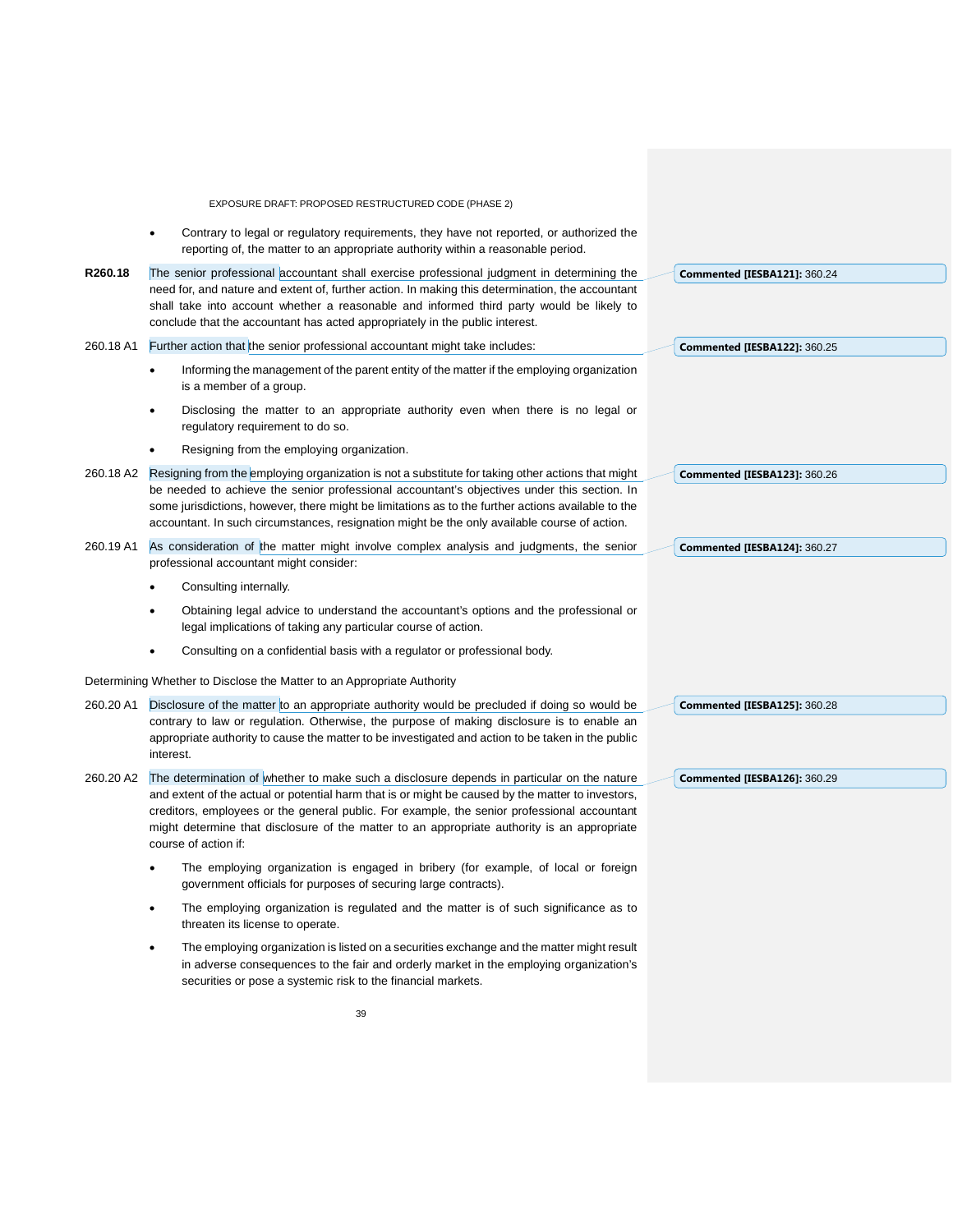|               | EXPOSURE DRAFT: PROPOSED RESTRUCTURED CODE (PHASE 2)                                                                                                                                                                                                                                                                                                                                                                                                                                                                                                                                                                                                            |                              |
|---------------|-----------------------------------------------------------------------------------------------------------------------------------------------------------------------------------------------------------------------------------------------------------------------------------------------------------------------------------------------------------------------------------------------------------------------------------------------------------------------------------------------------------------------------------------------------------------------------------------------------------------------------------------------------------------|------------------------------|
|               | It is likely that the employing organization would sell products that are harmful to public<br>health or safety.                                                                                                                                                                                                                                                                                                                                                                                                                                                                                                                                                |                              |
|               | The employing organization is promoting a scheme to its clients to assist them in evading<br>taxes.                                                                                                                                                                                                                                                                                                                                                                                                                                                                                                                                                             |                              |
| 260.20 A3     | The determination of whether to make such a disclosure will also depend on external factors<br>such as:                                                                                                                                                                                                                                                                                                                                                                                                                                                                                                                                                         | Commented [IESBA127]: 360.29 |
|               | Whether there is an appropriate authority that is able to receive the information, and<br>cause the matter to be investigated and action to be taken. The appropriate authority will<br>depend upon the nature of the matter. For example, the appropriate authority would be<br>a securities regulator in the case of fraudulent financial reporting or an environmental<br>protection agency in the case of a breach of environmental laws and regulations.                                                                                                                                                                                                   |                              |
|               | Whether there exists robust and credible protection from civil, criminal or professional<br>$\bullet$<br>liability or retaliation afforded by legislation or regulation, such as under whistle-blowing<br>legislation or regulation.                                                                                                                                                                                                                                                                                                                                                                                                                            |                              |
|               | Whether there are actual or potential threats to the physical safety of the senior<br>professional accountant or other individuals.                                                                                                                                                                                                                                                                                                                                                                                                                                                                                                                             |                              |
| R260.21       | If the senior professional accountant determines that disclosure of the matter to an appropriate<br>authority is an appropriate course of action in the circumstances, this is not a breach of the<br>duty of confidentiality under Subsection 114 of the Code. When making such disclosure, the<br>accountant shall act in good faith and exercise caution when making statements and<br>assertions.                                                                                                                                                                                                                                                           | Commented [IESBA128]: 360.30 |
| R260.22       | In exceptional circumstances, the senior professional accountant might become aware of<br>actual or intended conduct that the accountant has reason to believe would constitute an<br>imminent breach of a law or regulation that would cause substantial harm to investors,<br>creditors, employees or the general public. In these circumstances, the accountant shall<br>exercise professional judgment and may immediately disclose the matter to an appropriate<br>authority in order to prevent or mitigate the consequences of such imminent breach. Such<br>disclosure is not a breach of the duty of confidentiality under Subsection 114 of the Code. | Commented [IESBA129]: 360.31 |
| 260.22 A1     | Prior to deciding whether to disclose the matter to an appropriate authority immediately, the<br>professional accountant might consider whether it would be appropriate to discuss the matter<br>with management or those charged with governance of the employing organization.                                                                                                                                                                                                                                                                                                                                                                                | Commented [IESBA130]: 360.31 |
| Documentation |                                                                                                                                                                                                                                                                                                                                                                                                                                                                                                                                                                                                                                                                 |                              |
| 260.23 A1     | In relation to an identified or suspected act of non-compliance that falls within the scope of this<br>section, the senior professional accountant is encouraged to have the following matters<br>documented:                                                                                                                                                                                                                                                                                                                                                                                                                                                   | Commented [IESBA131]: 360.32 |
|               | The matter.                                                                                                                                                                                                                                                                                                                                                                                                                                                                                                                                                                                                                                                     |                              |
|               | The results of discussions with the accountant's superiors, if any, and those charged with<br>governance and other parties.                                                                                                                                                                                                                                                                                                                                                                                                                                                                                                                                     |                              |
|               | How the accountant's superiors, if any, and those charged with governance have<br>responded to the matter.                                                                                                                                                                                                                                                                                                                                                                                                                                                                                                                                                      |                              |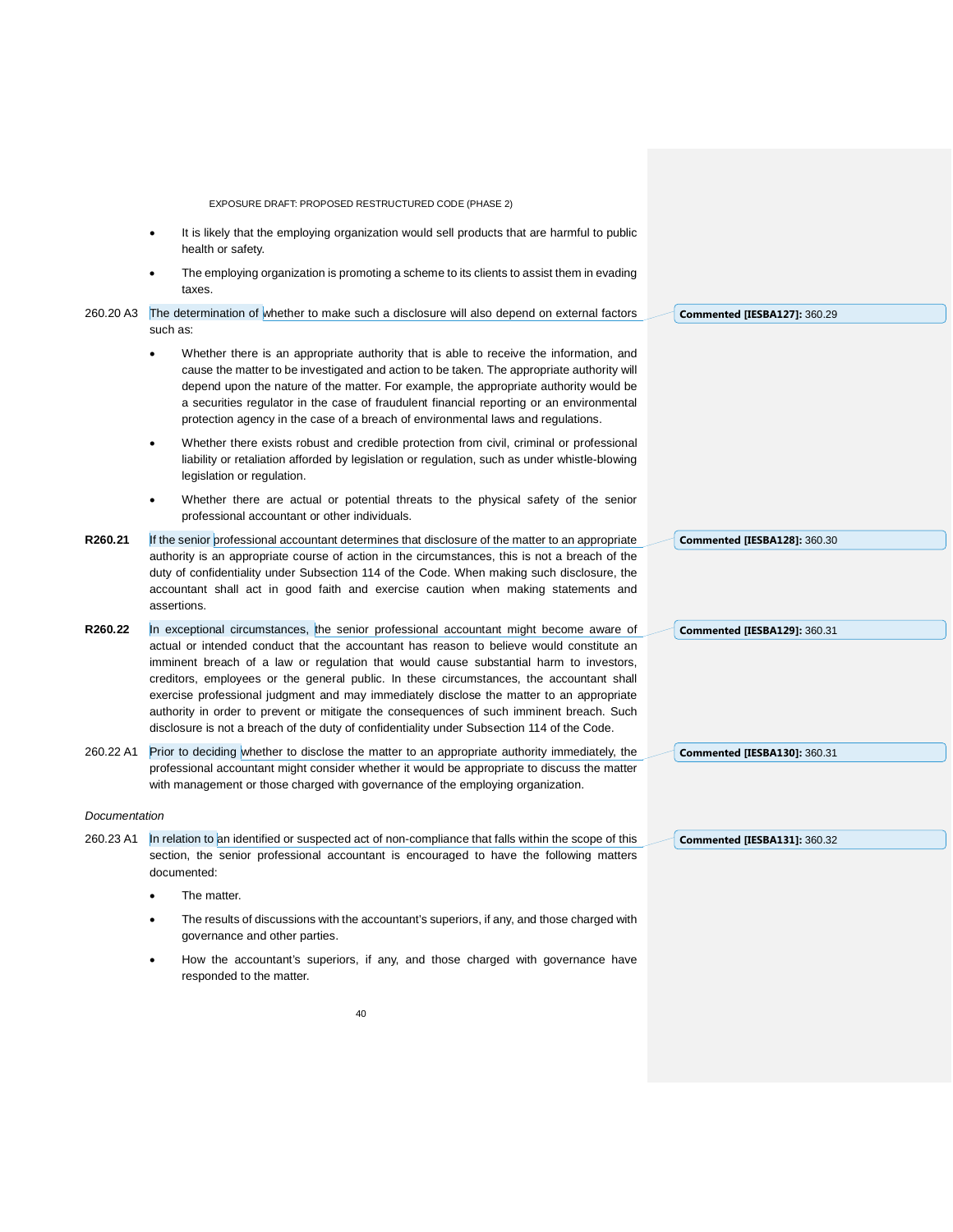EXPOSURE DRAFT: PROPOSED RESTRUCTURED CODE (PHASE 2) The courses of action the accountant considered, the judgments made and the decisions that were taken. • How the accountant is satisfied that the accountant has fulfilled the responsibility set out in paragraph R260.17. **Responsibilities of Professional Accountants Other than Senior Professional Accountants in Business R260.24** If, in the course of carrying out professional activities, a professional accountant becomes aware of information concerning an instance of non-compliance or suspected non-compliance, the accountant shall seek to obtain an understanding of the matter. This understanding shall include the nature of the act and the circumstances in which it has occurred or might occur. 260.24 A1 The professional accountant is expected to apply knowledge and expertise, and exercise professional judgment. However, the accountant is not expected to have a level of understanding of laws and regulations greater than that which is required for the accountant's role within the employing organization. Whether an act constitutes non-compliance is ultimately a matter to be determined by a court or other appropriate adjudicative body. 260.24 A2 Depending on the nature and significance of the matter, the professional accountant might consult on a confidential basis with others within the employing organization or a professional body, or with legal counsel. **R260.25** If the professional accountant identifies or suspects that non-compliance has occurred or might occur, the accountant shall, subject to paragraph R260.9, inform an immediate superior to enable the superior to take appropriate action. If the accountant's immediate superior appears to be involved in the matter, the accountant shall inform the next higher level of authority within the employing organization. **R260.26** In exceptional circumstances, the professional accountant may determine that disclosure of the matter to an appropriate authority is an appropriate course of action. If the accountant does so pursuant to paragraphs 260.20 A2 and A3, this is not a breach of the duty of confidentiality under Subsection 114 of the Code. When making such disclosure, the accountant shall act in good faith and exercise caution when making statements and assertions. **Documentation** 260.27 A1 In relation to an identified or suspected act of non-compliance that falls within the scope of this section, the professional accountant is encouraged to have the following matters documented: The matter. The results of discussions with the accountant's superior, management and, where applicable, those charged with governance and other parties. • How the accountant's superior has responded to the matter. **Commented [IESBA132]:** 360.33 **Commented [IESBA133]:** 360.34 **Commented [IESBA134]:** 360.34 **Commented [IESBA135]:** 360.35 **Commented [IESBA136]:** 360.36 **Commented [IESBA137]:** 360.37

The courses of action the accountant considered, the judgments made and the decisions that were taken.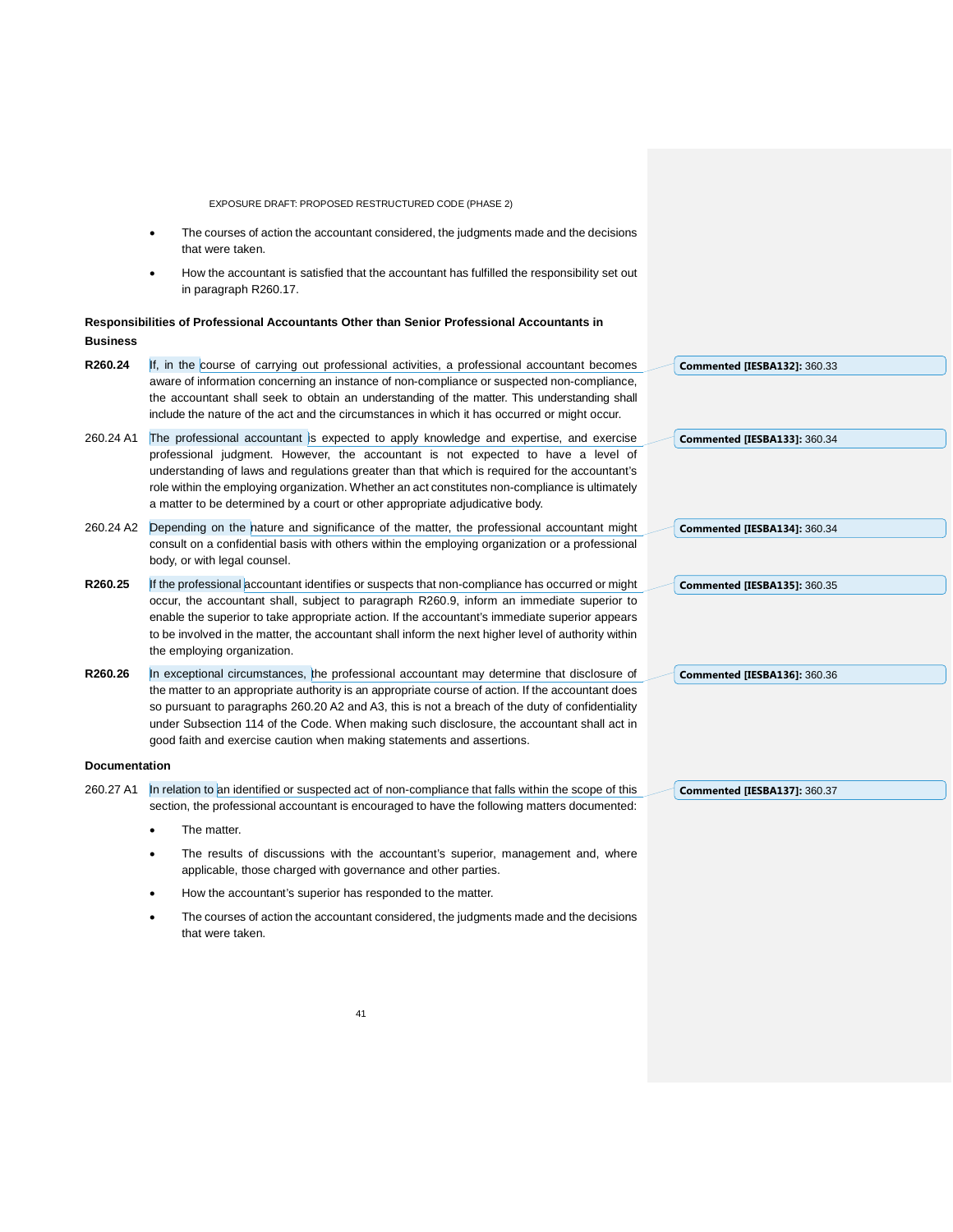## **Section 360**

# **Responding to Non-Compliance with Laws and Regulations**

# **Introduction**

| 360.1    |     | Professional accountants are required to comply with the fundamental principles and apply the<br>conceptual framework set out in Section 120 to identify, evaluate and address threats.                                                                                                                                                   | Commented [IESBA138]: New paragraph |
|----------|-----|-------------------------------------------------------------------------------------------------------------------------------------------------------------------------------------------------------------------------------------------------------------------------------------------------------------------------------------------|-------------------------------------|
| 360.2    |     | Threats to compliance with the principles of integrity and professional behavior are created<br>when an accountant becomes aware of an act or suspected act of non-compliance with laws<br>and regulations.                                                                                                                               | Commented [IESBA139]: New paragraph |
| 360.3    |     | Section 360 sets out requirements and application material regarding the approach to be taken<br>by a professional accountant when responding to non-compliance or suspected non-<br>compliance with:                                                                                                                                     | Commented [IESBA140]: 225.5         |
|          | (a) | Laws and regulations generally recognized to have a direct effect on the determination<br>of material amounts and disclosures in the client's financial statements; and                                                                                                                                                                   |                                     |
|          | (b) | Other laws and regulations that do not have a direct effect on the determination of the<br>amounts and disclosures in the client's financial statements, but compliance with which<br>might be fundamental to the operating aspects of the client's business, to its ability to<br>continue its business, or to avoid material penalties. |                                     |
|          |     | <b>Requirements and Application Material</b>                                                                                                                                                                                                                                                                                              |                                     |
| General  |     |                                                                                                                                                                                                                                                                                                                                           |                                     |
| 360.4 A1 |     | Non-compliance with laws and regulations ("non-compliance") comprises acts of omission or<br>commission, intentional or unintentional, which are contrary to the prevailing laws or<br>regulations committed by the following parties:                                                                                                    | Commented [IESBA141]: 225.2         |
|          | (a) | A client:                                                                                                                                                                                                                                                                                                                                 |                                     |
|          | (b) | Those charged with governance of a client;                                                                                                                                                                                                                                                                                                |                                     |
|          | (c) | Management of a client; or                                                                                                                                                                                                                                                                                                                |                                     |
|          | (d) | Other individuals working for or under the direction of a client.                                                                                                                                                                                                                                                                         |                                     |
| 360.4 A2 |     | Examples of laws and regulations which this section addresses include those that deal with:                                                                                                                                                                                                                                               | Commented [IESBA142]: 225.6         |
|          |     | Fraud, corruption and bribery.                                                                                                                                                                                                                                                                                                            |                                     |
|          | ٠   | Money laundering, terrorist financing and proceeds of crime.                                                                                                                                                                                                                                                                              |                                     |
|          |     | Securities markets and trading.                                                                                                                                                                                                                                                                                                           |                                     |
|          |     | Banking and other financial products and services.                                                                                                                                                                                                                                                                                        |                                     |
|          |     | Data protection.                                                                                                                                                                                                                                                                                                                          |                                     |
|          |     | Tax and pension liabilities and payments.                                                                                                                                                                                                                                                                                                 |                                     |
|          |     |                                                                                                                                                                                                                                                                                                                                           |                                     |

- Environmental protection.
- Public health and safety.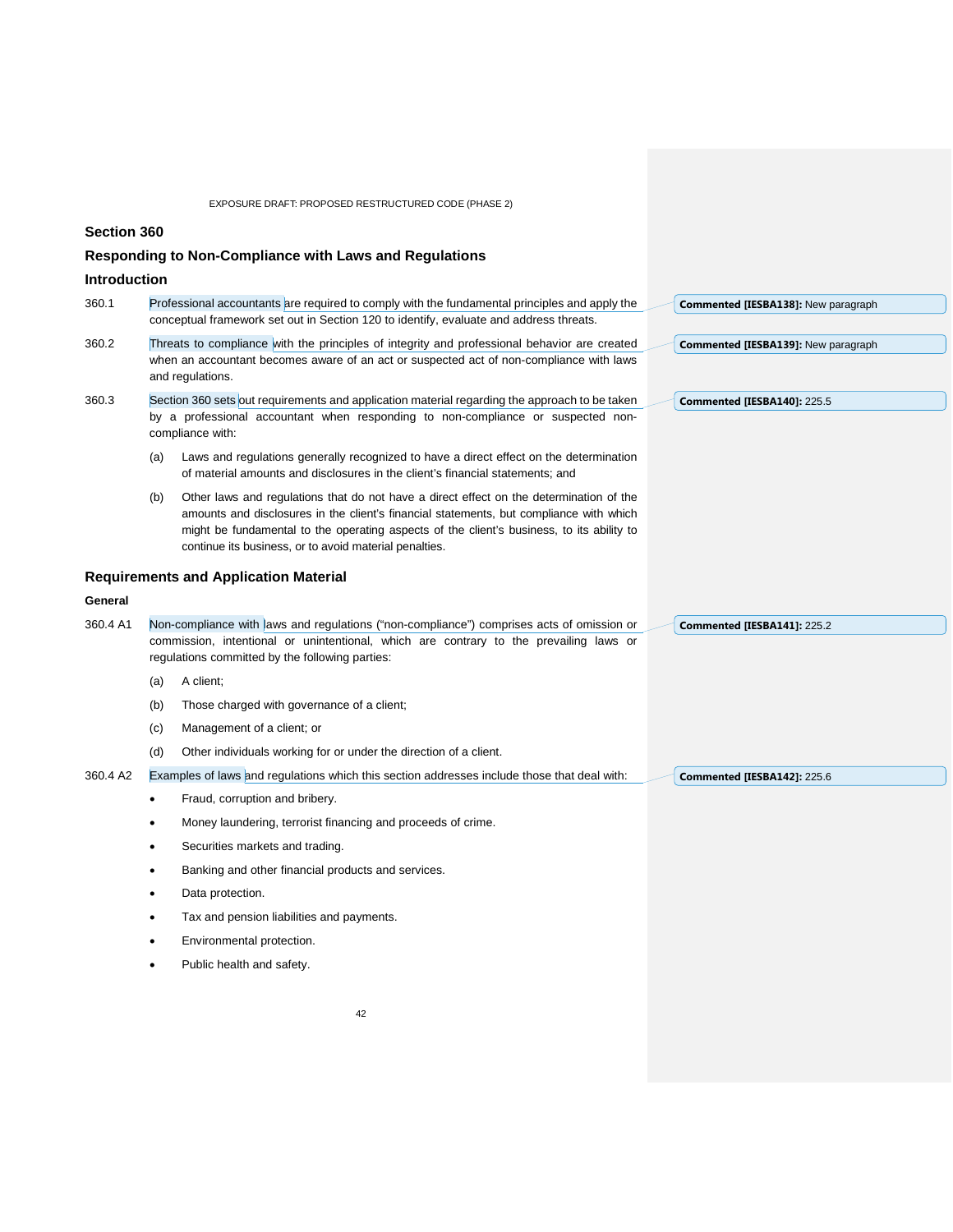|          |     |      | EXPOSURE DRAFT: PROPOSED RESTRUCTURED CODE (PHASE 2)                                                                                                                                                                                                                                                                                                                                                                                                                                                                                                                                                                                                                                                                                                                 |                                    |
|----------|-----|------|----------------------------------------------------------------------------------------------------------------------------------------------------------------------------------------------------------------------------------------------------------------------------------------------------------------------------------------------------------------------------------------------------------------------------------------------------------------------------------------------------------------------------------------------------------------------------------------------------------------------------------------------------------------------------------------------------------------------------------------------------------------------|------------------------------------|
| R360.5   |     |      | The professional accountant shall apply this section regardless of the nature of the client,<br>including whether or not it is a public interest entity.                                                                                                                                                                                                                                                                                                                                                                                                                                                                                                                                                                                                             | Commented [IESBA 143]: 225.1       |
| 360.5 A1 |     |      | A professional accountant might encounter or be made aware of non-compliance or suspected<br>non-compliance with laws and regulations in the course of providing a professional service to<br>a client. This section guides the accountant in assessing the implications of the matter and the<br>possible courses of action when responding to it.                                                                                                                                                                                                                                                                                                                                                                                                                  | Commented [IESBA144]: 225.1        |
| R360.6   | (a) |      | In some jurisdictions, there are legal or regulatory provisions governing how professional<br>accountants should address non-compliance or suspected non-compliance. These legal or<br>regulatory provisions might differ from or go beyond the provisions in this section. When<br>encountering such non-compliance or suspected non-compliance, the accountant shall obtain<br>an understanding of those legal or regulatory provisions and comply with them, including:<br>Any requirement to report the matter to an appropriate authority; and                                                                                                                                                                                                                  | Commented [IESBA145]: 225.3        |
|          | (b) |      | Any prohibition on alerting the client prior to making any disclosure.                                                                                                                                                                                                                                                                                                                                                                                                                                                                                                                                                                                                                                                                                               |                                    |
| 360.6 A1 |     |      | A prohibition on alerting the client prior to making any disclosure might arise, for example,<br>pursuant to anti-money laundering legislation.                                                                                                                                                                                                                                                                                                                                                                                                                                                                                                                                                                                                                      | Commented [IESBA146]: 225.3        |
| 360.7 A1 |     |      | A distinguishing mark of the accountancy profession is its acceptance of the responsibility to<br>act in the public interest. When responding to non-compliance or suspected non-compliance,<br>the objectives of the professional accountant are:                                                                                                                                                                                                                                                                                                                                                                                                                                                                                                                   | Commented [IESBA147]: 225.4        |
|          | (a) |      | To comply with the principles of integrity and professional behavior;                                                                                                                                                                                                                                                                                                                                                                                                                                                                                                                                                                                                                                                                                                |                                    |
|          | (b) |      | By alerting management or, where appropriate, those charged with governance of the<br>client, to seek to:                                                                                                                                                                                                                                                                                                                                                                                                                                                                                                                                                                                                                                                            |                                    |
|          |     | (i)  | Enable them to rectify, remediate or mitigate the consequences of the identified or<br>suspected non-compliance; or                                                                                                                                                                                                                                                                                                                                                                                                                                                                                                                                                                                                                                                  |                                    |
|          |     | (ii) | Deter the commission of the non-compliance where it has not yet occurred; and                                                                                                                                                                                                                                                                                                                                                                                                                                                                                                                                                                                                                                                                                        |                                    |
|          | (c) |      | To take such further action as appropriate in the public interest.                                                                                                                                                                                                                                                                                                                                                                                                                                                                                                                                                                                                                                                                                                   |                                    |
| 360.7 A2 |     |      | Non-compliance might result in fines, litigation or other consequences for the client, potentially<br>materially affecting its financial statements. Importantly, such non-compliance might have<br>wider public interest implications in terms of potentially substantial harm to investors, creditors,<br>employees or the general public. For the purposes of this section, an act that causes<br>substantial harm is one that results in serious adverse consequences to any of these parties<br>in financial or non-financial terms. Examples include the perpetration of a fraud resulting in<br>significant financial losses to investors, and breaches of environmental laws and regulations<br>endangering the health or safety of employees or the public. | Commented [IESBA148]: 225.7        |
| 360.7 A3 |     |      | A professional accountant who encounters or is made aware of matters that are clearly                                                                                                                                                                                                                                                                                                                                                                                                                                                                                                                                                                                                                                                                                | Commented [IESBA149]: 225.8        |
|          |     |      | inconsequential is not required to comply with this section. Whether a matter is clearly<br>inconsequential is to be judged with respect to its nature and its impact, financial or otherwise,<br>on the client, its stakeholders and the general public.                                                                                                                                                                                                                                                                                                                                                                                                                                                                                                            |                                    |
| 360.7 A4 |     |      | This section does not address:                                                                                                                                                                                                                                                                                                                                                                                                                                                                                                                                                                                                                                                                                                                                       | <b>Commented [IESBA150]: 225.9</b> |
|          | (a) |      | Personal misconduct unrelated to the business activities of the client; and                                                                                                                                                                                                                                                                                                                                                                                                                                                                                                                                                                                                                                                                                          |                                    |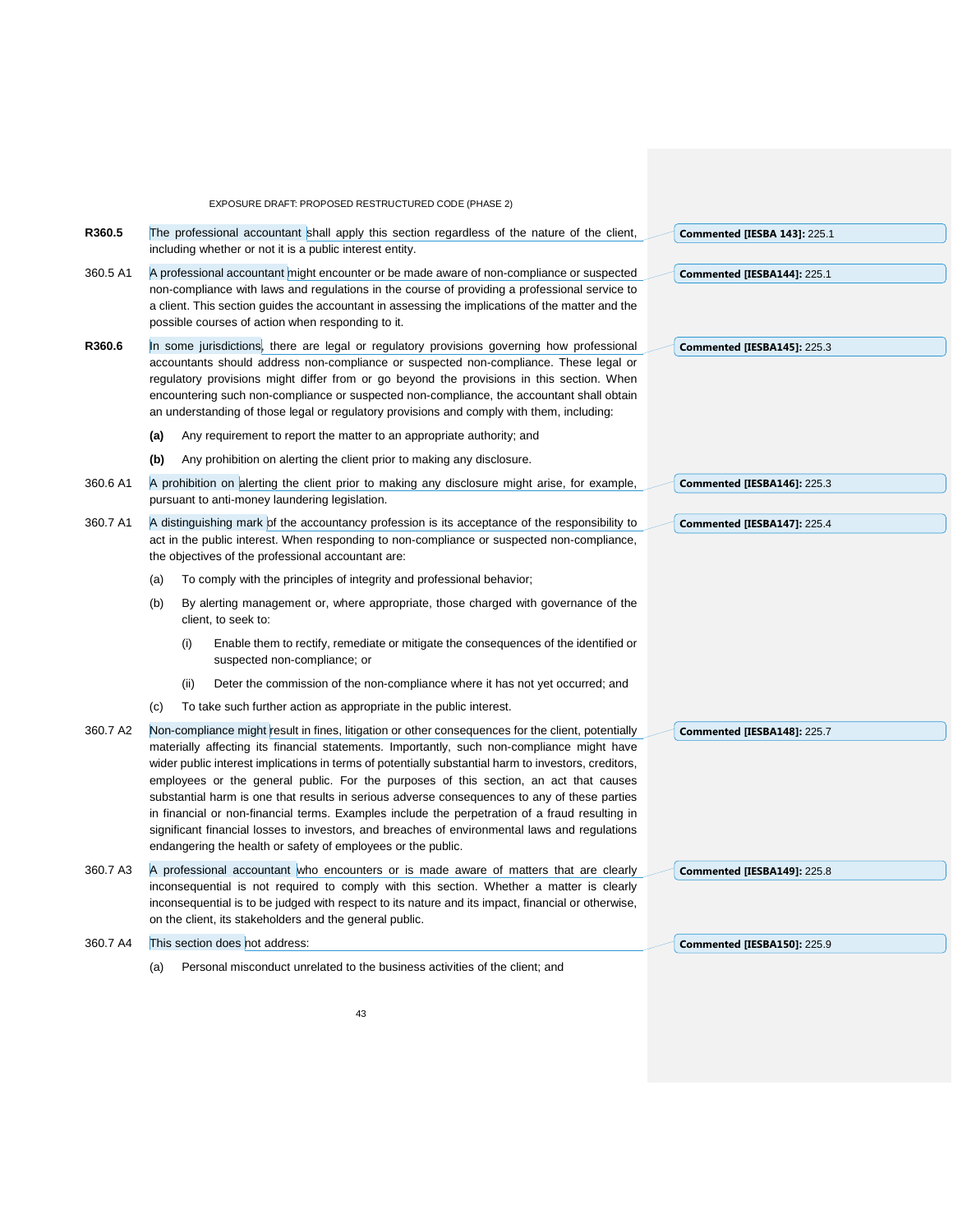(b) Non-compliance by parties other than those specified in paragraph 360.4 A1. This includes, for example, circumstances where a professional accountant has been engaged by a client to perform a due diligence assignment on a third party entity and the identified or suspected non-compliance has been committed by that third party.

The accountant might nevertheless find the guidance in this section helpful in considering how to respond in these situations.

#### **Responsibilities of the Client's Management and Those Charged with Governance**

| 360.8 A1  | Management, with the oversight of those charged with governance, is responsible for ensuring<br>that the client's business activities are conducted in accordance with laws and regulations.<br>Management and those charged with governance are also responsible for identifying and<br>addressing any non-compliance by: |                                                                                                                                                                                                                                                                                                                                                                                                                              |  | <b>Commented [IESBA151]: 225.10</b> |
|-----------|----------------------------------------------------------------------------------------------------------------------------------------------------------------------------------------------------------------------------------------------------------------------------------------------------------------------------|------------------------------------------------------------------------------------------------------------------------------------------------------------------------------------------------------------------------------------------------------------------------------------------------------------------------------------------------------------------------------------------------------------------------------|--|-------------------------------------|
|           | (a)                                                                                                                                                                                                                                                                                                                        | The client:                                                                                                                                                                                                                                                                                                                                                                                                                  |  |                                     |
|           | (b)                                                                                                                                                                                                                                                                                                                        | An individual charged with governance of the entity;                                                                                                                                                                                                                                                                                                                                                                         |  |                                     |
|           | (c)                                                                                                                                                                                                                                                                                                                        | A member of management; or                                                                                                                                                                                                                                                                                                                                                                                                   |  |                                     |
|           | (d)                                                                                                                                                                                                                                                                                                                        | Other individuals working for or under the direction of the client.                                                                                                                                                                                                                                                                                                                                                          |  |                                     |
|           |                                                                                                                                                                                                                                                                                                                            | <b>Responsibilities of Professional Accountants</b>                                                                                                                                                                                                                                                                                                                                                                          |  |                                     |
| R360.9    |                                                                                                                                                                                                                                                                                                                            | Where a professional accountant becomes aware of a matter to which this section applies, the                                                                                                                                                                                                                                                                                                                                 |  | Commented [IESBA152]: 225.11        |
|           | public.                                                                                                                                                                                                                                                                                                                    | steps that the accountant takes to comply with this section shall be taken on a timely basis. In<br>taking timely steps, the accountant shall have regard to the nature of the matter and the<br>potential harm to the interests of the entity, investors, creditors, employees or the general                                                                                                                               |  |                                     |
|           |                                                                                                                                                                                                                                                                                                                            | <b>Audits of Financial Statements</b>                                                                                                                                                                                                                                                                                                                                                                                        |  |                                     |
|           |                                                                                                                                                                                                                                                                                                                            | Obtaining an Understanding of the Matter                                                                                                                                                                                                                                                                                                                                                                                     |  |                                     |
| R360.10   |                                                                                                                                                                                                                                                                                                                            | If a professional accountant engaged to perform an audit of financial statements becomes<br>aware of information concerning an instance of non-compliance or suspected non-compliance,<br>the accountant shall obtain an understanding of the matter. This understanding shall include the<br>nature of the act and the circumstances in which it has occurred or might occur.                                               |  | <b>Commented [IESBA153]: 225.12</b> |
| 360.10 A1 |                                                                                                                                                                                                                                                                                                                            | The professional accountant might become aware of the instance of non-compliance or<br>suspected non-compliance in the course of performing the engagement or through information<br>provided by other parties.                                                                                                                                                                                                              |  | Commented [IESBA154]: 225.12        |
| 360.10 A2 |                                                                                                                                                                                                                                                                                                                            | The professional accountant is expected to apply knowledge and expertise, and exercise<br>professional judgment. However, the accountant is not expected to have a level of knowledge<br>of laws and requlations greater than that which is required to undertake the engagement.<br>Whether an act constitutes non-compliance is ultimately a matter to be determined by a court<br>or other appropriate adjudicative body. |  | Commented [IESBA155]: 225.13        |

360.10 A3 Depending on the nature and significance of the matter, the professional accountant might consult on a confidential basis with others within the firm, a network firm or a professional body, or with legal counsel.

**Commented [IESBA156]:** 225.13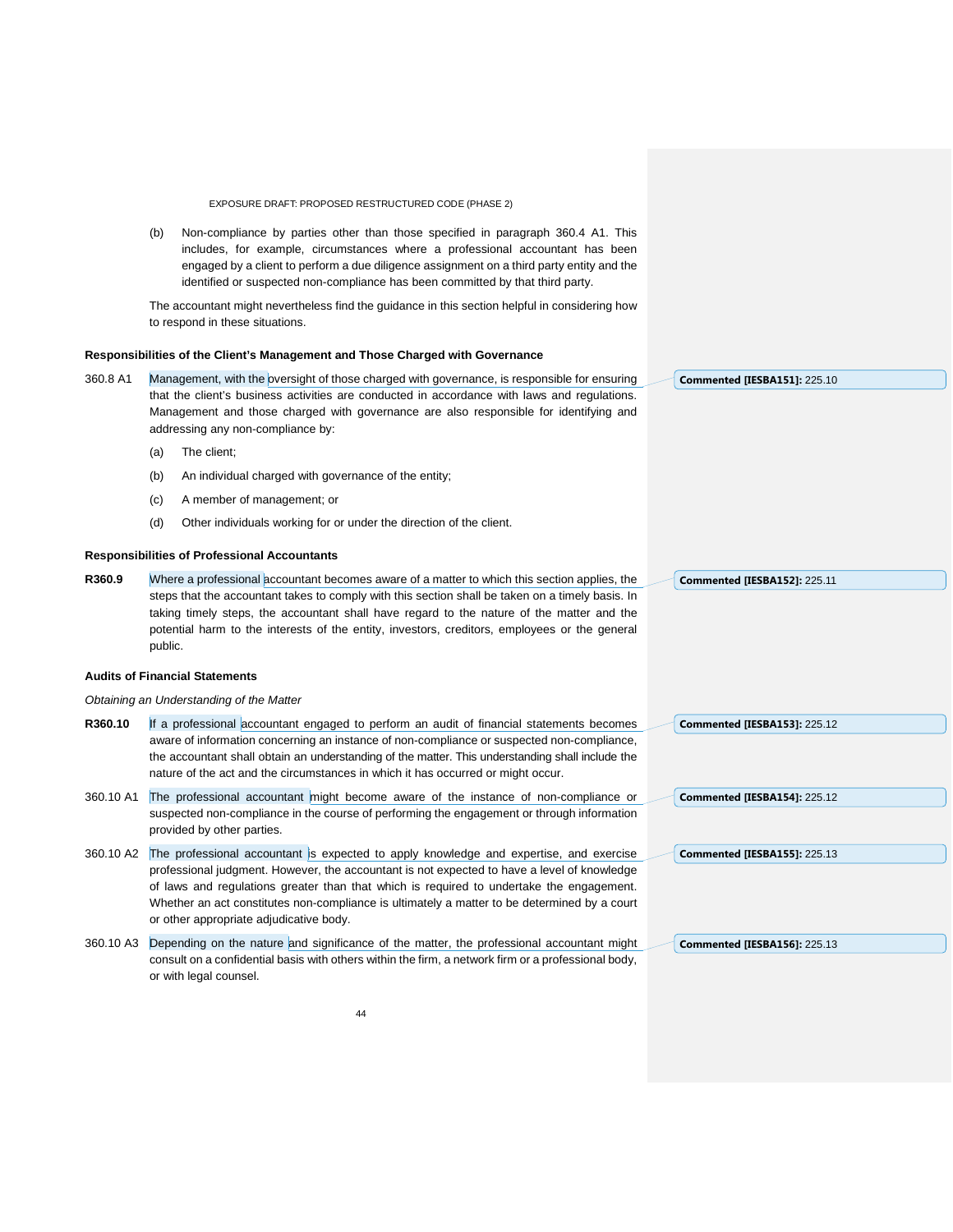|           | EXPOSURE DRAFT: PROPOSED RESTRUCTURED CODE (PHASE 2)                                                                                                                                                                    |  |
|-----------|-------------------------------------------------------------------------------------------------------------------------------------------------------------------------------------------------------------------------|--|
| R360.11   | If the professional accountant identifies or suspects that non-compliance has occurred or might<br><b>Commented [IESBA157]: 225.14</b>                                                                                  |  |
|           | occur, the accountant shall discuss the matter with the appropriate level of management and,<br>where appropriate, those charged with governance.                                                                       |  |
| 360.11 A1 | The purpose of the discussion is to clarify the professional accountant's understanding of the<br><b>Commented [IESBA158]: 225.15</b>                                                                                   |  |
|           | facts and circumstances relevant to the matter and its potential consequences. The discussion<br>also might prompt management or those charged with governance to investigate the matter.                               |  |
| 360.11 A2 | The appropriate level of management with whom to discuss the matter is a question of<br><b>Commented [IESBA159]: 225.16</b><br>professional judgment. Relevant factors to consider include:                             |  |
|           | The nature and circumstances of the matter.                                                                                                                                                                             |  |
|           | The individuals actually or potentially involved.<br>$\bullet$                                                                                                                                                          |  |
|           | The likelihood of collusion.<br>$\bullet$                                                                                                                                                                               |  |
|           | The potential consequences of the matter.<br>$\bullet$                                                                                                                                                                  |  |
|           | Whether that level of management is able to investigate the matter and take appropriate<br>$\bullet$<br>action.                                                                                                         |  |
| 360.11 A3 | The appropriate level of management is usually at least one level above the individual or<br>Commented [IESBA160]: 225.17<br>individuals involved or potentially involved in the matter. In the context of a group, the |  |
|           | appropriate level might be management at an entity that controls the client.                                                                                                                                            |  |
| 360.11 A4 | The professional accountant might also consider discussing the matter with internal auditors,<br><b>Commented [IESBA161]: 225.17</b><br>where applicable.                                                               |  |
| R360.12   | If the professional accountant believes that management is involved in the non-compliance or<br>Commented [IESBA162]: 225.17                                                                                            |  |
|           | suspected non-compliance, the accountant shall discuss the matter with those charged with<br>governance.                                                                                                                |  |
|           | <b>Addressing the Matter</b>                                                                                                                                                                                            |  |
| R360.13   | In discussing the non-compliance or suspected non-compliance with management and, where<br><b>Commented [IESBA163]: 225.18</b>                                                                                          |  |
|           | appropriate, those charged with governance, the professional accountant shall advise them to<br>take appropriate and timely actions, if they have not already done so, to:                                              |  |
|           | Rectify, remediate or mitigate the consequences of the non-compliance;<br>(a)                                                                                                                                           |  |
|           | (b)<br>Deter the commission of the non-compliance where it has not yet occurred; or                                                                                                                                     |  |
|           | Disclose the matter to an appropriate authority where required by law or regulation or<br>(c)<br>where considered necessary in the public interest.                                                                     |  |
| R360.14   | The professional accountant shall consider whether the client's management and those<br><b>Commented [IESBA164]: 225.19</b>                                                                                             |  |
|           | charged with governance understand their legal or regulatory responsibilities with respect to<br>the non-compliance or suspected non-compliance.                                                                        |  |
| 360.14 A1 | If management and those charged with governance do not understand their legal or regulatory<br><b>Commented [IESBA165]: 225.19</b>                                                                                      |  |
|           | responsibilities with respect to the matter, the professional accountant might suggest<br>appropriate sources of information or recommend that they obtain legal advice.                                                |  |
| R360.15   | The professional accountant shall comply with applicable:<br>Commented [IESBA166]: 225.20                                                                                                                               |  |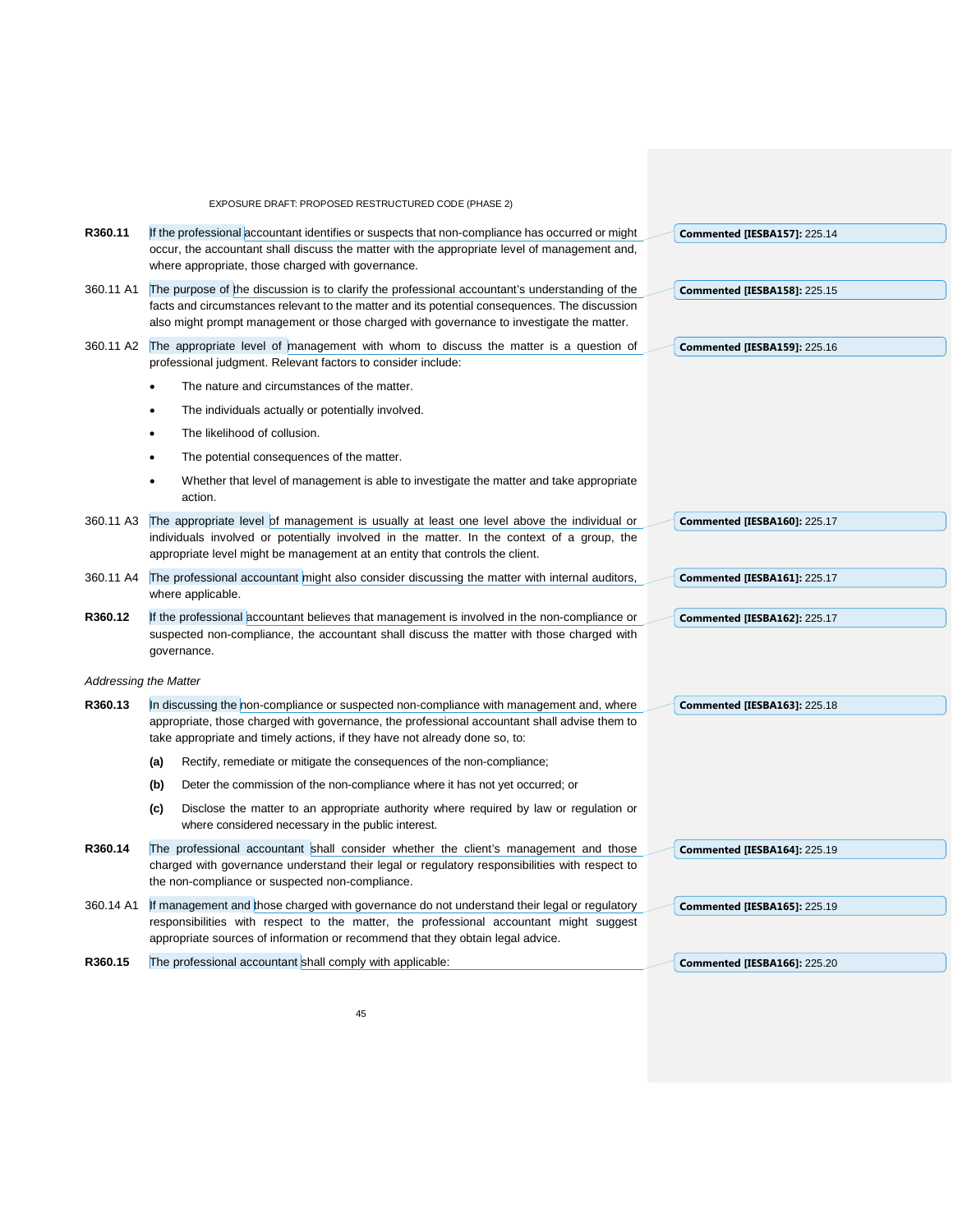|           | EXPOSURE DRAFT: PROPOSED RESTRUCTURED CODE (PHASE 2)                                                                                                                                                                                                                                                                                            |                                     |
|-----------|-------------------------------------------------------------------------------------------------------------------------------------------------------------------------------------------------------------------------------------------------------------------------------------------------------------------------------------------------|-------------------------------------|
|           | Laws and regulations, including legal or regulatory provisions governing the reporting of<br>(a)<br>non-compliance or suspected non-compliance to an appropriate authority; and                                                                                                                                                                 |                                     |
|           | (b)<br>Requirements under auditing standards, including those relating to:                                                                                                                                                                                                                                                                      |                                     |
|           | Identifying and responding to non-compliance, including fraud.<br>$\bullet$                                                                                                                                                                                                                                                                     |                                     |
|           | Communicating with those charged with governance.<br>$\bullet$                                                                                                                                                                                                                                                                                  |                                     |
|           | Considering the implications of the non-compliance or suspected non-compliance<br>$\bullet$<br>for the auditor's report.                                                                                                                                                                                                                        |                                     |
| 360.15 A1 | Some laws and regulations might stipulate a period within which reports of non-compliance or<br>suspected non-compliance are to be made to an appropriate authority.                                                                                                                                                                            | <b>Commented [IESBA167]: 225.20</b> |
|           | Communication with Respect to Groups                                                                                                                                                                                                                                                                                                            |                                     |
| R360.16   | Where a professional accountant becomes aware of non-compliance or suspected non-<br>compliance in relation to a component of a group in either of the following two situations, the<br>accountant shall communicate the matter to the group engagement partner unless prohibited<br>from doing so by law or regulation:                        | Commented [IESBA168]: 225.21        |
|           | The accountant is, for purposes of an audit of the group financial statements, requested<br>(a)<br>by the group engagement team to perform work on financial information related to the<br>component; or                                                                                                                                        |                                     |
|           | The accountant is engaged to perform an audit of the component's financial statements<br>(b)<br>for purposes other than the group audit, for example, a statutory audit.                                                                                                                                                                        |                                     |
|           | The communication to the group engagement partner shall be in addition to responding to the<br>matter in accordance with the provisions of this section,                                                                                                                                                                                        |                                     |
| 360.16 A1 | The purpose of the communication is to enable the group engagement partner to be informed<br>about the matter and to determine, in the context of the group audit, whether and, if so, how to<br>address it in accordance with the provisions in this section.                                                                                  | <b>Commented [IESBA169]: 225.21</b> |
| R360.17   | Where the group engagement partner becomes aware of non-compliance or suspected non-                                                                                                                                                                                                                                                            | <b>Commented [IESBA170]: 225.22</b> |
|           | compliance in the course of an audit of group financial statements, the group engagement<br>partner shall consider whether the matter might be relevant to one or more components:                                                                                                                                                              |                                     |
|           | Whose financial information is subject to work for purposes of the audit of the group<br>(a)<br>financial statements; or                                                                                                                                                                                                                        |                                     |
|           | Whose financial statements are subject to audit for purposes other than the group audit,<br>(b)<br>for example, a statutory audit.                                                                                                                                                                                                              |                                     |
|           | This consideration shall be in addition to responding to the matter in the context of the group<br>audit in accordance with the provisions of this section.                                                                                                                                                                                     |                                     |
| R360.18   | If the non-compliance or suspected non-compliance might be relevant to one or more<br>(a)<br>of the components specified in paragraph R360.17(a) and (b), the group engagement<br>partner shall take steps to have the matter communicated to those performing work at<br>the components, unless prohibited from doing so by law or regulation. | Commented [IESBA171]: 225.22        |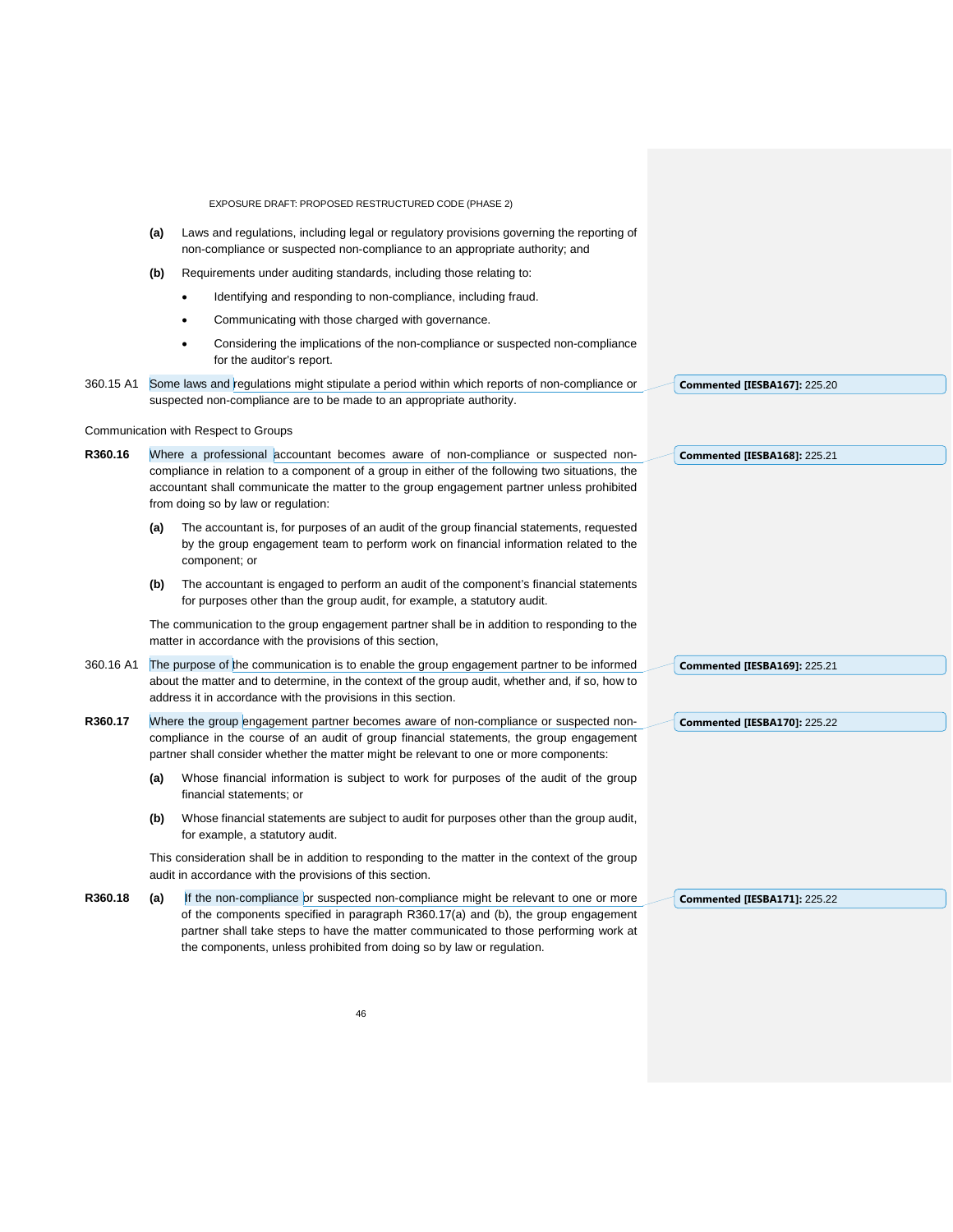|           |     | EXPOSURE DRAFT: PROPOSED RESTRUCTURED CODE (PHASE 2)                                                                                                                                                                                                                              |                                     |
|-----------|-----|-----------------------------------------------------------------------------------------------------------------------------------------------------------------------------------------------------------------------------------------------------------------------------------|-------------------------------------|
|           | (b) | If necessary, the group engagement partner shall arrange for appropriate inquiries to be<br>made as to whether the relevant component(s) specified in paragraph R360.17(b) is<br>subject to audit and, if so, to ascertain to the extent practicable the identity of the auditor. |                                     |
| 360.18 A1 |     | The purpose of the communication is to enable those responsible for work at the components<br>to be informed about the matter and to determine whether and, if so, how to address it in<br>accordance with the provisions in this section.                                        | <b>Commented [IESBA172]: 225.22</b> |
|           |     | 360.18 A2 For the components specified in paragraph R360.17(b), the inquiries might be made either of<br>management or from publicly available information.                                                                                                                       | <b>Commented [IESBA173]: 225.22</b> |
|           |     | Determining Whether Further Action Is Needed                                                                                                                                                                                                                                      |                                     |
| R360.19   |     | The professional accountant shall assess the appropriateness of the response of management<br>and, where applicable, those charged with governance.                                                                                                                               | <b>Commented [IESBA174]: 225.23</b> |
| 360.19 A1 |     | Relevant factors to consider in assessing the appropriateness of the response of management<br>and, where applicable, those charged with governance include whether:                                                                                                              | Commented [IESBA175]: 225.24        |
|           |     | The response is timely.                                                                                                                                                                                                                                                           |                                     |
|           |     | The non-compliance or suspected non-compliance has been adequately investigated.                                                                                                                                                                                                  |                                     |
|           |     | Action has been, or is being, taken to rectify, remediate or mitigate the consequences of<br>any non-compliance.                                                                                                                                                                  |                                     |
|           |     | Action has been, or is being, taken to deter the commission of any non-compliance<br>where it has not yet occurred.                                                                                                                                                               |                                     |
|           |     | Appropriate steps have been, or are being, taken to reduce the risk of re-occurrence, for<br>example, additional controls or training.                                                                                                                                            |                                     |
|           |     | The non-compliance or suspected non-compliance has been disclosed to an appropriate<br>authority where appropriate and, if so, whether the disclosure appears adequate.                                                                                                           |                                     |
| R360.20   |     | In light of the response of management and, where applicable, those charged with governance,<br>the professional accountant shall determine if further action is needed in the public interest.                                                                                   | <b>Commented [IESBA176]: 225.25</b> |
| 360.20 A1 |     | The determination of whether further action is needed, and the nature and extent of it, will<br>depend on various factors, including:                                                                                                                                             | <b>Commented [IESBA177]: 225.26</b> |
|           |     | The legal and regulatory framework.                                                                                                                                                                                                                                               |                                     |
|           |     | The urgency of the situation.                                                                                                                                                                                                                                                     |                                     |
|           |     | The pervasiveness of the matter throughout the client.                                                                                                                                                                                                                            |                                     |
|           |     | Whether the professional accountant continues to have confidence in the integrity of<br>management and, where applicable, those charged with governance.                                                                                                                          |                                     |
|           |     | Whether the non-compliance or suspected non-compliance is likely to recur.                                                                                                                                                                                                        |                                     |
|           |     | Whether there is credible evidence of actual or potential substantial harm to the interests<br>of the entity, investors, creditors, employees or the general public.                                                                                                              |                                     |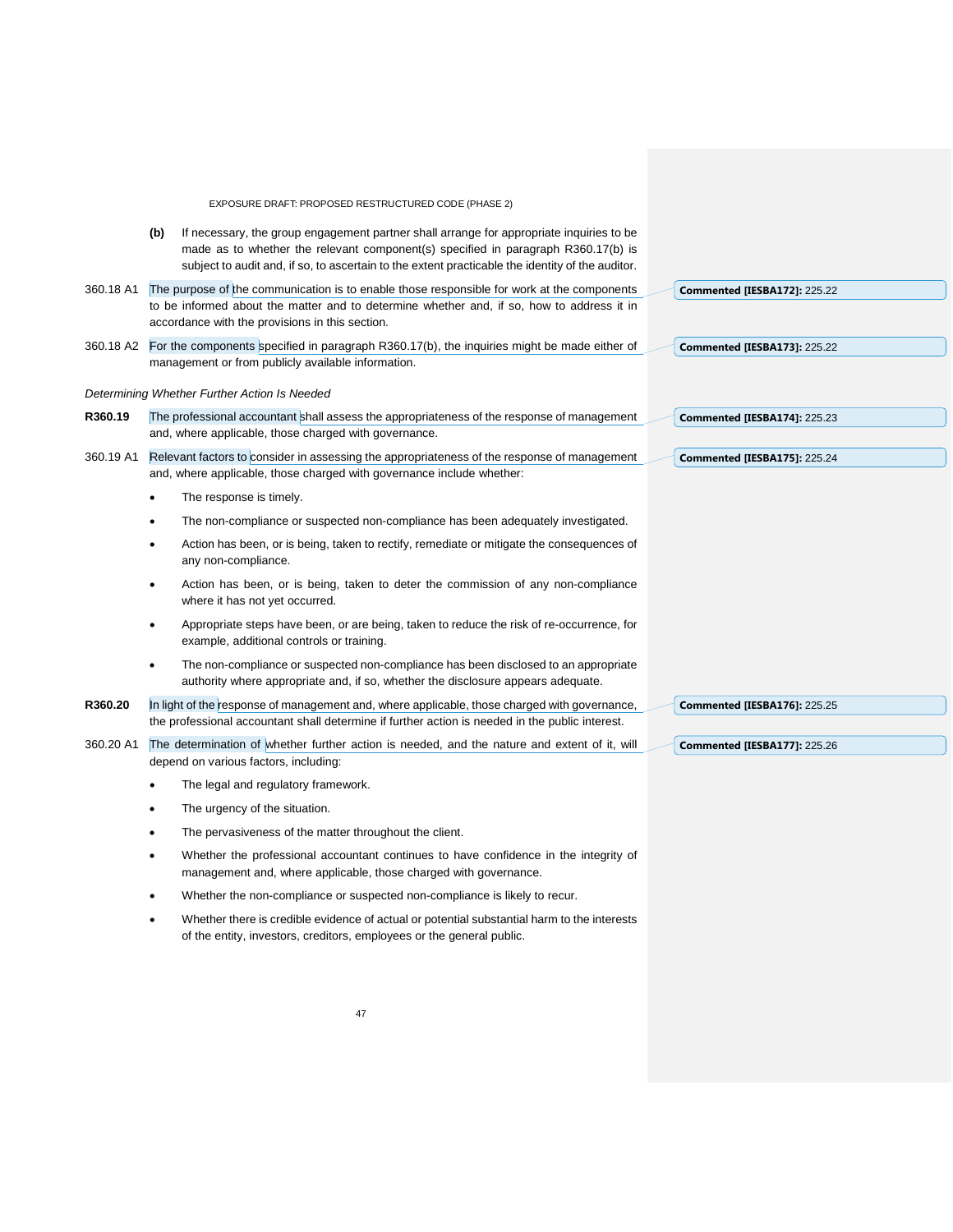|           | EXPOSURE DRAFT: PROPOSED RESTRUCTURED CODE (PHASE 2)                                                                                                                                                                                                                                                                                                                                                                      |                                     |
|-----------|---------------------------------------------------------------------------------------------------------------------------------------------------------------------------------------------------------------------------------------------------------------------------------------------------------------------------------------------------------------------------------------------------------------------------|-------------------------------------|
| 360.20 A2 | Examples of circumstances that might cause the professional accountant no longer to have<br>confidence in the integrity of management and, where applicable, those charged with<br>governance include situations where:                                                                                                                                                                                                   | Commented [IESBA178]: 225.27        |
|           | The accountant suspects or has evidence of their involvement or intended involvement<br>in any non-compliance.                                                                                                                                                                                                                                                                                                            |                                     |
|           | The accountant is aware that they have knowledge of such non-compliance and,<br>$\bullet$<br>contrary to legal or regulatory requirements, have not reported, or authorized the<br>reporting of, the matter to an appropriate authority within a reasonable period.                                                                                                                                                       |                                     |
| R360.21   | The professional accountant shall exercise professional judgment in determining the need for,                                                                                                                                                                                                                                                                                                                             | Commented [IESBA179]: 225.28        |
|           | and nature and extent of, further action. In making this determination, the accountant shall take<br>into account whether a reasonable and informed third party would be likely to conclude that<br>the accountant has acted appropriately in the public interest.                                                                                                                                                        |                                     |
| 360.21 A1 | Further action that the professional accountant might take includes:                                                                                                                                                                                                                                                                                                                                                      | <b>Commented [IESBA180]: 225.29</b> |
|           | Disclosing the matter to an appropriate authority even when there is no legal or<br>regulatory requirement to do so.                                                                                                                                                                                                                                                                                                      |                                     |
|           | Withdrawing from the engagement and the professional relationship where permitted by<br>law or regulation.                                                                                                                                                                                                                                                                                                                |                                     |
| 360.21 A2 | Withdrawing from the engagement and the professional relationship is not a substitute for<br>taking other actions that might be needed to achieve the professional accountant's objectives<br>under this section. In some jurisdictions, however, there might be limitations as to the further<br>actions available to the accountant. In such circumstances, withdrawal might be the only<br>available course of action. | <b>Commented [IESBA181]: 225.30</b> |
| R360.22   | Where the professional accountant has withdrawn from the professional relationship pursuant                                                                                                                                                                                                                                                                                                                               | Commented [IESBA182]: 225.31        |
|           | to paragraphs R360.20 and 360.21 A1, the accountant shall, on request by the proposed<br>successor accountant, provide all such facts and other information concerning the identified or<br>suspected non-compliance to the proposed successor accountant. The predecessor<br>accountant shall do so despite paragraph R320.11, unless prohibited by law or regulation.                                                   |                                     |
| 360.22 A1 | The facts and other information to be provided are those that, in the predecessor accountant's                                                                                                                                                                                                                                                                                                                            | <b>Commented [IESBA183]: 225.31</b> |
|           | opinion, the proposed successor accountant needs to be aware of before deciding whether to<br>accept the audit appointment. Section 320 addresses communications from proposed<br>successor accountants.                                                                                                                                                                                                                  |                                     |
| R360.23   | If the proposed successor accountant is unable to communicate with the predecessor                                                                                                                                                                                                                                                                                                                                        | Commented [IESBA184]: 225.31        |
|           | accountant, the proposed successor accountant shall take reasonable steps to obtain<br>information about the circumstances of the change of appointment by other means.                                                                                                                                                                                                                                                   |                                     |
| 360.23 A1 | Other means to obtain information about the circumstances of the change of appointment<br>include inquiries of third parties or background investigations of management or those charged<br>with governance.                                                                                                                                                                                                              | Commented [IESBA185]: 220.31        |
| 360.24 A1 | As consideration of the matter might involve complex analysis and judgments, the professional<br>accountant might consider:                                                                                                                                                                                                                                                                                               | <b>Commented [IESBA186]: 225.33</b> |

• Consulting internally.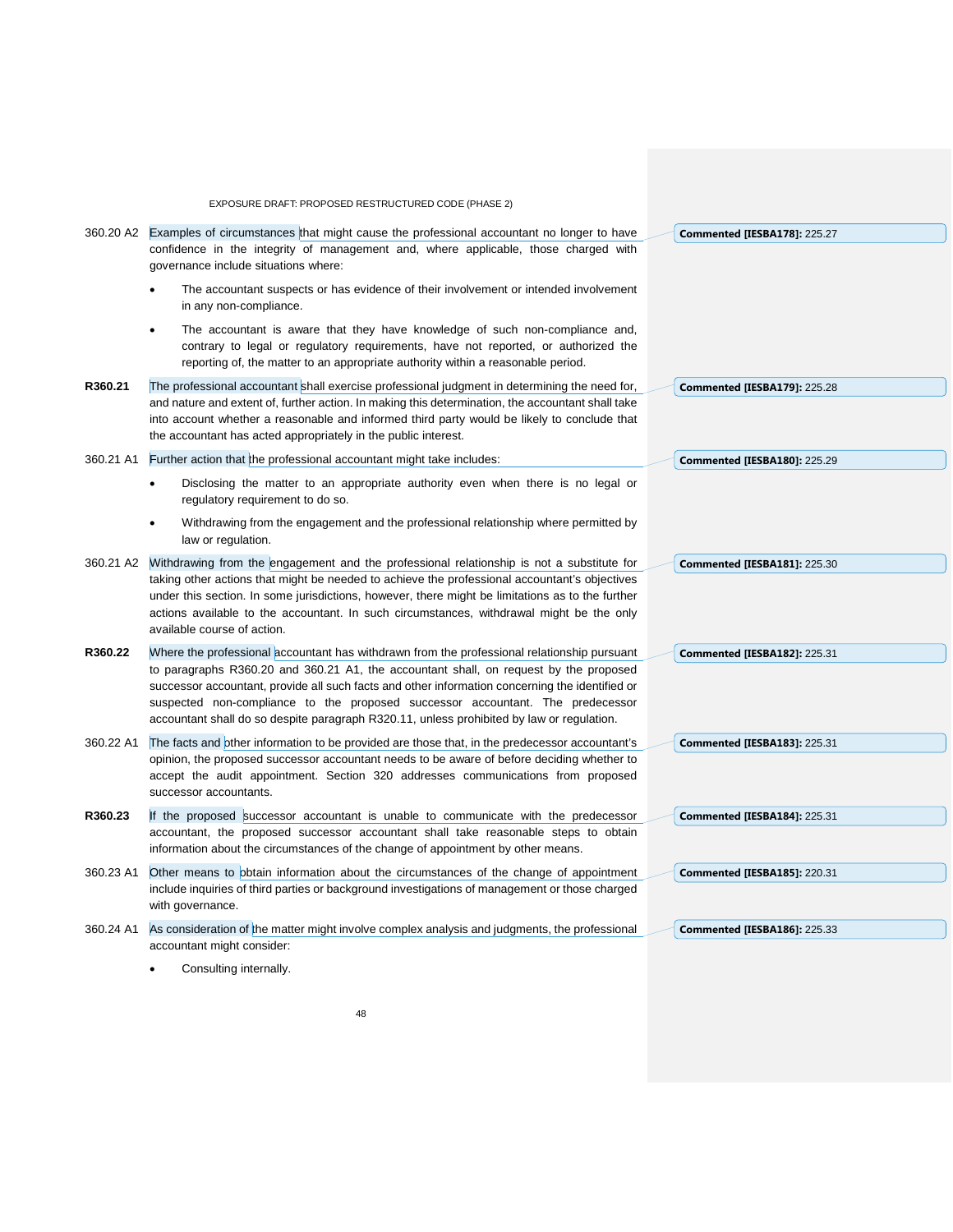- Obtaining legal advice to understand the accountant's options and the professional or legal implications of taking any particular course of action.
- Consulting on a confidential basis with a regulator or professional body.

Determining Whether to Disclose the Matter to an Appropriate Authority

|           | Determining whether to Disclose the Matter to an Appropriate Authority                                                                                                                                                                                                                                                                                                                                                                                                                                                                                                               |                                      |
|-----------|--------------------------------------------------------------------------------------------------------------------------------------------------------------------------------------------------------------------------------------------------------------------------------------------------------------------------------------------------------------------------------------------------------------------------------------------------------------------------------------------------------------------------------------------------------------------------------------|--------------------------------------|
| 360.25 A1 | Disclosure of the matter to an appropriate authority would be precluded if doing so would be<br>contrary to law or regulation. Otherwise, the purpose of making disclosure is to enable an<br>appropriate authority to cause the matter to be investigated and action to be taken in the public<br>interest.                                                                                                                                                                                                                                                                         | <b>Commented [IESBA187]: 225.33</b>  |
| 360.25 A2 | The determination of whether to make such a disclosure depends in particular on the nature<br>and extent of the actual or potential harm that is or might be caused by the matter to investors,<br>creditors, employees or the general public. For example, the professional accountant might<br>determine that disclosure of the matter to an appropriate authority is an appropriate course of<br>action if:                                                                                                                                                                       | <b>Commented [IESBA 188]: 225.34</b> |
|           | The entity is engaged in bribery (for example, of local or foreign government officials for<br>$\bullet$<br>purposes of securing large contracts).<br>The entity is regulated and the matter is of such significance as to threaten its license to<br>$\bullet$<br>operate.                                                                                                                                                                                                                                                                                                          |                                      |
|           | The entity is listed on a securities exchange and the matter might result in adverse<br>$\bullet$<br>consequences to the fair and orderly market in the entity's securities or pose a systemic<br>risk to the financial markets.                                                                                                                                                                                                                                                                                                                                                     |                                      |
|           | It is likely that the entity would sell products that are harmful to public health or safety.<br>$\bullet$                                                                                                                                                                                                                                                                                                                                                                                                                                                                           |                                      |
|           | The entity is promoting a scheme to its clients to assist them in evading taxes.                                                                                                                                                                                                                                                                                                                                                                                                                                                                                                     |                                      |
| 360.25 A3 | The determination of whether to make such a disclosure will also depend on external factors<br>such as:                                                                                                                                                                                                                                                                                                                                                                                                                                                                              | <b>Commented [IESBA189]: 225.34</b>  |
|           | Whether there is an appropriate authority that is able to receive the information, and<br>$\bullet$<br>cause the matter to be investigated and action to be taken. The appropriate authority will<br>depend on the nature of the matter. For example, the appropriate authority would be a<br>securities regulator in the case of fraudulent financial reporting or an environmental<br>protection agency in the case of a breach of environmental laws and regulations.                                                                                                             |                                      |
|           | Whether there exists robust and credible protection from civil, criminal or professional<br>$\bullet$<br>liability or retaliation afforded by legislation or regulation, such as under whistle-blowing<br>legislation or regulation.                                                                                                                                                                                                                                                                                                                                                 |                                      |
|           | Whether there are actual or potential threats to the physical safety of the professional<br>$\bullet$<br>accountant or other individuals.                                                                                                                                                                                                                                                                                                                                                                                                                                            |                                      |
| R360.26   | If the professional accountant determines that disclosure of the non-compliance or suspected<br>non-compliance to an appropriate authority is an appropriate course of action in the<br>circumstances, this is not a breach of the duty of confidentiality under Subsection 114 of the<br>Code. When making such disclosure, the accountant shall act in good faith and exercise<br>caution when making statements and assertions. The accountant shall also consider whether<br>it is appropriate to inform the client of the accountant's intentions before disclosing the matter. | <b>Commented [IESBA190]: 225.35</b>  |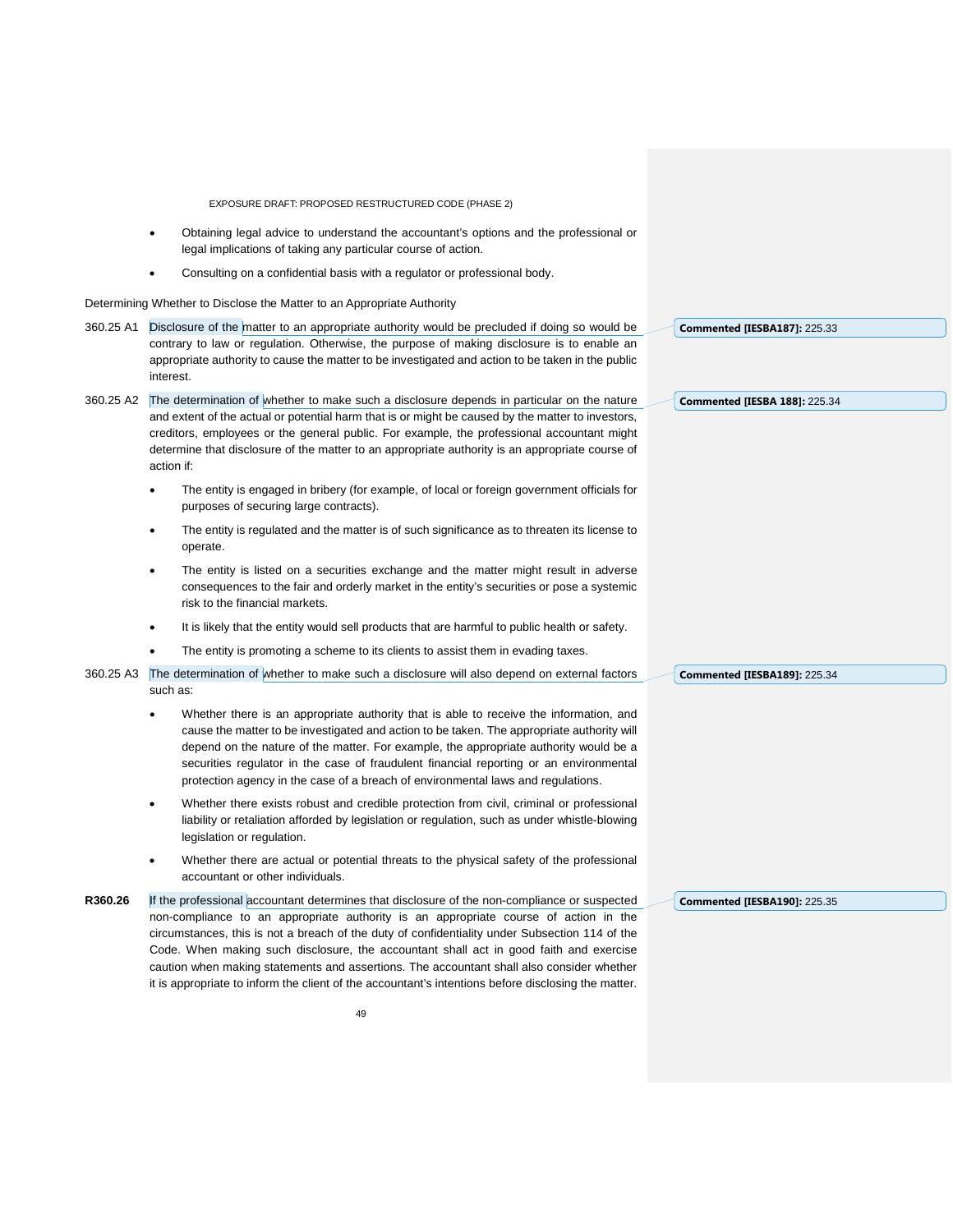|               | EXPOSURE DRAFT: PROPOSED RESTRUCTURED CODE (PHASE 2)                                                                                                                                                                                                                                                                                                                                                                                                                                                                                                                                                                                                     |                                      |
|---------------|----------------------------------------------------------------------------------------------------------------------------------------------------------------------------------------------------------------------------------------------------------------------------------------------------------------------------------------------------------------------------------------------------------------------------------------------------------------------------------------------------------------------------------------------------------------------------------------------------------------------------------------------------------|--------------------------------------|
| R360.27       | In exceptional circumstances, the professional accountant might become aware of actual or<br>intended conduct that the accountant has reason to believe would constitute an imminent<br>breach of a law or regulation that would cause substantial harm to investors, creditors,<br>employees or the general public. In these circumstances, the accountant shall exercise<br>professional judgment and may immediately disclose the matter to an appropriate authority in<br>order to prevent or mitigate the consequences of such imminent breach. Such disclosure is not<br>a breach of the duty of confidentiality under Subsection 114 of the Code. | <b>Commented [IESBA191]: 225.36</b>  |
| 360.27 A1     | Prior to deciding whether to disclose the matter to an appropriate authority immediately, the<br>professional accountant might consider whether it would be appropriate to discuss the matter<br>with management or those charged with governance of the entity.                                                                                                                                                                                                                                                                                                                                                                                         | <b>Commented [IESBA192]: 225.36</b>  |
| Documentation |                                                                                                                                                                                                                                                                                                                                                                                                                                                                                                                                                                                                                                                          |                                      |
| R360.28       | In relation to an identified or suspected act of non-compliance that falls within the scope of this<br>section, the professional accountant shall document:                                                                                                                                                                                                                                                                                                                                                                                                                                                                                              | <b>Commented [IESBA 193]: 225.37</b> |
|               | How management and, where applicable, those charged with governance have<br>٠<br>responded to the matter.                                                                                                                                                                                                                                                                                                                                                                                                                                                                                                                                                |                                      |
|               | The courses of action the accountant considered, the judgments made and the decisions<br>$\bullet$<br>that were taken, having regard to the reasonable and informed third party test.                                                                                                                                                                                                                                                                                                                                                                                                                                                                    |                                      |
|               | How the accountant is satisfied that the accountant has fulfilled the responsibility set out<br>$\bullet$<br>in paragraph R360.20.                                                                                                                                                                                                                                                                                                                                                                                                                                                                                                                       |                                      |
| 360.28 A1     | This documentation is in addition to complying with the documentation requirements under<br>applicable auditing standards. International Standards on Auditing (ISAs), for example, require<br>a professional accountant performing an audit of financial statements to:                                                                                                                                                                                                                                                                                                                                                                                 | <b>Commented [IESBA194]: 225.38</b>  |
|               | Prepare documentation sufficient to enable an understanding of significant matters<br>$\bullet$<br>arising during the audit, the conclusions reached, and significant professional judgments<br>made in reaching those conclusions;                                                                                                                                                                                                                                                                                                                                                                                                                      |                                      |
|               | Document discussions of significant matters with management, those charged with<br>$\bullet$<br>governance, and others, including the nature of the significant matters discussed and<br>when and with whom the discussions took place; and                                                                                                                                                                                                                                                                                                                                                                                                              |                                      |
|               | Document identified or suspected non-compliance, and the results of discussion with<br>$\bullet$<br>management and, where applicable, those charged with governance and other parties<br>outside the entity.                                                                                                                                                                                                                                                                                                                                                                                                                                             |                                      |
|               | <b>Professional Services Other than Audits of Financial Statements</b>                                                                                                                                                                                                                                                                                                                                                                                                                                                                                                                                                                                   |                                      |
| Governance    | Obtaining an Understanding of the Matter and Addressing It with Management and Those Charged with                                                                                                                                                                                                                                                                                                                                                                                                                                                                                                                                                        |                                      |
| R360.29       | If a professional accountant engaged to provide a professional service other than an audit of<br>financial statements becomes aware of information concerning an instance of non-compliance<br>or suspected non-compliance, the accountant shall seek to obtain an understanding of the<br>matter. This understanding shall include the nature of the act and the circumstances in which it                                                                                                                                                                                                                                                              | <b>Commented [IESBA195]: 225.39</b>  |

has occurred or might be about to occur.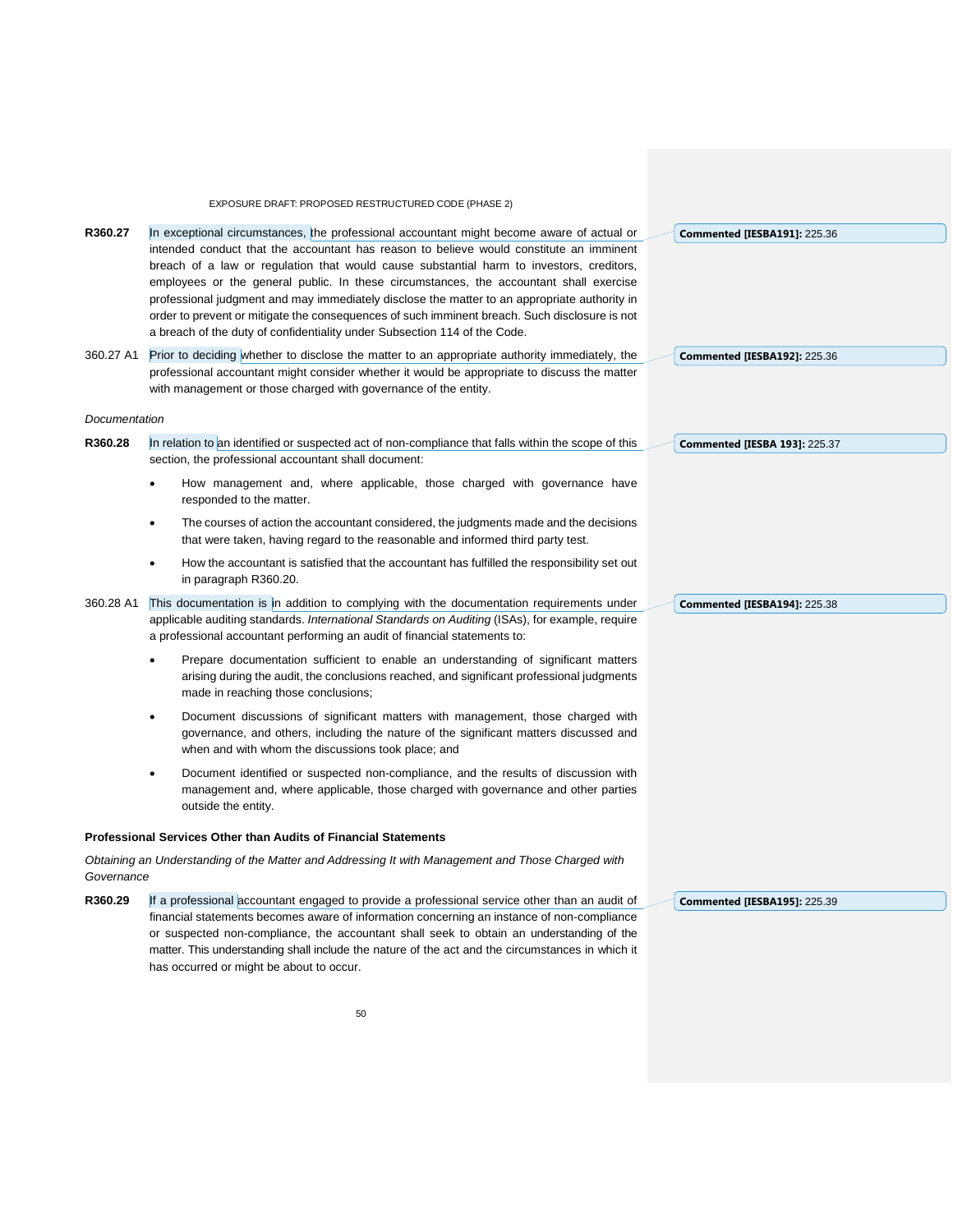|           | EXPOSURE DRAFT: PROPOSED RESTRUCTURED CODE (PHASE 2)                                                                                                                                                                                                                                                                                                                              |                                     |
|-----------|-----------------------------------------------------------------------------------------------------------------------------------------------------------------------------------------------------------------------------------------------------------------------------------------------------------------------------------------------------------------------------------|-------------------------------------|
| 360.29 A1 | The professional accountant is expected to apply knowledge and expertise, and exercise                                                                                                                                                                                                                                                                                            | <b>Commented [IESBA196]: 225.40</b> |
|           | professional judgment. However, the accountant is not expected to have a level of<br>understanding of laws and regulations beyond that which is required for the professional<br>service for which the accountant was engaged. Whether an act constitutes actual non-<br>compliance is ultimately a matter to be determined by a court or other appropriate adjudicative<br>body. |                                     |
| 360.29 A2 | Depending on the nature and significance of the matter, the professional accountant might                                                                                                                                                                                                                                                                                         | <b>Commented [IESBA197]: 225.40</b> |
|           | consult on a confidential basis with others within the firm, a network firm or a professional body,<br>or with legal counsel.                                                                                                                                                                                                                                                     |                                     |
| R360.30   | If the professional accountant identifies or suspects that non-compliance has occurred or might                                                                                                                                                                                                                                                                                   | Commented [IESBA198]: 225.41        |
|           | occur, the accountant shall discuss the matter with the appropriate level of management. If the<br>accountant has access to those charged with governance, the accountants shall also discuss<br>the matter with them where appropriate.                                                                                                                                          |                                     |
| 360.30 A1 | The purpose of the discussion is to clarify the professional accountant's understanding of the                                                                                                                                                                                                                                                                                    | <b>Commented [IESBA199]: 225.42</b> |
|           | facts and circumstances relevant to the matter and its potential consequences. The discussion<br>also might prompt management or those charged with governance to investigate the matter.                                                                                                                                                                                         |                                     |
| 360.30 A2 | The appropriate level of management with whom to discuss the matter is a question of<br>professional judgment. Relevant factors to consider include:                                                                                                                                                                                                                              | <b>Commented [IESBA200]: 225.43</b> |
|           | The nature and circumstances of the matter.                                                                                                                                                                                                                                                                                                                                       |                                     |
|           | The individuals actually or potentially involved.                                                                                                                                                                                                                                                                                                                                 |                                     |
|           | The likelihood of collusion.                                                                                                                                                                                                                                                                                                                                                      |                                     |
|           | The potential consequences of the matter.                                                                                                                                                                                                                                                                                                                                         |                                     |
|           | Whether that level of management is able to investigate the matter and take appropriate<br>action.                                                                                                                                                                                                                                                                                |                                     |
|           | Communicating the Matter to the Entity's External Auditor                                                                                                                                                                                                                                                                                                                         |                                     |
| R360.31   | If the professional accountant is performing a non-audit service for:                                                                                                                                                                                                                                                                                                             | <b>Commented [IESBA201]: 225.44</b> |
|           | An audit client of the firm; or<br>(a)                                                                                                                                                                                                                                                                                                                                            |                                     |
|           | A component of an audit client of the firm,<br>(b)                                                                                                                                                                                                                                                                                                                                |                                     |
|           | the accountant shall communicate the non-compliance or suspected non-compliance within<br>the firm, unless prohibited from doing so by law or regulation. The communication shall be<br>made in accordance with the firm's protocols or procedures. In the absence of such protocols<br>and procedures, it shall be made directly to the audit engagement partner.                |                                     |
| R360.32   | If the professional accountant is performing a non-audit service for:                                                                                                                                                                                                                                                                                                             | <b>Commented [IESBA202]: 225.45</b> |
|           | An audit client of a network firm; or<br>(a)                                                                                                                                                                                                                                                                                                                                      |                                     |
|           | A component of an audit client of a network firm,<br>(b)                                                                                                                                                                                                                                                                                                                          |                                     |
|           | the accountant shall consider whether to communicate the non-compliance or suspected non-<br>compliance to the network firm. Where the communication is made, it shall be made in                                                                                                                                                                                                 |                                     |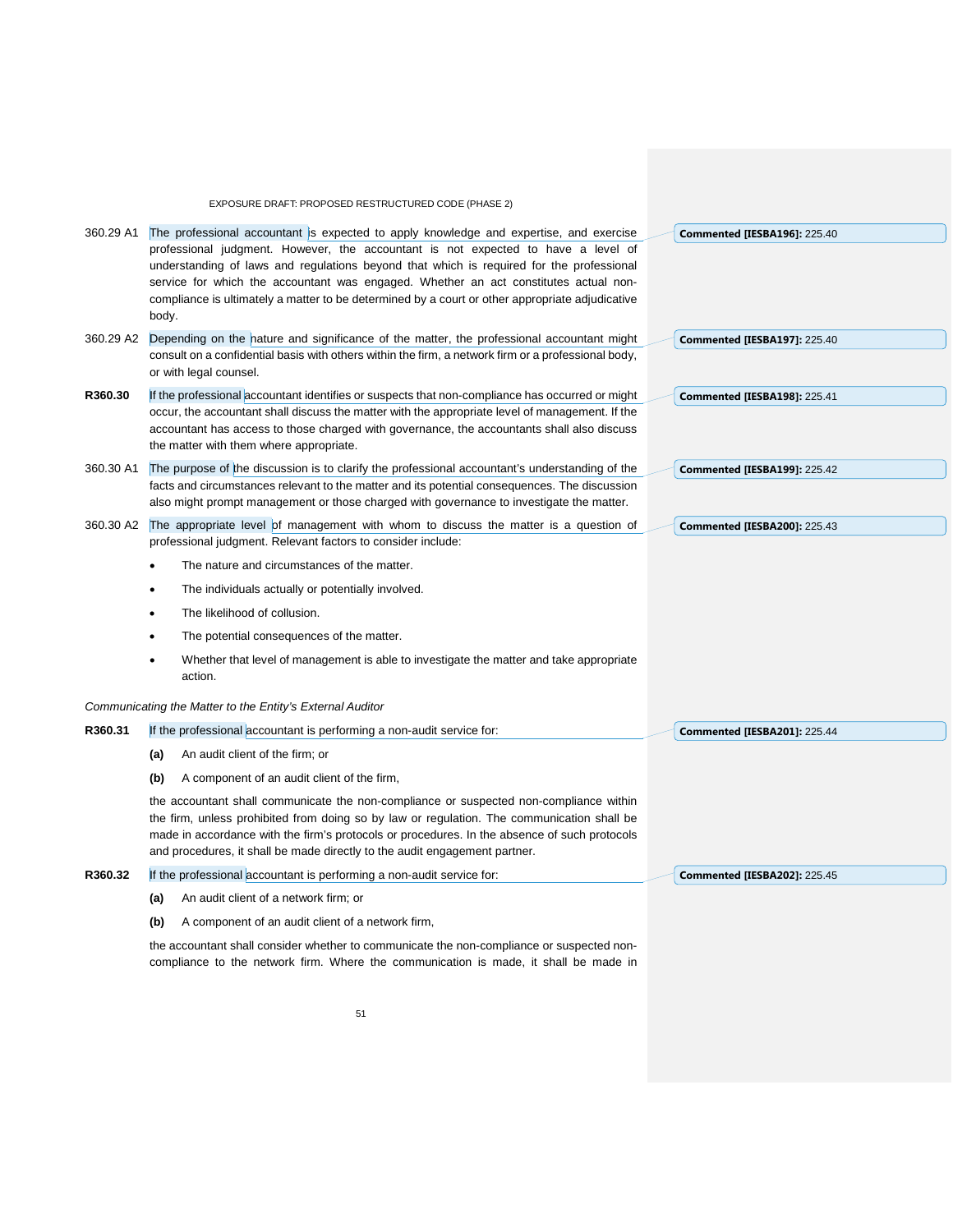| EXPOSURE DRAFT: PROPOSED RESTRUCTURED CODE (PHASE 2)<br>accordance with the network's protocols or procedures. In the absence of such protocols and<br>procedures, it shall be made directly to the audit engagement partner.<br>R360.33<br>If the professional accountant is performing a non-audit service for a client that is not:<br><b>Commented [IESBA203]: 225.46</b><br>An audit client of the firm or a network firm; or<br>(a)<br>A component of an audit client of the firm or a network firm,<br>(b)<br>the accountant shall consider whether to communicate the non-compliance or suspected non-<br>compliance to the firm that is the client's external auditor, if any.<br>360.34 A1<br>Factors relevant to considering the communication in accordance with paragraphs R360.32 to<br><b>Commented [IESBA204]: 225.47</b><br>R360.33 include:<br>Whether doing so would be contrary to law or regulation.<br>Whether there are restrictions about disclosure imposed by a regulatory agency or<br>prosecutor in an ongoing investigation into the non-compliance or suspected non-<br>compliance.<br>Whether the purpose of the engagement is to investigate potential non-compliance within<br>$\bullet$<br>the entity to enable it to take appropriate action.<br>Whether management or those charged with governance have already informed the<br>$\bullet$<br>entity's external auditor about the matter.<br>The likely materiality of the matter to the audit of the client's financial statements or,<br>٠<br>where the matter relates to a component of a group, its likely materiality to the audit of<br>the group financial statements.<br>In the circumstances addressed in paragraphs R360.31 to R360.33, the purpose of the<br>360.35 A1<br><b>Commented [IESBA205]: 225.48</b><br>communication is to enable the audit engagement partner to be informed about the non-<br>compliance or suspected non-compliance and to determine whether and, if so, how to address<br>it in accordance with the provisions of this section.<br>Considering Whether Further Action Is Needed<br>R360.36<br>The professional accountant shall also consider whether further action is needed in the public<br><b>Commented [IESBA206]: 225.49</b><br>interest.<br>Whether further action is needed, and the nature and extent of it, will depend on factors such<br>360.36 A1<br><b>Commented [IESBA207]: 225.50</b><br>as:<br>The legal and regulatory framework.<br>The appropriateness and timeliness of the response of management and, where<br>applicable, those charged with governance.<br>The urgency of the situation.<br>The involvement of management or those charged with governance in the matter.<br>The likelihood of substantial harm to the interests of the client, investors, creditors,<br>employees or the general public.<br>Further action by the professional accountant might include:<br>360.36 A2<br><b>Commented [IESBA208]: 225.51</b> |  |  |
|--------------------------------------------------------------------------------------------------------------------------------------------------------------------------------------------------------------------------------------------------------------------------------------------------------------------------------------------------------------------------------------------------------------------------------------------------------------------------------------------------------------------------------------------------------------------------------------------------------------------------------------------------------------------------------------------------------------------------------------------------------------------------------------------------------------------------------------------------------------------------------------------------------------------------------------------------------------------------------------------------------------------------------------------------------------------------------------------------------------------------------------------------------------------------------------------------------------------------------------------------------------------------------------------------------------------------------------------------------------------------------------------------------------------------------------------------------------------------------------------------------------------------------------------------------------------------------------------------------------------------------------------------------------------------------------------------------------------------------------------------------------------------------------------------------------------------------------------------------------------------------------------------------------------------------------------------------------------------------------------------------------------------------------------------------------------------------------------------------------------------------------------------------------------------------------------------------------------------------------------------------------------------------------------------------------------------------------------------------------------------------------------------------------------------------------------------------------------------------------------------------------------------------------------------------------------------------------------------------------------------------------------------------------------------------------------------------------------------------------------------------------------------------------------------------------------------------------------------------------------------------------------------------------------------------------------------------------------------------------|--|--|
|                                                                                                                                                                                                                                                                                                                                                                                                                                                                                                                                                                                                                                                                                                                                                                                                                                                                                                                                                                                                                                                                                                                                                                                                                                                                                                                                                                                                                                                                                                                                                                                                                                                                                                                                                                                                                                                                                                                                                                                                                                                                                                                                                                                                                                                                                                                                                                                                                                                                                                                                                                                                                                                                                                                                                                                                                                                                                                                                                                                      |  |  |
|                                                                                                                                                                                                                                                                                                                                                                                                                                                                                                                                                                                                                                                                                                                                                                                                                                                                                                                                                                                                                                                                                                                                                                                                                                                                                                                                                                                                                                                                                                                                                                                                                                                                                                                                                                                                                                                                                                                                                                                                                                                                                                                                                                                                                                                                                                                                                                                                                                                                                                                                                                                                                                                                                                                                                                                                                                                                                                                                                                                      |  |  |
|                                                                                                                                                                                                                                                                                                                                                                                                                                                                                                                                                                                                                                                                                                                                                                                                                                                                                                                                                                                                                                                                                                                                                                                                                                                                                                                                                                                                                                                                                                                                                                                                                                                                                                                                                                                                                                                                                                                                                                                                                                                                                                                                                                                                                                                                                                                                                                                                                                                                                                                                                                                                                                                                                                                                                                                                                                                                                                                                                                                      |  |  |
|                                                                                                                                                                                                                                                                                                                                                                                                                                                                                                                                                                                                                                                                                                                                                                                                                                                                                                                                                                                                                                                                                                                                                                                                                                                                                                                                                                                                                                                                                                                                                                                                                                                                                                                                                                                                                                                                                                                                                                                                                                                                                                                                                                                                                                                                                                                                                                                                                                                                                                                                                                                                                                                                                                                                                                                                                                                                                                                                                                                      |  |  |
|                                                                                                                                                                                                                                                                                                                                                                                                                                                                                                                                                                                                                                                                                                                                                                                                                                                                                                                                                                                                                                                                                                                                                                                                                                                                                                                                                                                                                                                                                                                                                                                                                                                                                                                                                                                                                                                                                                                                                                                                                                                                                                                                                                                                                                                                                                                                                                                                                                                                                                                                                                                                                                                                                                                                                                                                                                                                                                                                                                                      |  |  |
|                                                                                                                                                                                                                                                                                                                                                                                                                                                                                                                                                                                                                                                                                                                                                                                                                                                                                                                                                                                                                                                                                                                                                                                                                                                                                                                                                                                                                                                                                                                                                                                                                                                                                                                                                                                                                                                                                                                                                                                                                                                                                                                                                                                                                                                                                                                                                                                                                                                                                                                                                                                                                                                                                                                                                                                                                                                                                                                                                                                      |  |  |
|                                                                                                                                                                                                                                                                                                                                                                                                                                                                                                                                                                                                                                                                                                                                                                                                                                                                                                                                                                                                                                                                                                                                                                                                                                                                                                                                                                                                                                                                                                                                                                                                                                                                                                                                                                                                                                                                                                                                                                                                                                                                                                                                                                                                                                                                                                                                                                                                                                                                                                                                                                                                                                                                                                                                                                                                                                                                                                                                                                                      |  |  |
|                                                                                                                                                                                                                                                                                                                                                                                                                                                                                                                                                                                                                                                                                                                                                                                                                                                                                                                                                                                                                                                                                                                                                                                                                                                                                                                                                                                                                                                                                                                                                                                                                                                                                                                                                                                                                                                                                                                                                                                                                                                                                                                                                                                                                                                                                                                                                                                                                                                                                                                                                                                                                                                                                                                                                                                                                                                                                                                                                                                      |  |  |
|                                                                                                                                                                                                                                                                                                                                                                                                                                                                                                                                                                                                                                                                                                                                                                                                                                                                                                                                                                                                                                                                                                                                                                                                                                                                                                                                                                                                                                                                                                                                                                                                                                                                                                                                                                                                                                                                                                                                                                                                                                                                                                                                                                                                                                                                                                                                                                                                                                                                                                                                                                                                                                                                                                                                                                                                                                                                                                                                                                                      |  |  |
|                                                                                                                                                                                                                                                                                                                                                                                                                                                                                                                                                                                                                                                                                                                                                                                                                                                                                                                                                                                                                                                                                                                                                                                                                                                                                                                                                                                                                                                                                                                                                                                                                                                                                                                                                                                                                                                                                                                                                                                                                                                                                                                                                                                                                                                                                                                                                                                                                                                                                                                                                                                                                                                                                                                                                                                                                                                                                                                                                                                      |  |  |
|                                                                                                                                                                                                                                                                                                                                                                                                                                                                                                                                                                                                                                                                                                                                                                                                                                                                                                                                                                                                                                                                                                                                                                                                                                                                                                                                                                                                                                                                                                                                                                                                                                                                                                                                                                                                                                                                                                                                                                                                                                                                                                                                                                                                                                                                                                                                                                                                                                                                                                                                                                                                                                                                                                                                                                                                                                                                                                                                                                                      |  |  |
|                                                                                                                                                                                                                                                                                                                                                                                                                                                                                                                                                                                                                                                                                                                                                                                                                                                                                                                                                                                                                                                                                                                                                                                                                                                                                                                                                                                                                                                                                                                                                                                                                                                                                                                                                                                                                                                                                                                                                                                                                                                                                                                                                                                                                                                                                                                                                                                                                                                                                                                                                                                                                                                                                                                                                                                                                                                                                                                                                                                      |  |  |
|                                                                                                                                                                                                                                                                                                                                                                                                                                                                                                                                                                                                                                                                                                                                                                                                                                                                                                                                                                                                                                                                                                                                                                                                                                                                                                                                                                                                                                                                                                                                                                                                                                                                                                                                                                                                                                                                                                                                                                                                                                                                                                                                                                                                                                                                                                                                                                                                                                                                                                                                                                                                                                                                                                                                                                                                                                                                                                                                                                                      |  |  |
|                                                                                                                                                                                                                                                                                                                                                                                                                                                                                                                                                                                                                                                                                                                                                                                                                                                                                                                                                                                                                                                                                                                                                                                                                                                                                                                                                                                                                                                                                                                                                                                                                                                                                                                                                                                                                                                                                                                                                                                                                                                                                                                                                                                                                                                                                                                                                                                                                                                                                                                                                                                                                                                                                                                                                                                                                                                                                                                                                                                      |  |  |
|                                                                                                                                                                                                                                                                                                                                                                                                                                                                                                                                                                                                                                                                                                                                                                                                                                                                                                                                                                                                                                                                                                                                                                                                                                                                                                                                                                                                                                                                                                                                                                                                                                                                                                                                                                                                                                                                                                                                                                                                                                                                                                                                                                                                                                                                                                                                                                                                                                                                                                                                                                                                                                                                                                                                                                                                                                                                                                                                                                                      |  |  |
|                                                                                                                                                                                                                                                                                                                                                                                                                                                                                                                                                                                                                                                                                                                                                                                                                                                                                                                                                                                                                                                                                                                                                                                                                                                                                                                                                                                                                                                                                                                                                                                                                                                                                                                                                                                                                                                                                                                                                                                                                                                                                                                                                                                                                                                                                                                                                                                                                                                                                                                                                                                                                                                                                                                                                                                                                                                                                                                                                                                      |  |  |
|                                                                                                                                                                                                                                                                                                                                                                                                                                                                                                                                                                                                                                                                                                                                                                                                                                                                                                                                                                                                                                                                                                                                                                                                                                                                                                                                                                                                                                                                                                                                                                                                                                                                                                                                                                                                                                                                                                                                                                                                                                                                                                                                                                                                                                                                                                                                                                                                                                                                                                                                                                                                                                                                                                                                                                                                                                                                                                                                                                                      |  |  |
|                                                                                                                                                                                                                                                                                                                                                                                                                                                                                                                                                                                                                                                                                                                                                                                                                                                                                                                                                                                                                                                                                                                                                                                                                                                                                                                                                                                                                                                                                                                                                                                                                                                                                                                                                                                                                                                                                                                                                                                                                                                                                                                                                                                                                                                                                                                                                                                                                                                                                                                                                                                                                                                                                                                                                                                                                                                                                                                                                                                      |  |  |
|                                                                                                                                                                                                                                                                                                                                                                                                                                                                                                                                                                                                                                                                                                                                                                                                                                                                                                                                                                                                                                                                                                                                                                                                                                                                                                                                                                                                                                                                                                                                                                                                                                                                                                                                                                                                                                                                                                                                                                                                                                                                                                                                                                                                                                                                                                                                                                                                                                                                                                                                                                                                                                                                                                                                                                                                                                                                                                                                                                                      |  |  |
|                                                                                                                                                                                                                                                                                                                                                                                                                                                                                                                                                                                                                                                                                                                                                                                                                                                                                                                                                                                                                                                                                                                                                                                                                                                                                                                                                                                                                                                                                                                                                                                                                                                                                                                                                                                                                                                                                                                                                                                                                                                                                                                                                                                                                                                                                                                                                                                                                                                                                                                                                                                                                                                                                                                                                                                                                                                                                                                                                                                      |  |  |
|                                                                                                                                                                                                                                                                                                                                                                                                                                                                                                                                                                                                                                                                                                                                                                                                                                                                                                                                                                                                                                                                                                                                                                                                                                                                                                                                                                                                                                                                                                                                                                                                                                                                                                                                                                                                                                                                                                                                                                                                                                                                                                                                                                                                                                                                                                                                                                                                                                                                                                                                                                                                                                                                                                                                                                                                                                                                                                                                                                                      |  |  |
|                                                                                                                                                                                                                                                                                                                                                                                                                                                                                                                                                                                                                                                                                                                                                                                                                                                                                                                                                                                                                                                                                                                                                                                                                                                                                                                                                                                                                                                                                                                                                                                                                                                                                                                                                                                                                                                                                                                                                                                                                                                                                                                                                                                                                                                                                                                                                                                                                                                                                                                                                                                                                                                                                                                                                                                                                                                                                                                                                                                      |  |  |
|                                                                                                                                                                                                                                                                                                                                                                                                                                                                                                                                                                                                                                                                                                                                                                                                                                                                                                                                                                                                                                                                                                                                                                                                                                                                                                                                                                                                                                                                                                                                                                                                                                                                                                                                                                                                                                                                                                                                                                                                                                                                                                                                                                                                                                                                                                                                                                                                                                                                                                                                                                                                                                                                                                                                                                                                                                                                                                                                                                                      |  |  |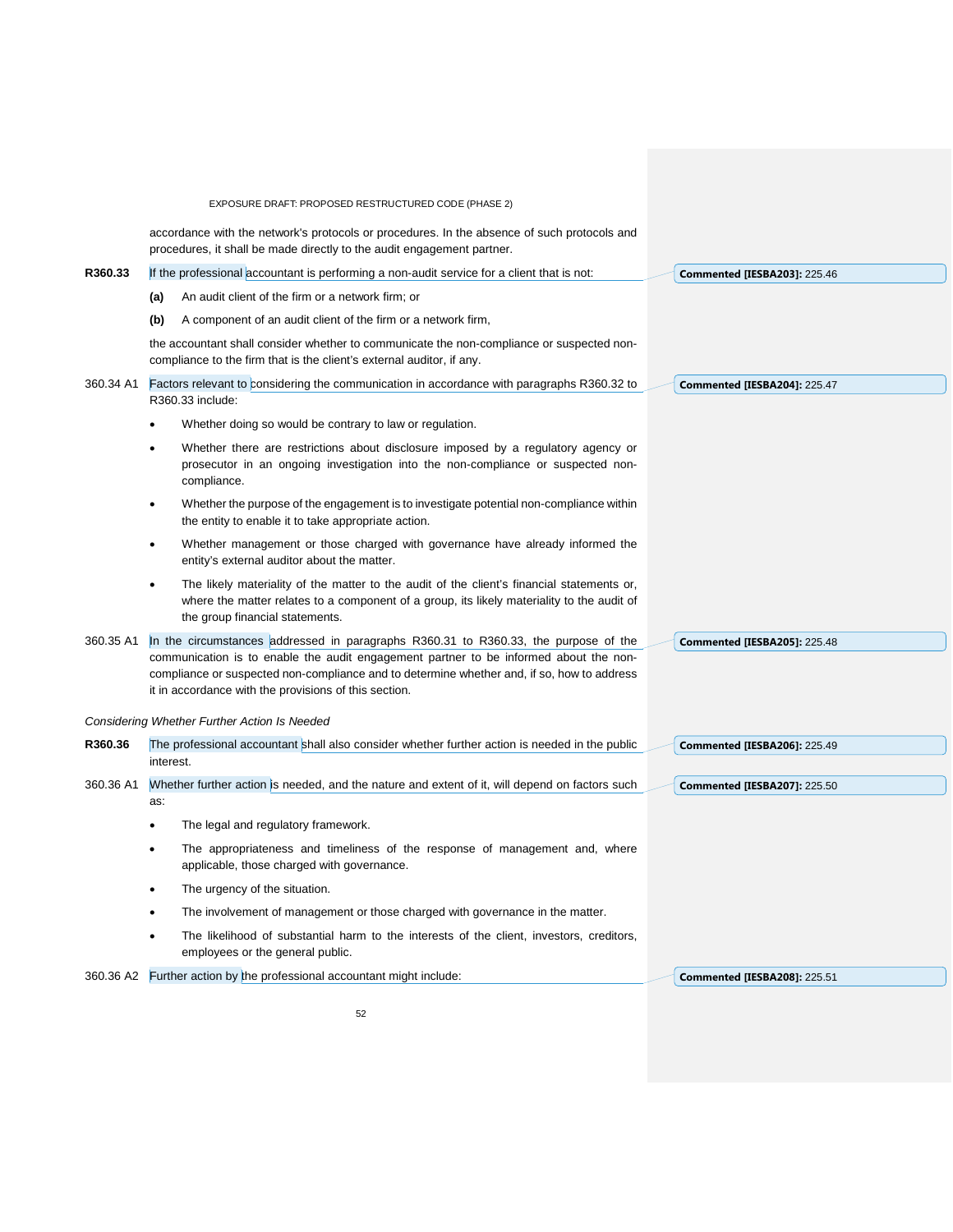|               | EXPOSURE DRAFT: PROPOSED RESTRUCTURED CODE (PHASE 2)                                                                                                                                                                                                                                                                                                                                                                                                                                                                                                                                                                                                                          |                                     |
|---------------|-------------------------------------------------------------------------------------------------------------------------------------------------------------------------------------------------------------------------------------------------------------------------------------------------------------------------------------------------------------------------------------------------------------------------------------------------------------------------------------------------------------------------------------------------------------------------------------------------------------------------------------------------------------------------------|-------------------------------------|
|               | Disclosing the matter to an appropriate authority even when there is no legal or<br>regulatory requirement to do so.                                                                                                                                                                                                                                                                                                                                                                                                                                                                                                                                                          |                                     |
|               | Withdrawing from the engagement and the professional relationship where permitted by<br>$\bullet$<br>law or regulation.                                                                                                                                                                                                                                                                                                                                                                                                                                                                                                                                                       |                                     |
| 360.36 A3     | In considering whether to disclose to an appropriate authority, relevant factors to take into<br>account include:                                                                                                                                                                                                                                                                                                                                                                                                                                                                                                                                                             | <b>Commented [IESBA209]: 225.52</b> |
|               | Whether doing so would be contrary to law or regulation.                                                                                                                                                                                                                                                                                                                                                                                                                                                                                                                                                                                                                      |                                     |
|               | Whether there are restrictions about disclosure imposed by a regulatory agency or<br>٠<br>prosecutor in an ongoing investigation into the non-compliance or suspected non-<br>compliance.                                                                                                                                                                                                                                                                                                                                                                                                                                                                                     |                                     |
|               | Whether the purpose of the engagement is to investigate potential non-compliance within<br>$\bullet$<br>the entity to enable it to take appropriate action.                                                                                                                                                                                                                                                                                                                                                                                                                                                                                                                   |                                     |
| R360.37       | If the professional accountant determines that disclosure of the non-compliance or suspected<br>non-compliance to an appropriate authority is an appropriate course of action in the<br>circumstances, this is not a breach of the duty of confidentiality under Subsection 114 of the<br>Code. When making such disclosure, the accountant shall act in good faith and exercise<br>caution when making statements and assertions. The accountant shall also consider whether<br>it is appropriate to inform the client of the accountant's intentions before disclosing the matter.                                                                                          | <b>Commented [IESBA210]: 225.53</b> |
| R360.38       | In exceptional circumstances, the professional accountant might become aware of actual or<br>intended conduct that the accountant has reason to believe would constitute an imminent<br>breach of a law or regulation that would cause substantial harm to investors, creditors,<br>employees or the general public. In these circumstances, the accountant shall exercise<br>professional judgment and may immediately disclose the matter to an appropriate authority in<br>order to prevent or mitigate the consequences of such imminent breach of law or regulation.<br>Such disclosure is not a breach of the duty of confidentiality under Subsection 114 of the Code. | <b>Commented [IESBA211]: 225.54</b> |
| 360.38 A1     | Prior to deciding whether to disclose the matter to an appropriate authority immediately, the<br>professional accountant might consider whether it would be appropriate to discuss the matter<br>with management or those charged with governance of the entity.                                                                                                                                                                                                                                                                                                                                                                                                              | <b>Commented [IESBA212]: 225.54</b> |
| 360.39 A1     | The professional accountant might consider:                                                                                                                                                                                                                                                                                                                                                                                                                                                                                                                                                                                                                                   | <b>Commented [IESBA213]: 225.55</b> |
|               | Consulting internally.                                                                                                                                                                                                                                                                                                                                                                                                                                                                                                                                                                                                                                                        |                                     |
|               | Obtaining legal advice to understand the professional or legal implications of taking any<br>٠<br>particular course of action.                                                                                                                                                                                                                                                                                                                                                                                                                                                                                                                                                |                                     |
|               | Consulting on a confidential basis with a regulator or professional body.                                                                                                                                                                                                                                                                                                                                                                                                                                                                                                                                                                                                     |                                     |
| Documentation |                                                                                                                                                                                                                                                                                                                                                                                                                                                                                                                                                                                                                                                                               |                                     |
| 360.40 A1     | In relation to an identified or suspected act of non-compliance that falls within the scope of this<br>section, the professional accountant is encouraged to document:                                                                                                                                                                                                                                                                                                                                                                                                                                                                                                        | <b>Commented [IESBA214]: 225.56</b> |
|               | The matter.                                                                                                                                                                                                                                                                                                                                                                                                                                                                                                                                                                                                                                                                   |                                     |
|               | The results of discussion with management and, where applicable, those charged with<br>governance and other parties.                                                                                                                                                                                                                                                                                                                                                                                                                                                                                                                                                          |                                     |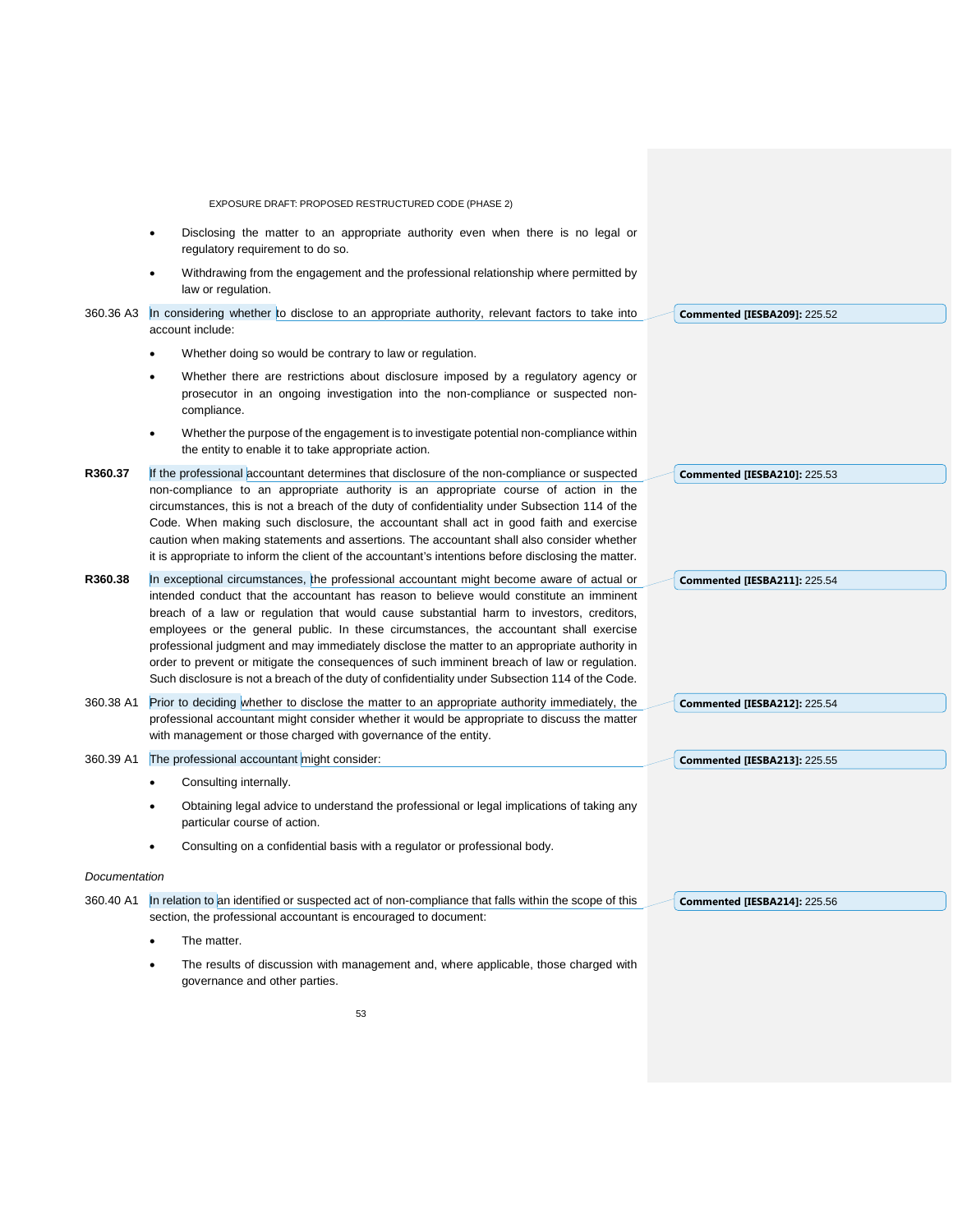- How management and, where applicable, those charged with governance have responded to the matter.
- The courses of action the accountant considered, the judgments made and the decisions that were taken.
- How the accountant is satisfied that the accountant has fulfilled the responsibility set out in paragraph R360.36.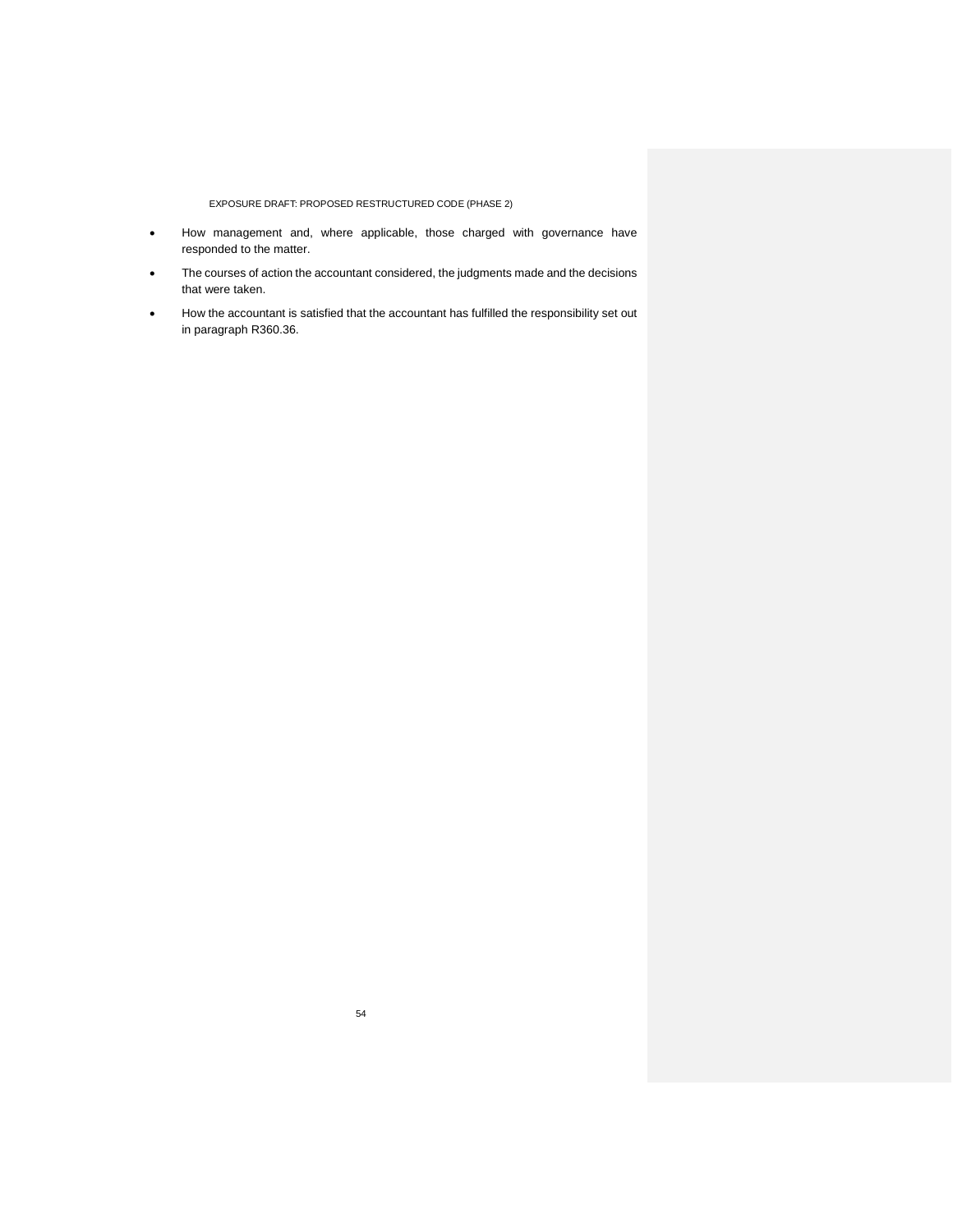# **Chapter 3 – Proposed Restructured Text of the [Long Association](https://www.ifac.org/publications-resources/close-changes-code-addressing-long-association-personnel-audit-or-assurance)  [Close-off Document](https://www.ifac.org/publications-resources/close-changes-code-addressing-long-association-personnel-audit-or-assurance) (Sections 540 and 940)**[∂](#page-54-0)

## **Section 540**

# **Long Association of Personnel (Including Partner Rotation) with an Audit Client**

## **Introduction**

| 540.1    | Firms are required to comply with the fundamental principles, be independent and apply the<br>conceptual framework set out in Section 120 to identify, evaluate and address threats to                                                                                                                                               | Commented [IESBA 215]: New paragraph |
|----------|--------------------------------------------------------------------------------------------------------------------------------------------------------------------------------------------------------------------------------------------------------------------------------------------------------------------------------------|--------------------------------------|
|          | independence.                                                                                                                                                                                                                                                                                                                        |                                      |
| 540.2    | When an individual is involved in an audit engagement over a long period of time, familiarity and<br>self-interest threats might be created.                                                                                                                                                                                         | Commented [IESBA216]: New paragraph  |
| 540.3    | Section 540 sets out requirements and application material relevant to applying the conceptual                                                                                                                                                                                                                                       | Commented [IESBA217]: New paragraph  |
|          | framework to long association of personnel with an audit client.                                                                                                                                                                                                                                                                     |                                      |
|          | <b>Requirements and Application Material</b>                                                                                                                                                                                                                                                                                         |                                      |
| General  |                                                                                                                                                                                                                                                                                                                                      |                                      |
| 540.4 A1 | Although an understanding of an audit client and its environment is fundamental to audit<br>quality, a familiarity threat might be created as a result of an individual's long association as an<br>audit team member with:                                                                                                          | <b>Commented [IESBA218]: 290.148</b> |
|          | The audit client and its operations;<br>(a)                                                                                                                                                                                                                                                                                          |                                      |
|          | The audit client's senior management; or<br>(b)                                                                                                                                                                                                                                                                                      |                                      |
|          | The financial statements on which the firm will express an opinion or the financial<br>(c)<br>information which forms the basis of the financial statements.                                                                                                                                                                         |                                      |
| 540.4 A2 | A self-interest threat might be created as a result of an individual's concern about losing a<br>longstanding client or an interest in maintaining a close personal relationship with a member of<br>senior management or those charged with governance. Such a threat might influence the<br>individual's judgment inappropriately. | <b>Commented [IESBA219]: 290.138</b> |
| 540.4 A3 | Examples of actions that might be safeguards to address familiarity and self-interest threats<br>include:                                                                                                                                                                                                                            | <b>Commented [IESBA220]: 290.151</b> |
|          | Changing the role of the individual on the audit team or the nature and extent of the tasks<br>the individual performs.                                                                                                                                                                                                              |                                      |
|          | Having a professional accountant who was not an audit team member review the work<br>of the individual.                                                                                                                                                                                                                              |                                      |
|          | Performing regular independent internal or external quality reviews of the engagement.                                                                                                                                                                                                                                               |                                      |
|          | Performing an engagement quality control review.                                                                                                                                                                                                                                                                                     |                                      |
|          | An action that might eliminate the threats would be rotating the individual off the audit team.                                                                                                                                                                                                                                      |                                      |
|          |                                                                                                                                                                                                                                                                                                                                      |                                      |
|          | IESBA approved revisions to the Long Association section of the extant Code in December 2016 using the extant Code's                                                                                                                                                                                                                 |                                      |

<span id="page-54-0"></span>structure and drafting conventions. A mark-up showing the restructuring to those revisions is available at: [www.ethicsboard.org/restructured-code.](http://www.ethicsboard.org/restructured-code)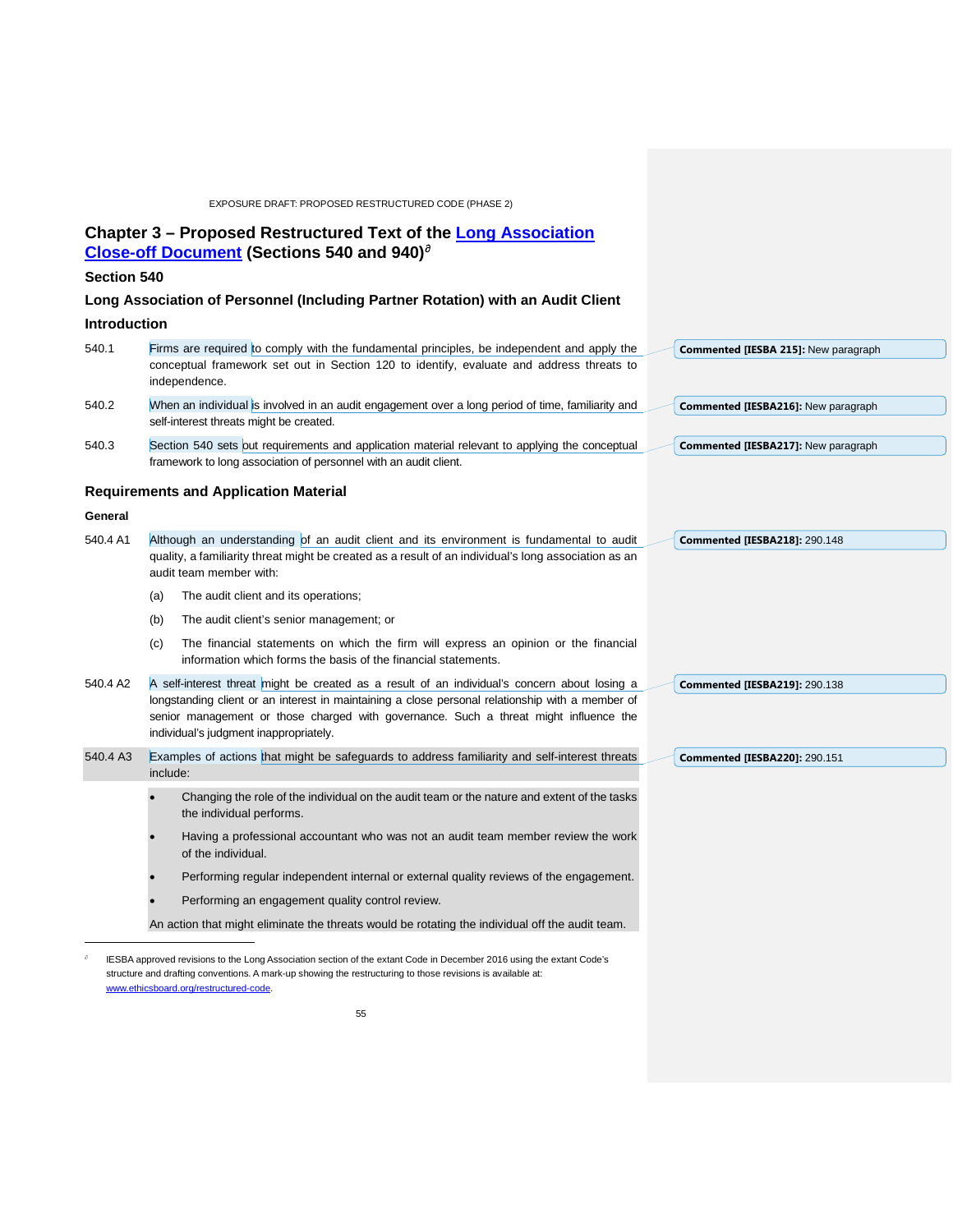**R540.5** If a firm decides that the level of the threats created can only be addressed by rotating the individual off the audit team, the firm shall determine an appropriate period during which the individual shall not:

- **(a)** Be a member of the engagement team; or
- **(b)** Provide quality control for the audit engagement; or
- **(c)** Exert direct influence on the outcome of the audit engagement.

The period shall be of sufficient duration to allow the familiarity and self-interest threats to independence to be eliminated or reduced to an acceptable level. In the case of a public interest entity, paragraphs R540.6 to R540.20 also apply.

- 540.5 A1 Factors, individually or in combination, that are relevant to evaluating the level of any threats created from an individual being involved in an audit engagement over a long period of time include:
	- (a) In relation to the individual:
		- The overall length of the individual's relationship with the client, including if such relationship existed while the individual was at a prior firm.
		- How long the individual has been an engagement team member, and the nature of the roles performed.
		- The extent to which the work of the individual is directed, reviewed and supervised by more senior personnel.
		- The extent to which the individual, due to the individual's seniority, has the ability to influence the outcome of the audit, for example, by making key decisions or directing the work of other engagement team members.
		- The closeness of the individual's personal relationship with senior management or those charged with governance.
		- The nature, frequency and extent of the interaction between the individual and senior management or those charged with governance.
	- (b) In relation to the audit client:
		- The nature or complexity of the client's accounting and financial reporting issues and whether they have changed.
		- Whether there have been any recent changes in senior management or those charged with governance.
		- Whether there have been any structural changes in the client's organization which impact the nature, frequency and extent of interactions the individual might have with senior management or those charged with governance.

540.5 A2 The combination of two or more factors might increase or reduce the level of the threats. For example, familiarity threats created over time by the increasingly close relationship between an individual and a member of the client's senior management would be reduced by the departure of that member of the client's senior management and the start of a new relationship.

**Commented [IESBA221]:** 290.152

**Commented [IESBA222]:** 290.149

**Commented [IESBA223]:** 290.150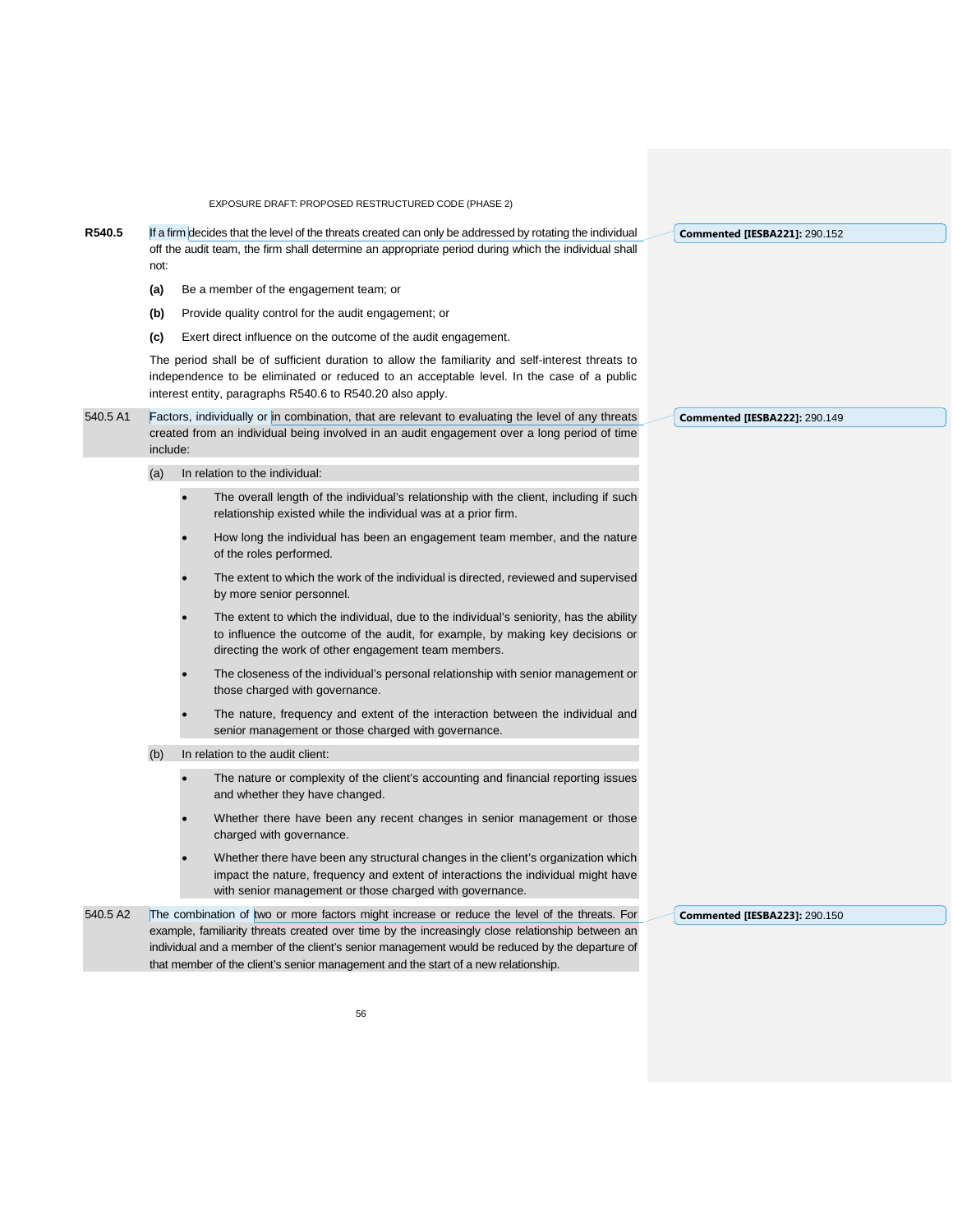EXPOSURE DRAFT: PROPOSED RESTRUCTURED CODE (PHASE 2) *Audits of Public Interest Entities* **R540.6** Subject to paragraphs R540.7 to R540.9, in respect of an audit of a public interest entity, an individual shall not act in any of the following roles, or a combination of such roles, for a period of more than seven cumulative years (the "time-on" period): **(a)** The engagement partner; **(b)** The individual appointed as responsible for the engagement quality control review; or **(c)** Any other key audit partner role. After the time-on period, the individual shall serve a "cooling-off" period in accordance with the provisions in paragraphs R540.10 to R540.18. 540.6 A1 In calculating the time-on period, the count of years cannot be restarted unless the individual ceases to act in any one of the roles in paragraph R540.6(a) to (c) for a consecutive period equal to at least the cooling-off period determined in accordance with paragraphs R540.10 to R540.12 as applicable to the role in which the individual served in the year immediately before ceasing such involvement. For example, an individual who served as engagement partner for four years followed by three years off can only act thereafter as a key audit partner on the same audit engagement for three further years (making a total of seven cumulative years). Thereafter, that individual is required to cool off in accordance with paragraph R540.13. **R540.7** As an exception to R540.6, key audit partners whose continuity is especially important to audit quality may, in rare cases due to unforeseen circumstances outside the firm's control, and with the concurrence of those charged with governance, be permitted to serve an additional year as a key audit partner as long as the threat to independence can be eliminated or reduced to an acceptable level. 540.7 A1 For example, a key audit partner may remain in that role on the audit team for up to one additional year in circumstances where, due to unforeseen events, a required rotation was not possible, as might be the case due to serious illness of the intended engagement partner. In such circumstances, this will involve the firm discussing with those charged with governance the reasons why the planned rotation cannot take place and the need for any safeguards to reduce any threat created. **R540.8** If an audit client becomes a public interest entity, a firm shall take into account the length of time an individual has served the audit client as a key audit partner before the client becomes a public interest entity in determining the timing of the rotation. If the individual has served the audit client as a key audit partner for a period of five cumulative years or less when the client becomes a public interest entity, the number of years the individual may continue to serve the client in that capacity before rotating off the engagement is seven years less the number of years already served. As an exception to R540.6, if the individual has served the audit client as a key audit partner for a period of six or more cumulative years when the client becomes a public interest entity, the individual may continue to serve in that capacity with the concurrence of those charged with governance for a maximum of two additional years before rotating off the engagement. **R540.9** When a firm has only a few people with the necessary knowledge and experience to serve as a key audit partner on the audit of a public interest entity, rotation of key audit partners might not be possible. As an exception to paragraph R540.6, if an independent regulator in the **Commented [IESBA224]:** 290.153 **Commented [IESBA225]:** 290.154 **Commented [IESBA226]:** 290.166 **Commented [IESBA227]:** 290.166 **Commented [IESBA228]:** 290.167 **Commented [IESBA229]:** 290.168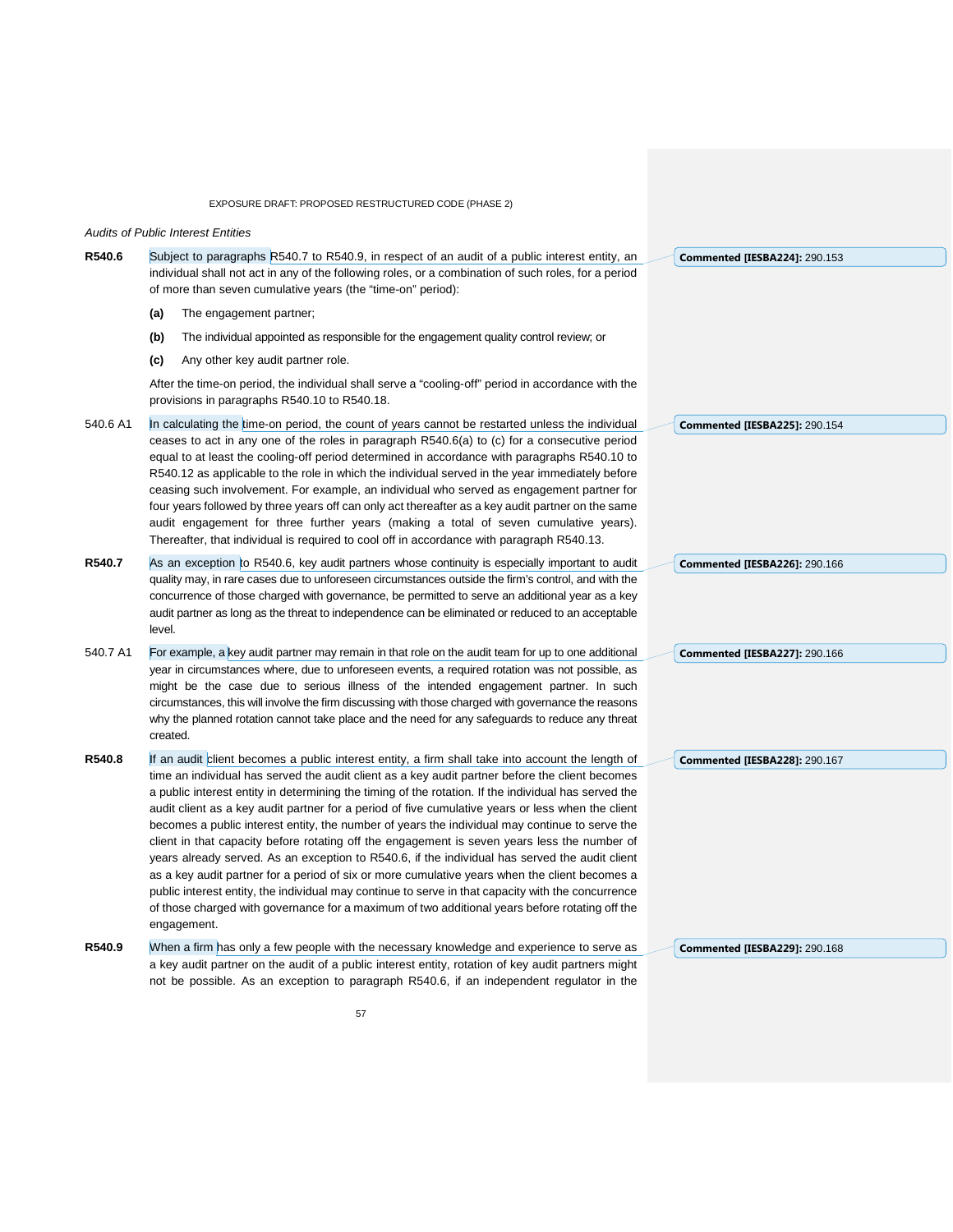relevant jurisdiction has provided an exemption from partner rotation in such circumstances, an individual may remain a key audit partner for more than seven years, in accordance with such exemption. This is provided that the independent regulator has specified other requirements which are to be applied, such as the length of time that the key audit partner may be exempted from rotation or a regular independent external review.

#### Cooling-off Period

| R540.10 | If the individual acted as the engagement partner for seven cumulative years, the cooling-off<br><b>Commented [IESBA230]: 290.155</b><br>period shall be five consecutive years.                                                                                                                                                  |  |  |  |  |  |  |
|---------|-----------------------------------------------------------------------------------------------------------------------------------------------------------------------------------------------------------------------------------------------------------------------------------------------------------------------------------|--|--|--|--|--|--|
| R540.11 | Where the individual has been appointed as responsible for the engagement quality control review<br>Commented [IESBA231]: 290.156<br>and has acted in that capacity for seven cumulative years, the cooling-off period shall be three<br>consecutive years.                                                                       |  |  |  |  |  |  |
| R540.12 | If the individual has acted as a key audit partner other than in the capacities set out in R540.10 and<br>Commented [IESBA232]: 290.157<br>R540.11 for seven cumulative years, the cooling-off period shall be two consecutive years.                                                                                             |  |  |  |  |  |  |
|         | Service in a combination of key audit partner roles                                                                                                                                                                                                                                                                               |  |  |  |  |  |  |
| R540.13 | If the individual acted in a combination of key audit partner roles and served as the engagement<br><b>Commented [IESBA233]: 290.158</b><br>partner for four or more cumulative years, the cooling-off period shall be five consecutive years.                                                                                    |  |  |  |  |  |  |
| R540.14 | Subject to paragraph R540.15(a), if the individual acted in a combination of key audit partner<br>Commented [IESBA234]: 290.159<br>roles and served as the key audit partner responsible for the engagement quality control review<br>for four or more cumulative years, the cooling-off period shall be three consecutive years. |  |  |  |  |  |  |
| R540.15 | If an individual has acted in a combination of engagement partner and engagement quality control<br><b>Commented [IESBA235]: 290.160</b><br>review roles for four or more cumulative years during the time-on period, the cooling-off period<br>shall:                                                                            |  |  |  |  |  |  |
|         | As an exception to R540.14, be five consecutive years where the individual has been the<br>(a)<br>engagement partner for three or more years; or                                                                                                                                                                                  |  |  |  |  |  |  |
|         | Be three consecutive years in the case of any other combination.<br>(b)                                                                                                                                                                                                                                                           |  |  |  |  |  |  |
| R540.16 | If the individual acted in any combination of key audit partner roles other than those addressed in<br><b>Commented [IESBA236]: 290.161</b><br>R540.13 to R540.15, the cooling-off period shall be two consecutive years.                                                                                                         |  |  |  |  |  |  |
|         | Service at a Prior Firm                                                                                                                                                                                                                                                                                                           |  |  |  |  |  |  |
| R540.17 | In determining the number of years that an individual has been a key audit partner as set out<br><b>Commented [IESBA237]: 290.162</b><br>in paragraph R540.6, the length of the relationship shall, where relevant, include time while the<br>individual was a key audit partner on that engagement at a prior firm.              |  |  |  |  |  |  |
|         | Shorter Cooling-off Period Established by Law or Regulation                                                                                                                                                                                                                                                                       |  |  |  |  |  |  |
|         | $\blacksquare$ . And $\blacksquare$ . Alternative the state of the state of the construction of the state of the state of the state of the state of the state of the state of the state of the state of the state of the state of the state o                                                                                     |  |  |  |  |  |  |

**R540.18** Where a legislative body or regulator (or organization authorized or recognized by such legislative body or regulator) has established a cooling-off period for an engagement partner of less than five consecutive years, the higher of that period or three years may be substituted for the cooling-off period of five consecutive years specified in paragraphs R540.10, R540.13 and R540.15(a) provided that the applicable time-on period does not exceed seven years.

**Commented [IESBA238]:** Derived from paragraph 290.163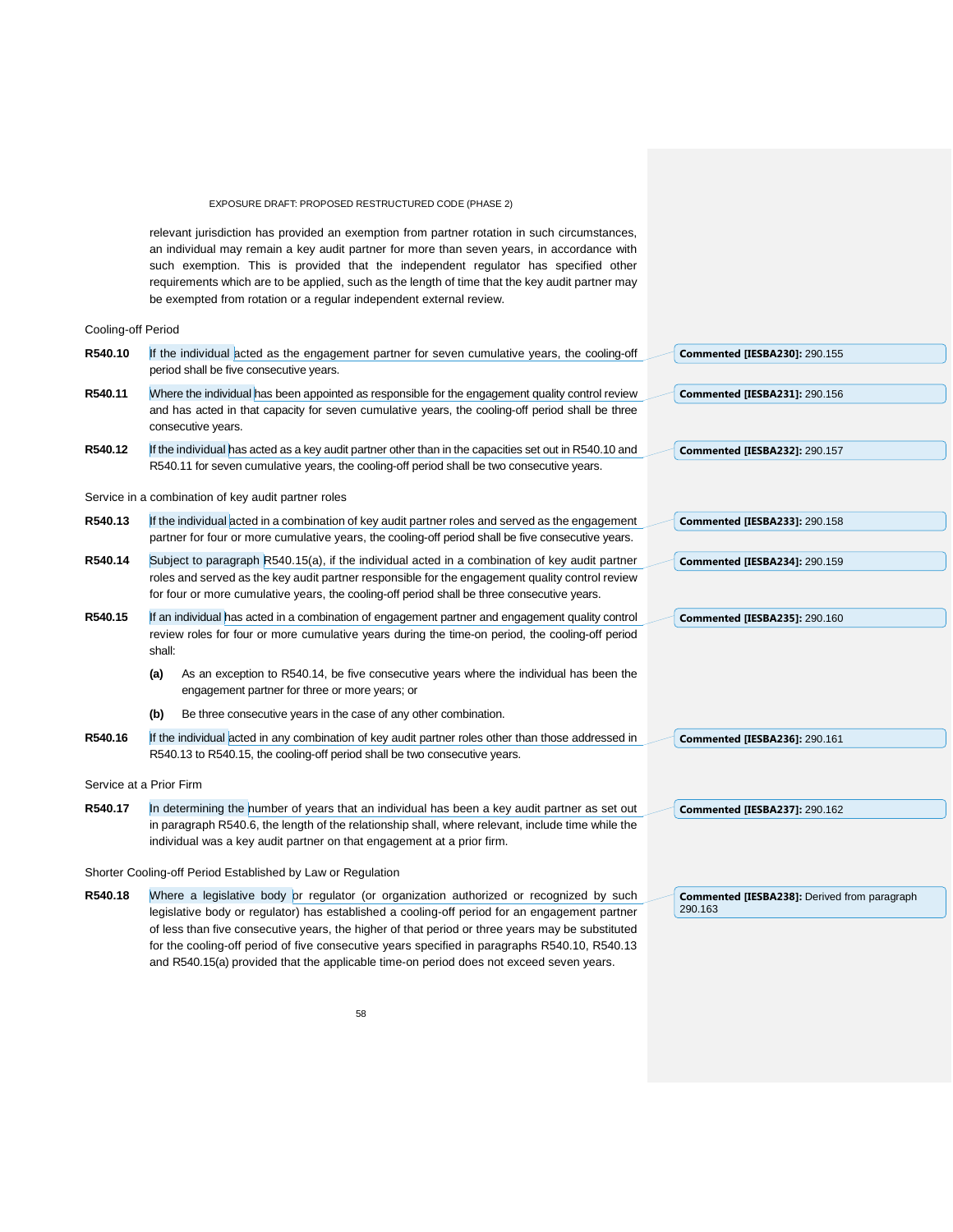|                             |                                                                                                                                                                                                                                                                                                                                                                         |               | Restrictions on Activities During the Cooling-off Period                                                                                                                                                                                                                                |  |                                            |
|-----------------------------|-------------------------------------------------------------------------------------------------------------------------------------------------------------------------------------------------------------------------------------------------------------------------------------------------------------------------------------------------------------------------|---------------|-----------------------------------------------------------------------------------------------------------------------------------------------------------------------------------------------------------------------------------------------------------------------------------------|--|--------------------------------------------|
| R540.19                     |                                                                                                                                                                                                                                                                                                                                                                         |               | For the duration of the relevant cooling-off period, the individual shall not:                                                                                                                                                                                                          |  | <b>Commented [IESBA239]: 290.164</b>       |
|                             | Be an engagement team member or provide quality control for the audit engagement;<br>(a)                                                                                                                                                                                                                                                                                |               |                                                                                                                                                                                                                                                                                         |  |                                            |
|                             | Consult with the engagement team or the client regarding technical or industry-specific<br>(b)<br>issues, transactions or events affecting the audit engagement (other than discussions with<br>the engagement team limited to work undertaken or conclusions reached in the last year of<br>the individual's time-on period where this remains relevant to the audit); |               |                                                                                                                                                                                                                                                                                         |  |                                            |
|                             | (c)                                                                                                                                                                                                                                                                                                                                                                     |               | Be responsible for leading or coordinating the firm's professional services to the audit<br>client or overseeing the firm's relationship with the audit client; or                                                                                                                      |  |                                            |
|                             | (d)                                                                                                                                                                                                                                                                                                                                                                     |               | Undertake any other role or activity not referred to above with respect to the audit client,<br>including the provision of non-assurance services, that would result in the individual:                                                                                                 |  |                                            |
|                             |                                                                                                                                                                                                                                                                                                                                                                         | (i)           | Having significant or frequent interaction with senior management or those<br>charged with governance; or                                                                                                                                                                               |  |                                            |
|                             |                                                                                                                                                                                                                                                                                                                                                                         | (ii)          | Exerting direct influence on the outcome of the audit engagement.                                                                                                                                                                                                                       |  |                                            |
| 540.19 A1                   |                                                                                                                                                                                                                                                                                                                                                                         |               | The provisions of R540.19 are not intended to prevent the individual from assuming a<br>leadership role in the firm, such as that of the Chief Executive or equivalent.                                                                                                                 |  | <b>Commented [IESBA240]: 290.164</b>       |
| <b>Other Considerations</b> |                                                                                                                                                                                                                                                                                                                                                                         |               |                                                                                                                                                                                                                                                                                         |  |                                            |
| R540.20                     | In evaluating the threats created by an individual's long association with an audit engagement,<br>a firm shall give particular consideration to the roles undertaken and the length of an individual's<br>association with the audit engagement prior to the individual becoming a key audit partner.                                                                  |               |                                                                                                                                                                                                                                                                                         |  | <b>Commented [IESBA241]: 290.165</b>       |
| 540.20 A1                   |                                                                                                                                                                                                                                                                                                                                                                         |               | There might be situations where the firm, in applying the conceptual framework, concludes that<br>it is not appropriate for an individual who is a key audit partner to continue in that role even<br>though the length of time served as a key audit partner is less than seven years. |  | <b>Commented [IESBA242]: 290.165</b>       |
| Section 940                 |                                                                                                                                                                                                                                                                                                                                                                         |               |                                                                                                                                                                                                                                                                                         |  |                                            |
|                             |                                                                                                                                                                                                                                                                                                                                                                         |               | Long Association of Personnel with an Assurance Client                                                                                                                                                                                                                                  |  |                                            |
| Introduction                |                                                                                                                                                                                                                                                                                                                                                                         |               |                                                                                                                                                                                                                                                                                         |  |                                            |
| 940.1                       |                                                                                                                                                                                                                                                                                                                                                                         | independence. | Firms are required to comply with the fundamental principles, be independent and apply the<br>conceptual framework set out in Section 120 to identify, evaluate and address threats to                                                                                                  |  | <b>Commented [IESBA243]: New paragraph</b> |
| 940.2                       |                                                                                                                                                                                                                                                                                                                                                                         |               | When an individual is involved in an assurance engagement of a recurring nature over a long<br>period of time, familiarity and self-interest threats might be created.                                                                                                                  |  | Commented [IESBA244]: New paragraph        |
| 940.3                       |                                                                                                                                                                                                                                                                                                                                                                         |               | Section 940 sets out requirements and application material relevant to applying the conceptual<br>framework to long association of personnel with an assurance client.                                                                                                                  |  | Commented [IESBA245]: New paragraph        |
|                             |                                                                                                                                                                                                                                                                                                                                                                         |               | <b>Requirements and Application Material</b>                                                                                                                                                                                                                                            |  |                                            |
| 940.4 A1                    |                                                                                                                                                                                                                                                                                                                                                                         |               | A familiarity threat might be created as a result of an individual's long association with:                                                                                                                                                                                             |  | <b>Commented [IESBA246]: 291.137</b>       |
|                             | (a)                                                                                                                                                                                                                                                                                                                                                                     |               | The assurance client; or                                                                                                                                                                                                                                                                |  |                                            |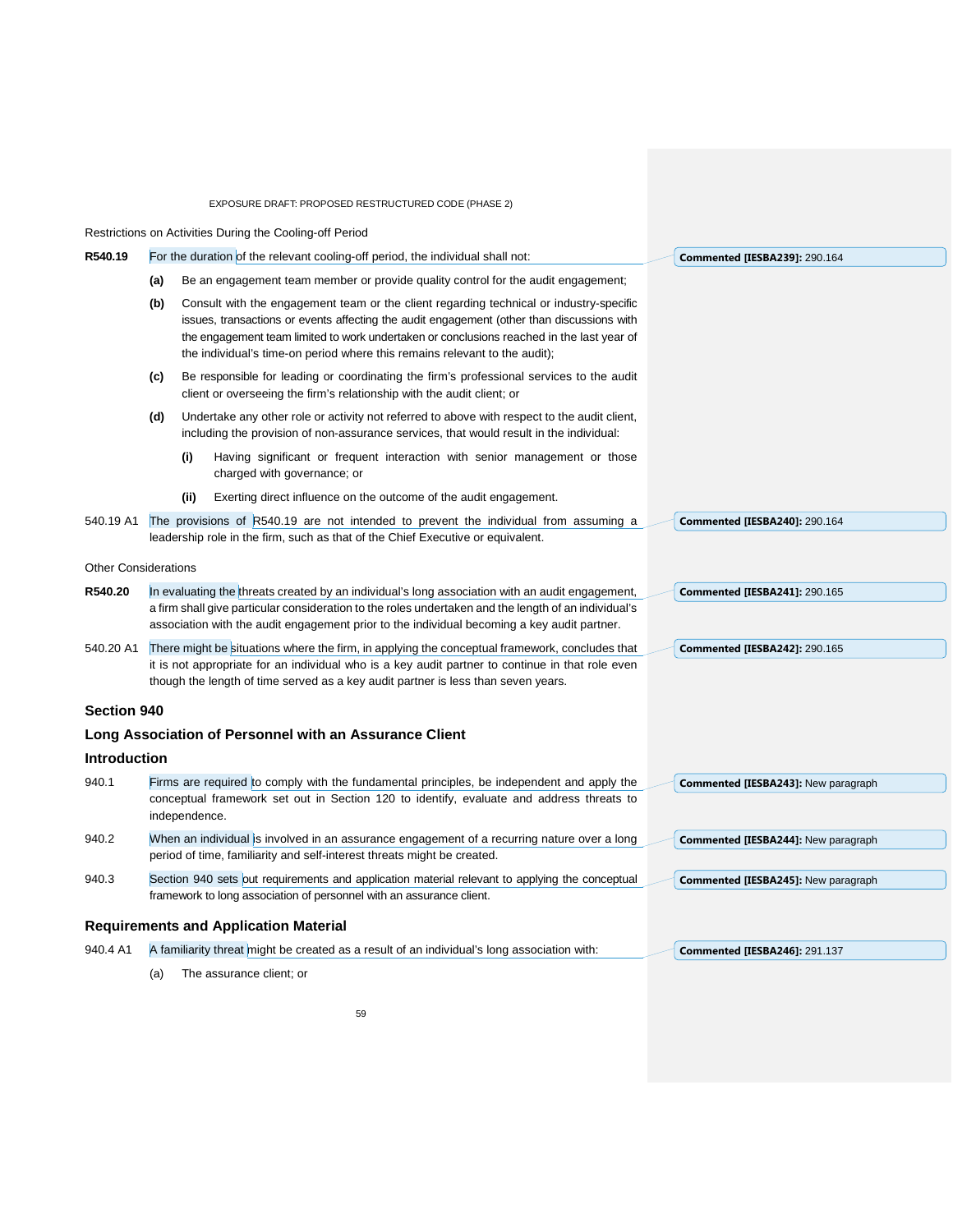(b) The subject matter and subject matter information of the assurance engagement.

| 940.4 A2 | A self-interest threat might be created as a result of an individual's concern about losing a<br><b>Commented [IESBA247]: 291.137</b><br>longstanding assurance client or an interest in maintaining a close personal relationship with<br>the assurance client or a member of senior management. Such a threat might influence the<br>individual's judgment inappropriately. |                                                                                                                                                                                                                                                 |  |                                                                |  |  |
|----------|-------------------------------------------------------------------------------------------------------------------------------------------------------------------------------------------------------------------------------------------------------------------------------------------------------------------------------------------------------------------------------|-------------------------------------------------------------------------------------------------------------------------------------------------------------------------------------------------------------------------------------------------|--|----------------------------------------------------------------|--|--|
| 940.4 A3 |                                                                                                                                                                                                                                                                                                                                                                               | Examples of actions that might be safeguards to address familiarity and self-interest threats in<br>relation to a specific engagement include:                                                                                                  |  | Commented [IESBA248]: Derived from 291.140                     |  |  |
|          |                                                                                                                                                                                                                                                                                                                                                                               | Changing the role of the individual on the assurance team or the nature and extent of<br>the tasks the individual performs.                                                                                                                     |  | <b>Commented [IESBA249]: 291.140</b>                           |  |  |
|          |                                                                                                                                                                                                                                                                                                                                                                               | Having a professional accountant who is not an assurance team member review the<br>work of the individual.                                                                                                                                      |  | <b>Commented [IESBA250]: 291.140</b>                           |  |  |
|          |                                                                                                                                                                                                                                                                                                                                                                               | Performing regular independent internal or external quality reviews of the engagement.                                                                                                                                                          |  | <b>Commented [IESBA 251]: 291.140</b>                          |  |  |
|          |                                                                                                                                                                                                                                                                                                                                                                               | Performing an engagement quality control review.                                                                                                                                                                                                |  | <b>Commented [IESBA252]: 290.140</b>                           |  |  |
|          | team.                                                                                                                                                                                                                                                                                                                                                                         | An action that might eliminate the threats would be rotating the individual off the assurance                                                                                                                                                   |  | <b>Commented [IESBA253]: 291.140</b>                           |  |  |
| R940.5   |                                                                                                                                                                                                                                                                                                                                                                               | If a firm determines that the level of the threats created can only be addressed by rotating the<br>individual off the assurance team, the firm shall determine an appropriate period during which<br>the individual shall not:                 |  |                                                                |  |  |
|          | (a)                                                                                                                                                                                                                                                                                                                                                                           | Be a member of the engagement team; or                                                                                                                                                                                                          |  |                                                                |  |  |
|          | (b)                                                                                                                                                                                                                                                                                                                                                                           | Provide quality control for the assurance engagement; or                                                                                                                                                                                        |  |                                                                |  |  |
|          | (c)                                                                                                                                                                                                                                                                                                                                                                           | Exert direct influence on the outcome of the assurance engagement.                                                                                                                                                                              |  |                                                                |  |  |
|          |                                                                                                                                                                                                                                                                                                                                                                               | The period shall be of sufficient duration to allow the familiarity and self-interest threats to be<br>eliminated or reduced to an acceptable level.                                                                                            |  |                                                                |  |  |
| 940.5 A1 |                                                                                                                                                                                                                                                                                                                                                                               | Factors, individually or in combination, that are relevant to evaluating the level of any threats<br>created from an individual being involved in an assurance engagement over a long period of<br>time include:                                |  | <b>Commented [IESBA254]: Derived from paragraph</b><br>291.138 |  |  |
|          |                                                                                                                                                                                                                                                                                                                                                                               | The nature of the assurance engagement.                                                                                                                                                                                                         |  | <b>Commented [IESBA255]: 291.138</b>                           |  |  |
|          |                                                                                                                                                                                                                                                                                                                                                                               | How long the individual has been an assurance team member, the individual's seniority<br>on the team, and the nature of the roles performed, including if such a relationship<br>existed while the individual was at a prior firm.              |  | <b>Commented [IESBA256]: 291.138</b>                           |  |  |
|          |                                                                                                                                                                                                                                                                                                                                                                               | The extent to which the work of the individual is directed, reviewed and supervised by<br>more senior personnel.                                                                                                                                |  | <b>Commented [IESBA257]: 291.138</b>                           |  |  |
|          |                                                                                                                                                                                                                                                                                                                                                                               | The extent to which the individual, due to the individual's seniority, has the ability to<br>influence the outcome of the assurance engagement, for example, by making key<br>decisions or directing the work of other engagement team members. |  | <b>Commented [IESBA258]: 291.138</b>                           |  |  |
|          |                                                                                                                                                                                                                                                                                                                                                                               | The closeness of the individual's personal relationship with the assurance client or, if<br>relevant, senior management.                                                                                                                        |  | <b>Commented [v259]: 291.138</b>                               |  |  |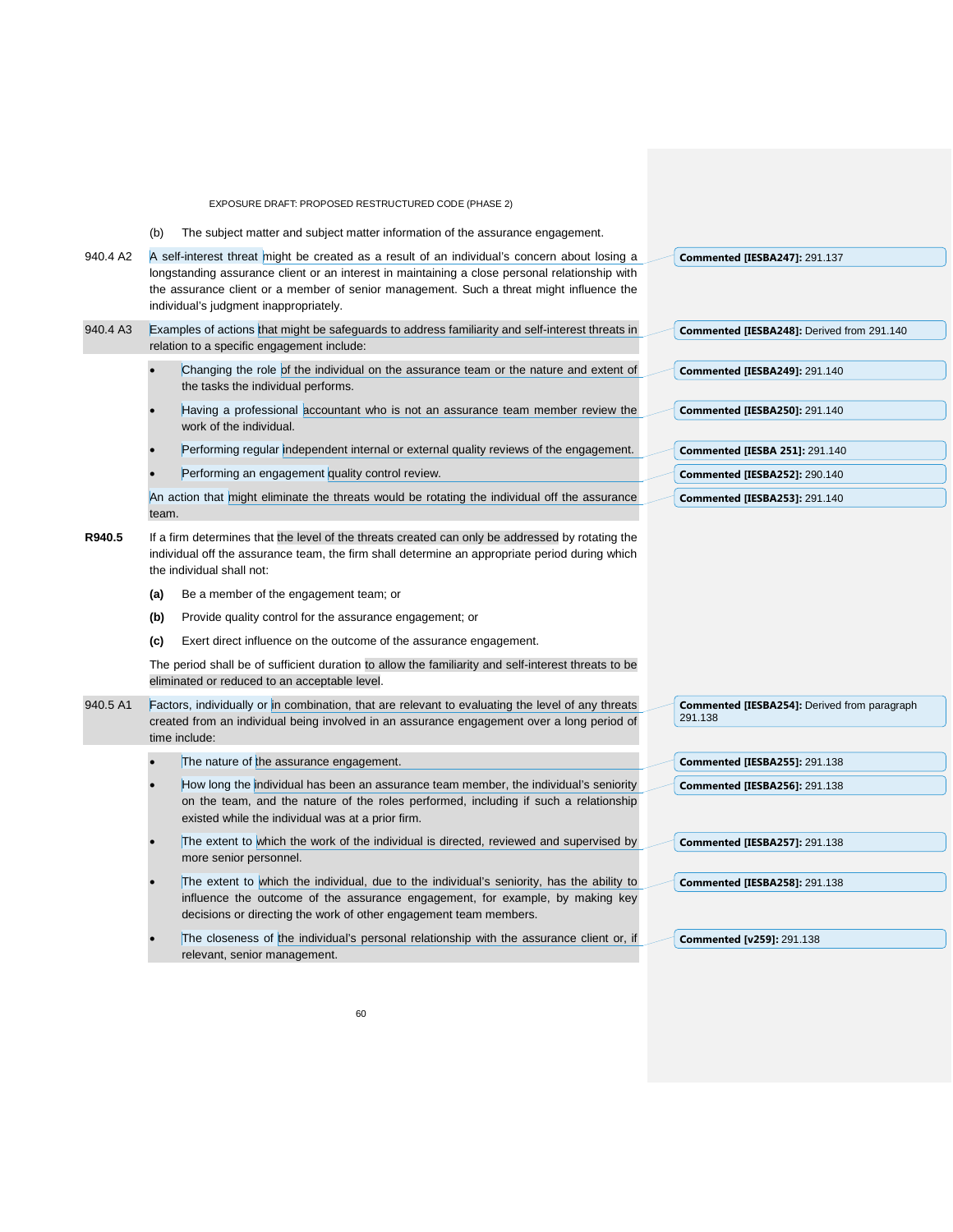- The nature, frequency and extent of interaction between the individual and the assurance client.
- Whether the nature or complexity of the subject matter or subject matter information has changed.
- Whether there have been any recent changes in the individual or individuals who are the responsible party or, if relevant, senior management.

940.5 A2 The combination of two or more factors might increase or reduce the level of the threats. For example, familiarity threats created over time by the increasingly close relationship between an individual and the assurance client would be reduced by the departure of the individual who is the responsible party and the start of a new relationship.

#### **Effective Date**

Subject to the transitional provision below, Section 540 is effective for audits of financial statements for years beginning on or after December 15, 2018. Section 940 is effective as of December 15, 2018. Early adoption is permitted.

Paragraph R540.18 shall have effect only for audits of financial statements for periods beginning prior to December 15, 2023. This will facilitate the transition to the required cooling-off period of five consecutive years for engagement partners in those jurisdictions where the legislative body or regulator (or organization authorized or recognized by such legislative body or regulator) has specified a cooling-off period of less than five consecutive years.

| <b>Commented [IESBA260]: 291.138</b> |  |
|--------------------------------------|--|
| <b>Commented [IESBA261]: 291.138</b> |  |
|                                      |  |
| <b>Commented [IESBA262]: 291.138</b> |  |
| <b>Commented [IESBA263]: 291.139</b> |  |

#### **Commented [IESBA264]:** Effective date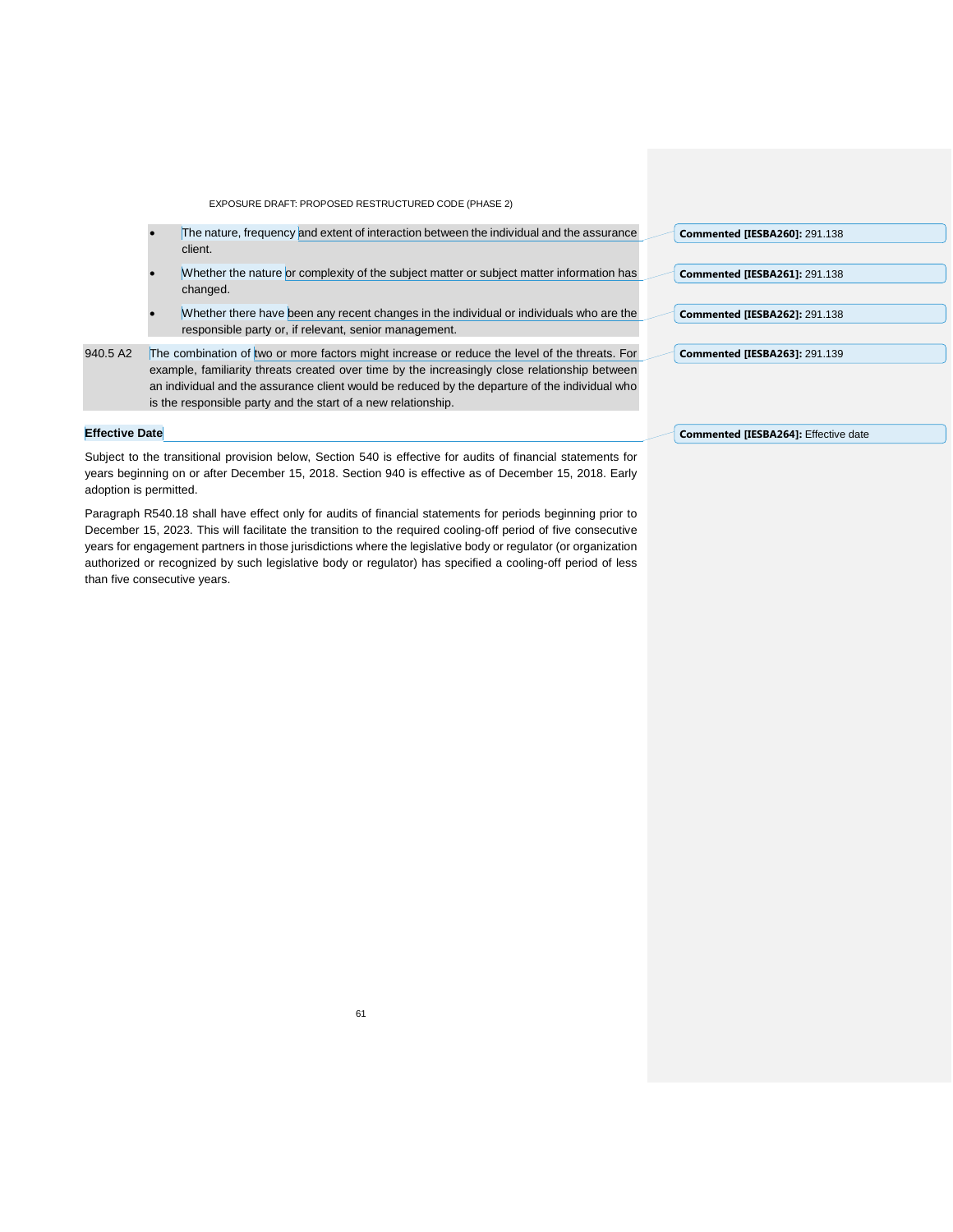## **Chapter 4 – Proposed Restructured Text of the Provisions Addressing Restricted Use Reports (Section 800)**[∅](#page-61-0)

# **INTERNATIONAL INDEPENDENCE STANDARDS (PARTS 4A and 4B)**

### **PART 4A – INDEPENDENCE FOR AUDITS AND REVIEWS**

# **Section 800**

**…**

### **Reports that Include a Restriction on Use and Distribution**

#### **Introduction**

- 800.1 Firms are required to comply with the fundamental principles, be independent and apply the conceptual framework set out in Section 120 to identify, evaluate and address threats to independence.
- 800.2 Section 800 sets out certain modifications to Part 4A (excluding this section) which are permitted in certain circumstances involving audits of special purpose financial statements where the report includes a restriction on use and distribution. In this section, an engagement to issue a restricted use and distribution report in the circumstances set out in paragraph R800.3 is referred to as an "eligible audit engagement."

#### **Requirements and Application Material**

#### **General**

1

- **R800.3** A firm might issue a report on an audit of special purpose financial statements which includes a restriction on use and distribution. The independence requirements that apply in respect of such an engagement shall only be eligible for the modifications to Part 4A (excluding this section) that are permitted by this section if:
	- **(a)** The firm communicates with the intended users of the report regarding the modified independence requirements that are to be applied in providing the service; and
	- **(b)** The intended users of the report understand the purpose and limitations of the report and explicitly agree to the application of the modifications.

Where the intended users are a class of users who are not specifically identifiable by name at the time the engagement terms are established, the firm shall subsequently make such users aware of the modified independence requirements agreed to by their representative.

800.3 A1 The intended users of the report might obtain an understanding of the purpose and limitations of the report by participating in establishing the nature and scope of the engagement. Such participation might be direct, or might be indirect through a representative who has authority to act for the intended users. In either case, this participation helps the firm to communicate with intended users about independence matters, including the circumstances that are relevant to

**Commented [IESBA265]:** New paragraph

**Commented [IESBA266]:** New paragraph

**Commented [IESBA267]:** 290.502

<span id="page-61-0"></span><sup>∅</sup> Extant Code, Part B – Professional Accountants in Public Practice, Section 290, *Independence – Audit and Review Engagements*, paragraphs 290.500 to 290.514, *Reports that Include a Restriction on Use and Distribution*.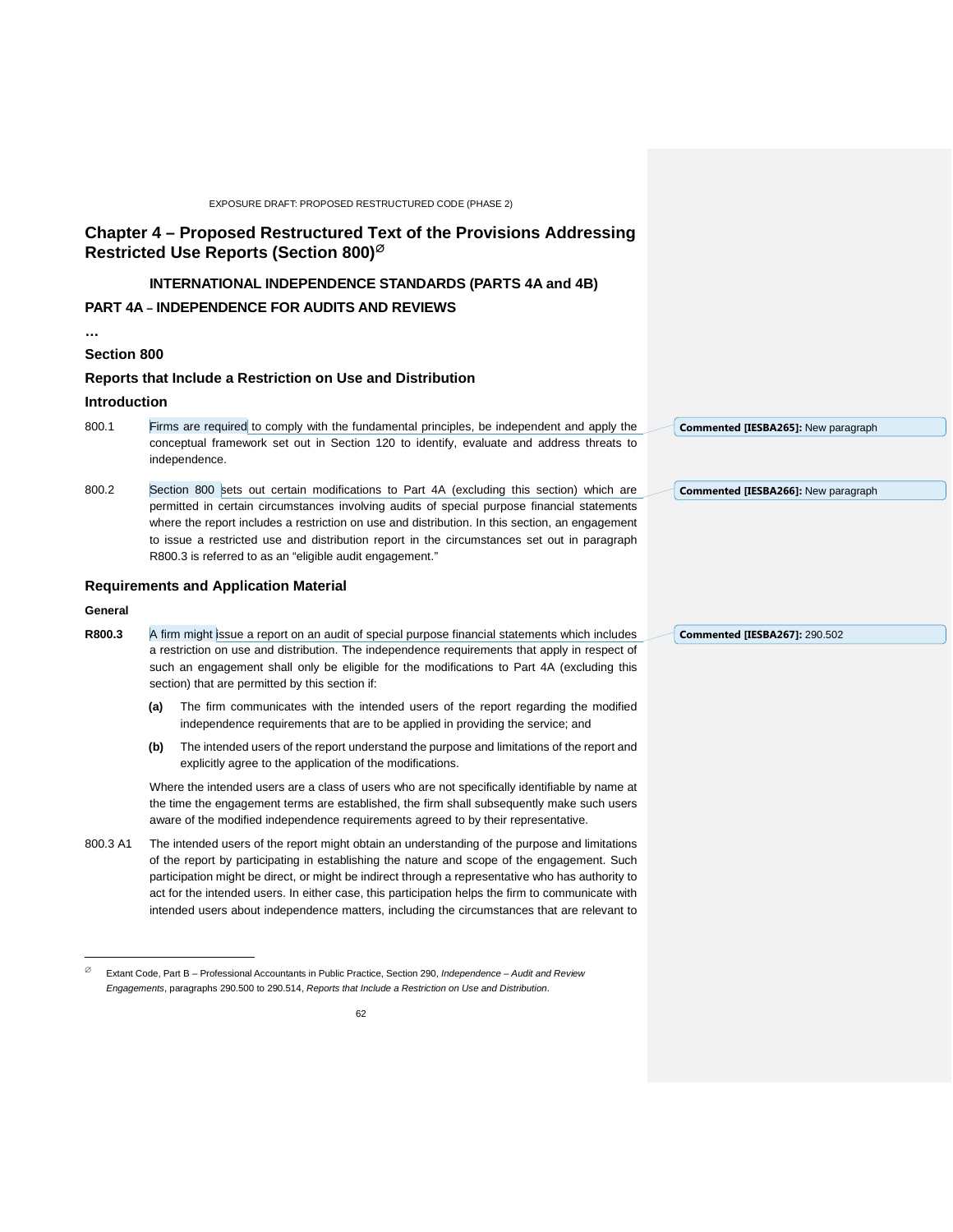|                         | EXPOSURE DRAFT: PROPOSED RESTRUCTURED CODE (PHASE 2)                                                                                                                                                                                                                                                                                                                                                                                                                                   |                                      |
|-------------------------|----------------------------------------------------------------------------------------------------------------------------------------------------------------------------------------------------------------------------------------------------------------------------------------------------------------------------------------------------------------------------------------------------------------------------------------------------------------------------------------|--------------------------------------|
|                         | applying the conceptual framework. It also allows the firm to obtain the agreement of the<br>intended users to the modified independence requirements.                                                                                                                                                                                                                                                                                                                                 |                                      |
| 800.3 A2                | For example, where the intended users are lenders in a syndicated loan arrangement, the firm<br>might describe the modified independence requirements in an engagement letter to the<br>representative of the lenders. The representative might then make the firm's engagement letter<br>available to the members of the group of lenders to meet the requirement for the firm to make<br>such users aware of the modified independence requirements agreed to by the representative. |                                      |
| R800.4                  | When the firm performs an eligible audit engagement, any modifications to Part 4A (excluding                                                                                                                                                                                                                                                                                                                                                                                           | <b>Commented [IESBA268]: 290.500</b> |
|                         | this section) shall be limited to those set out in paragraphs R800.6 to R800.13. The firm shall<br>not apply these modifications when an audit of financial statements is required by law or<br>regulation.                                                                                                                                                                                                                                                                            |                                      |
| R800.5                  | If the firm also issues an audit report that does not include a restriction on use and distribution                                                                                                                                                                                                                                                                                                                                                                                    | <b>Commented [IESBA269]: 290.503</b> |
|                         | for the same client, the firm shall apply Part 4A (excluding this section) to that audit<br>engagement.                                                                                                                                                                                                                                                                                                                                                                                |                                      |
|                         | <b>Public Interest Entities</b>                                                                                                                                                                                                                                                                                                                                                                                                                                                        |                                      |
| R800.6                  | When the firm performs an eligible audit engagement, the firm does not need to apply the                                                                                                                                                                                                                                                                                                                                                                                               | <b>Commented [IESBA270]: 290.505</b> |
|                         | independence requirements set out in Part 4A (excluding this section) that apply only to public                                                                                                                                                                                                                                                                                                                                                                                        |                                      |
|                         | interest entity audit engagements.                                                                                                                                                                                                                                                                                                                                                                                                                                                     |                                      |
| <b>Related Entities</b> |                                                                                                                                                                                                                                                                                                                                                                                                                                                                                        |                                      |
| R800.7                  | When the firm performs an eligible audit engagement, references to audit client in Part 4A                                                                                                                                                                                                                                                                                                                                                                                             | Commented [IESBA271]: 290.506        |
|                         | (excluding this section) do not need to include its related entities. However, when the audit                                                                                                                                                                                                                                                                                                                                                                                          |                                      |
|                         | team knows or has reason to believe that a relationship or circumstance involving a related<br>entity of the client is relevant to the evaluation of the firm's independence of the client, the audit                                                                                                                                                                                                                                                                                  |                                      |
|                         | team shall include that related entity when identifying, evaluating and addressing threats to                                                                                                                                                                                                                                                                                                                                                                                          |                                      |
|                         | independence.                                                                                                                                                                                                                                                                                                                                                                                                                                                                          |                                      |
|                         | <b>Networks and Network Firms</b>                                                                                                                                                                                                                                                                                                                                                                                                                                                      |                                      |
| R800.8                  | When the firm performs an eligible audit engagement, the specific requirements regarding                                                                                                                                                                                                                                                                                                                                                                                               | <b>Commented [IESBA272]: 290.507</b> |
|                         | network firms set out in Part 4A (excluding this section) do not need to be applied. However,                                                                                                                                                                                                                                                                                                                                                                                          |                                      |
|                         | when the firm knows or has reason to believe that threats to independence are created by any<br>interests and relationships of a network firm, the firm shall evaluate and address any such                                                                                                                                                                                                                                                                                            |                                      |
|                         | threat.                                                                                                                                                                                                                                                                                                                                                                                                                                                                                |                                      |
| <b>Relationships</b>    | Financial Interests, Loans and Guarantees, Close Business Relationships and Family and Personal                                                                                                                                                                                                                                                                                                                                                                                        |                                      |
| R800.9                  | When the firm performs an eligible audit engagement:                                                                                                                                                                                                                                                                                                                                                                                                                                   | <b>Commented [IESBA273]: 290.508</b> |
|                         | The relevant provisions set out in Sections 510, 511, 520, 521, 522, 524 and 525 need<br>(a)<br>apply only to the members of the engagement team, their immediate family members<br>and close family members;                                                                                                                                                                                                                                                                          |                                      |
|                         | The firm shall identify, evaluate and address any threats to independence that might be<br>(b)                                                                                                                                                                                                                                                                                                                                                                                         | Commented [IESBA274]: 290.509        |
|                         | created by interests and relationships, as set out in Sections 510, 511, 520, 521, 522,<br>524 and 525, between the audit client and the following audit team members:                                                                                                                                                                                                                                                                                                                 |                                      |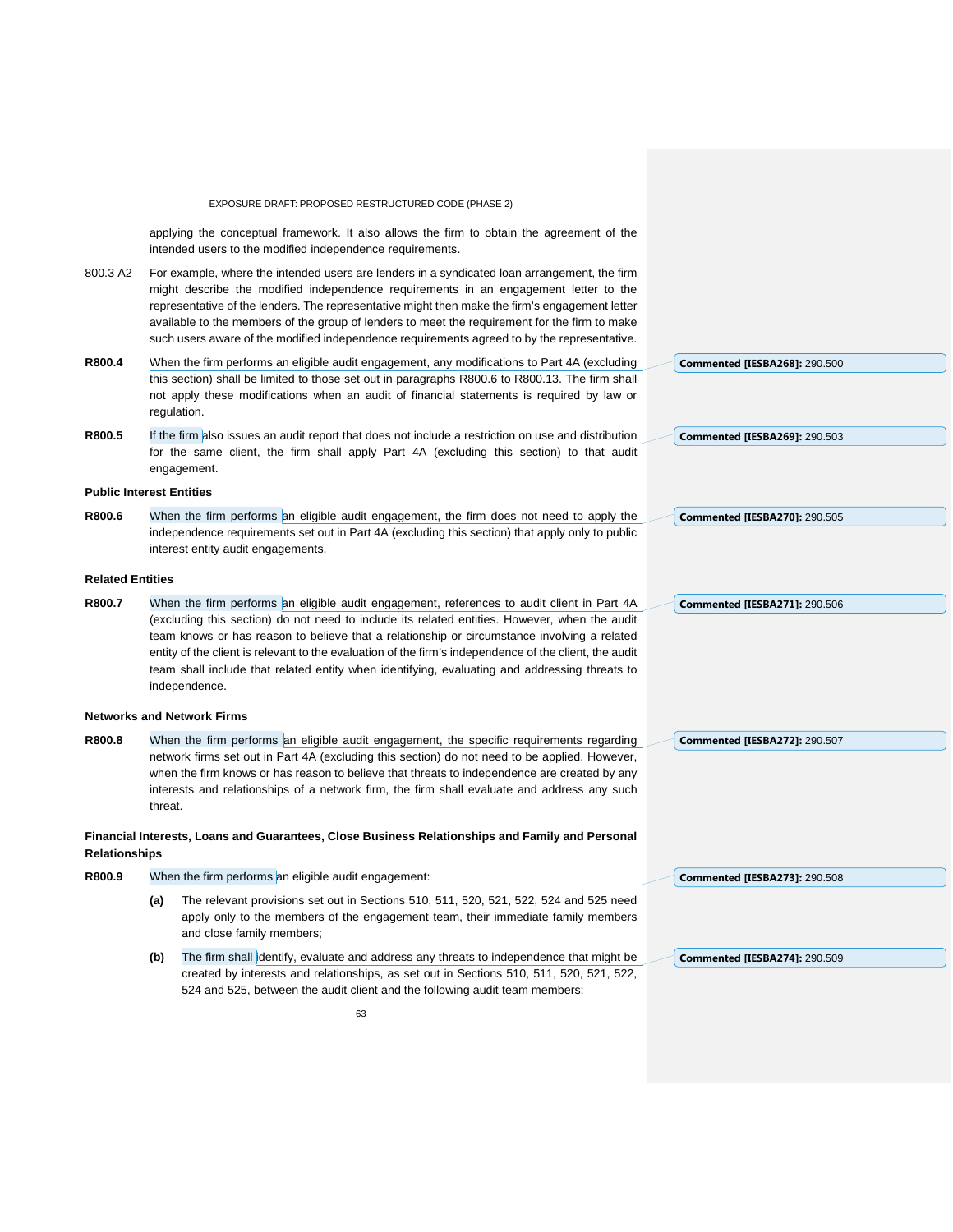|           |     |      | EXPOSURE DRAFT: PROPOSED RESTRUCTURED CODE (PHASE 2)                                                                                                                                                                                                                |                                        |
|-----------|-----|------|---------------------------------------------------------------------------------------------------------------------------------------------------------------------------------------------------------------------------------------------------------------------|----------------------------------------|
|           |     | (i)  | Those who provide consultation regarding technical or industry specific issues,<br>transactions or events; and                                                                                                                                                      |                                        |
|           |     | (ii) | Those who provide quality control for the engagement, including those who<br>perform the engagement quality control review; and                                                                                                                                     |                                        |
|           | (c) |      | The firm shall evaluate and address any threats that the engagement team has reason<br>to believe are created by interests and relationships between the audit client and others<br>within the firm who can directly influence the outcome of the audit engagement. | <b>Commented [IESBA275]: 290.510</b>   |
| 800.9 A1  |     |      | Others within the firm who can directly influence the outcome of the audit engagement include:                                                                                                                                                                      | <b>Commented [IESBA276]: 290.509</b>   |
|           | (a) |      | Those who recommend the compensation of, or who provide direct supervisory,<br>management or other oversight of the audit engagement partner in connection with the<br>performance of the audit engagement; and                                                     |                                        |
|           | (b) |      | Those at all successively senior levels above the engagement partner through to the<br>individual who is the firm's Chief Executive or equivalent.                                                                                                                  |                                        |
| R800.10   |     |      | When the firm performs an eligible audit engagement, the firm shall evaluate and address any                                                                                                                                                                        | Commented [IESBA277]: 290.510, 290.511 |
|           |     |      | threats that the engagement team has reason to believe are created by financial interests in<br>the audit client held by individuals, as set out in paragraphs R510.7(c) and (d), R510.8,<br>R510.10 and R510.13(c) and (d).                                        |                                        |
| R800.11   |     |      | When the firm performs an eligible audit engagement, the firm, in applying the provisions set                                                                                                                                                                       | <b>Commented [IESBA278]: 290.512</b>   |
|           |     |      | out in paragraphs R510.7(a), R510.9 and R510.10 to interests of the firm, shall not hold a<br>material direct or a material indirect financial interest in the audit client.                                                                                        |                                        |
|           |     |      | <b>Employment with an Audit Client</b>                                                                                                                                                                                                                              |                                        |
| R800.12   |     |      | When the firm performs an eligible audit engagement, the firm shall evaluate and address any                                                                                                                                                                        | <b>Commented [IESBA279]: 290.513</b>   |
|           | A2. |      | threats created by any employment relationships as set out in paragraphs 524.4 A1 to 524.7                                                                                                                                                                          |                                        |
| 800.12 A1 |     |      | Examples of actions that might be safeguards to address the threats set out in paragraph                                                                                                                                                                            | <b>Commented [IESBA280]: 290.513</b>   |
|           |     |      | R800.12 include those set out in paragraph 524.5 A3.                                                                                                                                                                                                                |                                        |
|           |     |      | <b>Providing Non-Assurance Services</b>                                                                                                                                                                                                                             |                                        |
| R800.13   |     |      | If the firm performs an eligible audit engagement and provides a non-assurance service to the                                                                                                                                                                       | <b>Commented [IESBA281]: 290.514</b>   |
|           |     |      | audit client, the firm shall comply with Sections 410 to 430 and Section 600, including its<br>subsections, subject to paragraphs R800.6 to R800.8.                                                                                                                 |                                        |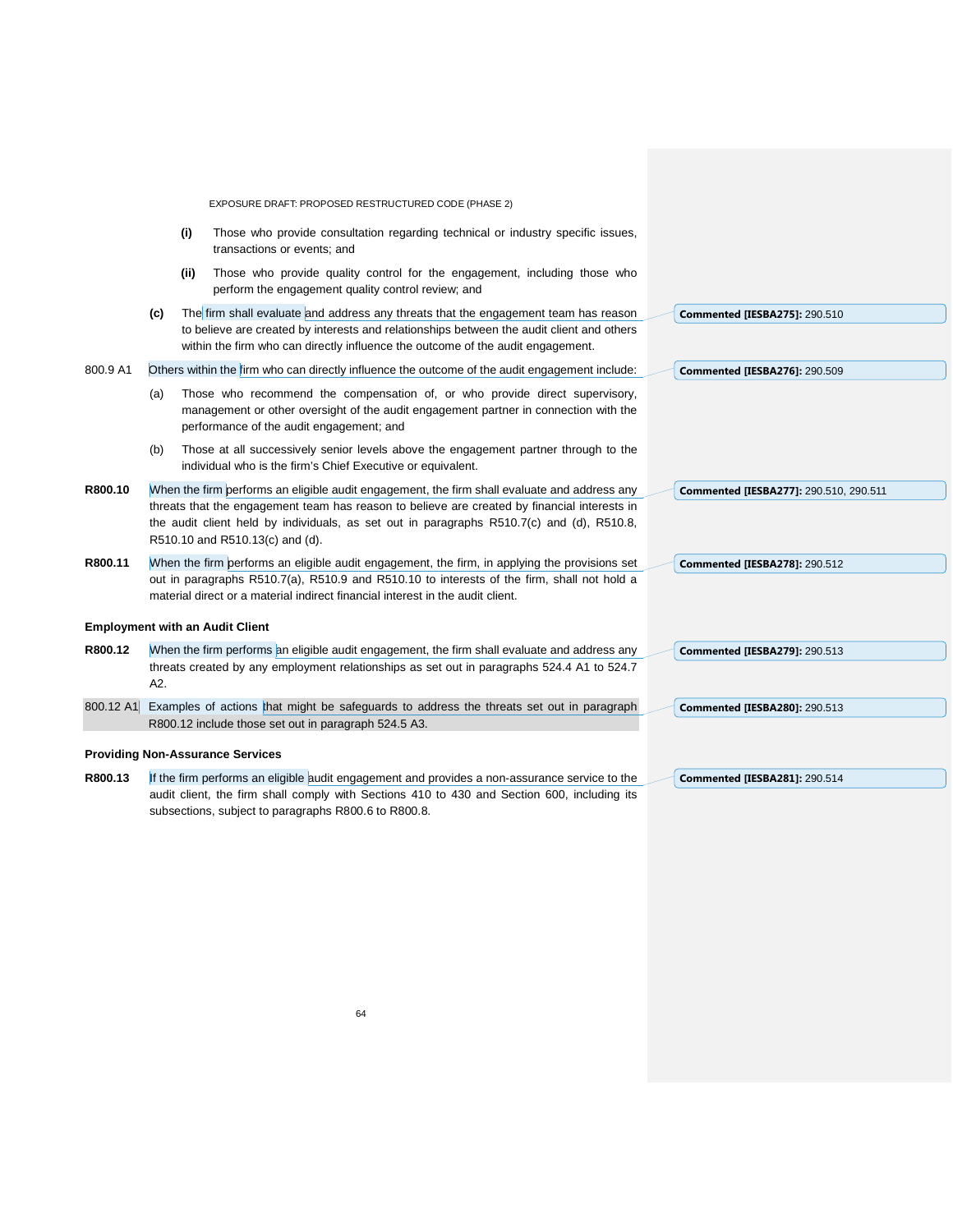<span id="page-64-1"></span><span id="page-64-0"></span>

|                    | EXPOSURE DRAFT: PROPOSED RESTRUCTURED CODE (PHASE 2)                                                                                                                                                                                                                                                                                                                                                                                                                                                                                                                                                                                                                                                                                                                                                                                                                                                                                                                                                                                                                                                                                                                                                                                                                                             |                                     |
|--------------------|--------------------------------------------------------------------------------------------------------------------------------------------------------------------------------------------------------------------------------------------------------------------------------------------------------------------------------------------------------------------------------------------------------------------------------------------------------------------------------------------------------------------------------------------------------------------------------------------------------------------------------------------------------------------------------------------------------------------------------------------------------------------------------------------------------------------------------------------------------------------------------------------------------------------------------------------------------------------------------------------------------------------------------------------------------------------------------------------------------------------------------------------------------------------------------------------------------------------------------------------------------------------------------------------------|-------------------------------------|
|                    | Chapter 5 - Proposed Restructured Text Relating to Independence -<br>Other Assurance Engagements (Part 4B) $\Sigma$                                                                                                                                                                                                                                                                                                                                                                                                                                                                                                                                                                                                                                                                                                                                                                                                                                                                                                                                                                                                                                                                                                                                                                              |                                     |
|                    | <b>Part 4B - INDEPENDENCE FOR OTHER ASSURANCE ENGAGEMENTS</b>                                                                                                                                                                                                                                                                                                                                                                                                                                                                                                                                                                                                                                                                                                                                                                                                                                                                                                                                                                                                                                                                                                                                                                                                                                    |                                     |
| Section 900        |                                                                                                                                                                                                                                                                                                                                                                                                                                                                                                                                                                                                                                                                                                                                                                                                                                                                                                                                                                                                                                                                                                                                                                                                                                                                                                  |                                     |
| <b>Engagements</b> | Applying the Conceptual Framework to Independence for Other Assurance                                                                                                                                                                                                                                                                                                                                                                                                                                                                                                                                                                                                                                                                                                                                                                                                                                                                                                                                                                                                                                                                                                                                                                                                                            |                                     |
| Introduction       |                                                                                                                                                                                                                                                                                                                                                                                                                                                                                                                                                                                                                                                                                                                                                                                                                                                                                                                                                                                                                                                                                                                                                                                                                                                                                                  |                                     |
| 900.1              | Part 4B applies to assurance engagements other than audit and review engagements (referred<br>to as "assurance engagements" in this Part). Examples of such engagements include:                                                                                                                                                                                                                                                                                                                                                                                                                                                                                                                                                                                                                                                                                                                                                                                                                                                                                                                                                                                                                                                                                                                 | Commented [IESBA282]: New Paragraph |
|                    | An audit of specific elements, accounts or items of a financial statement<br>$\bullet$                                                                                                                                                                                                                                                                                                                                                                                                                                                                                                                                                                                                                                                                                                                                                                                                                                                                                                                                                                                                                                                                                                                                                                                                           |                                     |
|                    | Performance assurance on a company's key performance indicators.<br>$\bullet$                                                                                                                                                                                                                                                                                                                                                                                                                                                                                                                                                                                                                                                                                                                                                                                                                                                                                                                                                                                                                                                                                                                                                                                                                    |                                     |
| 900.2              | In Part 4B, the term "professional accountant" refers to professional accountants in public<br>practice and their firms.                                                                                                                                                                                                                                                                                                                                                                                                                                                                                                                                                                                                                                                                                                                                                                                                                                                                                                                                                                                                                                                                                                                                                                         | Commented [IESBA283]: New paragraph |
| 900.3<br>900.4     | International Standard on Quality Control 1 (ISQC 1 <sup>10</sup> ), requires a firm to establish policies and<br>procedures designed to provide it with reasonable assurance that the firm, its personnel and,<br>where applicable, others subject to independence requirements maintain independence where<br>required by relevant ethics standards. International Standards on Assurance Engagements<br>(ISAEs) establish responsibilities for engagement partners and engagement teams at the level<br>of the engagement. The allocation of certain responsibilities within a firm will depend on its<br>size, structure and organization. Many of the provisions of Part 4B do not prescribe the specific<br>responsibility of individuals within the firm for actions related to independence, instead referring<br>to "firm" for ease of reference. Firms assign responsibility for a particular action to an individual<br>or a group of individuals (such as an assurance team) in accordance with ISQC 1. In addition,<br>individual professional accountants remain responsible for compliance with any provisions that<br>apply to that accountant's activities, interests or relationships.<br>Independence is linked to the principles of objectivity and integrity. It comprises: | Commented [IESBA284]: 291.5         |
|                    | Independence of mind – the state of mind that permits the expression of a conclusion<br>(a)<br>without being affected by influences that compromise professional judgment, thereby                                                                                                                                                                                                                                                                                                                                                                                                                                                                                                                                                                                                                                                                                                                                                                                                                                                                                                                                                                                                                                                                                                               |                                     |
| Σ                  | The proposals in this Chapter of the ED is the restructured text of extant Part B - Professional Accountants in Public Practice,<br>Section 291, Independence - Other Assurance Engagements except for paragraphs 291.138-291.148, Provisions of Non-<br>Assurance Services to an Assurance Client. Those paragraphs have been revised as part of the Safeguards project and are set<br>out in Chapter 1 of Safeguards ED-2, Section 950, Provisions of Non-Assurance Services to an Assurance Client.<br>Extant Section 291 does not reflect the revised assurance terms and concepts in International Standard on Assurance<br>Engagements (ISAE) 3000 (Revised), Assurance Engagements Other than Audits or Reviews of Historical Financial<br>Information, issued in December 2013. Changes that might be necessary to align extant Section 291 to ISAE 3000 (Revised)<br>are outside the Structure of the Code project scope. Accordingly, consideration of the need for and timing of such changes will<br>form part of the IESBA's next strategy and work plan.                                                                                                                                                                                                                           |                                     |
| 10                 | International Standard on Quality Control 1, Quality Control for Firms that Perform Audits and Reviews of Financial Statements,<br>and Other Assurance and Related Services Engagements                                                                                                                                                                                                                                                                                                                                                                                                                                                                                                                                                                                                                                                                                                                                                                                                                                                                                                                                                                                                                                                                                                          |                                     |
|                    | 65                                                                                                                                                                                                                                                                                                                                                                                                                                                                                                                                                                                                                                                                                                                                                                                                                                                                                                                                                                                                                                                                                                                                                                                                                                                                                               |                                     |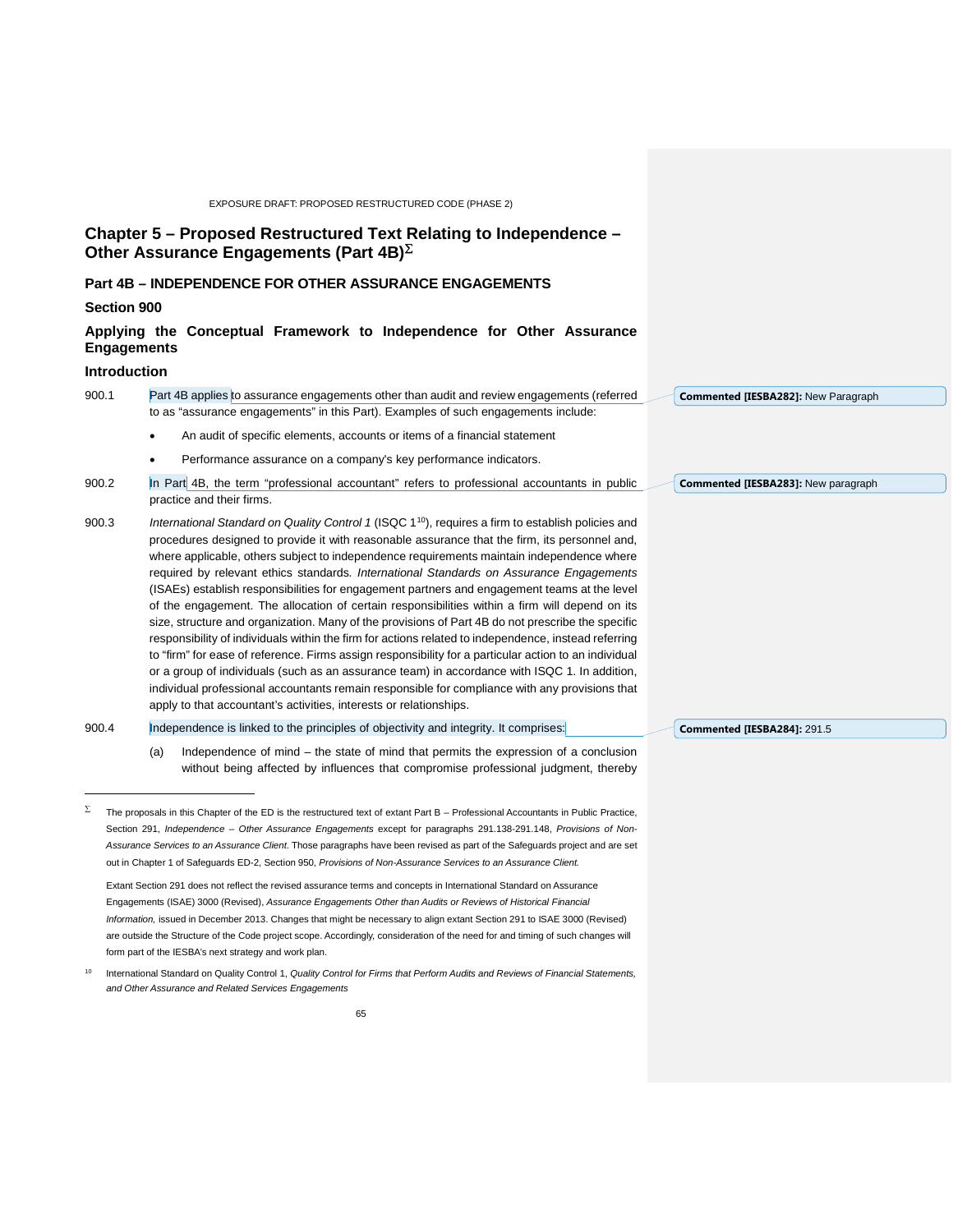|        |          | EXPOSURE DRAFT: PROPOSED RESTRUCTURED CODE (PHASE 2)                                                                                                                                                                                                                                                                                                                                                                                                                                                                                                                                                                                    |                                            |
|--------|----------|-----------------------------------------------------------------------------------------------------------------------------------------------------------------------------------------------------------------------------------------------------------------------------------------------------------------------------------------------------------------------------------------------------------------------------------------------------------------------------------------------------------------------------------------------------------------------------------------------------------------------------------------|--------------------------------------------|
|        |          | allowing an individual to act with integrity, and exercise objectivity and professional<br>skepticism.                                                                                                                                                                                                                                                                                                                                                                                                                                                                                                                                  |                                            |
|        | (b)      | Independence in appearance - the avoidance of facts and circumstances that are so<br>significant that a reasonable and informed third party would be likely to conclude that a<br>firm's or an assurance team member's integrity, objectivity or professional skepticism<br>has been compromised.                                                                                                                                                                                                                                                                                                                                       |                                            |
|        |          | In Part 4B, references to an individual or firm being "independent" mean that the individual or<br>firm has complied with the provisions of this Part.                                                                                                                                                                                                                                                                                                                                                                                                                                                                                  | Commented [IESBA285]: New paragraph        |
| 900.5  |          | When performing assurance engagements, the Code requires firms to comply with the<br>fundamental principles and be independent. Part 4B sets out requirements and application<br>material on how to apply the conceptual framework to maintain independence when performing<br>such engagements. The conceptual framework set out in Section 120 applies to independence<br>as it does to the fundamental principles set out in Section 110.                                                                                                                                                                                            | <b>Commented [IESBA286]:</b> New paragraph |
| 900.6  |          | Part 4B describes facts and circumstances, including professional activities, interests and<br>relationships that create or might create threats to independence. Firms are required to apply<br>the conceptual framework to threats to independence as well as to threats to the fundamental<br>principles that are linked to independence. Part 4B describes potential threats and safeguards<br>or other actions that might be appropriate to address any such threats. It also identifies some<br>situations where the threats cannot be eliminated and there can be no safeguards to reduce<br>the threats to an acceptable level. | <b>Commented [IESBA287]: New paragraph</b> |
| 900.7  |          | Assurance engagements are designed to enhance intended users' degree of confidence about<br>the outcome of the evaluation or measurement of a subject matter against criteria. The<br>International Framework for Assurance Engagements (the Assurance Framework) describes<br>the elements and objectives of an assurance engagement and identifies engagements to which<br>ISAEs apply. For a description of the elements and objectives of an assurance engagement,<br>refer to the Assurance Framework.                                                                                                                             | Commented [IESBA288]: 291.2                |
| 900.8  |          | In an assurance engagement, the professional accountant expresses a conclusion designed<br>to enhance the degree of confidence of the intended users (other than the responsible party)<br>about the outcome of the evaluation or measurement of a subject matter against criteria. For<br>further explanation, see the Assurance Framework.                                                                                                                                                                                                                                                                                            | Commented [IESBA289]:<br>291.12            |
| 900.9  | matter). | The outcome of the evaluation or measurement of a subject matter is the information that<br>results from applying the criteria to the subject matter. The term "subject matter information" is<br>used to mean the outcome of the evaluation or measurement of a subject matter. For example,<br>the Assurance Framework states that an assertion about the effectiveness of internal control<br>(subject matter information) results from applying a framework for evaluating the effectiveness<br>of internal control, such as COSO or CoCo (criteria), to internal control, a process (subject                                       | <b>Commented [IESBA290]: 291.13</b>        |
| 900.10 | users.   | Assurance engagements might be assertion-based or direct reporting. In either case, they<br>involve three separate parties: a professional accountant, a responsible party and intended                                                                                                                                                                                                                                                                                                                                                                                                                                                 | <b>Commented [IESBA291]: 291.14</b>        |
| 900.11 |          | In an assertion-based assurance engagement, the evaluation or measurement of the subject<br>matter is performed by the responsible party. The subject matter information is in the form of<br>an assertion by the responsible party that is made available to the intended users.                                                                                                                                                                                                                                                                                                                                                       | <b>Commented [IESBA292]: 291.15</b>        |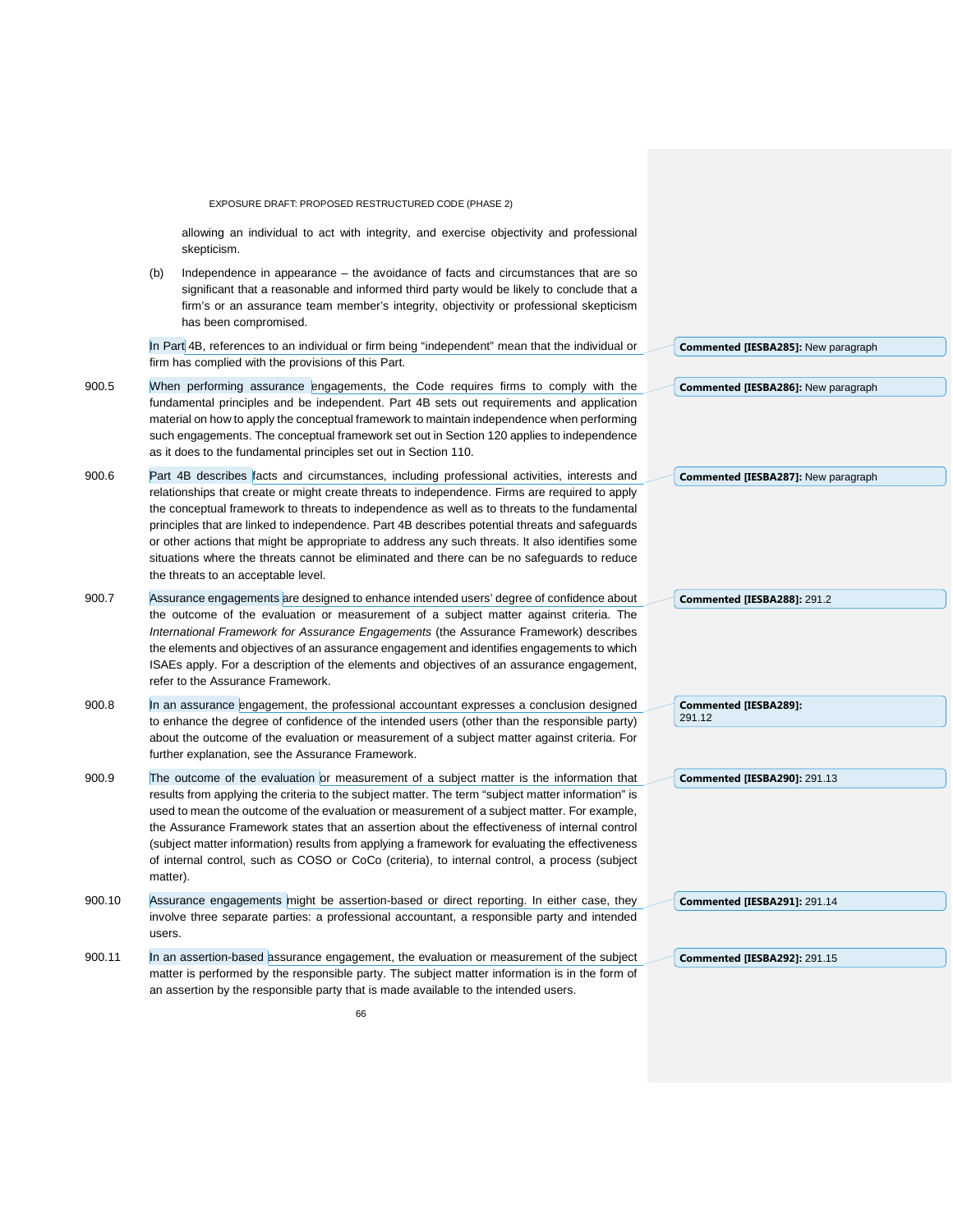|                         |                                                                                                                                                                                                                                                                                                                                                            | EXPOSURE DRAFT: PROPOSED RESTRUCTURED CODE (PHASE 2)                                                                                                                                                                                                                                                                                                                                                                                                                                                                         |  |                                            |
|-------------------------|------------------------------------------------------------------------------------------------------------------------------------------------------------------------------------------------------------------------------------------------------------------------------------------------------------------------------------------------------------|------------------------------------------------------------------------------------------------------------------------------------------------------------------------------------------------------------------------------------------------------------------------------------------------------------------------------------------------------------------------------------------------------------------------------------------------------------------------------------------------------------------------------|--|--------------------------------------------|
| 900.12                  | In a direct reporting assurance engagement, the professional accountant either                                                                                                                                                                                                                                                                             |                                                                                                                                                                                                                                                                                                                                                                                                                                                                                                                              |  | <b>Commented [IESBA293]: 291.16</b>        |
|                         | (a)                                                                                                                                                                                                                                                                                                                                                        | Directly performs the evaluation or measurement of the subject matter; or                                                                                                                                                                                                                                                                                                                                                                                                                                                    |  |                                            |
|                         | (b)                                                                                                                                                                                                                                                                                                                                                        | Obtains a representation from the responsible party that has performed the evaluation<br>or measurement that is not available to the intended users. The subject matter<br>information is provided to the intended users in the assurance report.                                                                                                                                                                                                                                                                            |  |                                            |
|                         |                                                                                                                                                                                                                                                                                                                                                            | Reports that Include a Restriction on Use and Distribution                                                                                                                                                                                                                                                                                                                                                                                                                                                                   |  |                                            |
| 900.13                  | An assurance report might include a restriction on use and distribution. If it does, and the<br>conditions set out in Section 999 are met, then the independence requirements in Part 4B<br>(excluding Section 999) may be modified as provided in Section 999.                                                                                            |                                                                                                                                                                                                                                                                                                                                                                                                                                                                                                                              |  |                                            |
|                         |                                                                                                                                                                                                                                                                                                                                                            | <b>Audit and Review Engagements</b>                                                                                                                                                                                                                                                                                                                                                                                                                                                                                          |  |                                            |
| 900.14                  | Independence standards for audit and review engagements are set out in Part 4A-<br>Independence for Audits and Reviews.                                                                                                                                                                                                                                    |                                                                                                                                                                                                                                                                                                                                                                                                                                                                                                                              |  | <b>Commented [IESBA294]: New paragraph</b> |
|                         |                                                                                                                                                                                                                                                                                                                                                            | <b>Requirements and Application Material</b>                                                                                                                                                                                                                                                                                                                                                                                                                                                                                 |  |                                            |
| General                 |                                                                                                                                                                                                                                                                                                                                                            |                                                                                                                                                                                                                                                                                                                                                                                                                                                                                                                              |  |                                            |
| R900.15                 |                                                                                                                                                                                                                                                                                                                                                            | A firm performing an assurance engagement shall be independent.                                                                                                                                                                                                                                                                                                                                                                                                                                                              |  |                                            |
| R900.16                 |                                                                                                                                                                                                                                                                                                                                                            | A firm shall apply the conceptual framework set out in Section 120 to identify, evaluate and                                                                                                                                                                                                                                                                                                                                                                                                                                 |  | <b>Commented [IESBA295]: New paragraph</b> |
|                         |                                                                                                                                                                                                                                                                                                                                                            | address threats to independence in relation to an assurance engagement.                                                                                                                                                                                                                                                                                                                                                                                                                                                      |  | Commented [IESBA296]: 291.6                |
| <b>Network firms</b>    |                                                                                                                                                                                                                                                                                                                                                            |                                                                                                                                                                                                                                                                                                                                                                                                                                                                                                                              |  |                                            |
| R900.17                 |                                                                                                                                                                                                                                                                                                                                                            | When a firm performing an assurance engagement has reason to believe that a threat to<br>independence is created by a network firm's interests and relationships, the firm shall evaluate<br>any such threat.                                                                                                                                                                                                                                                                                                                |  | Commented [IESBA297]: 291.3                |
|                         |                                                                                                                                                                                                                                                                                                                                                            | 900.17 A1 Network firms are discussed in paragraphs R400.50 to 400.54 A1.                                                                                                                                                                                                                                                                                                                                                                                                                                                    |  |                                            |
| <b>Related Entities</b> |                                                                                                                                                                                                                                                                                                                                                            |                                                                                                                                                                                                                                                                                                                                                                                                                                                                                                                              |  |                                            |
| R900.18                 | When the assurance team knows or has reason to believe that a relationship or circumstance<br>involving a related entity of the assurance client is relevant to the evaluation of the firm's<br>independence from the client, the assurance team shall include that related entity when<br>identifying, evaluating and addressing threats to independence. |                                                                                                                                                                                                                                                                                                                                                                                                                                                                                                                              |  | Commented [IESBA298]: 291.3                |
|                         |                                                                                                                                                                                                                                                                                                                                                            | <b>Types of Assurance Engagements</b>                                                                                                                                                                                                                                                                                                                                                                                                                                                                                        |  |                                            |
|                         |                                                                                                                                                                                                                                                                                                                                                            | Assertion-Based Assurance Engagements                                                                                                                                                                                                                                                                                                                                                                                                                                                                                        |  |                                            |
| R900.19                 |                                                                                                                                                                                                                                                                                                                                                            | When performing an assertion-based assurance engagement:                                                                                                                                                                                                                                                                                                                                                                                                                                                                     |  | <b>Commented [IESBA299]: 291.17</b>        |
|                         | (a)                                                                                                                                                                                                                                                                                                                                                        | The members of the assurance team and the firm shall be independent of the assurance<br>client (the party responsible for the subject matter information, and which might be<br>responsible for the subject matter) as set out in Part 4B. The independence requirements<br>set out in Part 4B prohibit certain relationships between assurance team members and<br>(i) directors or officers, and (ii) individuals at the client in a position to exert significant<br>influence over the subject matter information;<br>67 |  |                                            |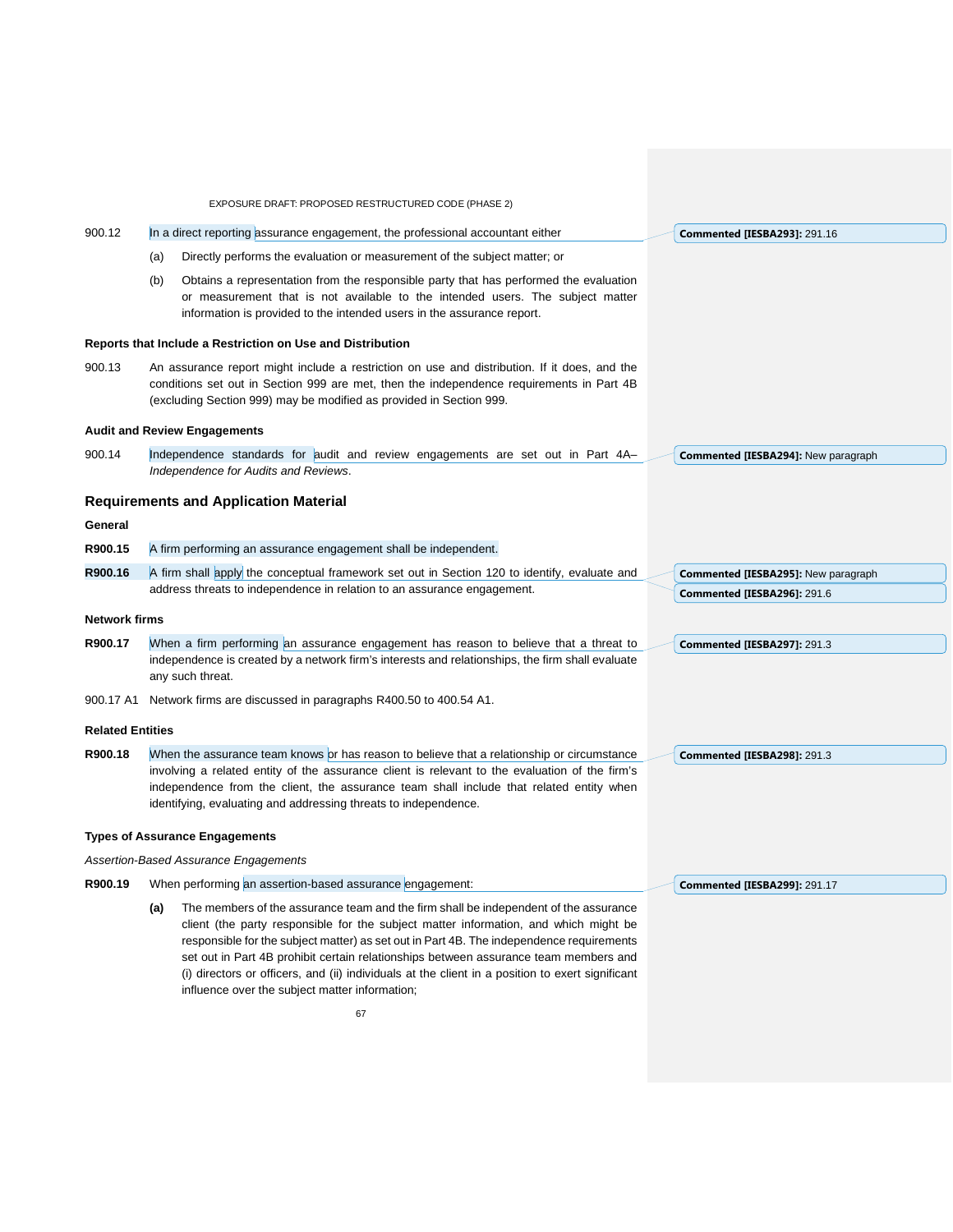- **(b)** The firm shall apply the conceptual framework set out in Section 120 to relationships with individuals at the client in a position to exert significant influence over the subject matter of the engagement; and **Commented [IESBA300]:** 291.17
- **(c)** The firm shall evaluate and address any threats that the firm has reason to believe are created by network firm interests and relationships.
- **R900.20 (a)** When performing an assertion-based assurance engagement where the responsible party is responsible for the subject matter information but not the subject matter, the members of the assurance team and the firm shall be independent of the party responsible for the subject matter information (the assurance client).
	- (b) The firm shall evaluate and address any threats the firm has reason to believe are created by interests and relationships between an assurance team member, the firm, a network firm and the party responsible for the subject matter.
- 900.20 A1 In the majority of assertion-based assurance engagements, the responsible party is responsible for both the subject matter information and the subject matter. However, in some engagements, the responsible party might not be responsible for the subject matter. An example might be when a firm is engaged to perform an assurance engagement regarding a report that an environmental consultant has prepared about a company's sustainability practices for distribution to intended users. In this case, the environmental consultant is the responsible party for the subject matter information but the company is responsible for the subject matter (the sustainability practices).

#### *Direct Reporting Assurance Engagements*

- **R900.21** When performing a direct reporting assurance engagement:
	- **(a)** The members of the assurance team and the firm shall be independent of the assurance client (the party responsible for the subject matter); and
	- **(b)** The firm shall evaluate and address any threats to independence the firm has reason to believe are created by network firm interests and relationships.

#### *Multiple Responsible Parties*

- 900.22 A1 In some assurance engagements, whether assertion-based or direct reporting, there might be several responsible parties. In determining whether it is necessary to apply the provisions in Part 4B to each responsible party in such engagements, the firm may take into account certain matters. These matters include whether an interest or relationship between the firm, or an assurance team member, and a particular responsible party would create a threat to independence that is not trivial and inconsequential in the context of the subject matter information. This determination will take into account factors such as:
	- The materiality of the subject matter information (or of the subject matter) for which the particular responsible party is responsible.
	- The degree of public interest associated with the engagement.

If the firm determines that the threat created by any such interest or relationship with a particular responsible party would be trivial and inconsequential, it might not be necessary to apply all of the provisions of this section to that responsible party.

**Commented [IESBA305]:** 291.20

**Commented [IESBA306]:** 291.20

**Commented [IESBA307]:** 291.28

**Commented [IESBA304]:** 291.18, 291.101

**Commented [IESBA301]:** 290.510, 290.511

**Commented [IESBA302]:** 291.19, 291.101

**Commented [IESBA303]:** 291.19, 291.101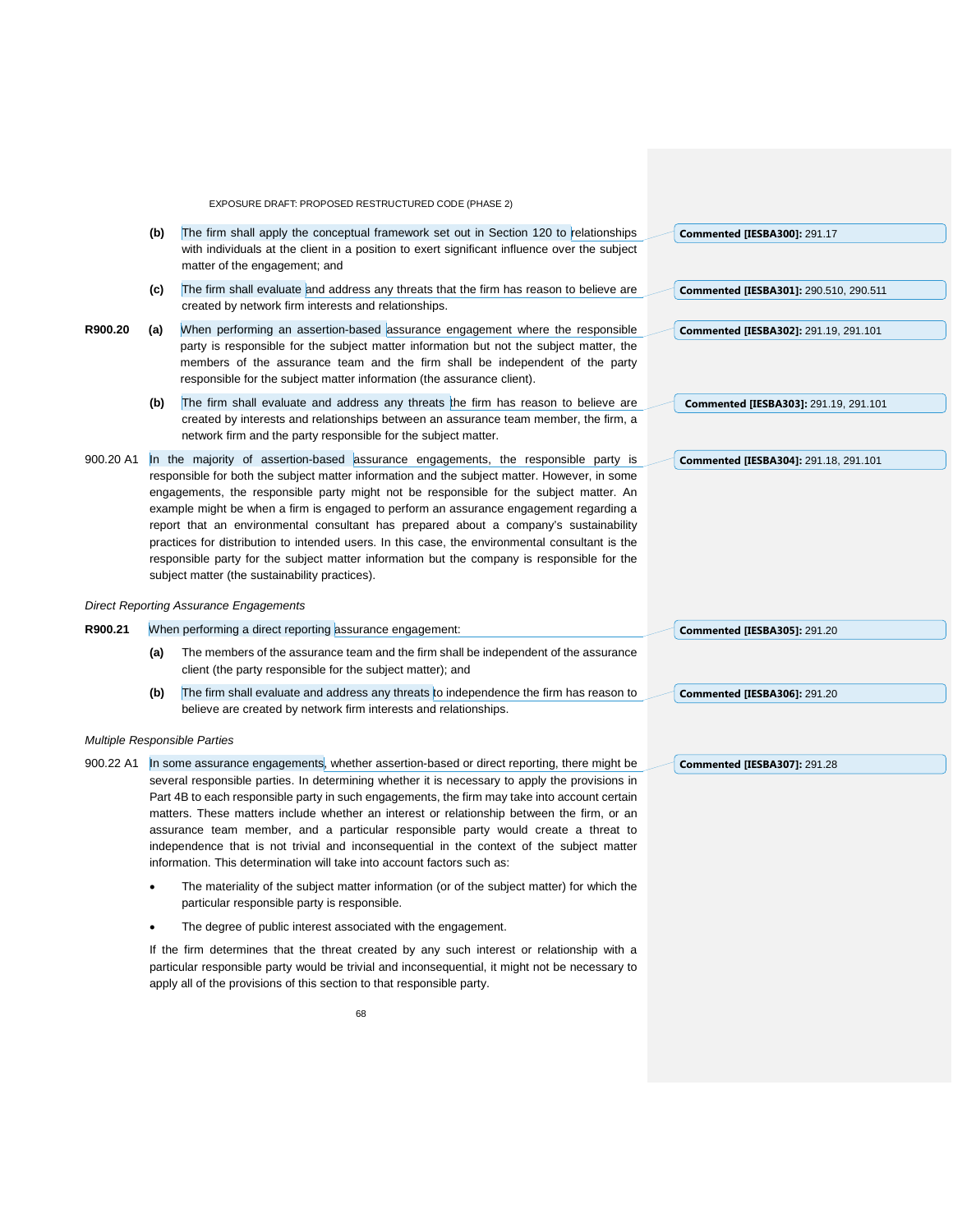|           |     |      | EXPOSURE DRAFT: PROPOSED RESTRUCTURED CODE (PHASE 2)                                                                                                                                                                                                                                                                                                                                                                                                                                                                                                                                    |                                     |
|-----------|-----|------|-----------------------------------------------------------------------------------------------------------------------------------------------------------------------------------------------------------------------------------------------------------------------------------------------------------------------------------------------------------------------------------------------------------------------------------------------------------------------------------------------------------------------------------------------------------------------------------------|-------------------------------------|
|           |     |      | [Paragraphs 900.23 to 900.29 are intentionally left blank]                                                                                                                                                                                                                                                                                                                                                                                                                                                                                                                              |                                     |
|           |     |      | Period During which Independence is Required                                                                                                                                                                                                                                                                                                                                                                                                                                                                                                                                            |                                     |
| R900.30   |     |      | Independence, as required by Part 4B shall be maintained during both:                                                                                                                                                                                                                                                                                                                                                                                                                                                                                                                   |                                     |
|           | (a) |      | The engagement period; and                                                                                                                                                                                                                                                                                                                                                                                                                                                                                                                                                              |                                     |
|           | (b) |      | The period covered by the subject matter information.                                                                                                                                                                                                                                                                                                                                                                                                                                                                                                                                   |                                     |
| 900.30 A1 |     |      | The engagement period starts when the assurance team begins to perform assurance<br>services. The engagement period ends when the assurance report is issued. When the<br>engagement is of a recurring nature, it ends at the later of the notification by either party that<br>the professional relationship has ended or the issuance of the final assurance report.                                                                                                                                                                                                                  | <b>Commented [IESBA308]: 291.30</b> |
| R900.31   |     |      | If an entity becomes an assurance client during or after the period covered by the subject<br>matter information on which the firm will express a conclusion, the firm shall determine whether<br>any threats to independence are created by:                                                                                                                                                                                                                                                                                                                                           | <b>Commented [IESBA309]: 291.31</b> |
|           | (a) |      | Financial or business relationships with the assurance client during or after the period<br>covered by the subject matter information but before accepting the assurance<br>engagement; or                                                                                                                                                                                                                                                                                                                                                                                              |                                     |
|           | (b) |      | Previous services provided to the assurance client.                                                                                                                                                                                                                                                                                                                                                                                                                                                                                                                                     |                                     |
| R900.32   |     |      | Subject to paragraph R900.33, if a non-assurance service was provided to the assurance client<br>during or after the period covered by the subject matter information but before the assurance<br>team begins to perform assurance services and the service would not be permitted during the<br>period of the assurance engagement, the firm shall evaluate and address any threat to<br>independence created by the service. If the threats are not at an acceptable level, the firm shall<br>only accept the assurance engagement if the threats are reduced to an acceptable level. | <b>Commented [IESBA310]: 291.32</b> |
|           |     |      | 900.32 A1 Examples of actions that might be safeguards to address threats to independence include:                                                                                                                                                                                                                                                                                                                                                                                                                                                                                      | <b>Commented [IESBA311]: 291.32</b> |
|           |     |      | Not including personnel who provided the non-assurance service as assurance team<br>members.<br>Having a professional accountant review the assurance and non-assurance work as<br>appropriate.                                                                                                                                                                                                                                                                                                                                                                                         |                                     |
| R900.33   |     |      | As an exception to paragraph R900.32, if the non-assurance service has not been completed<br>and it is not practical to complete or end the service before the commencement of professional<br>services in connection with the assurance engagement, the firm shall only accept the<br>assurance engagement if:                                                                                                                                                                                                                                                                         | <b>Commented [IESBA312]: 291.32</b> |
|           | (a) |      | The firm is satisfied that:                                                                                                                                                                                                                                                                                                                                                                                                                                                                                                                                                             |                                     |
|           |     | (i)  | The non-assurance service will be completed within a short period of time; or                                                                                                                                                                                                                                                                                                                                                                                                                                                                                                           |                                     |
|           |     | (ii) | The client has arrangements in place to transition the service to another provider<br>within a short period of time;                                                                                                                                                                                                                                                                                                                                                                                                                                                                    |                                     |
|           | (b) |      | The firm applies safeguards when necessary during the service period; and                                                                                                                                                                                                                                                                                                                                                                                                                                                                                                               |                                     |
|           | (c) |      | The firm discusses the matter with those charged with governance.                                                                                                                                                                                                                                                                                                                                                                                                                                                                                                                       |                                     |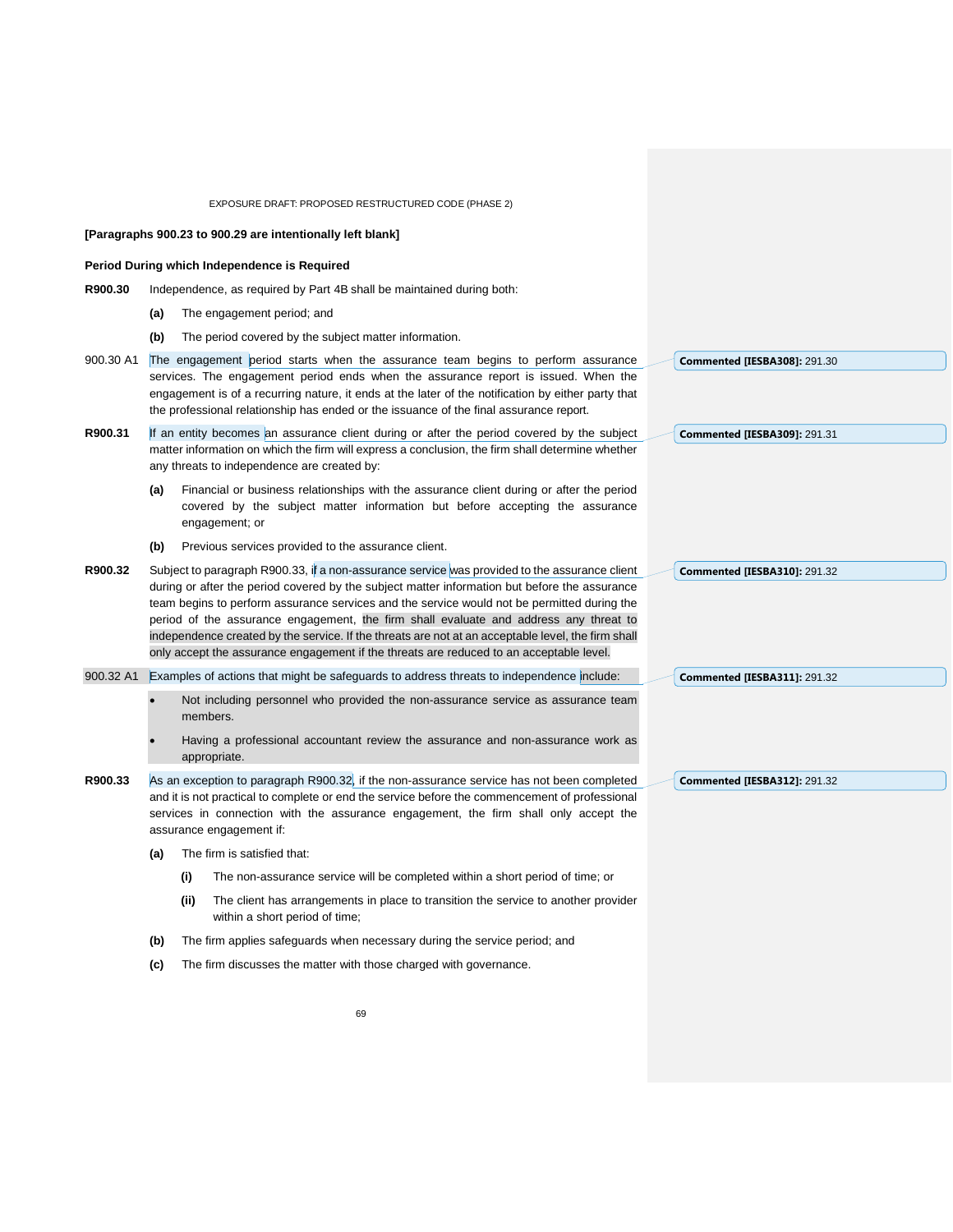## EXPOSURE DRAFT: PROPOSED RESTRUCTURED CODE (PHASE 2) **[Paragraphs 900.34 to 900.39 are intentionally left blank] General Documentation of Independence for Assurance Engagements R900.40** A firm shall document conclusions regarding compliance with Part 4B, and the substance of any relevant discussions that support those conclusions. In particular: **(a)** When safeguards are applied to address a threat, the firm shall document the nature of the threat and the safeguards in place or applied; and **(b)** When a threat requires significant analysis and the firm concluded that the threat was already at an acceptable level, the firm shall document the nature of the threat and the rationale for the conclusion. 900.40 A1 Documentation provides evidence of the firm's judgments in forming conclusions regarding compliance with Part 4B. However, a lack of documentation does not determine whether a firm considered a particular matter or whether the firm is independent. **[Paragraphs 900.41 to 900.49 are intentionally left blank] Breach of a Provision of Independence for Other Assurance Engagements R900.50** If a firm concludes that a breach of Part 4B has occurred, the firm shall: **(a)** End, suspend or eliminate the interest or relationship that created the breach; **(b)** Evaluate the significance of the breach and its impact on the firm's objectivity and ability to issue an assurance report; and **(c)** Determine whether action can be taken that satisfactorily addresses the consequences of the breach. In making this determination, the firm shall exercise professional judgment and take into account whether a reasonable and informed third party would be likely to conclude that the firm's objectivity would be compromised such that the firm is unable to issue an assurance report. **R900.51** If the firm determines that it cannot take action to address the consequences of the breach satisfactorily, the firm shall, as soon as possible, inform the party that engaged the firm or those charged with governance, as appropriate. The firm shall also take the steps necessary to end the assurance engagement in compliance with any applicable legal or regulatory requirements relevant to ending the assurance engagement. **R900.52** If the firm determines that it can take action to address the consequences of the breach satisfactorily, the firm shall discuss the breach and the action it has taken or proposes to take with the party that engaged the firm or those charged with governance, as appropriate. The firm shall discuss the breach and the proposed action on a timely basis, taking into account the circumstances of the engagement and the breach. **R900.53** If the party that engaged the firm does not, or those charged with governance do not concur that the action proposed by the firm in accordance with paragraph R900.50(c) satisfactorily addresses the consequences of the breach, the firm shall take the steps necessary to end the assurance engagement in compliance with any applicable legal or regulatory requirements relevant to ending the assurance engagement. **Commented [IESBA313]:** 291.29 **Commented [IESBA314]:** 291.29 **Commented [IESBA315]:** 291.29 **Commented [IESBA316]:** 291.33 **Commented [IESBA317]:** 291.34 **Commented [IESBA318]:** 291.35 **Commented [IESBA319]:** 291.36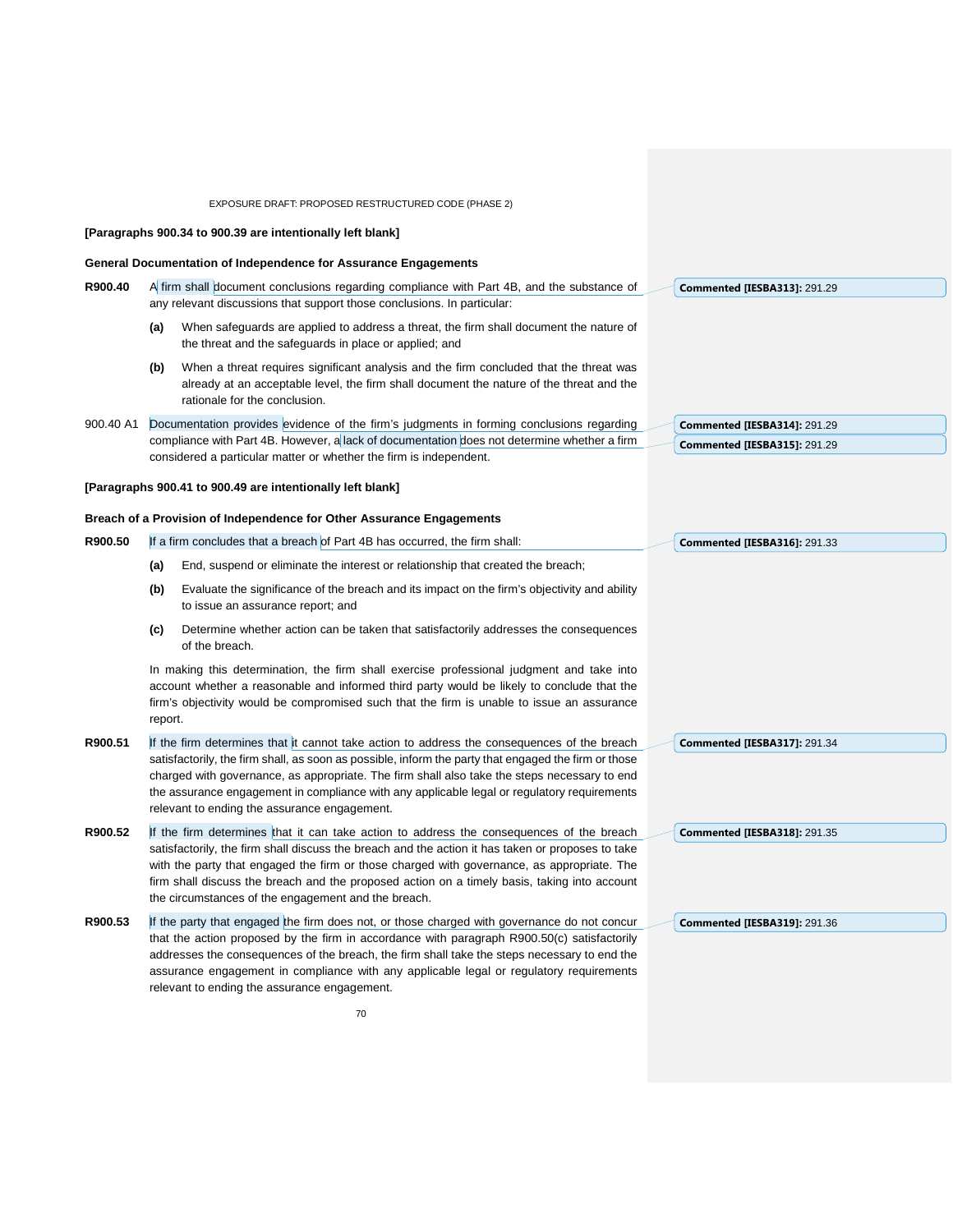|         |     | EXPOSURE DRAFT: PROPOSED RESTRUCTURED CODE (PHASE 2)                                                                                                |                                     |
|---------|-----|-----------------------------------------------------------------------------------------------------------------------------------------------------|-------------------------------------|
| R900.54 |     | In applying the provisions of paragraph R900.50 to R900.53, the firm shall document:                                                                | <b>Commented [IESBA320]: 291.37</b> |
|         | (a) | The breach:                                                                                                                                         |                                     |
|         | (b) | The actions taken;                                                                                                                                  |                                     |
|         | (c) | The key decisions made; and                                                                                                                         |                                     |
|         | (d) | All the matters discussed with the party that engaged the firm or those charged with<br>governance.                                                 |                                     |
| R900.55 |     | If the firm continues with the assurance engagement, it shall also document:                                                                        | <b>Commented [IESBA321]: 291.37</b> |
|         | (a) | The conclusion that, in the firm's professional judgment, objectivity has not been<br>compromised; and                                              |                                     |
|         | (b) | The rationale for why the action taken satisfactorily addressed the consequences of the<br>breach so that the firm could issue an assurance report. |                                     |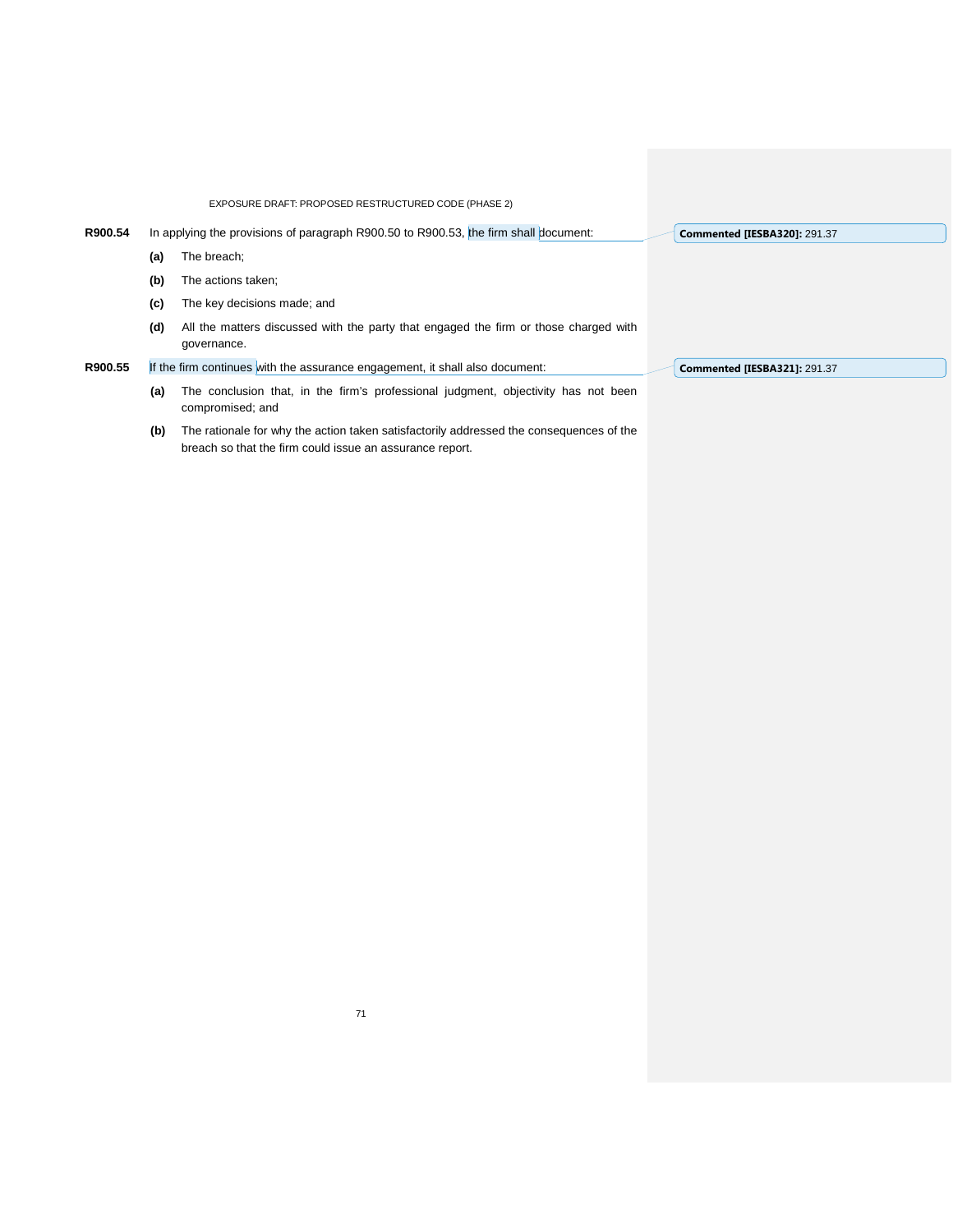|                     | EXPOSURE DRAFT: PROPOSED RESTRUCTURED CODE (PHASE 2)                                                                                                                                                                                                                                                                                                                                               |  |                                            |
|---------------------|----------------------------------------------------------------------------------------------------------------------------------------------------------------------------------------------------------------------------------------------------------------------------------------------------------------------------------------------------------------------------------------------------|--|--------------------------------------------|
| <b>Section 905</b>  |                                                                                                                                                                                                                                                                                                                                                                                                    |  |                                            |
| Fees                |                                                                                                                                                                                                                                                                                                                                                                                                    |  |                                            |
| <b>Introduction</b> |                                                                                                                                                                                                                                                                                                                                                                                                    |  |                                            |
| 905.1               | Firms are required to comply with the fundamental principles, be independent and apply the<br>conceptual framework set out in Section 120 to identify, evaluate and address threats to<br>independence.                                                                                                                                                                                            |  | Commented [IESBA322]: New paragraph        |
| 905.2               | The nature and level of fees or other types of remuneration might create self-interest or<br>intimidation threats.                                                                                                                                                                                                                                                                                 |  |                                            |
| 905.3               | Section 905 sets out specific requirements and application material relevant to applying the<br>conceptual framework to fees or other remuneration.                                                                                                                                                                                                                                                |  | <b>Commented [IESBA323]: New paragraph</b> |
|                     | <b>Requirements and Application Material</b>                                                                                                                                                                                                                                                                                                                                                       |  |                                            |
|                     | <b>Fees-Relative Size</b>                                                                                                                                                                                                                                                                                                                                                                          |  |                                            |
| 905.4 A1            | When the total fees generated from an assurance client by the firm expressing the conclusion<br>in an assurance engagement represent a large proportion of the total fees of that firm, the<br>dependence on that client and concern about losing the client create a self-interest or<br>intimidation threat. Factors that are relevant in evaluating the level of those threats include:         |  | <b>Commented [IESBA324]: 291.148</b>       |
|                     | The operating structure of the firm.                                                                                                                                                                                                                                                                                                                                                               |  |                                            |
|                     | Whether the firm is well established or new.                                                                                                                                                                                                                                                                                                                                                       |  |                                            |
|                     | The significance of the client qualitatively and/or quantitatively to the firm.<br>$\bullet$                                                                                                                                                                                                                                                                                                       |  |                                            |
| 905.4 A2            | Examples of actions that might be safeguards to address the threats set out in paragraph 905.4<br>A1 include:                                                                                                                                                                                                                                                                                      |  | <b>Commented [IESBA325]: 291.148</b>       |
|                     | Increasing the client base in the firm to reduce dependence on the assurance client.                                                                                                                                                                                                                                                                                                               |  |                                            |
|                     | External quality control reviews.                                                                                                                                                                                                                                                                                                                                                                  |  |                                            |
|                     | Consulting a third party, such as a professional body or a professional accountant, on<br>key assurance judgments and taking appropriate steps following that consultation.                                                                                                                                                                                                                        |  |                                            |
| 905.5 A1            | A self-interest or intimidation threat is also created when the fees generated by the firm from<br>an assurance client represent a large proportion of the revenue from an individual partner's<br>clients.                                                                                                                                                                                        |  | <b>Commented [IESBA326]: 291.149</b>       |
| 905.5 A2            | An example of an action that might be a safeguard to address the threats set out in paragraph<br>905.5 A1 is having an additional professional accountant who was not an assurance team<br>member review the work or otherwise advise as necessary.                                                                                                                                                |  | <b>Commented [IESBA327]: 291.149</b>       |
| Fees-Overdue        |                                                                                                                                                                                                                                                                                                                                                                                                    |  |                                            |
| 905.6 A1            | A self-interest threat might be created if a significant part of fees is not paid before the<br>assurance report, if any, for the following period is issued. It is generally expected that the firm<br>will require payment of such fees before any such report is issued. The requirements and<br>application material set out in Section 911 with respect to loans and guarantees might also be |  | <b>Commented [IESBA328]: 291.150</b>       |

relevant to situations where such unpaid fees exist.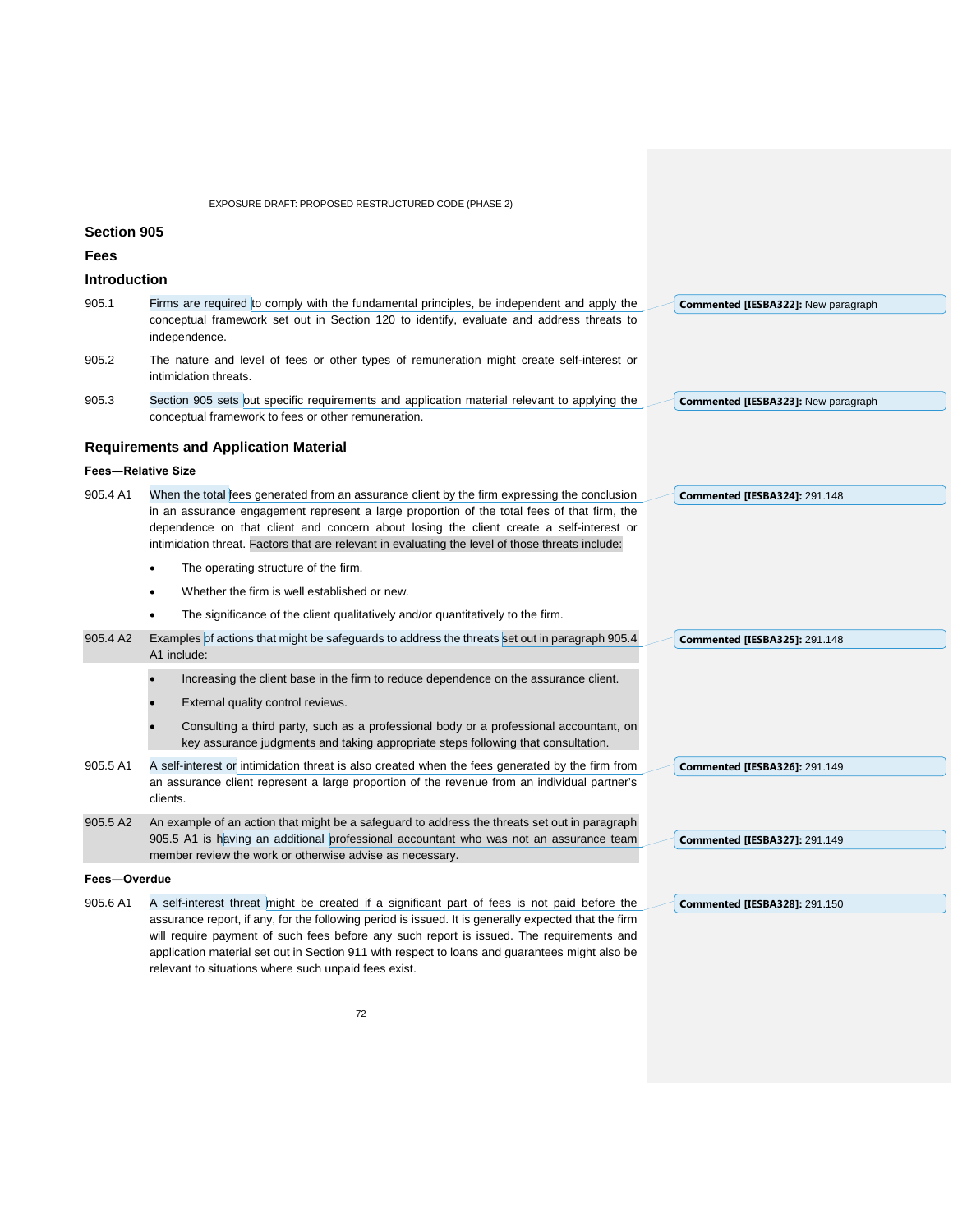EXPOSURE DRAFT: PROPOSED RESTRUCTURED CODE (PHASE 2) 905.6 A2 Examples of actions that might be safeguards to address threats created by overdue fees include: • Obtaining partial payment of overdue fees. Have an additional professional accountant, who did not take part in the assurance engagement review the work performed. **R905.7** When a significant part of fees due from an assurance client remains unpaid for a long time, the firm shall determine: **(a)** Whether the overdue fees might be equivalent to a loan to the client; and **(b)** Whether it is appropriate for the firm to be re-appointed or continue the assurance engagement because of the significance of the overdue fee. **Contingent Fees** 905.8 A1 Contingent fees are fees calculated on a predetermined basis relating to the outcome of a transaction or the result of the services performed. A contingent fee charged through an intermediary is an example of an indirect contingent fee. In this section, fees are not regarded as being contingent if established by a court or other public authority. **R905.9** A firm shall not charge directly or indirectly a contingent fee for an assurance engagement. **R905.10** A firm shall not charge directly or indirectly a contingent fee for a non-assurance service provided to an assurance client if the outcome of the non-assurance service, and therefore, the amount of the fee, is dependent on a future or contemporary judgment related to a matter that is material to the subject matter information of the assurance engagement. 905.10 A1 Paragraphs R905.9 and R905.10 preclude a firm from entering into certain contingent fee arrangements with an assurance client. Even if such contingent fee arrangements are not precluded when providing a non-assurance service to an assurance client, a self-interest threat might still be created. Factors that are relevant in evaluating the level of such threats include: The range of possible fee amounts. • Whether an appropriate authority determines the outcome of the matter upon which the contingent fee will be determined. The nature of the service. The effect of the event or transaction on the subject matter information. 905.10 A2 Examples of actions that might be safeguards to address a threat created by a contingent fee include: Having a professional accountant review the relevant assurance work or otherwise advise as necessary. Using professionals who are not members of the assurance team to perform the non-**Commented [IESBA329]:** 291.150 **Commented [IESBA330]:** 290.150 **Commented [IESBA331]:** 291.151 **Commented [IESBA332]:** 291.152 **Commented [IESBA333]:** 291.153 **Commented [IESBA334]:** 291.154 **Commented [IESBA335]:** 291.154

assurance service.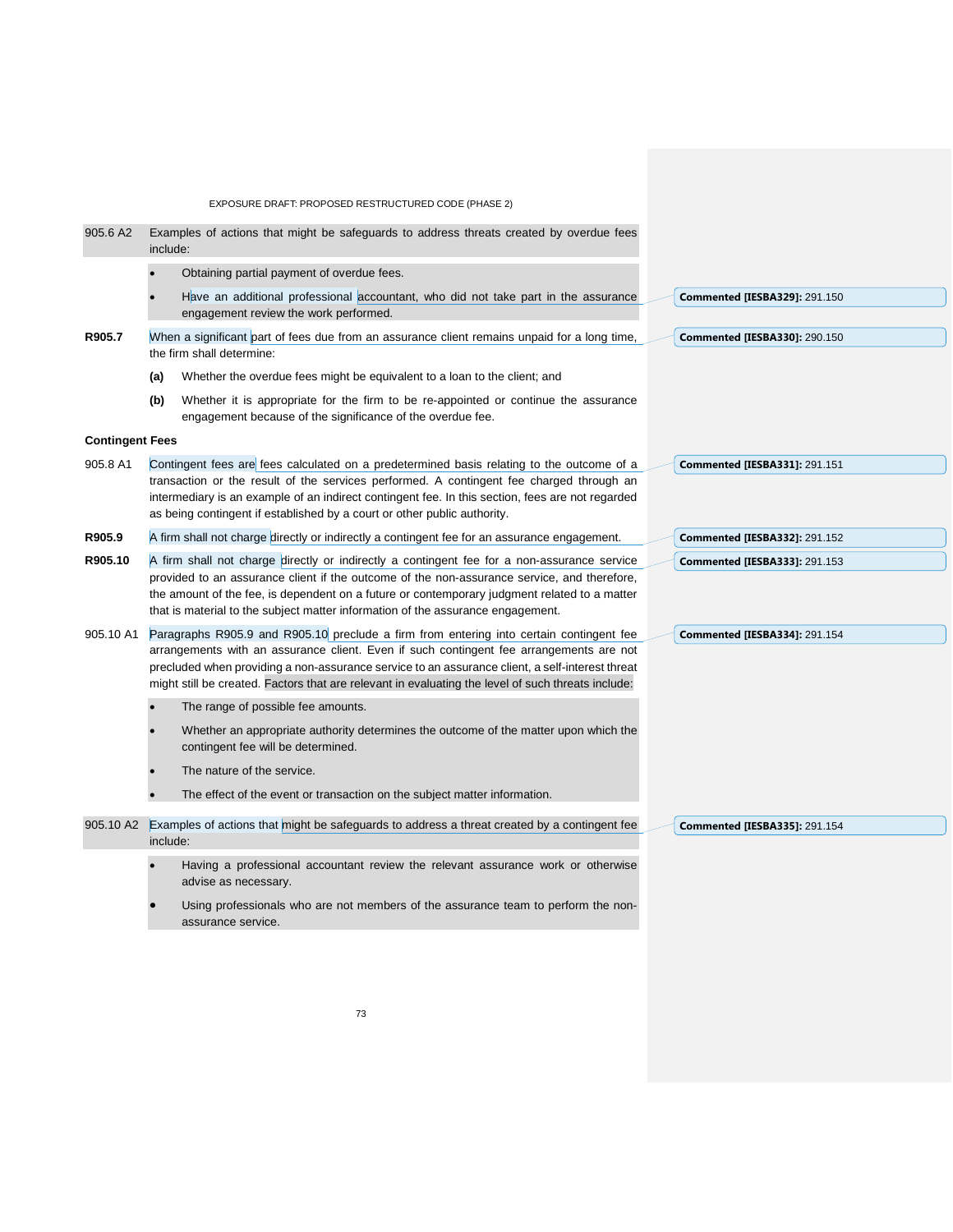# **Section 906**

# **Gifts and Hospitality**

## **Introduction**

| 906.1              | Firms are required to comply with the fundamental principles, be independent and apply the<br>conceptual framework set out in Section 120 to identify, evaluate and address threats to<br>independence. | Commented [IESBA336]: New paragraph  |
|--------------------|---------------------------------------------------------------------------------------------------------------------------------------------------------------------------------------------------------|--------------------------------------|
| 906.2              | Accepting gifts or hospitality from an assurance client might create self-interest, familiarity or<br>other threats.                                                                                    | <b>Commented [IESBA337]: 291.155</b> |
| 906.3              | Section 906 sets out a specific requirement relevant to applying the conceptual framework to<br>offers of gifts and hospitality.                                                                        | Commented [IESBA338]: New paragraph  |
| <b>Requirement</b> |                                                                                                                                                                                                         |                                      |

R906.4 A firm or an assurance team member shall not accept gifts or hospitality from an assurance client, unless the value is trivial and inconsequential. **Commented [IESBA339]:** 291.155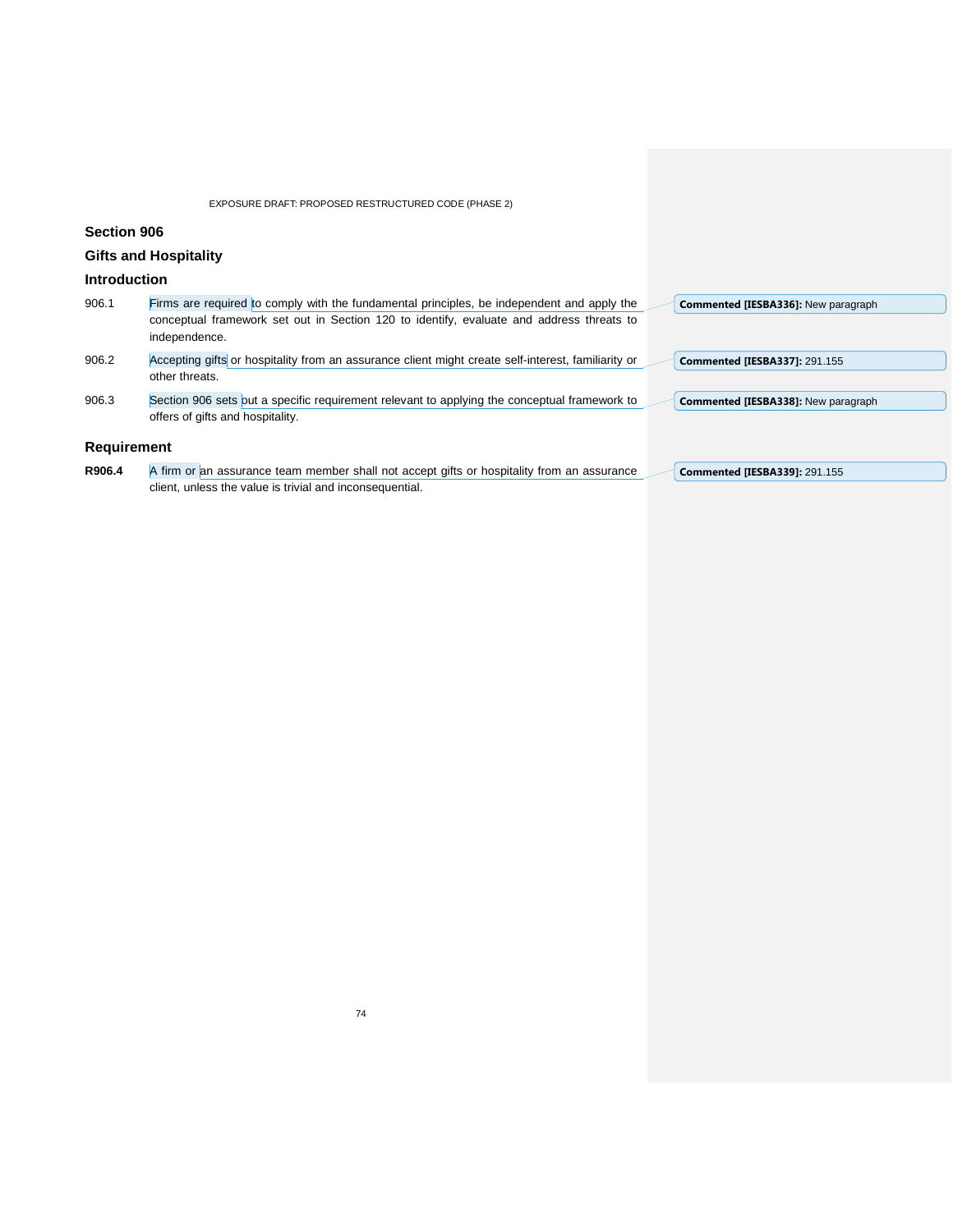**Section 907**

|  |  | <b>Actual or Threatened Litigation</b> |  |
|--|--|----------------------------------------|--|
|--|--|----------------------------------------|--|

## **Introduction**

| 907.1 | Firms are required to comply with the fundamental principles, be independent and apply the<br>Commented [IESBA340]: New paragraph |
|-------|-----------------------------------------------------------------------------------------------------------------------------------|
|       | conceptual framework set out in Section 120 to identify, evaluate and address threats to                                          |
|       | independence.                                                                                                                     |
| 907.2 | When litigation occurs, or appears likely, between an assurance client and the firm or an<br><b>Commented [IESBA341]: 291.156</b> |
|       | assurance team member, self-interest and intimidation threats are created.                                                        |
| 907.3 | Section 907 sets out specific application material relevant to applying the conceptual<br>Commented [IESBA342]: New paragraph     |

907.3 Section 907 sets out specific application material relevant to applying the conceptual framework to such actual or threatened litigation.

## **Application Material**

| 907.4 A1 | The relationship between client management and assurance team members must be                                                                                          | <b>Commented [IESBA343]: 291.156</b> |
|----------|------------------------------------------------------------------------------------------------------------------------------------------------------------------------|--------------------------------------|
|          | characterized by complete candor and full disclosure regarding all aspects of a client's                                                                               |                                      |
|          | operations. The adversarial positions which might result from actual or threatened litigation                                                                          |                                      |
|          | might affect management's willingness to make complete disclosures and create self-interest                                                                            |                                      |
|          | and intimidation threats. Factors that are relevant in evaluating the level of such threats include:                                                                   | <b>Commented [IESBA344]: 291.156</b> |
|          | The materiality of the litigation.                                                                                                                                     |                                      |
|          | Whether the litigation relates to a prior assurance engagement.                                                                                                        |                                      |
| 907.4 A2 | An example of an action that might be a safeguard to address threats created by actual or<br>threatened litigation is having a professional review the work performed. | <b>Commented [IESBA345]: 291.156</b> |
|          |                                                                                                                                                                        |                                      |

If the litigation involves an assurance team member, an action that might eliminate those threats is removing that individual from the assurance team.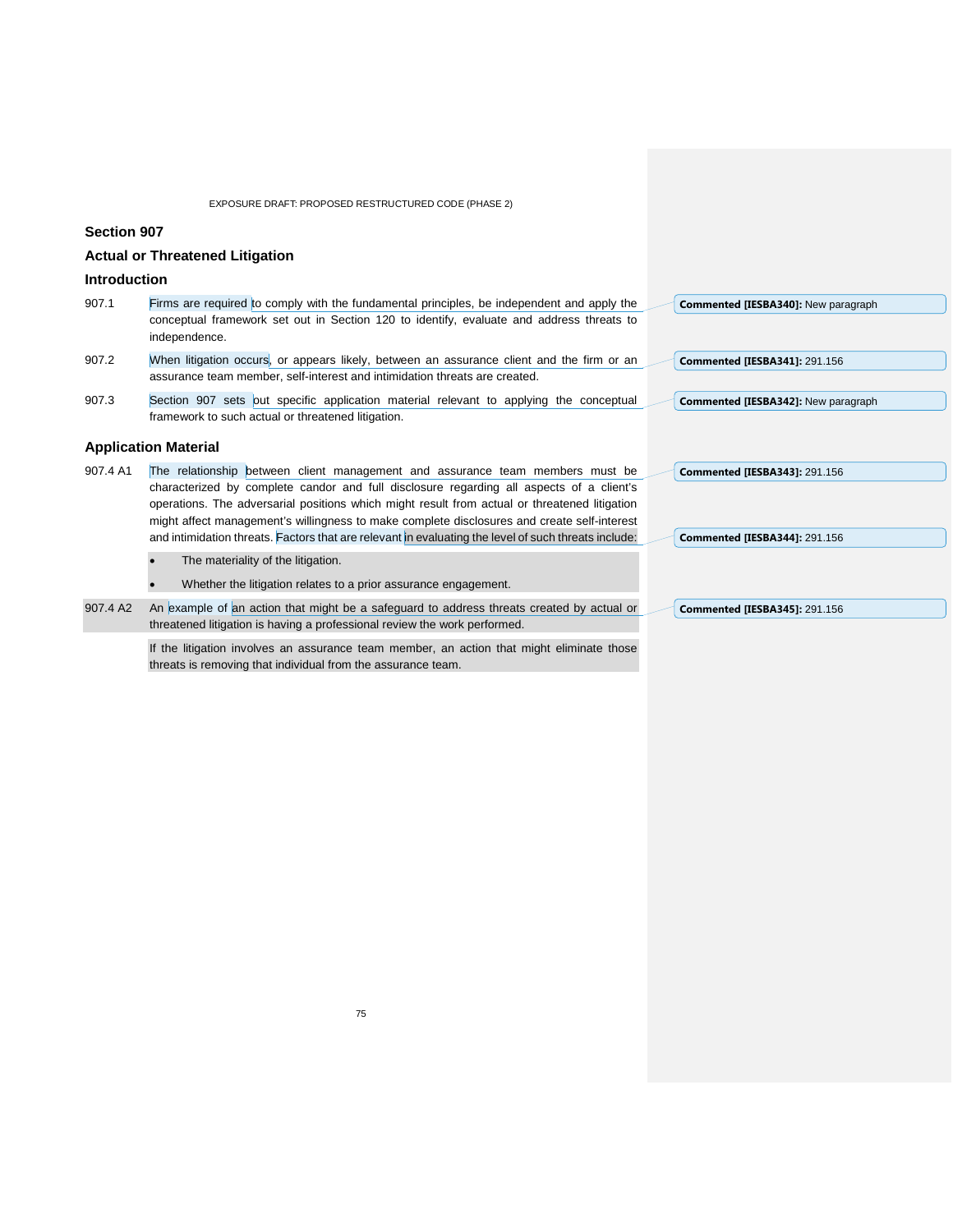### **Section 910**

### **Financial Interests**

### **Introduction**

| 910.1 | Firms are required to comply with the fundamental principles, be independent and apply the     | Commented [IESBA346]: New paragraph  |
|-------|------------------------------------------------------------------------------------------------|--------------------------------------|
|       | conceptual framework set out in Section 120 to identify, evaluate and address threats to       |                                      |
|       | independence.                                                                                  |                                      |
| 910.2 | Holding a financial interest in an assurance client might create a self-interest threat.       | <b>Commented [IESBA347]: 291.104</b> |
| 910.3 | Section 910 sets out specific requirements and application material on applying the conceptual | Commented [IESBA348]: New paragraph  |
|       | framework to financial interests.                                                              |                                      |
|       | <b>Requirements and Application Material</b>                                                   |                                      |

#### **General**

| 910.4 A1 | A financial interest might be held directly or held indirectly through an intermediary such as a | <b>Commented [IESBA349]: 291.105</b> |
|----------|--------------------------------------------------------------------------------------------------|--------------------------------------|
|          | collective investment vehicle, an estate or a trust. When a beneficial owner has control over    |                                      |
|          | the intermediary or the ability to influence its investment decisions, the Code defines that     |                                      |
|          | financial interest to be direct. Conversely, when a beneficial owner has no control over the     |                                      |
|          | intermediary or ability to influence its investment decisions, the Code defines that financial   |                                      |
|          | interest to be indirect.                                                                         |                                      |
| 910.5 A1 | Section 910 contains references to the "materiality" of a financial interest. In determining     | <b>Commented [IESBA350]: 291.103</b> |
|          | whether such an interest is material to an individual, the combined net worth of the individual  |                                      |

- and the individual's immediate family members may be taken into account.
- 910.6 A1 Factors that are relevant in evaluating the level of threats created by holding financial interests in an assurance client include: **Commented [IESBA351]:** 291.104
	- The role of the individual holding the financial interest.
	- Whether the financial interest is direct or indirect.
	- The materiality of the financial interest.

#### **Financial Interests Held by the Firm, Assurance Team Members and Immediate Family**

- **R910.7** A direct financial interest or a material indirect financial interest in the assurance client shall not be held by: **Commented [IESBA352]:** 291.106
	- **(a)** The firm; or

**(b)** An assurance team member or any of that individual's immediate family.

**R910.8** When an entity has a controlling interest in the assurance client and the client is material to the entity, neither the firm, nor an assurance team member nor any of that individual's immediate family shall hold a direct or material indirect financial interest in that entity. **Commented [IESBA353]:** 291.108

#### **Financial Interests Held as Trustee**

**R910.9** Paragraph R910.7 shall also apply to a financial interest in an assurance client held in a trust for which the firm or individual acts as trustee unless: **Commented [IESBA354]:** 291.109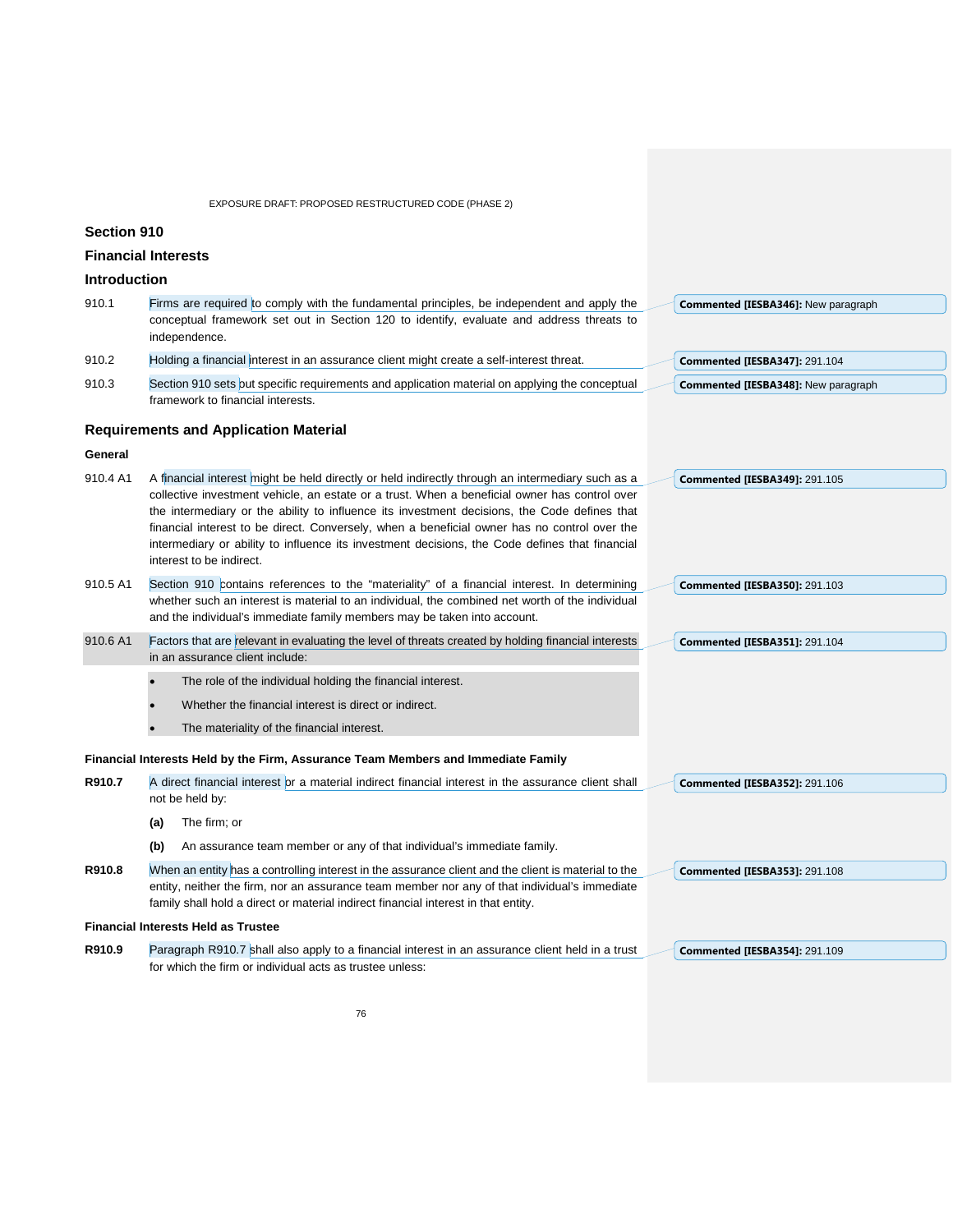EXPOSURE DRAFT: PROPOSED RESTRUCTURED CODE (PHASE 2) **(a)** None of the following is a beneficiary of the trust: the trustee, the assurance team member or any of that individual's immediate family or the firm; **(b)** The interest in the assurance client held by the trust is not material to the trust; **(c)** The trust is not able to exercise significant influence over the assurance client; and **(d)** None of the following can significantly influence any investment decision involving a financial interest in the assurance client: the trustee, the assurance team member or any of that individual's immediate family or the firm. **Financial Interests Received Unintentionally R910.10** If a firm, an assurance team member, or any of that individual's immediate family, receives a direct financial interest or a material indirect financial interest in an assurance client by way of an inheritance, gift, as a result of a merger, or in similar circumstances and the interest would not be permitted to be held under this section: **(a)** If the interest is received by the firm, the financial interest shall be disposed of immediately, or a sufficient amount of an indirect financial interest shall be disposed of so that the remaining interest is no longer material; or **(b)** If the interest is received by an assurance team member, or by any of that individual's immediate family, the individual who received the financial interest shall immediately dispose of the financial interest, or dispose of a sufficient amount of an indirect financial interest so that the remaining interest is no longer material. **Financial Interests – Other Circumstances R910.11** In the following circumstances related to financial interests, the firm shall apply the conceptual framework set out in Section 120: (a) If an assurance team member knows that a close family member has a direct financial interest or a material indirect financial interest in the assurance client. (Ref: Para. 910.11 A1). **(b)** If an assurance team member knows that a financial interest is held by other individuals, including: • Partners and professional employees of the firm, apart from those who are specifically not permitted to hold such financial interests by paragraph R910.7, or their immediate family members. • Individuals with a close personal relationship with an assurance team member. (Ref: Para. 910.11 A3). 910.11 A1 A self-interest threat might be created if an assurance team member has a close family member who the assurance team member knows has a direct financial interest or a material indirect financial interest in the assurance client. Factors that are relevant in evaluating the level of such threats include: The nature of the relationship between the assurance team member and the close family member; and The materiality of the financial interest to the close family member. **Commented [IESBA355]:** 291.111 **Commented [IESBA356]:** 291.107 **Commented [IESBA357]:** 291.110 **Commented [IESBA358]:** 291.107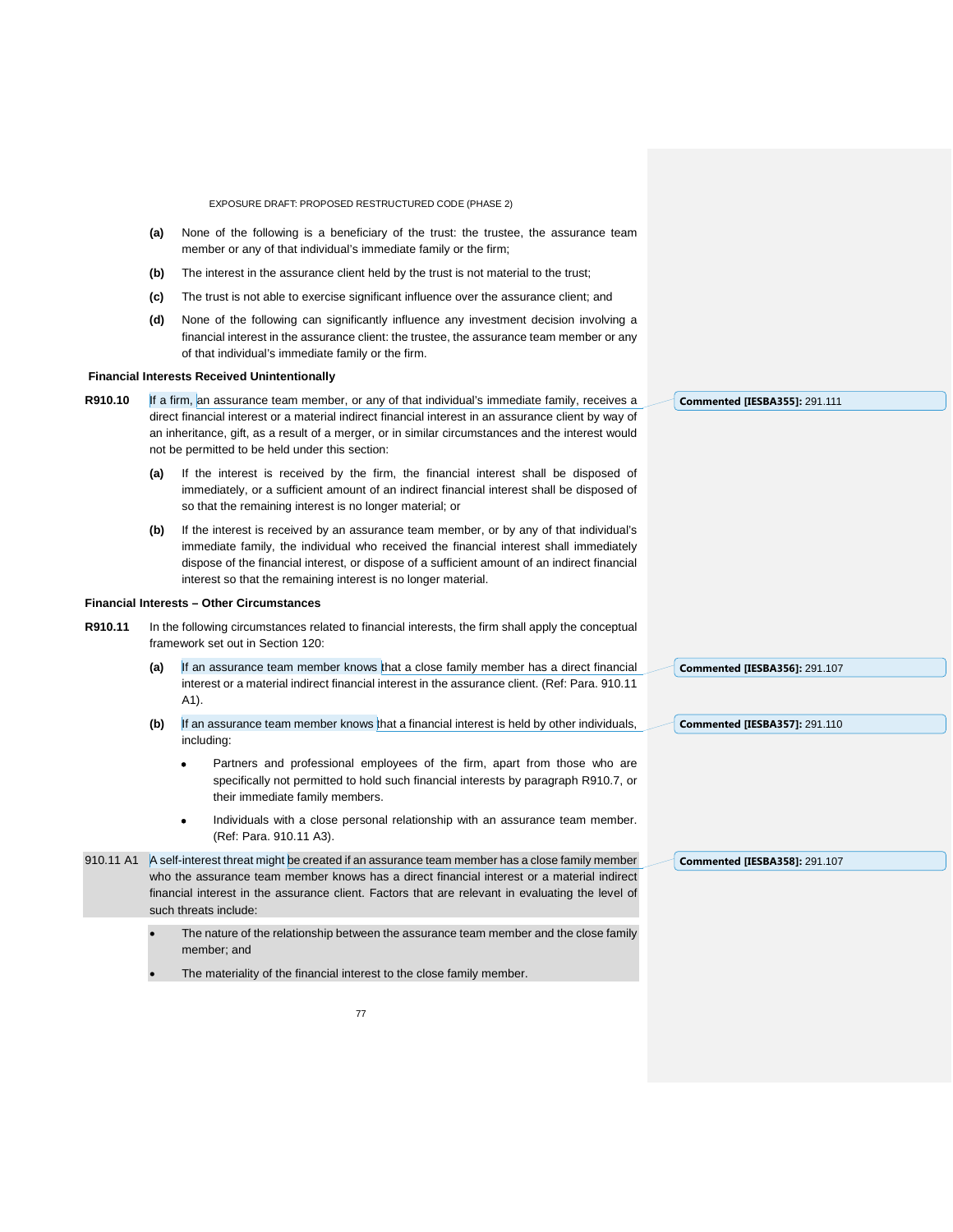| EXPOSURE DRAFT: PROPOSED RESTRUCTURED CODE (PHASE 2)                                                                                                                                                                           |  |
|--------------------------------------------------------------------------------------------------------------------------------------------------------------------------------------------------------------------------------|--|
| Whether the financial interest is direct or indirect.                                                                                                                                                                          |  |
| The firm's organizational, operating and reporting structure.                                                                                                                                                                  |  |
| Examples of actions that might be safeguards to address threats created by having a financial<br>910.11 A2<br><b>Commented [IESBA359]: 291.107</b><br>interest as set out in paragraph 910.11 A1 include:                      |  |
| The close family member disposing, as soon as practicable, of all of the financial interest<br>or disposing of a sufficient portion of an indirect financial interest so that the remaining<br>interest is no longer material. |  |
| Having a professional accountant review the work of the assurance team member.                                                                                                                                                 |  |
| An action that might eliminate those threats is to remove the individual from the assurance<br>team.                                                                                                                           |  |
| 910.11 A3 An example of an action that might be a safeguard to address threats set out in paragraph<br>R910.11(b) is having a professional accountant review the work of the assurance team.                                   |  |
| 910.11 A4 Actions that might eliminate those threats include:<br><b>Commented [IESBA360]: 291.110</b>                                                                                                                          |  |
| Removing the assurance team member with the personal relationship from the<br>assurance team.                                                                                                                                  |  |
| Excluding the assurance team member from any significant decision-making concerning<br>the assurance engagement.                                                                                                               |  |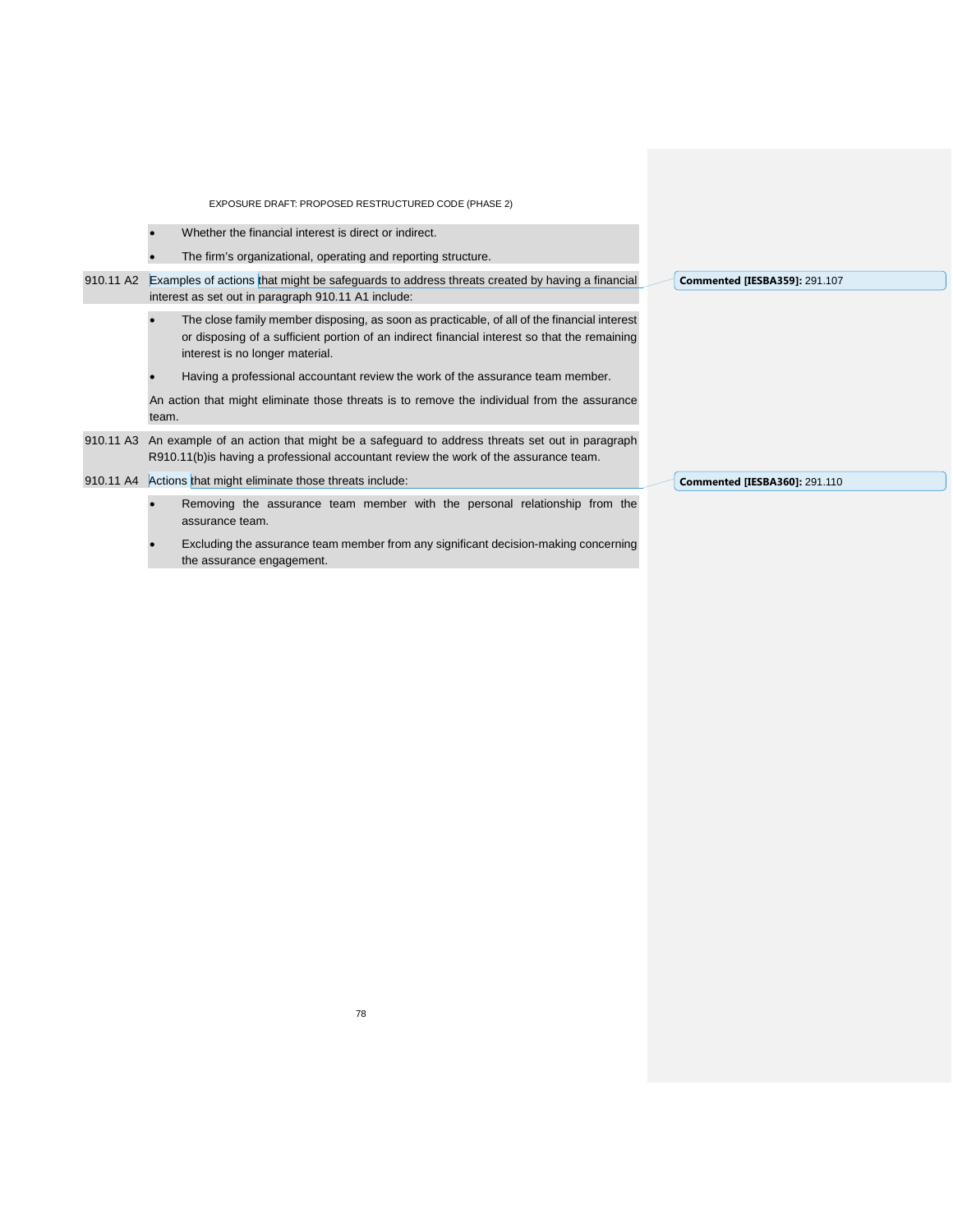|                     | EXPOSURE DRAFT: PROPOSED RESTRUCTURED CODE (PHASE 2)                                                                                                                                                  |                                            |
|---------------------|-------------------------------------------------------------------------------------------------------------------------------------------------------------------------------------------------------|--------------------------------------------|
| <b>Section 911</b>  |                                                                                                                                                                                                       |                                            |
|                     | <b>Loans and Guarantees</b>                                                                                                                                                                           |                                            |
| <b>Introduction</b> |                                                                                                                                                                                                       |                                            |
| 911.1               | Firms are required to comply with the fundamental principles, be independent and apply the                                                                                                            | <b>Commented [IESBA361]: New paragraph</b> |
|                     | conceptual framework set out in Section 120 to identify, evaluate and address threats to<br>independence.                                                                                             |                                            |
| 911.2               | A loan or a guarantee of a loan between an assurance client and a firm, an assurance team<br>member or any of that individual's immediate family might create self-interest or other threats.         | <b>Commented [IESBA362]: 291.112</b>       |
| 911.3               | Section 911 sets out specific requirements and application material relevant to applying the<br>conceptual framework to loans and guarantees.                                                         | Commented [IESBA363]: New paragraph        |
|                     | <b>Requirements and Application Material</b>                                                                                                                                                          |                                            |
| General             |                                                                                                                                                                                                       |                                            |
| 911.4 A1            | Section 911 contains references to the "materiality" of a loan or guarantee. For the purpose of                                                                                                       | <b>Commented [IESBA364]: 291.103</b>       |
|                     | determining whether such a loan or guarantee is material to an individual, the combined net<br>worth of the individual and the individual's immediate family members may be taken into<br>account     |                                            |
|                     | Loans and Guarantees with an Assurance Client                                                                                                                                                         |                                            |
| R911.5              | A firm, or an assurance team member, or any of that individual's immediate family shall not<br>make or guarantee a loan to an assurance client unless the loan or guarantee is immaterial to<br>both: | <b>Commented [IESBA365]: 291.116</b>       |
|                     | The firm, or the individual making the loan or guarantee, as applicable; and<br>(a)                                                                                                                   |                                            |
|                     | The client.<br>(b)                                                                                                                                                                                    |                                            |
|                     | Loans and Guarantees with an Assurance Client that is a Bank or Similar Institution                                                                                                                   |                                            |
| R911.6              | A firm, an assurance team member or any of that individual's immediate family, shall not accept                                                                                                       | <b>Commented [IESBA366]: 291.112</b>       |
|                     | a loan, or a guarantee of a loan, from an assurance client that is a bank or a similar institution,<br>unless the loan or guarantee is made under normal lending procedures, terms and conditions.    |                                            |
| 911.6 A1            | Examples of loans include mortgages, bank overdrafts, car loans and credit card balances.                                                                                                             |                                            |
| 911.6 A2            | If a loan from an assurance client that is a bank or similar institution is made under normal                                                                                                         | <b>Commented [IESBA367]: 291.113</b>       |
|                     | lending procedures, terms and conditions and it is material to the assurance client or firm<br>receiving the loan, it might create a self-interest threat. An example of an action that might be      |                                            |
|                     | a safeguard to address such threats is having the work reviewed by a professional who is not                                                                                                          |                                            |
|                     | a member of the assurance team that is neither involved with the assurance engagement nor                                                                                                             |                                            |
|                     | is a beneficiary of the loan. If the loan is to a firm, the reviewing professional might be someone<br>from a network firm.                                                                           |                                            |
|                     | <b>Deposit or Brokerage Accounts</b>                                                                                                                                                                  |                                            |
| R911.7              | A firm, an assurance team member or any of that individual's immediate family shall not have                                                                                                          | <b>Commented [IESBA368]: 291.117</b>       |
|                     | deposits or a brokerage account with an assurance client that is a bank, broker, or similar                                                                                                           |                                            |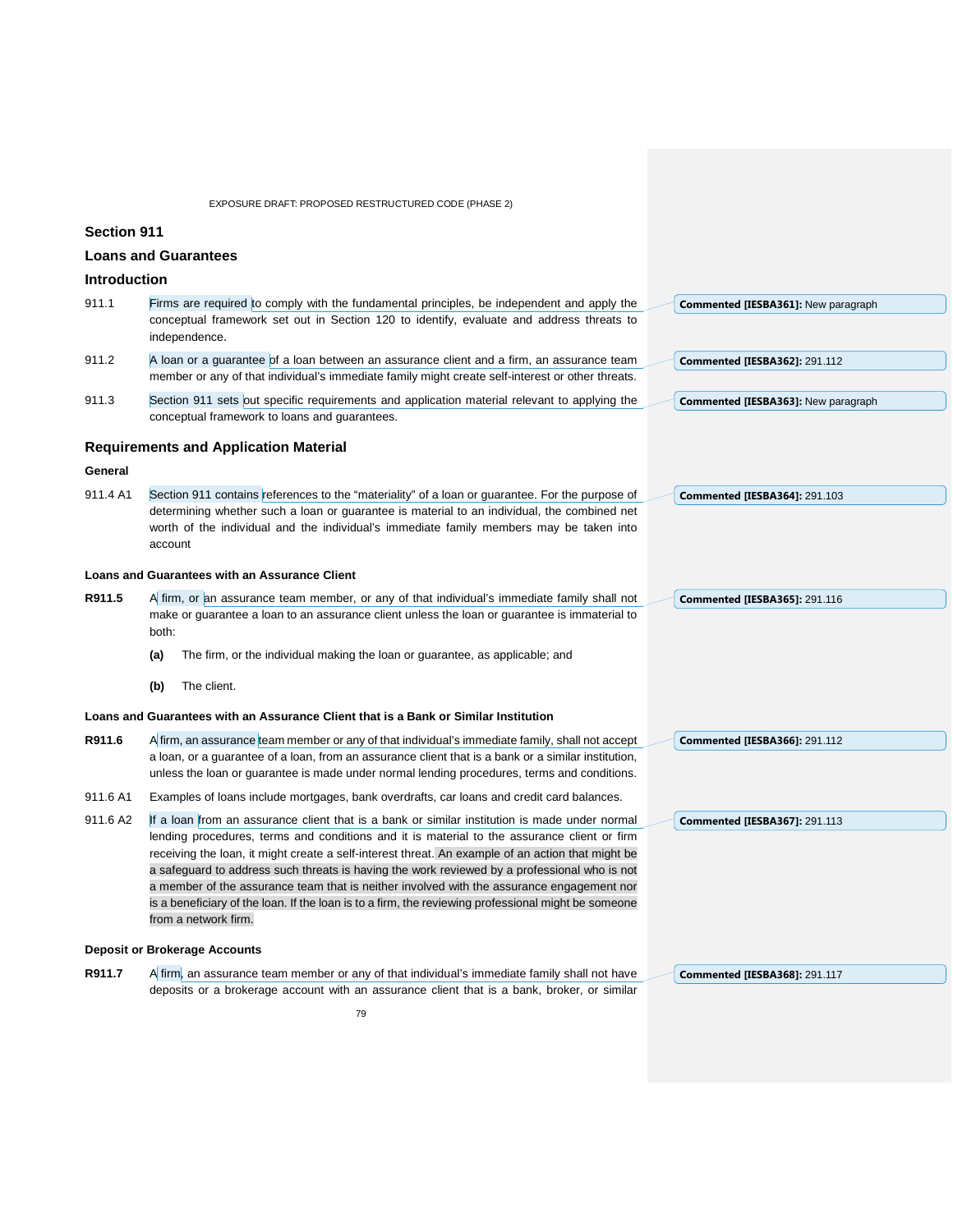institution, unless the deposit or account is held under normal commercial terms.

### **Loans and Guarantees with an Assurance Client that is not a Bank or Similar Institution**

**R911.8** A firm or an assurance team member, or any of that individual's immediate family members, shall not accept a loan from, or have a borrowing guaranteed by, an assurance client that is not a bank or similar institution, unless the loan or guarantee is immaterial to both:

- **(a)** The firm, or the individual receiving the loan or guarantee, as applicable; and
- **(b)** The client.

**Commented [IESBA369]:** 291.115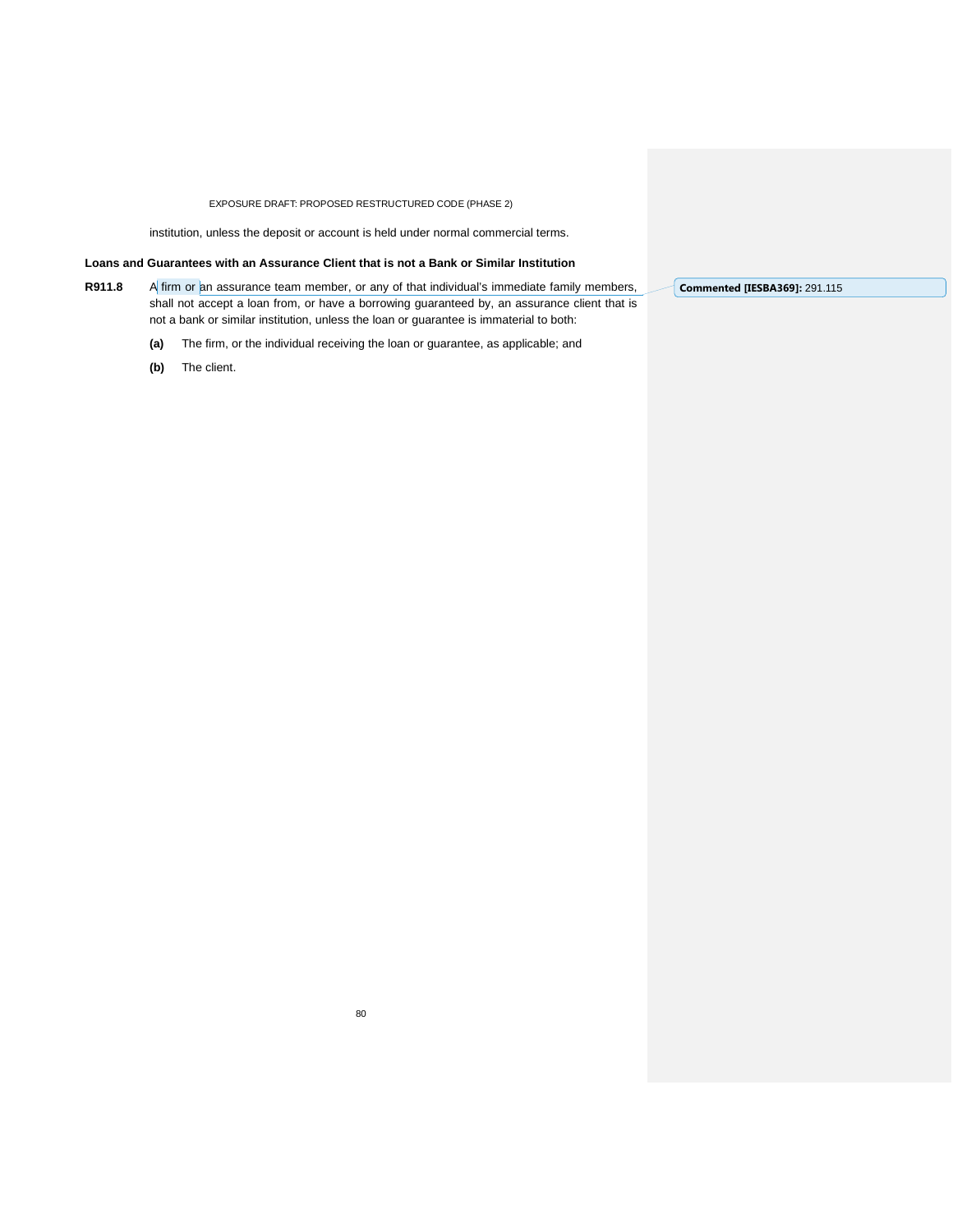|                     | EXPOSURE DRAFT: PROPOSED RESTRUCTURED CODE (PHASE 2)                                                                                                                                                                                                                                                                       |                                                                                               |
|---------------------|----------------------------------------------------------------------------------------------------------------------------------------------------------------------------------------------------------------------------------------------------------------------------------------------------------------------------|-----------------------------------------------------------------------------------------------|
| <b>Section 920</b>  |                                                                                                                                                                                                                                                                                                                            |                                                                                               |
|                     | <b>Business Relationships</b>                                                                                                                                                                                                                                                                                              |                                                                                               |
| <b>Introduction</b> |                                                                                                                                                                                                                                                                                                                            |                                                                                               |
| 920.1               | Firms are required to comply with the fundamental principles, be independent and apply the<br>conceptual framework set out in Section 120 to identify, evaluate and address threats to<br>independence.                                                                                                                    | <b>Commented [IESBA370]: New paragraph</b>                                                    |
| 920.2               | A close business relationship between an assurance client or its management and a firm, an<br>assurance team member or any of that individual's immediate family might create self-interest<br>or intimidation threats.                                                                                                    | <b>Commented [IESBA371]: 291.118</b>                                                          |
| 920.3               | Section 920 sets out specific requirements and application material relevant to applying the<br>conceptual framework to business relationships.                                                                                                                                                                            | <b>Commented [IESBA372]: New paragraph</b>                                                    |
|                     | <b>Requirements and Application Material</b>                                                                                                                                                                                                                                                                               |                                                                                               |
| General             |                                                                                                                                                                                                                                                                                                                            |                                                                                               |
| 920.4 A1            | Section 920 contains references to the "materiality" of a financial interest and the "significance"                                                                                                                                                                                                                        | <b>Commented [IESBA373]: 291.103</b>                                                          |
|                     | of a business relationship. In determining whether such a financial interest is material to an<br>individual, the combined net worth of the individual and the individual's immediate family<br>members may be taken into account.                                                                                         |                                                                                               |
| 920.5 A1            | Examples of a close business relationship arising from a commercial relationship or common<br>financial interest include:                                                                                                                                                                                                  | <b>Commented [IESBA374]: 291.118</b>                                                          |
|                     | Having a financial interest in a joint venture with either the client or a controlling owner,<br>director or officer or other individual who performs senior managerial activities for that<br>client.                                                                                                                     |                                                                                               |
|                     | Arrangements to combine one or more services or products of the firm with one or more<br>services or products of the client and to market the package with reference to both<br>parties.                                                                                                                                   |                                                                                               |
|                     | Distribution or marketing arrangements under which the firm distributes or markets the<br>client's products or services, or the client distributes or markets the firm's products or<br>services.                                                                                                                          |                                                                                               |
|                     | Firm or Assurance Team Member Relationships                                                                                                                                                                                                                                                                                |                                                                                               |
| R920.5              | The firm or an assurance team member shall not have a close business relationship with an<br>assurance client or its management unless any financial interest is immaterial and the business<br>relationship is insignificant to the client or its management and the firm or the assurance team<br>member, as applicable. | <b>Commented [IESBA375]:</b> 291.118 (2 <sup>nd</sup> and 3 <sup>rd</sup> last<br>paragraphs) |
|                     | <b>Buying Goods or Services</b>                                                                                                                                                                                                                                                                                            |                                                                                               |
| 920.6 A1            | The purchase of goods and services from an assurance client by the firm, or an assurance<br>team member, or any of that individual's immediate family does not usually create a threat to<br>independence if the transaction is in the normal course of business and at arm's length.                                      | <b>Commented [IESBA376]: 291.119</b>                                                          |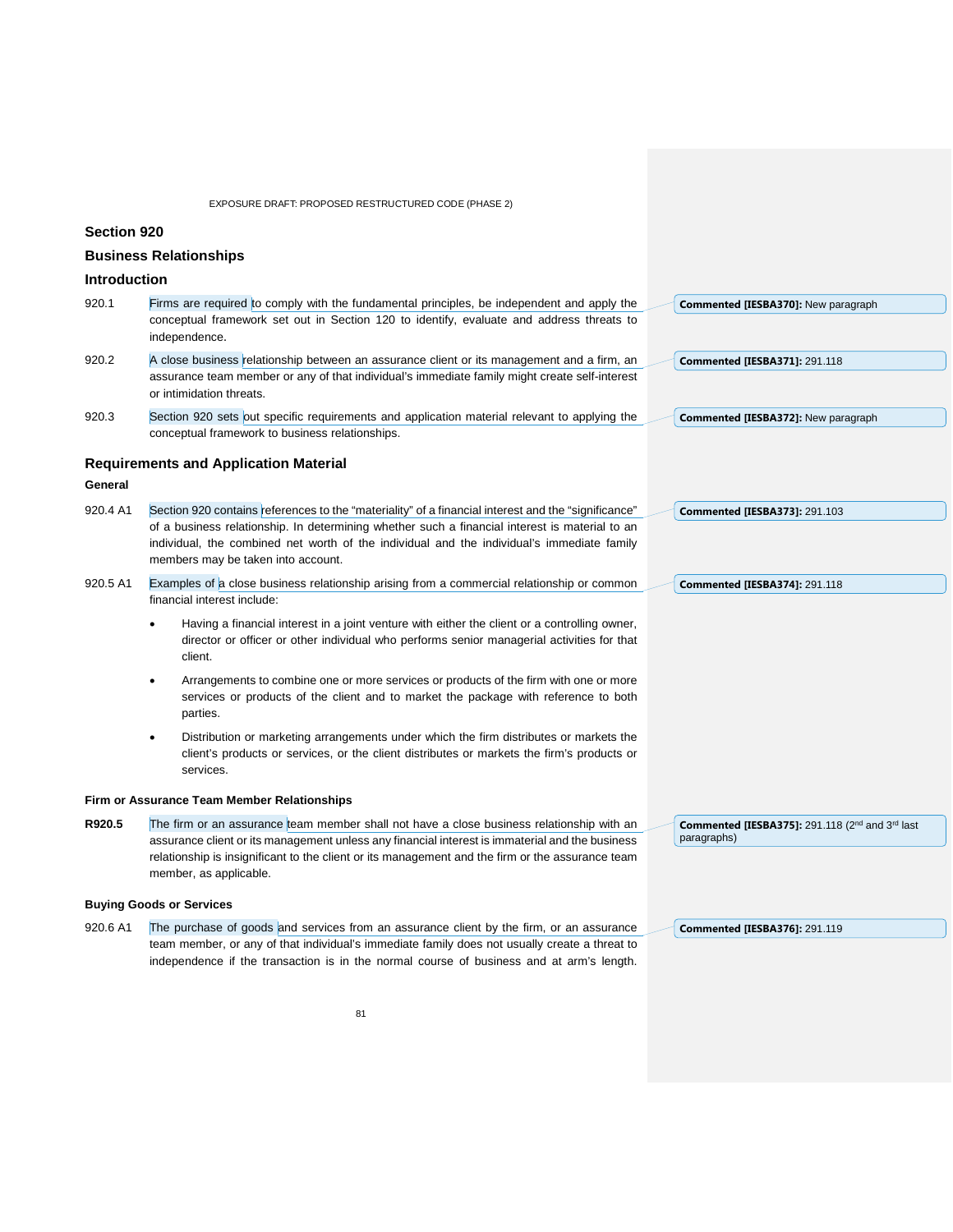However, such transactions might be of such a nature and magnitude that they create a selfinterest threat.

920.6 A2 Actions that might eliminate threats created by purchasing goods and services from an assurance client include:

- Eliminating or reducing the magnitude of the transaction.
- Removing the individual from the assurance team.

**Commented [IESBA377]:** 291.119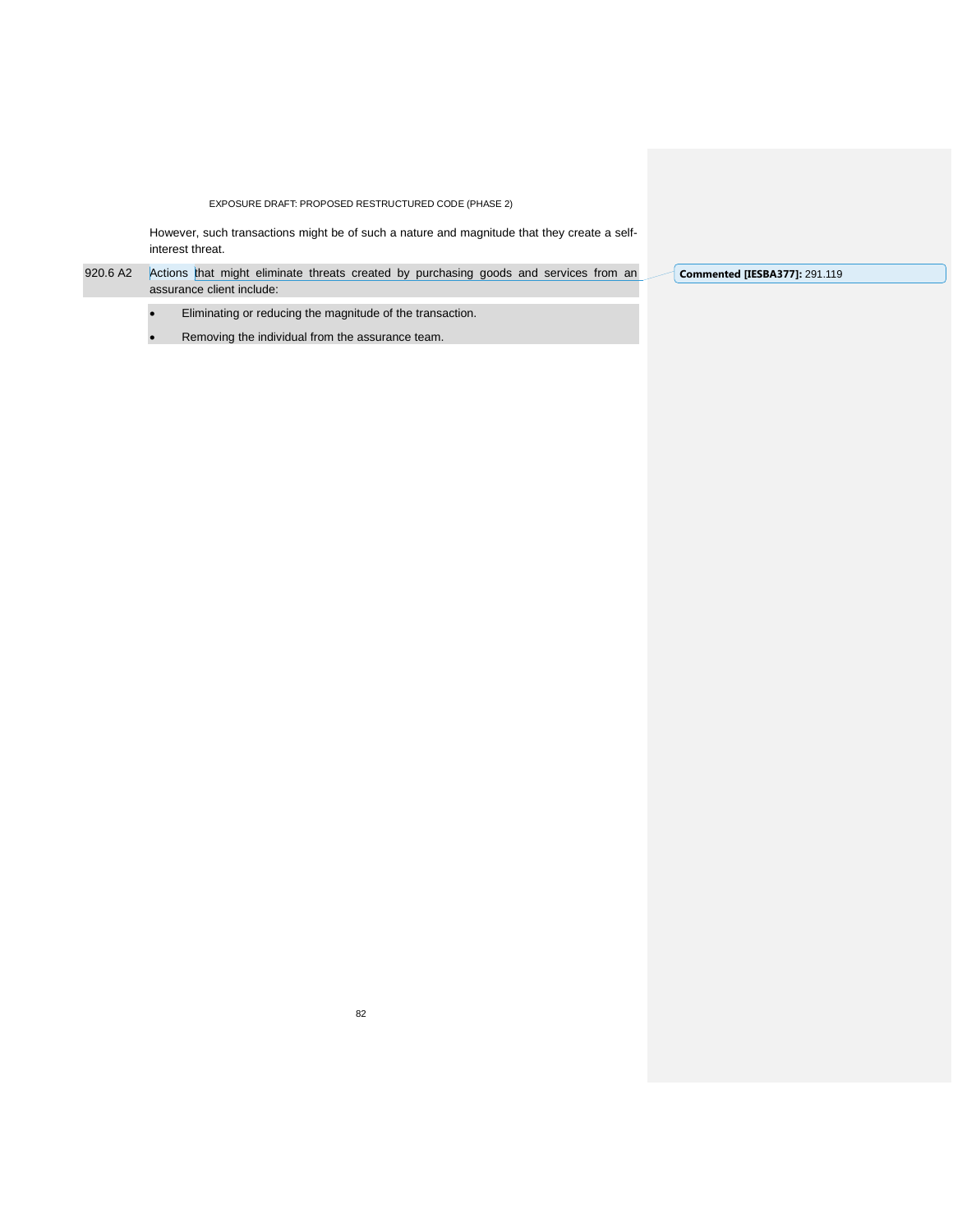|                     | EXPOSURE DRAFT: PROPOSED RESTRUCTURED CODE (PHASE 2)                                                                                                                                                                                                                                  |                                      |
|---------------------|---------------------------------------------------------------------------------------------------------------------------------------------------------------------------------------------------------------------------------------------------------------------------------------|--------------------------------------|
| <b>Section 921</b>  |                                                                                                                                                                                                                                                                                       |                                      |
|                     | <b>Family and Personal Relationships</b>                                                                                                                                                                                                                                              |                                      |
| <b>Introduction</b> |                                                                                                                                                                                                                                                                                       |                                      |
| 921.1               | Firms are required to comply with the fundamental principles, be independent and apply the<br>conceptual framework set out in Section 120 to identify, evaluate and address threats to<br>independence.                                                                               | Commented [IESBA378]: New paragraph  |
| 921.2               | Family or personal relationships between firm and client personnel might create self-interest,<br>familiarity or intimidation threats.                                                                                                                                                | Commented [IESBA379]: 291.120        |
| 921.3               | Section 921 sets out specific requirements and application material relevant to applying the<br>conceptual framework to family and personal relationships.                                                                                                                            | Commented [IESBA380]: New paragraph  |
|                     | <b>Requirements and Application Material</b>                                                                                                                                                                                                                                          |                                      |
| General             |                                                                                                                                                                                                                                                                                       |                                      |
| 921.4 A1            | Threats might be created by family and personal relationships between an assurance team<br>member and a director or officer or, depending on their role, certain employees of the<br>assurance client. Factors that are relevant in evaluating the level of any such threats include: | Commented [IESBA381]: 291.122        |
|                     | The individual's responsibilities on the assurance team.                                                                                                                                                                                                                              |                                      |
|                     | The role of the family member or other individual within the client, and the closeness of<br>the relationship.                                                                                                                                                                        |                                      |
|                     | Immediate Family of an Assurance Team Member                                                                                                                                                                                                                                          |                                      |
| 921.5 A1            | Threats are created when an immediate family member of an assurance team member is an<br>employee in a position to exert significant influence over the subject matter of the engagement.                                                                                             | <b>Commented [IESBA382]: 291.122</b> |
| 921.5 A2            | Factors that are relevant in evaluating the level of any threat created include:                                                                                                                                                                                                      |                                      |
|                     | The position held by the immediate family member.                                                                                                                                                                                                                                     |                                      |
|                     | The role of the assurance team member.                                                                                                                                                                                                                                                |                                      |
| 921.5 A3            | An example of an action that might address the threats set out in paragraph 921.5 A1 is<br>structuring the responsibilities of the assurance team so that the assurance team member does<br>not deal with matters that are within the responsibility of the immediate family member.  |                                      |
|                     | An action that might eliminate those threats is removing the individual from the assurance team.                                                                                                                                                                                      | Commented [IESBA383]: 291.122        |
| R921.6              | An individual shall not participate as an assurance team member when any of that individual's<br>immediate family:                                                                                                                                                                    | <b>Commented [IESBA384]: 291.121</b> |
|                     | Is a director or officer of the assurance client; or<br>(a)                                                                                                                                                                                                                           |                                      |
|                     | Is an employee in a position to exert significant influence over the subject matter<br>(b)<br>information of the assurance engagement; or                                                                                                                                             |                                      |

**(c)** Was in such a position during any period covered by the engagement or the subject matter information.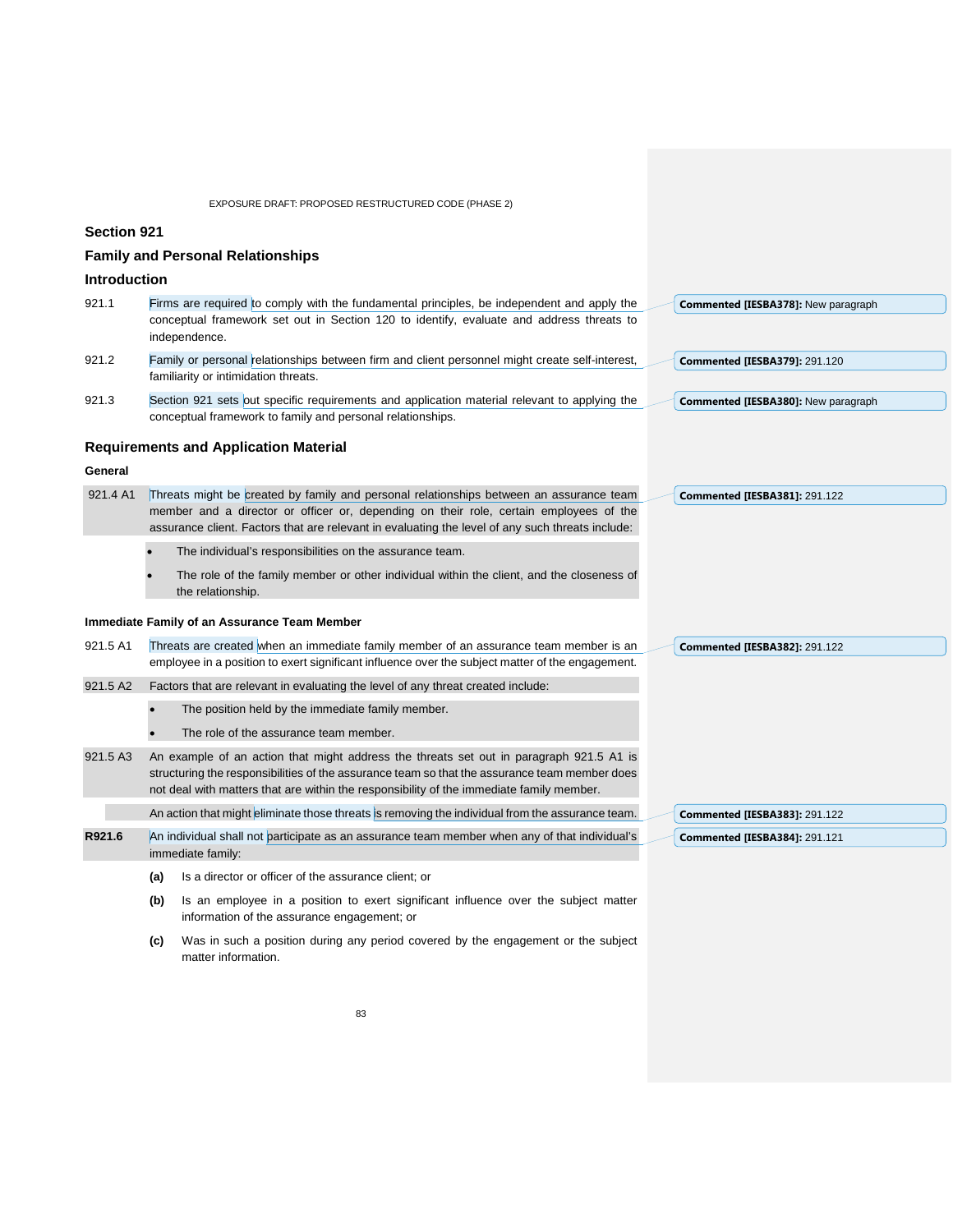|          | EXPOSURE DRAFT: PROPOSED RESTRUCTURED CODE (PHASE 2)                                                                                                                                                                                                                                                                                                       |                                      |
|----------|------------------------------------------------------------------------------------------------------------------------------------------------------------------------------------------------------------------------------------------------------------------------------------------------------------------------------------------------------------|--------------------------------------|
|          | <b>Close Family of Assurance Team Member</b>                                                                                                                                                                                                                                                                                                               |                                      |
| 921.7 A1 | Threats are created when a close family member of an assurance team member is:                                                                                                                                                                                                                                                                             | <b>Commented [IESBA385]: 291.123</b> |
|          | A director or officer of the assurance client;<br>(a)                                                                                                                                                                                                                                                                                                      |                                      |
|          | An employee in a position to exert significant influence over the subject matter<br>(b)<br>information of the assurance engagement.                                                                                                                                                                                                                        |                                      |
| 921.7 A2 | Factors that are relevant in evaluating the level of any threat created by the relationships set<br>out in paragraph 921.7 A1 include:                                                                                                                                                                                                                     | <b>Commented [IESBA386]: 290.123</b> |
|          | The nature of the relationship between the assurance team member and the close<br>family member.                                                                                                                                                                                                                                                           |                                      |
|          | The position held by the close family member.                                                                                                                                                                                                                                                                                                              |                                      |
|          | The role of the assurance team member.                                                                                                                                                                                                                                                                                                                     |                                      |
| 921.7 A3 | An example of an action that might address threats created by the relationships set out in<br>paragraph 921.7 A1 is structuring the responsibilities of the assurance team so that the<br>assurance team member does not deal with matters that are within the responsibility of the<br>close family member.                                               |                                      |
|          | An action that might eliminate threats created by the relationships set out in paragraph 921.7                                                                                                                                                                                                                                                             | <b>Commented [IESBA387]: 291.123</b> |
|          | A1 is removing the individual from the assurance team.                                                                                                                                                                                                                                                                                                     |                                      |
|          | Other Close Relationships of Assurance Team Member                                                                                                                                                                                                                                                                                                         |                                      |
| R921.8   | An assurance team member shall consult in accordance with firm policies and procedures if<br>the assurance team member has a close relationship with an individual who is not an<br>immediate or close family member, but who is:                                                                                                                          | <b>Commented [IESBA388]: 291.124</b> |
|          | A director or officer of the assurance client; or<br>(a)                                                                                                                                                                                                                                                                                                   |                                      |
|          | An employee in a position to exert significant influence over the subject matter<br>(b)<br>information of the assurance engagement.                                                                                                                                                                                                                        |                                      |
| 921.8 A1 | Factors that are relevant in evaluating the level of any threats created by such relationships<br>include:                                                                                                                                                                                                                                                 | <b>Commented [IESBA389]: 291.124</b> |
|          | The nature of the relationship between the individual and the assurance team member.                                                                                                                                                                                                                                                                       |                                      |
|          | The position the individual holds with the client.                                                                                                                                                                                                                                                                                                         |                                      |
|          | The role of the assurance team member.                                                                                                                                                                                                                                                                                                                     |                                      |
| 921.8 A2 | An example of an action that might address threats created by close relationships of assurance<br>team members is structuring the responsibilities of the assurance team so that the audit team<br>member does not deal with matters that are within the responsibility of the individual with whom<br>the assurance team member has a close relationship. |                                      |
|          | An action that might eliminate threats created by such relationships is removing the individual<br>from the assurance team.                                                                                                                                                                                                                                | <b>Commented [IESBA390]: 291.124</b> |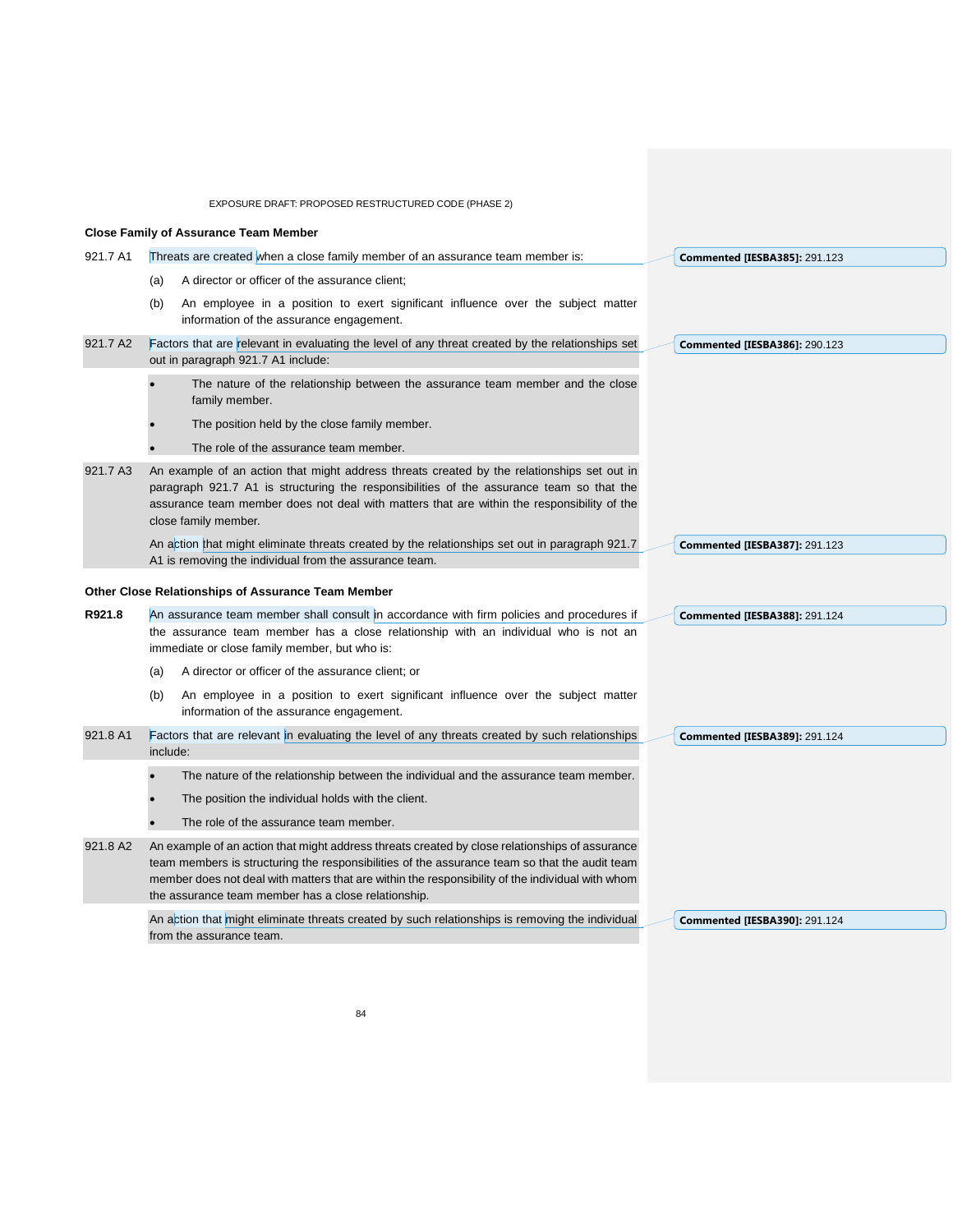#### **Relationships of Partners and Employees of the Firm**

- 921.9 A1 Self-interest, familiarity or intimidation threats might be created by a personal or family relationship between (a) a partner or employee of the firm who is not an assurance team member and (b) a director or officer of the assurance client or an employee in a position to exert significant influence over the subject matter information of the assurance engagement. Factors that are relevant in evaluating the level of any threat created by such relationships include:
	- The nature of the relationship between the partner or employee of the firm and the director or officer or employee of the client.
	- The degree of interaction of the partner or employee of the firm with the assurance team.
	- The position of the partner or employee within the firm.
	- The role of the individual within the client.
- 921.9 A2 Examples of actions that might be safeguards to address threats created by such relationships include:
	- Structuring the partner's or employee's responsibilities to reduce any potential influence over the assurance engagement.
	- Having a professional accountant review the relevant assurance work performed.

**Commented [IESBA391]:** 291.125

**Commented [IESBA392]:** 291.125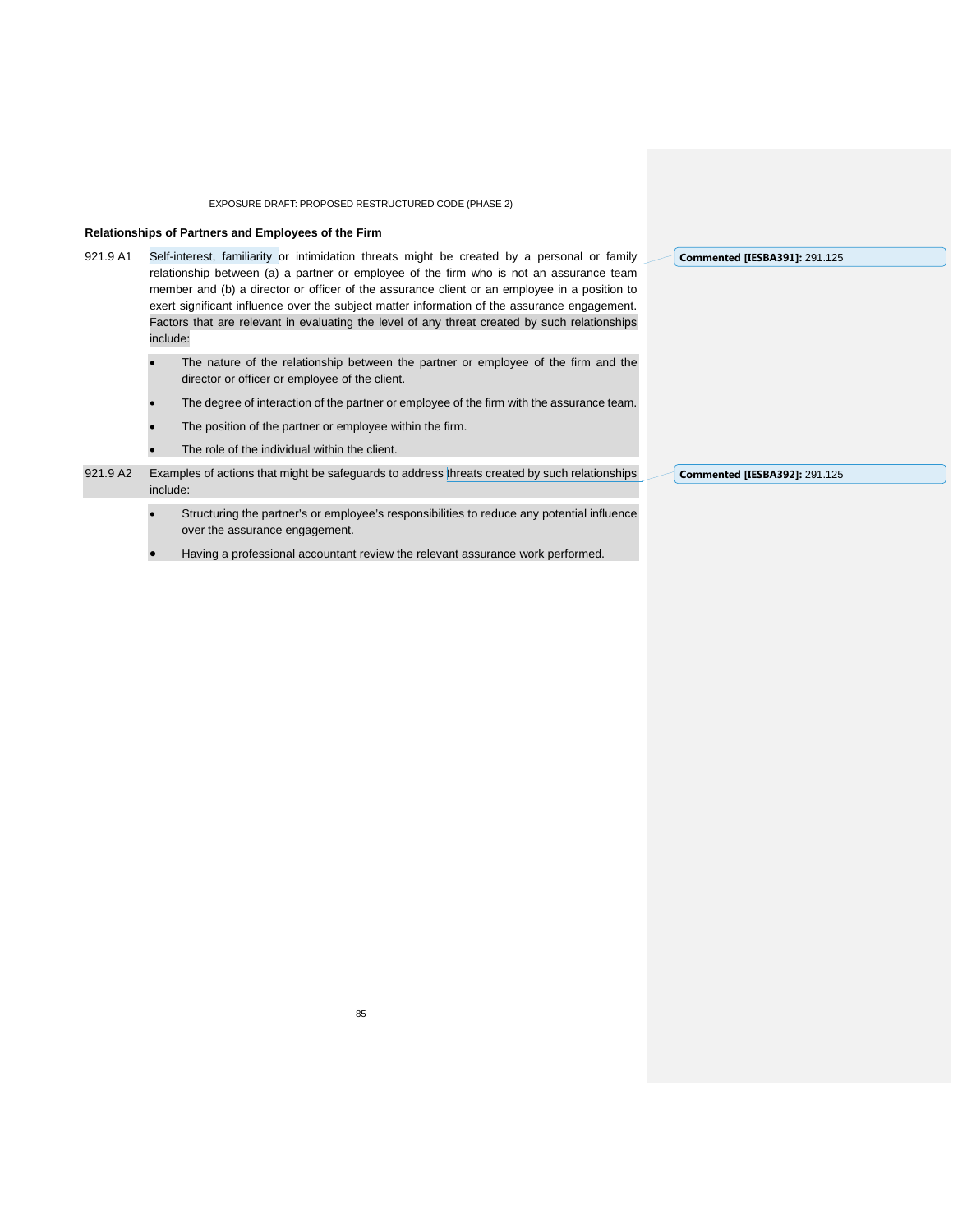**Section 922**

|                     | <b>Recent Service with an Assurance Client</b>                                                                                                                                                                                               |                                      |
|---------------------|----------------------------------------------------------------------------------------------------------------------------------------------------------------------------------------------------------------------------------------------|--------------------------------------|
| <b>Introduction</b> |                                                                                                                                                                                                                                              |                                      |
| 922.1               | Firms are required to comply with the fundamental principles, be independent and apply the<br>conceptual framework set out in Section 120 to identify, evaluate and address threats to<br>independence.                                      | Commented [IESBA393]: New paragraph  |
| 922.2               | Self-interest, self-review or familiarity threats might be created if an assurance team member<br>has recently served as a director or officer or employee of the assurance client.                                                          | <b>Commented [IESBA394]: 291.130</b> |
| 922.3               | Section 922 sets out specific requirements and application material relevant to applying the<br>conceptual framework in circumstances where assurance team members have served with an<br>assurance client.                                  | Commented [IESBA395]: New paragraph  |
|                     | <b>Requirements and Application Material</b>                                                                                                                                                                                                 |                                      |
| R922.4              | The assurance team shall not include an individual who, during the period covered by the<br>assurance report:                                                                                                                                | Commented [IESBA396]: 291.131        |
|                     | Had served as a director or officer of the assurance client; or<br>(a)                                                                                                                                                                       |                                      |
|                     | Was an employee in a position to exert significant influence over the subject matter<br>(b)<br>information of the assurance engagement.                                                                                                      |                                      |
| 922.5 A1            | Self-interest, self-review or familiarity threats might be created if, before the period covered by<br>the assurance report, an assurance team member:                                                                                       | <b>Commented [IESBA397]: 291.132</b> |
|                     | Had served as a director or officer of the assurance client: or<br>(a)                                                                                                                                                                       |                                      |
|                     | Was an employee in a position to exert significant influence over the subject matter<br>(b)<br>information of the assurance engagement.                                                                                                      |                                      |
|                     | For example, a threat would be created if a decision made or work performed by the individual<br>in the prior period, while employed by the client, is to be evaluated in the current period as part<br>of the current assurance engagement. |                                      |
| 922.5 A2            | Factors that are relevant in evaluating the level of any threats created by such recent service<br>with an assurance client include:                                                                                                         | <b>Commented [IESBA398]: 291.132</b> |
|                     | The position the individual held with the client.                                                                                                                                                                                            |                                      |
|                     | The length of time since the individual left the client.                                                                                                                                                                                     |                                      |
|                     | The role of the assurance team member.                                                                                                                                                                                                       |                                      |
| 922.5 A3            | An example of an action that might be a safeguard to address threats set out in paragraph<br>922.5 A1 is conducting a review of the work performed by the individual as an assurance team<br>member.                                         | <b>Commented [IESBA399]: 291.132</b> |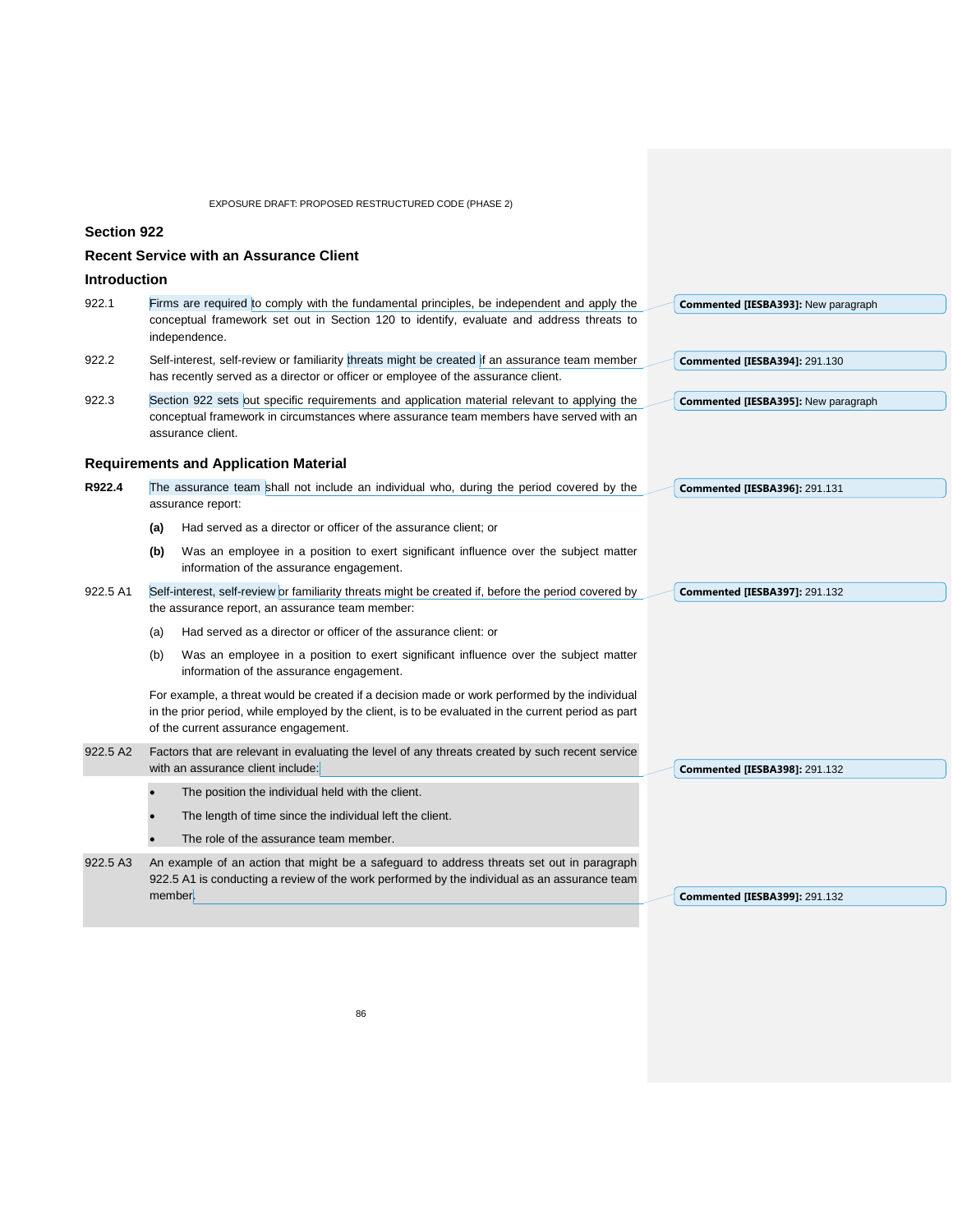**Section 923**

## **Serving as a Director or Officer of an Assurance Client**

**Introduction**

| 923.1 | Firms are required to comply with the fundamental principles, be independent and apply the       | <b>Commented IIESBA4001: New paragraph</b> |
|-------|--------------------------------------------------------------------------------------------------|--------------------------------------------|
|       | conceptual framework set out in Section 120 to identify, evaluate and address threats to         |                                            |
|       | independence.                                                                                    |                                            |
| 923.2 | Self-review and self-interest threats are created if a partner or employee of the firm serves as | Commented [IESBA401]: New paragraph        |
|       | a director or officer of an assurance client.                                                    |                                            |

923.3 Section 923 sets out specific requirements and application material relevant to applying the conceptual framework in these circumstances. **Commented [IESBA402]:** New paragraph

#### **Requirements and Application Material**

| R923.4 | A partner or employee of the firm shall not serve as a director or officer of an assurance client | $\sim$ Commented [IESBA403]: 291.133 |
|--------|---------------------------------------------------------------------------------------------------|--------------------------------------|
|        | of the firm.                                                                                      |                                      |

- **R923.5** A partner or employee of the firm shall not serve as Company Secretary for an assurance client of the firm unless: **Commented [IESBA404]:** 291.135
	- **(a)** This practice is specifically permitted under local law, professional rules or practice;
	- **(b)** Management makes all relevant decisions; and
	- **(c)** The duties and activities performed are limited to those of a routine and administrative nature, such as preparing minutes and maintaining statutory returns.

A firm shall apply the conceptual framework set out in Section 120 if a partner or employee of the firm performs those duties and activities for an assurance client.

923.5 A1 The position of Company Secretary has different implications in different jurisdictions. Duties might range from administrative duties (such as personnel management and the maintenance of company records and registers) to duties as diverse as ensuring that the company complies with regulation or providing advice on corporate governance matters. Usually this position is seen to imply a close association with the entity.

**Commented [IESBA405]:** 291.134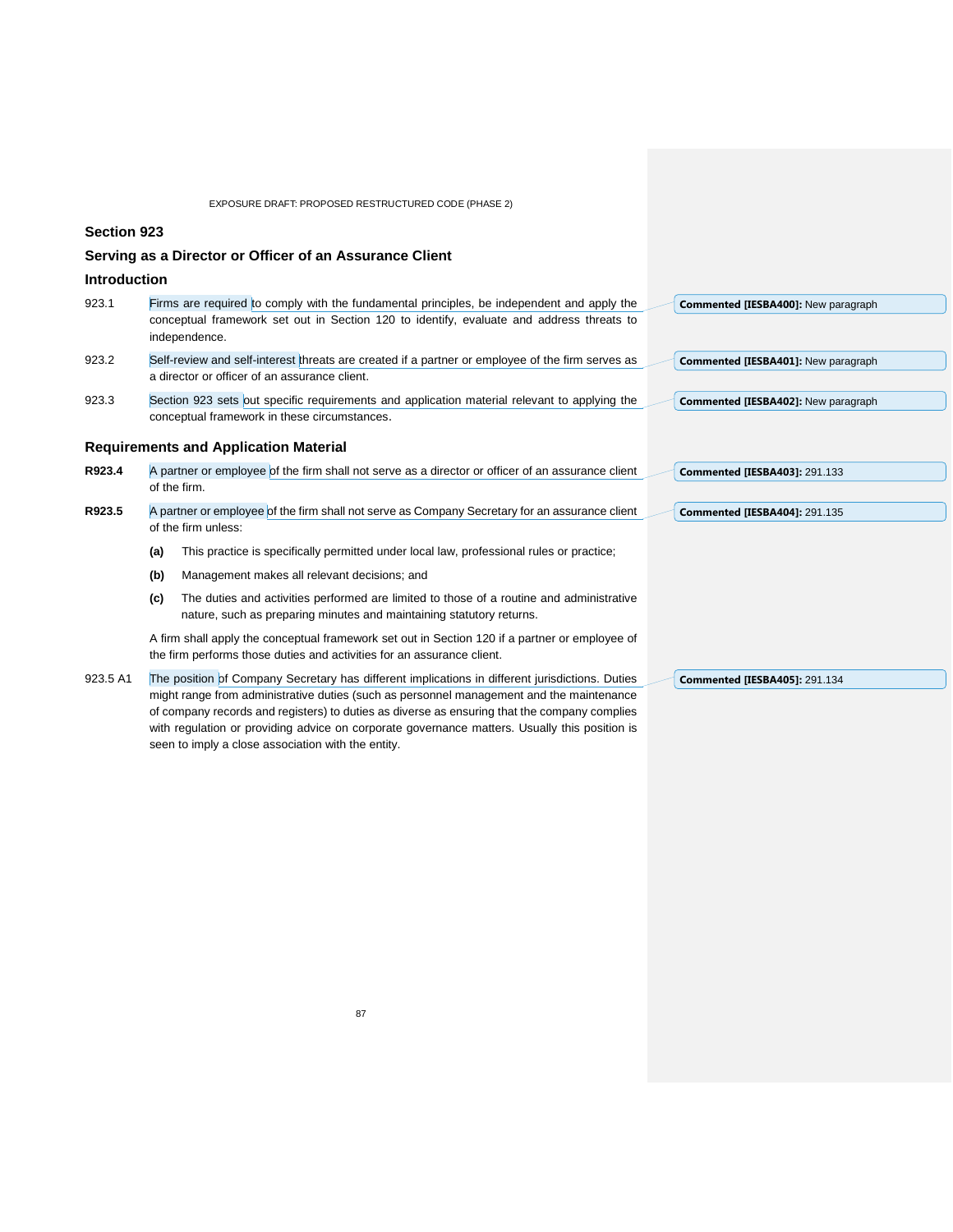|                     | EXPOSURE DRAFT: PROPOSED RESTRUCTURED CODE (PHASE 2)                                                                                                                                                                                                                                        |                                            |
|---------------------|---------------------------------------------------------------------------------------------------------------------------------------------------------------------------------------------------------------------------------------------------------------------------------------------|--------------------------------------------|
| <b>Section 924</b>  |                                                                                                                                                                                                                                                                                             |                                            |
|                     | <b>Employment with an Assurance Client</b>                                                                                                                                                                                                                                                  |                                            |
| <b>Introduction</b> |                                                                                                                                                                                                                                                                                             |                                            |
| 924.1               | Firms are required to comply with the fundamental principles, be independent and apply the<br>conceptual framework set out in Section 120 to identify, evaluate and address threats to<br>independence.                                                                                     | <b>Commented [IESBA406]:</b> New paragraph |
| 924.2               | Employment relationships between former partners or employees of firms and assurance clients<br>might create familiarity or intimidation threats.                                                                                                                                           | <b>Commented [IESBA407]: 291.126</b>       |
| 924.3               | Section 924 sets out specific requirements and application material relevant to applying the<br>conceptual framework to these employment relationships.                                                                                                                                     | <b>Commented [IESBA408]:</b> New paragraph |
|                     | <b>Requirements and Application Material</b>                                                                                                                                                                                                                                                |                                            |
| 924.4 A1            | A familiarity or intimidation threat might be created if any of the following individuals have been<br>an assurance team member or partner of the firm:                                                                                                                                     | <b>Commented [IESBA409]: 291.126</b>       |
|                     | A director or officer of the assurance client.                                                                                                                                                                                                                                              |                                            |
|                     | An employee who is in a position to exert significant influence over the subject matter<br>information of the assurance engagement.                                                                                                                                                         |                                            |
| R924.5              | If a former partner joins an assurance client of the firm or a former assurance team member                                                                                                                                                                                                 | <b>Commented [IESBA410]: 291.127</b>       |
|                     | joins the assurance client as:                                                                                                                                                                                                                                                              |                                            |
|                     | A director or officer; or<br>(a)                                                                                                                                                                                                                                                            |                                            |
|                     | An employee in a position to exert significant influence over the subject matter<br>(b)<br>information of the assurance engagement,                                                                                                                                                         |                                            |
|                     | the individual shall not continue to participate in the firm's business or professional activities.                                                                                                                                                                                         |                                            |
| 924.5 A1            | If one of those individuals has joined the assurance client in such a position and does not<br>continue to participate in the firm's business or professional activities, the following factors are<br>relevant in evaluating the level of any familiarity or intimidation threats created: | <b>Commented [IESBA411]: 291.127</b>       |
|                     | The position the individual has taken at the client.                                                                                                                                                                                                                                        |                                            |
|                     | Any involvement the individual will have with the assurance team.                                                                                                                                                                                                                           |                                            |
|                     | The length of time since the individual was an assurance team member or partner of the<br>firm.                                                                                                                                                                                             |                                            |
|                     | The former position of the individual within the assurance team or firm.                                                                                                                                                                                                                    |                                            |
| 924.5 A2            | Examples of actions that might be safeguards to address threats created by such employment<br>relationships include:                                                                                                                                                                        | <b>Commented [IESBA412]: 291.127</b>       |
|                     | Making arrangements such that the individual is not entitled to any benefits or payments                                                                                                                                                                                                    |                                            |

from the firm, unless made in accordance with fixed pre-determined arrangements.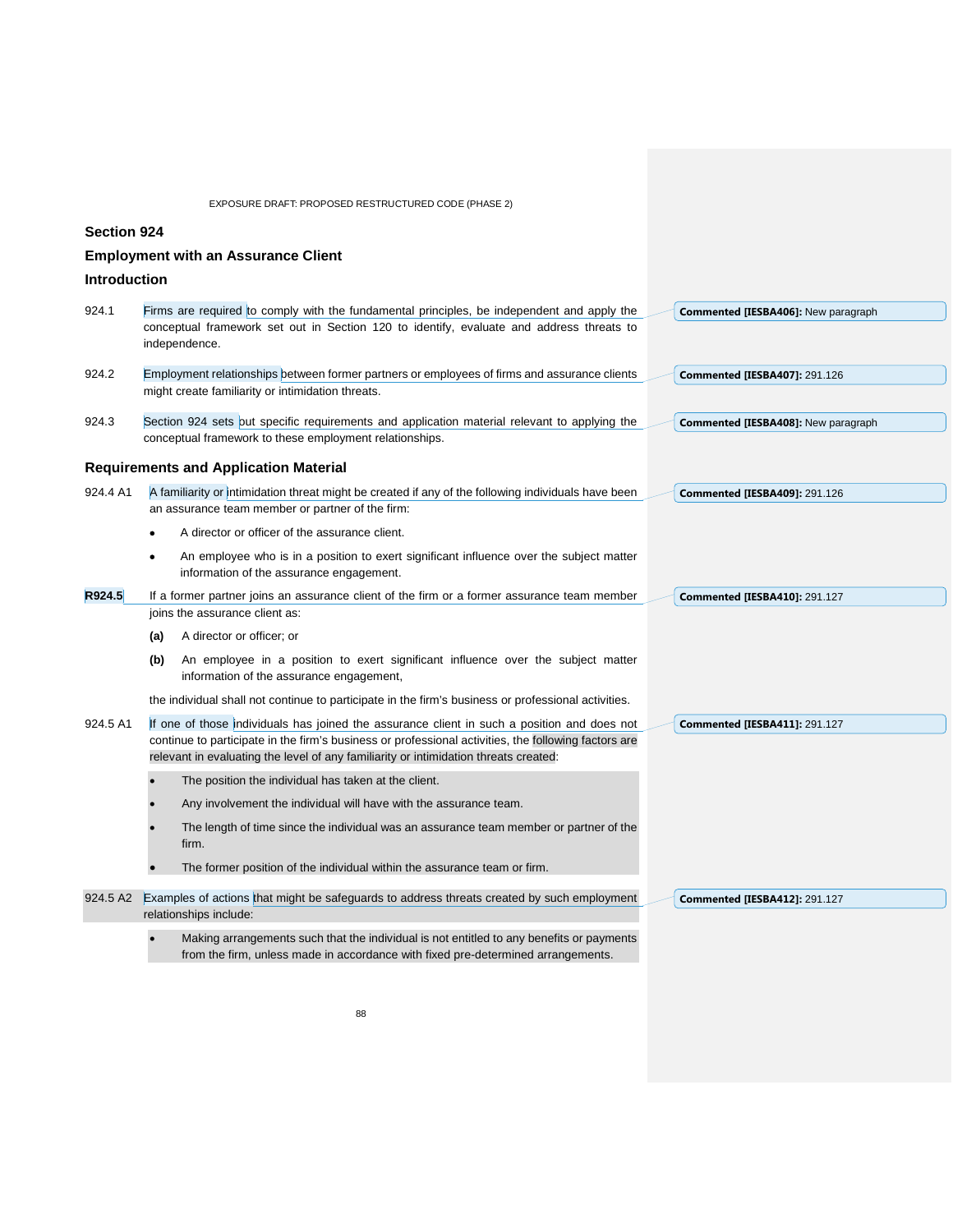EXPOSURE DRAFT: PROPOSED RESTRUCTURED CODE (PHASE 2) • Making arrangements such that any amount owed to the individual is not material to the firm. • Modifying the plan for the assurance engagement. • Assigning individuals to the assurance team who have sufficient experience relative to the individual who has joined the client. Having a professional accountant review the work of the former assurance team member. 924.5 A3 The requirement to apply the conceptual framework also applies if, prior to an entity becoming a client of the firm, a former partner of the firm has joined the entity in a position set out in paragraph R924.5. **R924.6** A firm shall have policies and procedures that require assurance team members to notify the firm when entering employment negotiations with an assurance client. 924.6 A1 A self-interest threat is created when an assurance team member participates in the assurance engagement while knowing that the assurance team member will, or might, join the client sometime in the future. 924.6 A2 An example of an action that might be a safeguard to address threats set out in paragraph 924.4 A1 is having an appropriate individual review any significant judgments made by that individual while on the team. An action that might eliminate those threats is removing the individual from the assurance **Commented [IESBA413]:** 291.128 **Commented [IESBA414]:** 291.129 **Commented [IESBA415]:** 291.129 **Commented [IESBA416]:** 291.129

engagement.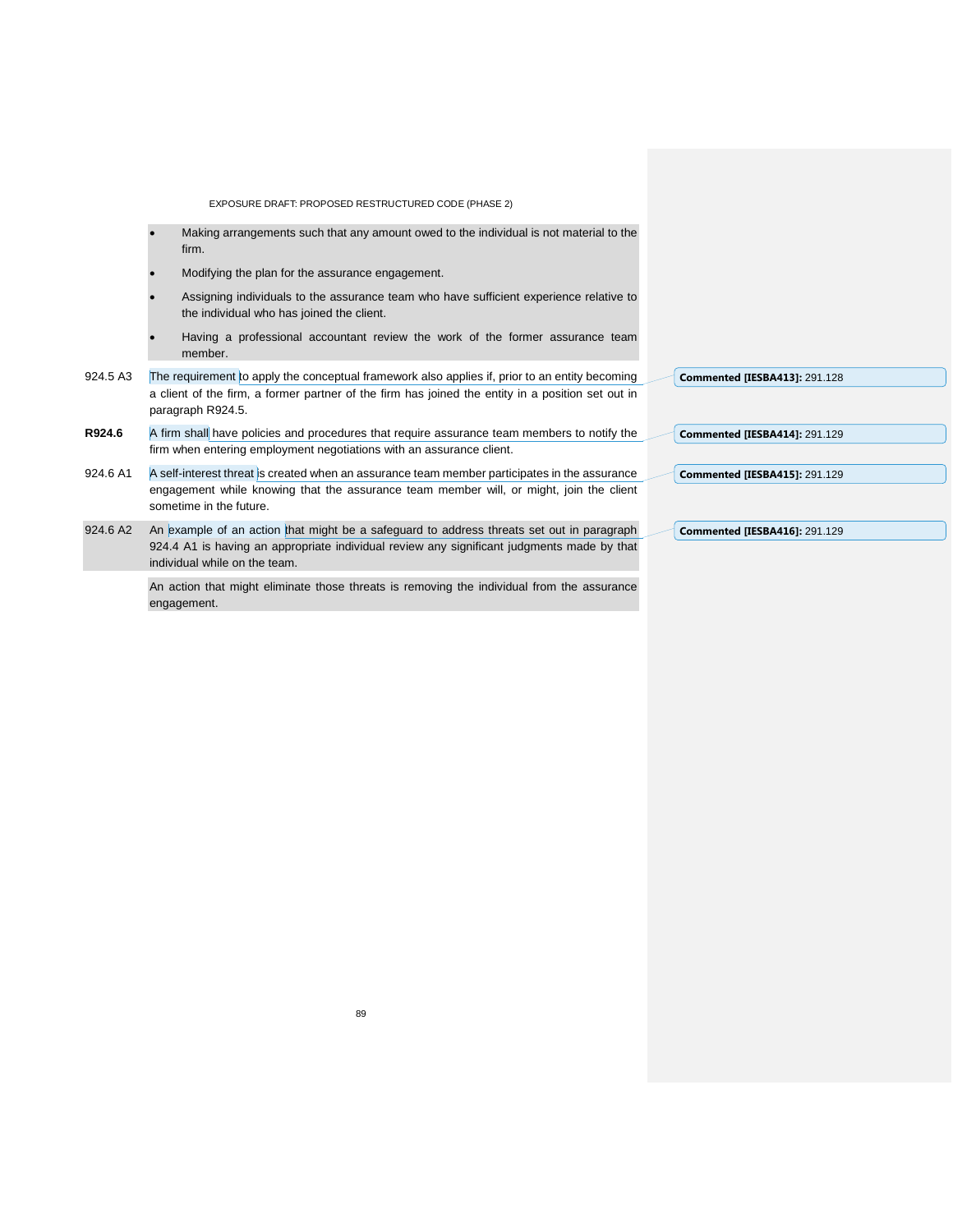### **Section 999**

### **Reports that Include a Restriction on Use and Distribution**

#### **Introduction**

- 999.1 Firms are required to comply with the fundamental principles, be independent and apply the conceptual framework set out in Section 120 to identify, evaluate and address threats to independence.
- 999.2 Section 999 sets out certain modifications to Part 4B (excluding this section) which are permitted in certain circumstances involving assurance engagements where the report includes a restriction on use and distribution. In this section, an engagement to issue a restricted use and distribution assurance report in the circumstances set out in paragraph R999.3 is referred to as an "eligible assurance engagement."

#### **Requirements and Application Material**

#### **General**

- **R999.3** A firm might issue a report on an assurance engagement which includes a restriction on use and distribution. The independence requirements that apply in respect of such an engagement shall only be eligible for the modifications to Part 4B (excluding this section) that are permitted by this section if:
	- **(a)** The firm communicates with the intended users of the report regarding the modified independence requirements that are to be applied in providing the service; and
	- (b) The intended users of the report understand the purpose, subject matter information and limitations of the report and explicitly agree to the application of the modifications.

Where the intended users are a class of users who are not specifically identifiable by name at the time the engagement terms are established, the firm shall subsequently make such users aware of the modified independence requirements agreed to by the representative.

- 999.3 A1 The intended users of the report might obtain an understanding of the purpose, subject matter information, and limitations of the report by participating in establishing the nature and scope of the engagement. Such participation might be direct, or might be indirect through a representative who has authority to act for the intended users. In either case, this participation helps the firm to communicate with intended users about independence matters, including the circumstances that are relevant to applying the conceptual framework. It also allows the firm to obtain the agreement of the intended users to the modified independence requirements agreed to by their representative.
- 999.3 A2 For example, where the intended users are lenders in a syndicated loan arrangement, the firm might describe the modified independence requirements in an engagement letter to the representative of the lenders. The representative might then make the firm's engagement letter available to the members of the group of lenders to meet the requirement for the firm to make such users aware of the modified independence requirements agreed to by the representative.
- **R999.4** When the firm performs an eligible assurance engagement, any modifications to Part 4B (excluding this section) shall be limited to those modifications set out in paragraphs R999.6 to R999.8.

**Commented [IESBA417]:** 291.21 **Commented [IESBA418]:** New paragraph

**Commented [IESBA420]:** 291 22

**Commented [IESBA419]:** 291.21

**Commented [IESBA421]:** 291.21

**Commented [IESBA422]:** 291.22

**Commented [IESBA423]:** 291.21

**Commented [IESBA424]:** 291.22

**Commented [IESBA425]:** 291.24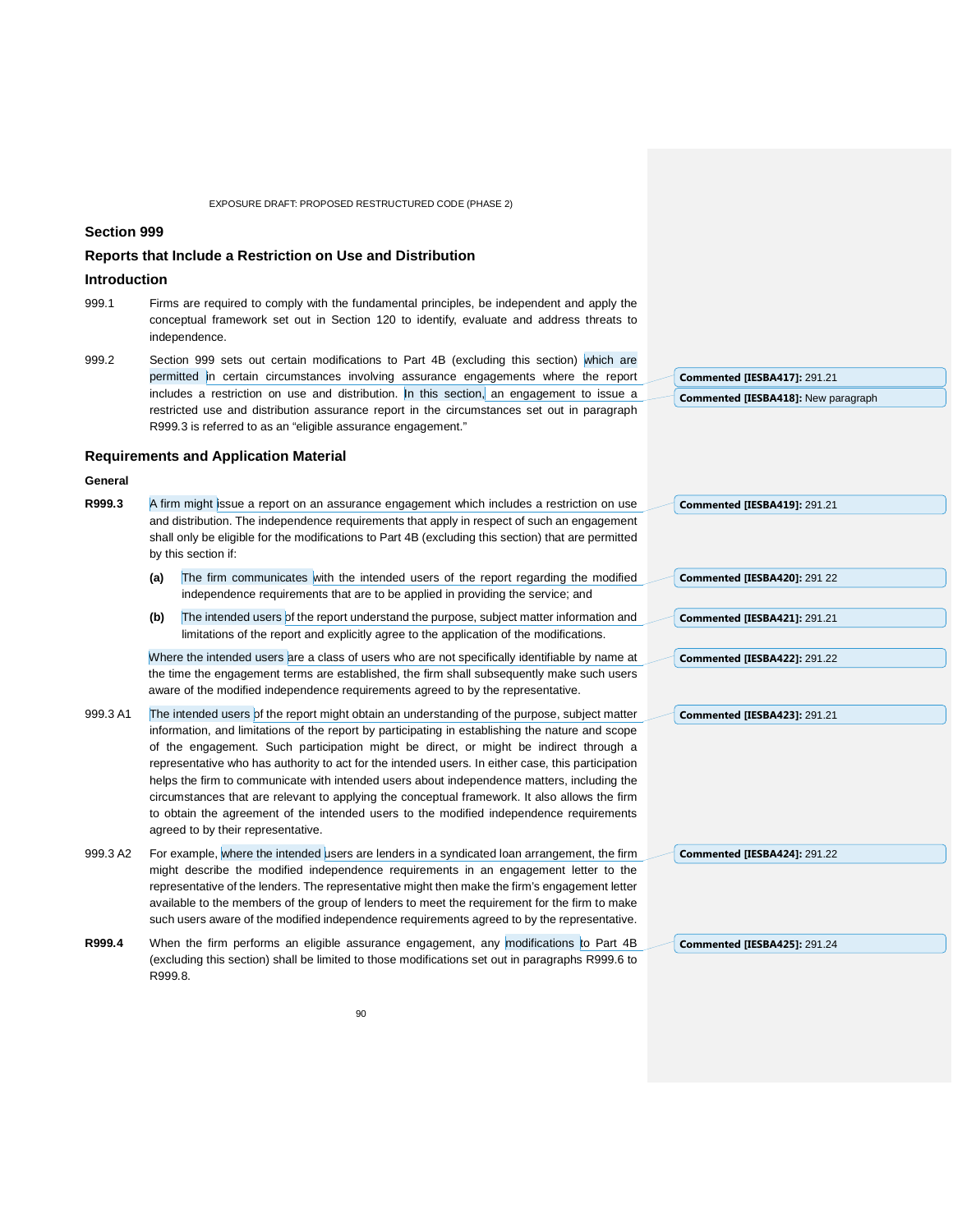|                               |     | EXPOSURE DRAFT: PROPOSED RESTRUCTURED CODE (PHASE 2)                                                                                                                                                                                                                                                                                   |                                     |
|-------------------------------|-----|----------------------------------------------------------------------------------------------------------------------------------------------------------------------------------------------------------------------------------------------------------------------------------------------------------------------------------------|-------------------------------------|
| R999.5                        |     | If the firm also issues an assurance report that does not include a restriction on use and                                                                                                                                                                                                                                             | <b>Commented [IESBA426]: 291.23</b> |
|                               |     | distribution for the same client, the firm shall apply Part 4B (excluding this section) to that<br>assurance engagement.                                                                                                                                                                                                               |                                     |
|                               |     | <b>Networks and Network Firms</b>                                                                                                                                                                                                                                                                                                      |                                     |
| R999.6                        |     | When the firm performs an eligible assurance engagement, the firm shall evaluate and address                                                                                                                                                                                                                                           | Commented [IESBA427]: 291.27        |
|                               |     | any threats that the firm has reason to believe are created by network firm interests and<br>relationships.                                                                                                                                                                                                                            |                                     |
| <b>Personal Relationships</b> |     | Financial Interests, Loans and Guarantees, Close Business Relationships and Family and                                                                                                                                                                                                                                                 |                                     |
| R999.7                        |     | When the firm performs an eligible assurance engagement:                                                                                                                                                                                                                                                                               | <b>Commented [IESBA428]: 291.25</b> |
|                               | (a) | The relevant provisions set out in Sections 910, 911, 920, 921, 922 and 924 need apply<br>only to the members of the engagement team, and their immediate and close family<br>members;                                                                                                                                                 |                                     |
|                               | (b) | The firm shall identify, evaluate and address any threats to independence that might be<br>created by interests and relationships, as set out in Sections 910, 911, 920, 921, 922<br>and 924, between the assurance client and the following assurance team members;                                                                   | <b>Commented [IESBA429]: 291.25</b> |
|                               |     | Those who provide consultation regarding technical or industry specific issues,<br>(i)<br>transactions or events; and                                                                                                                                                                                                                  |                                     |
|                               |     | Those who provide quality control for the engagement, including those who<br>(ii)<br>perform the engagement quality control review; and                                                                                                                                                                                                |                                     |
|                               | (c) | The firm shall evaluate and address any threats that the engagement team has reason<br>to believe are created by interests and relationships between the assurance client and<br>others within the firm who can directly influence the outcome of the assurance<br>engagement, as set out in Sections 910, 911, 920, 921, 922 and 924. | <b>Commented [IESBA430]: 291.25</b> |
| 999.7 A1                      |     | Others within the firm who can directly influence the outcome of the assurance engagement<br>include those who recommend the compensation, or who provide direct supervisory,<br>management or other oversight, of the assurance engagement partner in connection with the<br>performance of the assurance engagement.                 | <b>Commented [IESBA431]: 291.25</b> |
| R999.8                        |     | When the firm performs an eligible assurance engagement, the firm shall not hold a material<br>direct or a material indirect financial interest in the assurance client.                                                                                                                                                               | Commented [IESBA432]: 291.26        |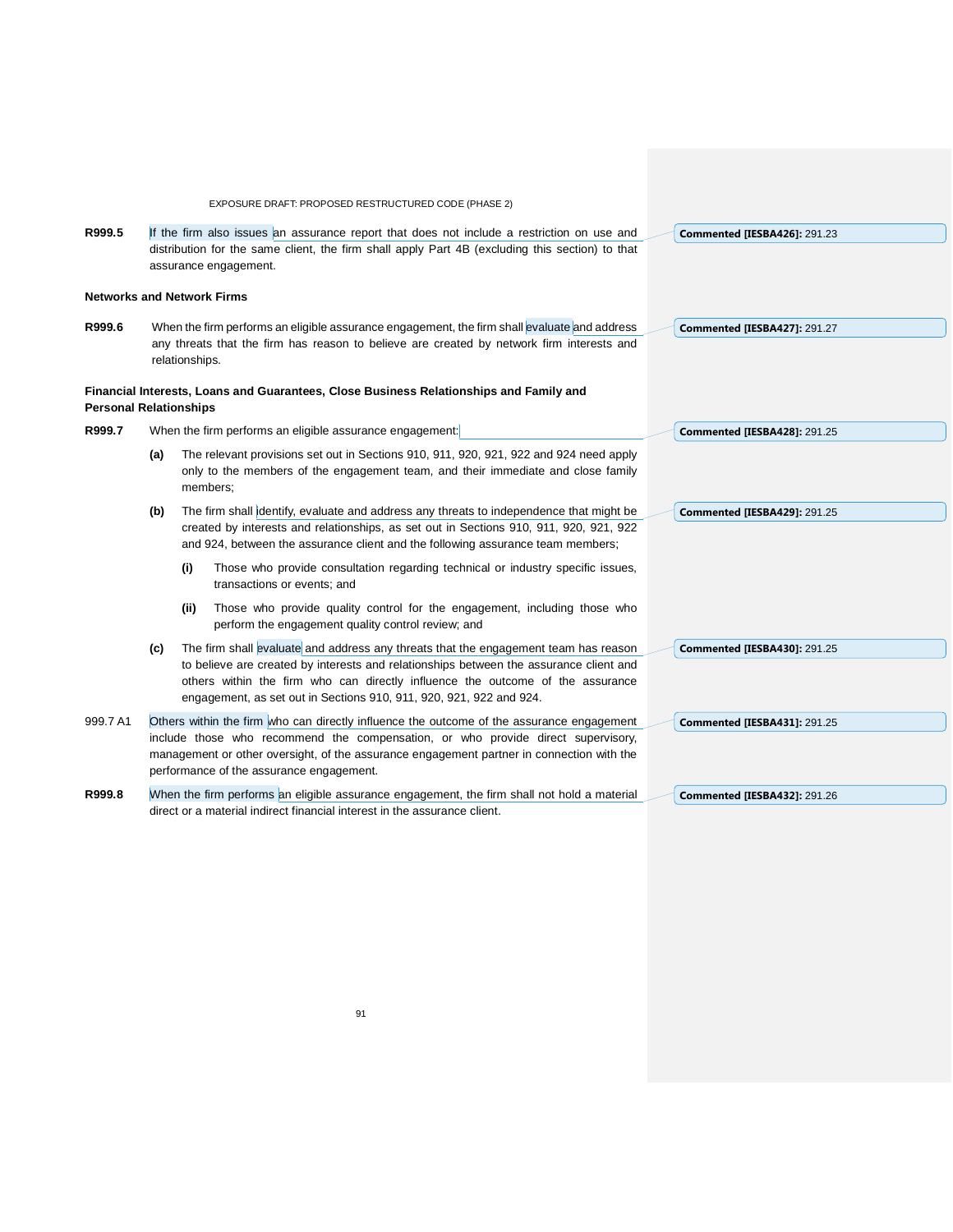COPYRIGHT, TRADEMARK, AND PERMISSIONS INFORMATION

The *Code of Ethics for Professional Accountants*, Exposure Drafts, Consultation Papers, and other IESBA publications are published by, and copyright of, IFAC.

The IESBA and IFAC do not accept responsibility for loss caused to any person who acts or refrains from acting in reliance on the material in this publication, whether such loss is caused by negligence or otherwise.

The 'International Ethics Standards Board for Accountants, '*Code of Ethics for Professional Accountants*', 'International Federation of Accountants', 'IESBA', 'IFAC', the IESBA logo, and IFAC logo are trademarks of IFAC, or registered trademarks and service marks of IFAC in the US and other countries.

Copyright © January 2017 by the International Federation of Accountants (IFAC). All rights reserved. Permission is granted to make copies of this work to achieve maximum exposure and feedback provided that each copy bears the following credit line: "*Copyright © January 2017 by the International Federation of Accountants (IFAC). All rights reserved. Used with permission of IFAC. Permission is granted to make copies of this work to achieve maximum exposure and feedback*."